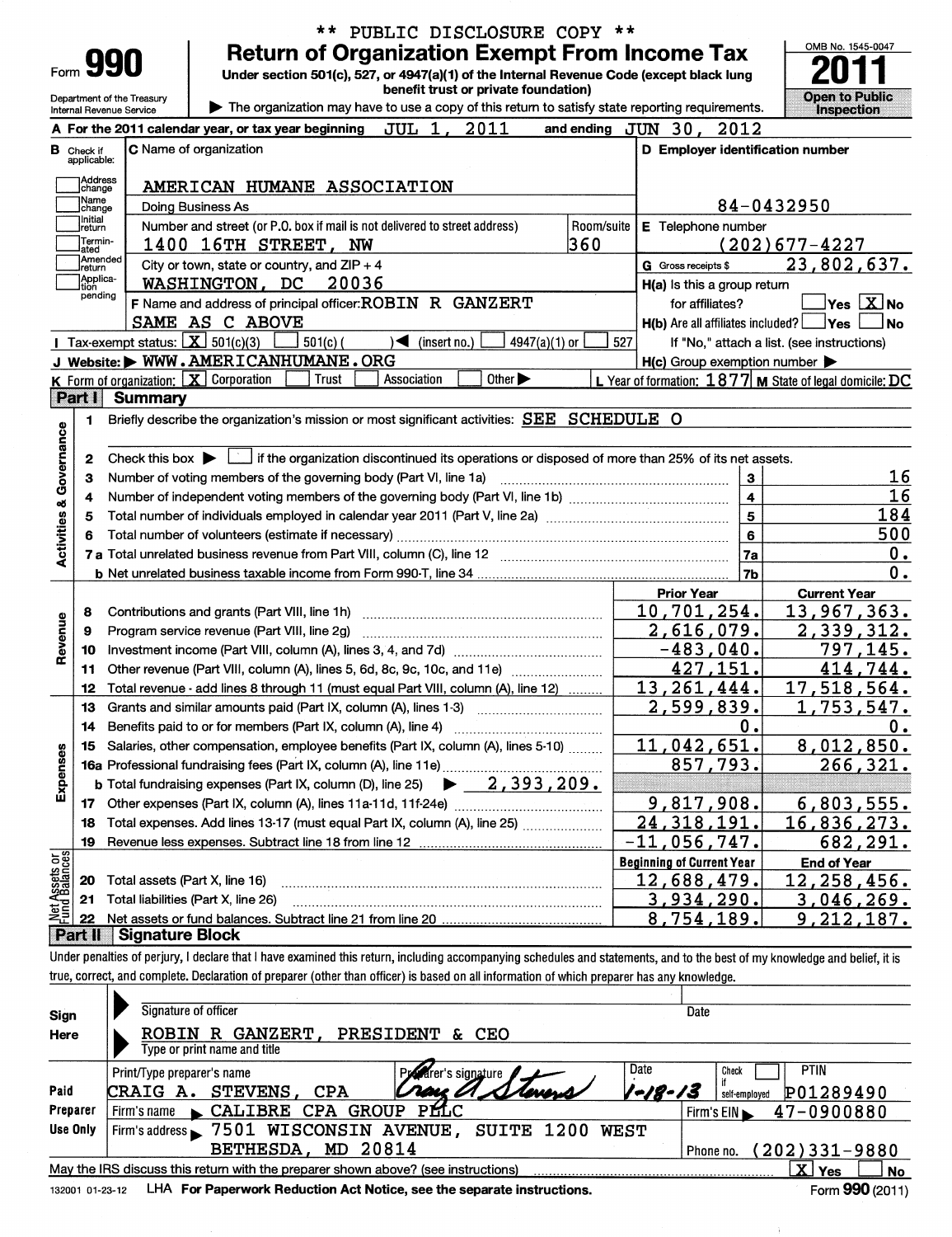|  | Form 990 (2011) |  |
|--|-----------------|--|
|  |                 |  |

### Form 990 (2011) Page AMERICAN HUMANE ASSOCIATION 84-0432950

| $\mathbf 1$        | Briefly describe the organization's mission:<br>SEE SCHEDULE O                                                                                                                                                                    |
|--------------------|-----------------------------------------------------------------------------------------------------------------------------------------------------------------------------------------------------------------------------------|
|                    |                                                                                                                                                                                                                                   |
|                    |                                                                                                                                                                                                                                   |
|                    |                                                                                                                                                                                                                                   |
| $\mathbf{2}$       | Did the organization undertake any significant program services during the year which were not listed on<br>$\exists$ Yes $\boxed{\text{X}}$ No<br>the prior Form 990 or 990-EZ?                                                  |
|                    | If "Yes," describe these new services on Schedule O.                                                                                                                                                                              |
| 3                  | $\Box$ Yes $\boxed{\mathrm{X}}$ No<br>Did the organization cease conducting, or make significant changes in how it conducts, any program services?                                                                                |
|                    | If "Yes," describe these changes on Schedule O.                                                                                                                                                                                   |
| 4                  | Describe the organization's program service accomplishments for each of its three largest program services, as measured by expenses.                                                                                              |
|                    | Section 501(c)(3) and 501(c)(4) organizations and section 4947(a)(1) trusts are required to report the amount of grants and allocations to<br>others, the total expenses, and revenue, if any, for each program service reported. |
| 4a                 | $\overline{1,327,264}$ .<br>$187, 907.$ (Revenue \$<br>$7,820,868$ $\ldots$ including grants of \$<br>) (Expenses \$<br>(Code:                                                                                                    |
|                    | ANIMAL PROTECTION PROGRAMS SEEK TO ENSURE THE HUMANE TREATMENT OF                                                                                                                                                                 |
|                    | COMPANION AND FARM ANIMALS AND ANIMAL ACTORS BY ASSISTING ANIMAL                                                                                                                                                                  |
|                    | SHELTERS ACROSS THE NATION, AIDING COMMUNITIES WITH RESCUE AND                                                                                                                                                                    |
|                    | SHELTERING EFFORTS DURING DISASTERS, AND PROVIDING COMMUNITY EDUCATION<br>ON THE ETHICAL AND HUMANE TREATMENT OF ANIMALS AND EMERGENCY                                                                                            |
|                    | PREPAREDNESS. OUR LEGACY INITIATIVES INCLUDE PROGRAMS SUCH AS BE KIND                                                                                                                                                             |
|                    | TO ANIMALS WEEK, ADOPT-A-DOG MONTH, ADOPT-A-CAT MONTH AND AMERICAN                                                                                                                                                                |
|                    | HUMANE ASSOCIATION'S TAG DAY. THROUGH ITS FILM AND TV UNIT OFFICE IN                                                                                                                                                              |
|                    | LOS ANGELES (NO ANIMALS WERE HARMED), THE ASSOCIATION PROTECTS ANIMALS                                                                                                                                                            |
|                    | USED IN FILM AND TELEVISION PRODUCTIONS AND COMMERCIALS. THROUGH ITS                                                                                                                                                              |
|                    | AMERICAN HUMANE CERTIFIED FARM ANIMAL CERTIFICATION PROGRAM, THE                                                                                                                                                                  |
|                    | WELFARE OF ANIMALS IS MONITORED AND CERTIFIED FOR PARTICIPATING<br>5,558,917. including grants of \$<br>$1,565,640.$ (Revenue \$)<br>905, 728.                                                                                    |
| 4b                 | ) (Expenses \$<br>(Code:<br>CHILD WELFARE PROGRAMS ARE KNOWN FOR THE RESEARCH, DEVELOPMENT AND                                                                                                                                    |
|                    | DISSEMINATION OF BEST PRACTICES IN CHILD WELFARE. CHILD WELFARE                                                                                                                                                                   |
|                    | PROGRAMS ASSIST PROFESSIONAL CHILD WELFARE ORGANIZATIONS THAT SERVE                                                                                                                                                               |
|                    | ABUSED AND NEGLECTED CHILDREN AND PROVIDE STUDIES AND TRAININGS IN SUCH                                                                                                                                                           |
|                    | INITIATIVES AS FAMILY GROUP DECISION MAKING AND DIFFERENTIAL RESPONSE.                                                                                                                                                            |
|                    | CHILD WELFARE WORKS TO STRENGTHEN COMMUNITIES AND CHILD PROTECTIVE                                                                                                                                                                |
|                    | SERVICES SYSTEMS TO PREVENT CHILD ABUSE AND NEGLECT. IT WORKS WITHIN                                                                                                                                                              |
|                    | COMMUNITIES TO BUILD EFFECTIVE, RESPONSIVE SERVICES FOR CHILDREN AND                                                                                                                                                              |
|                    | FAMILIES THAT RESULT IN MORE POSITIVE OUTCOMES, AND HELPS SAFEGUARD                                                                                                                                                               |
|                    | CHILDREN THROUGH RESEARCH AND EDUCATION THAT IMPROVES SERVICE DELIVERY<br>OF PUBLIC AND PRIVATE AGENCIES AND INDIVIDUAL CHILD CARE PROFESSIONALS.                                                                                 |
|                    |                                                                                                                                                                                                                                   |
| 4с                 | $324,948$ $\cdot$ including grants of \$<br>4,595.<br>) (Expenses \$<br>) (Revenue \$<br>(Code:                                                                                                                                   |
|                    | THE MISSION TO SERVE BOTH CHILDREN AND ANIMALS MEETS AND COALESCES IN                                                                                                                                                             |
|                    | THE ASSOCIATION'S HUMAN-ANIMAL INTERACTION PROGRAM, THE PRINCIPLES OF                                                                                                                                                             |
|                    | WHICH HAVE BEEN INTEGRAL TO THE ASSOCIATION'S MISSION SINCE INCEPTION.                                                                                                                                                            |
|                    | ACTIVITIES INCLUDE RESEARCH AND TRAINING PROGRAMS BASED ON THE                                                                                                                                                                    |
|                    | INCREDIBLE BOND BETWEEN ANIMALS AND PEOPLE, AND THE EMPATHY AND                                                                                                                                                                   |
|                    | COMPASSION LEARNED IN CARING FOR PETS. PRIMARY AMONG THESE EFFORTS ARE                                                                                                                                                            |
|                    | ANIMAL-ASSISTED THERAPY AND HUMANE EDUCATION. THE ASSOCIATION ALSO<br>SUPPORTS RESEARCH INTO THE LONG-KNOWN CORRELATION BETWEEN ANIMAL ABUSE                                                                                      |
|                    | AND VIOLENCE TO PEOPLE.                                                                                                                                                                                                           |
|                    |                                                                                                                                                                                                                                   |
|                    |                                                                                                                                                                                                                                   |
|                    | 4d Other program services (Describe in Schedule O.)                                                                                                                                                                               |
|                    | (Expenses \$<br>including grants of \$<br>(Revenue \$                                                                                                                                                                             |
|                    | 13,704,733.<br>4e Total program service expenses                                                                                                                                                                                  |
| 132002<br>02-09-12 | Form 990 (2011)<br>SEE SCHEDULE O FOR CONTINUATION(S)                                                                                                                                                                             |
|                    | 2                                                                                                                                                                                                                                 |
|                    | 15250121 712177 71478<br>2011.05020 AMERICAN HUMANE ASSOCIATION 71478 1                                                                                                                                                           |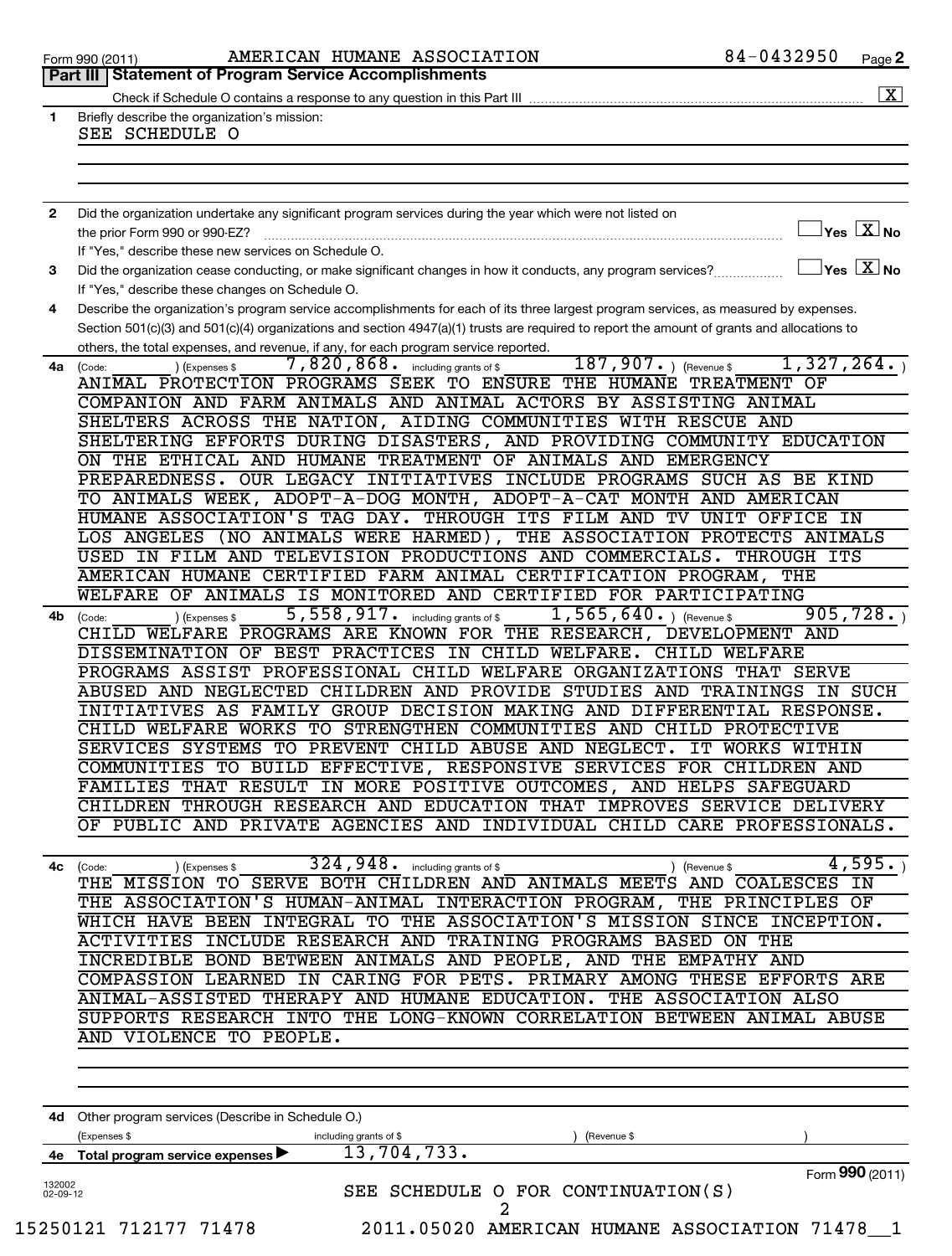15250121 712177 71478 2011.05020 AMERICAN HUMANE ASSOCIATION 71478\_\_1

| Form 990 (2011)             | AMERICAN HUMANE ASSOCIATION | 84-0432950 | Page |
|-----------------------------|-----------------------------|------------|------|
| $\sim$ $\sim$ $\sim$ $\sim$ |                             |            |      |

|     | Part IV   Checklist of Required Schedules                                                                                                                                                                                           |                 |                         |                         |  |
|-----|-------------------------------------------------------------------------------------------------------------------------------------------------------------------------------------------------------------------------------------|-----------------|-------------------------|-------------------------|--|
|     |                                                                                                                                                                                                                                     |                 | Yes                     | No                      |  |
| 1.  | Is the organization described in section $501(c)(3)$ or $4947(a)(1)$ (other than a private foundation)?                                                                                                                             |                 |                         |                         |  |
|     | If "Yes," complete Schedule A                                                                                                                                                                                                       | 1               | х                       |                         |  |
| 2   | Is the organization required to complete Schedule B, Schedule of Contributors? [111] [12] the organization required to complete Schedule B, Schedule of Contributors? [11] [12] [12] the organization required to complete Sch      | $\overline{2}$  | $\overline{\text{x}}$   |                         |  |
| 3   | Did the organization engage in direct or indirect political campaign activities on behalf of or in opposition to candidates for                                                                                                     |                 |                         |                         |  |
|     | public office? If "Yes," complete Schedule C, Part I                                                                                                                                                                                | 3               |                         | x                       |  |
| 4   | Section 501(c)(3) organizations. Did the organization engage in lobbying activities, or have a section 501(h) election in effect                                                                                                    |                 |                         |                         |  |
|     |                                                                                                                                                                                                                                     | 4               | х                       |                         |  |
| 5   | Is the organization a section 501(c)(4), 501(c)(5), or 501(c)(6) organization that receives membership dues, assessments, or                                                                                                        |                 |                         |                         |  |
|     |                                                                                                                                                                                                                                     | 5               |                         | x                       |  |
| 6   | Did the organization maintain any donor advised funds or any similar funds or accounts for which donors have the right to                                                                                                           |                 |                         |                         |  |
|     | provide advice on the distribution or investment of amounts in such funds or accounts? If "Yes," complete Schedule D, Part I                                                                                                        | 6               |                         | x                       |  |
|     | Did the organization receive or hold a conservation easement, including easements to preserve open space,                                                                                                                           |                 |                         |                         |  |
| 7   |                                                                                                                                                                                                                                     | $\overline{7}$  |                         | x                       |  |
|     | the environment, historic land areas, or historic structures? If "Yes," complete Schedule D, Part II                                                                                                                                |                 |                         |                         |  |
| 8   | Did the organization maintain collections of works of art, historical treasures, or other similar assets? If "Yes," complete                                                                                                        |                 |                         | x                       |  |
|     | Schedule D, Part III <b>Marting Community</b> Construction of the Construction of the Construction of the Construction of the Construction of the Construction of the Construction of the Construction of the Construction of the C | 8               |                         |                         |  |
| 9   | Did the organization report an amount in Part X, line 21; serve as a custodian for amounts not listed in Part X; or provide                                                                                                         |                 |                         | X                       |  |
|     | credit counseling, debt management, credit repair, or debt negotiation services? If "Yes," complete Schedule D, Part IV                                                                                                             | 9               |                         |                         |  |
| 10  | Did the organization, directly or through a related organization, hold assets in temporarily restricted endowments, permanent                                                                                                       |                 |                         |                         |  |
|     |                                                                                                                                                                                                                                     | 10              | х                       |                         |  |
| 11  | If the organization's answer to any of the following questions is "Yes," then complete Schedule D, Parts VI, VII, VIII, IX, or X                                                                                                    |                 |                         |                         |  |
|     | as applicable.                                                                                                                                                                                                                      |                 |                         |                         |  |
| а   | Did the organization report an amount for land, buildings, and equipment in Part X, line 10? If "Yes," complete Schedule D,                                                                                                         |                 |                         |                         |  |
|     | Part VI                                                                                                                                                                                                                             | 11a             | х                       |                         |  |
| b   | Did the organization report an amount for investments - other securities in Part X, line 12 that is 5% or more of its total                                                                                                         |                 |                         |                         |  |
|     |                                                                                                                                                                                                                                     | 11 <sub>b</sub> |                         | x                       |  |
| c   | Did the organization report an amount for investments - program related in Part X, line 13 that is 5% or more of its total                                                                                                          |                 |                         |                         |  |
|     |                                                                                                                                                                                                                                     | 11c             |                         | x                       |  |
|     | d Did the organization report an amount for other assets in Part X, line 15 that is 5% or more of its total assets reported in                                                                                                      |                 |                         |                         |  |
|     |                                                                                                                                                                                                                                     | 11d             | х                       |                         |  |
|     | Did the organization report an amount for other liabilities in Part X, line 25? If "Yes," complete Schedule D, Part X                                                                                                               | 11e             | $\overline{\textbf{X}}$ |                         |  |
| f   | Did the organization's separate or consolidated financial statements for the tax year include a footnote that addresses                                                                                                             |                 |                         |                         |  |
|     | the organization's liability for uncertain tax positions under FIN 48 (ASC 740)? If "Yes," complete Schedule D, Part X                                                                                                              | 11f             | х                       |                         |  |
|     | 12a Did the organization obtain separate, independent audited financial statements for the tax year? If "Yes," complete                                                                                                             |                 |                         |                         |  |
|     | Schedule D, Parts XI, XII, and XIII                                                                                                                                                                                                 | 12a             | х                       |                         |  |
|     | Was the organization included in consolidated, independent audited financial statements for the tax year?                                                                                                                           |                 |                         |                         |  |
|     | If "Yes," and if the organization answered "No" to line 12a, then completing Schedule D, Parts XI, XII, and XIII is optional                                                                                                        | 12b             |                         | Δ.                      |  |
| 13  | Is the organization a school described in section 170(b)(1)(A)(ii)? If "Yes," complete Schedule E                                                                                                                                   | 13              |                         | $\overline{\textbf{x}}$ |  |
| 14a | Did the organization maintain an office, employees, or agents outside of the United States?                                                                                                                                         | 14a             |                         | $\overline{\mathtt{x}}$ |  |
|     | <b>b</b> Did the organization have aggregate revenues or expenses of more than \$10,000 from grantmaking, fundraising, business,                                                                                                    |                 |                         |                         |  |
|     | investment, and program service activities outside the United States, or aggregate foreign investments valued at \$100,000                                                                                                          |                 |                         |                         |  |
|     |                                                                                                                                                                                                                                     | 14b             |                         | x                       |  |
| 15  | Did the organization report on Part IX, column (A), line 3, more than \$5,000 of grants or assistance to any organization                                                                                                           |                 |                         |                         |  |
|     |                                                                                                                                                                                                                                     | 15              |                         | х                       |  |
| 16  | Did the organization report on Part IX, column (A), line 3, more than \$5,000 of aggregate grants or assistance to individuals                                                                                                      |                 |                         |                         |  |
|     |                                                                                                                                                                                                                                     | 16              |                         | x                       |  |
| 17  | Did the organization report a total of more than \$15,000 of expenses for professional fundraising services on Part IX,                                                                                                             |                 |                         |                         |  |
|     |                                                                                                                                                                                                                                     | 17              | х                       |                         |  |
| 18  | Did the organization report more than \$15,000 total of fundraising event gross income and contributions on Part VIII, lines                                                                                                        |                 |                         |                         |  |
|     |                                                                                                                                                                                                                                     | 18              | х                       |                         |  |
| 19  | Did the organization report more than \$15,000 of gross income from gaming activities on Part VIII, line 9a? If "Yes,"                                                                                                              |                 |                         |                         |  |
|     |                                                                                                                                                                                                                                     | 19              |                         | x                       |  |
|     | 20a Did the organization operate one or more hospital facilities? If "Yes," complete Schedule H                                                                                                                                     | 20a             |                         | $\overline{\text{x}}$   |  |

**b** If "Yes" to line 20a, did the organization attach a copy of its audited financial statements to this return?

Form (2011) **990**

**20b**

3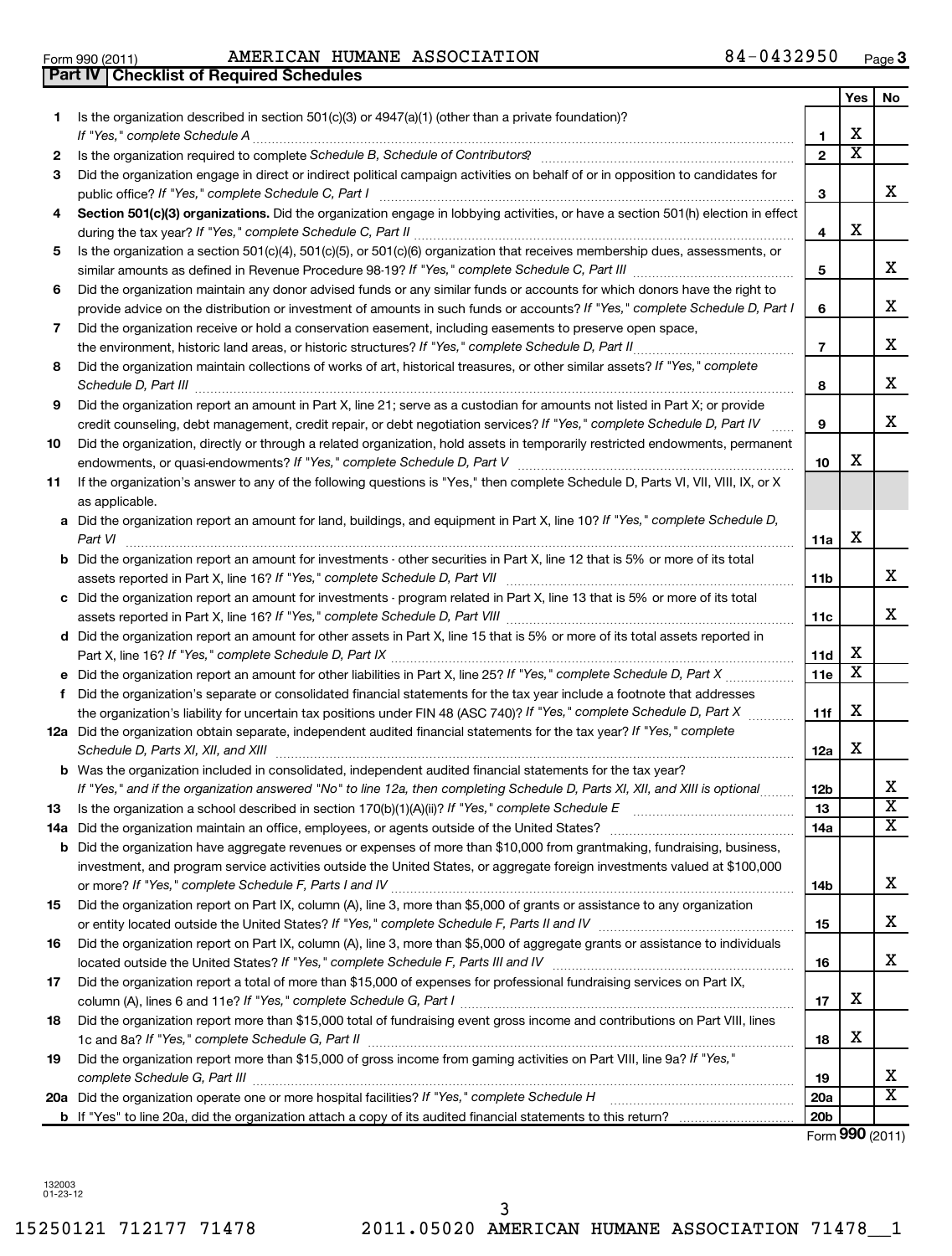**21**

**22**

**23**

**38**

|    | 24a Did the organization have a tax-exempt bond issue with an outstanding principal amount of more than \$100,000 as of the                                                                                                                        |
|----|----------------------------------------------------------------------------------------------------------------------------------------------------------------------------------------------------------------------------------------------------|
|    | last day of the year, that was issued after December 31, 2002? If "Yes," answer lines 24b through 24d and complete                                                                                                                                 |
|    | Schedule K. If "No", go to line 25                                                                                                                                                                                                                 |
|    |                                                                                                                                                                                                                                                    |
| с  | Did the organization maintain an escrow account other than a refunding escrow at any time during the year to defease                                                                                                                               |
|    |                                                                                                                                                                                                                                                    |
|    | 25a Section 501(c)(3) and 501(c)(4) organizations. Did the organization engage in an excess benefit transaction with a                                                                                                                             |
|    | b Is the organization aware that it engaged in an excess benefit transaction with a disqualified person in a prior year, and                                                                                                                       |
|    | that the transaction has not been reported on any of the organization's prior Forms 990 or 990-EZ? If "Yes," complete<br>Schedule L, Part I                                                                                                        |
| 26 | Was a loan to or by a current or former officer, director, trustee, key employee, highly compensated employee, or disqualified<br>person outstanding as of the end of the organization's tax year? If "Yes," complete Schedule L, Part II manually |
| 27 | Did the organization provide a grant or other assistance to an officer, director, trustee, key employee, substantial                                                                                                                               |
|    | contributor or employee thereof, a grant selection committee member, or to a 35% controlled entity or family member                                                                                                                                |
| 28 | Was the organization a party to a business transaction with one of the following parties (see Schedule L, Part IV<br>instructions for applicable filing thresholds, conditions, and exceptions):                                                   |
|    | a A current or former officer, director, trustee, or key employee? If "Yes," complete Schedule L, Part IV                                                                                                                                          |
|    | <b>b</b> A family member of a current or former officer, director, trustee, or key employee? If "Yes," complete Schedule L, Part IV                                                                                                                |
|    | c An entity of which a current or former officer, director, trustee, or key employee (or a family member thereof) was an officer,<br>director, trustee, or direct or indirect owner? If "Yes," complete Schedule L, Part IV                        |
| 29 |                                                                                                                                                                                                                                                    |
| 30 | Did the organization receive contributions of art, historical treasures, or other similar assets, or qualified conservation                                                                                                                        |
| 31 | Did the organization liquidate, terminate, or dissolve and cease operations?<br>If "Yes," complete Schedule N, Part I                                                                                                                              |
| 32 | Did the organization sell, exchange, dispose of, or transfer more than 25% of its net assets? If "Yes," complete<br>Schedule N, Part II                                                                                                            |
| 33 | Did the organization own 100% of an entity disregarded as separate from the organization under Regulations                                                                                                                                         |
| 34 | Was the organization related to any tax-exempt or taxable entity?                                                                                                                                                                                  |
|    |                                                                                                                                                                                                                                                    |
| b  | Did the organization receive any payment from or engage in any transaction with a controlled entity within the meaning of                                                                                                                          |
| 36 | Section 501(c)(3) organizations. Did the organization make any transfers to an exempt non-charitable related organization?                                                                                                                         |
| 37 | Did the organization conduct more than 5% of its activities through an entity that is not a related organization<br>and that is treated as a partnership for federal income tax purposes? If "Yes," complete Schedule R, Part VI                   |

**Note.**  All Form 990 filers are required to complete Schedule O

Did the organization complete Schedule O and provide explanations in Schedule O for Part VI, lines 11 and 19?

### Form 990 (2011) Page AMERICAN HUMANE ASSOCIATION 84-0432950

United States on Part IX, column (A), line 1? If "Yes," complete Schedule I, Parts I and II manual component compo

Did the organization report more than \$5,000 of grants and other assistance to individuals in the United States on Part IX,

Did the organization answer "Yes" to Part VII, Section A, line 3, 4, or 5 about compensation of the organization's current

Did the organization report more than \$5,000 of grants and other assistance to any government or organization in the

*If "Yes," complete Schedule I, Parts I and III* column (A), line 2? ~~~~~~~~~~~~~~~~~~~~~~~~~~~~~~

*Schedule J* ~~~~~~~~~~~~~~~~~~~~~~~~~~~~~~~~~~~~~~~~~~~~~~~~~~~~~~~~

and former officers, directors, trustees, key employees, and highest compensated employees? If "Yes," complete

*(continued)* **Part IV Checklist of Required Schedules**

**4**

**21**

**22**

**23**

**24a 24b**

**24c 24d**

**25a**

**25b**

**26**

**27**

**28a 28b**

**28c 29**

 $\overline{\texttt{x}}$ 

**30**

**31**

**32**

**33**

**34 35a**

X  $\overline{\texttt{x}}$ 

**35b**

**36**

**37**

**38**

Form (2011) **990**

X

**Yes No**

X

X

X

X

X

X

X

X

X  $\overline{\text{x}}$ 

X

X

X

X

X

X

X

X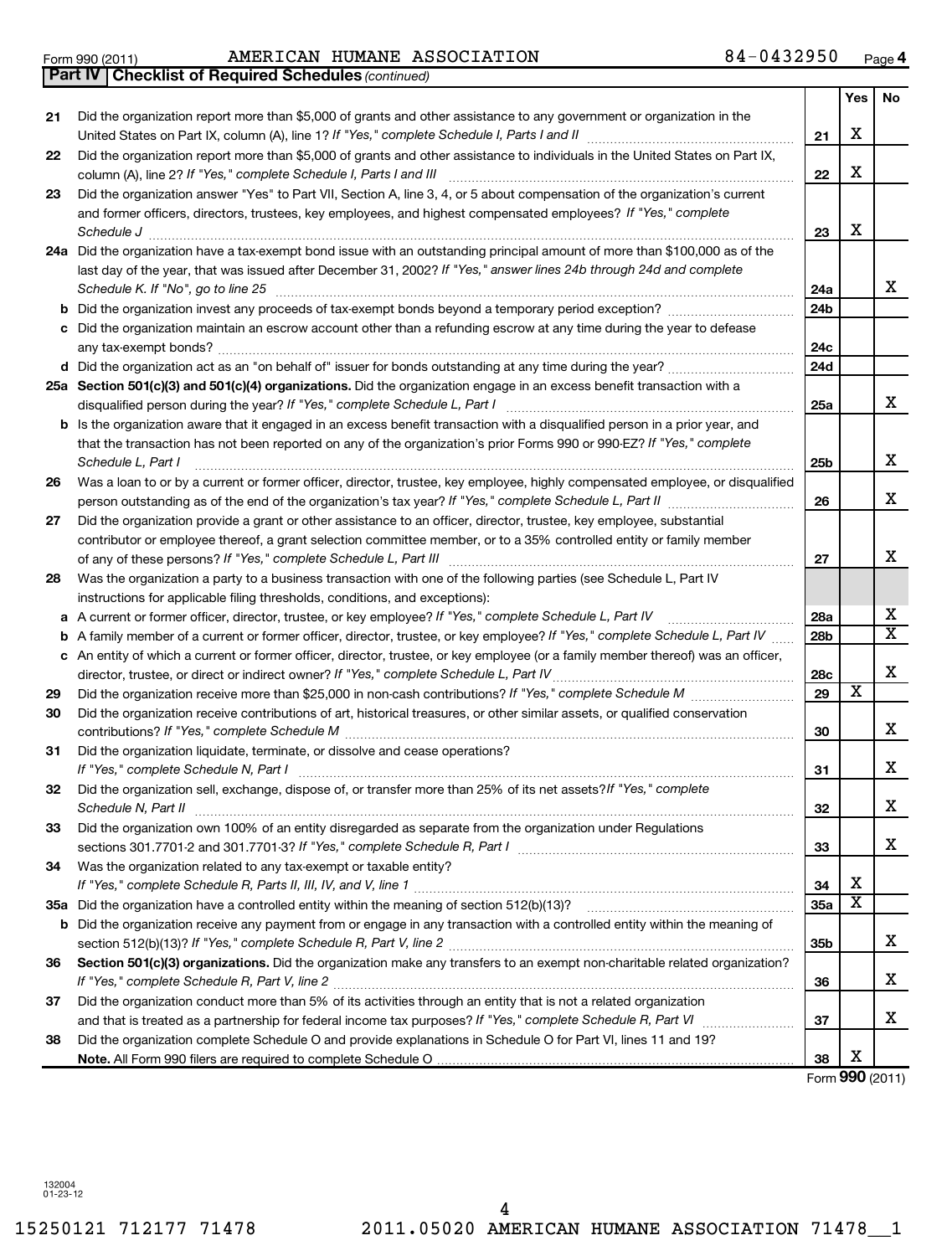| Check if Schedule O contains a response to any question in this Part V<br>Yes<br>80<br>1a<br>U<br>1 <sub>b</sub><br>Enter the number of Forms W-2G included in line 1a. Enter -0- if not applicable<br>b<br>Did the organization comply with backup withholding rules for reportable payments to vendors and reportable gaming<br>c<br>х<br>1c<br>2a Enter the number of employees reported on Form W-3, Transmittal of Wage and Tax Statements,<br>184<br>filed for the calendar year ending with or within the year covered by this return<br>2a<br>х<br>2 <sub>b</sub><br>Note. If the sum of lines 1a and 2a is greater than 250, you may be required to e-file (see instructions)<br>За<br><b>b</b> If "Yes," has it filed a Form 990-T for this year? If "No," provide an explanation in Schedule O<br>3b<br>4a At any time during the calendar year, did the organization have an interest in, or a signature or other authority over, a<br>financial account in a foreign country (such as a bank account, securities account, or other financial account)?<br>4a<br><b>b</b> If "Yes," enter the name of the foreign country: $\blacktriangleright$<br>See instructions for filing requirements for Form TD F 90-22.1, Report of Foreign Bank and Financial Accounts.<br>5a<br>5 <sub>b</sub><br>b<br>5c<br>6a Does the organization have annual gross receipts that are normally greater than \$100,000, and did the organization solicit<br>6a<br><b>b</b> If "Yes," did the organization include with every solicitation an express statement that such contributions or gifts<br>6b<br>Organizations that may receive deductible contributions under section 170(c).<br>7<br>х<br>Did the organization receive a payment in excess of \$75 made partly as a contribution and partly for goods and services provided to the payor?<br>7a<br>a<br>$\overline{\text{x}}$<br>7b<br>b<br>c Did the organization sell, exchange, or otherwise dispose of tangible personal property for which it was required<br>7c<br>7d<br>Did the organization receive any funds, directly or indirectly, to pay premiums on a personal benefit contract?<br>7е<br>е<br>7f<br>f.<br>If the organization received a contribution of qualified intellectual property, did the organization file Form 8899 as required?<br>7g<br>g<br>If the organization received a contribution of cars, boats, airplanes, or other vehicles, did the organization file a Form 1098-C?<br>7h<br>h<br>Sponsoring organizations maintaining donor advised funds and section $509(a)(3)$ supporting organizations. Did the supporting<br>8<br>organization, or a donor advised fund maintained by a sponsoring organization, have excess business holdings at any time during the year?<br>8<br>Sponsoring organizations maintaining donor advised funds.<br>9<br>эа<br><b>b</b> Did the organization make a distribution to a donor, donor advisor, or related person?<br>9b<br>Section 501(c)(7) organizations. Enter:<br>10<br>10a<br>а<br>10 <sub>b</sub><br>Gross receipts, included on Form 990, Part VIII, line 12, for public use of club facilities<br>b<br>Section 501(c)(12) organizations. Enter:<br>11<br>11a<br>а<br>Gross income from other sources (Do not net amounts due or paid to other sources against<br>b<br>amounts due or received from them.)<br>11b<br>12a Section 4947(a)(1) non-exempt charitable trusts. Is the organization filing Form 990 in lieu of Form 1041?<br>12a |                         |
|-------------------------------------------------------------------------------------------------------------------------------------------------------------------------------------------------------------------------------------------------------------------------------------------------------------------------------------------------------------------------------------------------------------------------------------------------------------------------------------------------------------------------------------------------------------------------------------------------------------------------------------------------------------------------------------------------------------------------------------------------------------------------------------------------------------------------------------------------------------------------------------------------------------------------------------------------------------------------------------------------------------------------------------------------------------------------------------------------------------------------------------------------------------------------------------------------------------------------------------------------------------------------------------------------------------------------------------------------------------------------------------------------------------------------------------------------------------------------------------------------------------------------------------------------------------------------------------------------------------------------------------------------------------------------------------------------------------------------------------------------------------------------------------------------------------------------------------------------------------------------------------------------------------------------------------------------------------------------------------------------------------------------------------------------------------------------------------------------------------------------------------------------------------------------------------------------------------------------------------------------------------------------------------------------------------------------------------------------------------------------------------------------------------------------------------------------------------------------------------------------------------------------------------------------------------------------------------------------------------------------------------------------------------------------------------------------------------------------------------------------------------------------------------------------------------------------------------------------------------------------------------------------------------------------------------------------------------------------------------------------------------------------------------------------------------------------------------------------------------------------------------------------------------------------------------------------------------------------------------------------------------------------------------------------------------------------------------------------------------------------------------------------------------------------------------------------------------------------------|-------------------------|
|                                                                                                                                                                                                                                                                                                                                                                                                                                                                                                                                                                                                                                                                                                                                                                                                                                                                                                                                                                                                                                                                                                                                                                                                                                                                                                                                                                                                                                                                                                                                                                                                                                                                                                                                                                                                                                                                                                                                                                                                                                                                                                                                                                                                                                                                                                                                                                                                                                                                                                                                                                                                                                                                                                                                                                                                                                                                                                                                                                                                                                                                                                                                                                                                                                                                                                                                                                                                                                                                               |                         |
|                                                                                                                                                                                                                                                                                                                                                                                                                                                                                                                                                                                                                                                                                                                                                                                                                                                                                                                                                                                                                                                                                                                                                                                                                                                                                                                                                                                                                                                                                                                                                                                                                                                                                                                                                                                                                                                                                                                                                                                                                                                                                                                                                                                                                                                                                                                                                                                                                                                                                                                                                                                                                                                                                                                                                                                                                                                                                                                                                                                                                                                                                                                                                                                                                                                                                                                                                                                                                                                                               | No                      |
|                                                                                                                                                                                                                                                                                                                                                                                                                                                                                                                                                                                                                                                                                                                                                                                                                                                                                                                                                                                                                                                                                                                                                                                                                                                                                                                                                                                                                                                                                                                                                                                                                                                                                                                                                                                                                                                                                                                                                                                                                                                                                                                                                                                                                                                                                                                                                                                                                                                                                                                                                                                                                                                                                                                                                                                                                                                                                                                                                                                                                                                                                                                                                                                                                                                                                                                                                                                                                                                                               |                         |
|                                                                                                                                                                                                                                                                                                                                                                                                                                                                                                                                                                                                                                                                                                                                                                                                                                                                                                                                                                                                                                                                                                                                                                                                                                                                                                                                                                                                                                                                                                                                                                                                                                                                                                                                                                                                                                                                                                                                                                                                                                                                                                                                                                                                                                                                                                                                                                                                                                                                                                                                                                                                                                                                                                                                                                                                                                                                                                                                                                                                                                                                                                                                                                                                                                                                                                                                                                                                                                                                               |                         |
|                                                                                                                                                                                                                                                                                                                                                                                                                                                                                                                                                                                                                                                                                                                                                                                                                                                                                                                                                                                                                                                                                                                                                                                                                                                                                                                                                                                                                                                                                                                                                                                                                                                                                                                                                                                                                                                                                                                                                                                                                                                                                                                                                                                                                                                                                                                                                                                                                                                                                                                                                                                                                                                                                                                                                                                                                                                                                                                                                                                                                                                                                                                                                                                                                                                                                                                                                                                                                                                                               |                         |
|                                                                                                                                                                                                                                                                                                                                                                                                                                                                                                                                                                                                                                                                                                                                                                                                                                                                                                                                                                                                                                                                                                                                                                                                                                                                                                                                                                                                                                                                                                                                                                                                                                                                                                                                                                                                                                                                                                                                                                                                                                                                                                                                                                                                                                                                                                                                                                                                                                                                                                                                                                                                                                                                                                                                                                                                                                                                                                                                                                                                                                                                                                                                                                                                                                                                                                                                                                                                                                                                               |                         |
|                                                                                                                                                                                                                                                                                                                                                                                                                                                                                                                                                                                                                                                                                                                                                                                                                                                                                                                                                                                                                                                                                                                                                                                                                                                                                                                                                                                                                                                                                                                                                                                                                                                                                                                                                                                                                                                                                                                                                                                                                                                                                                                                                                                                                                                                                                                                                                                                                                                                                                                                                                                                                                                                                                                                                                                                                                                                                                                                                                                                                                                                                                                                                                                                                                                                                                                                                                                                                                                                               |                         |
|                                                                                                                                                                                                                                                                                                                                                                                                                                                                                                                                                                                                                                                                                                                                                                                                                                                                                                                                                                                                                                                                                                                                                                                                                                                                                                                                                                                                                                                                                                                                                                                                                                                                                                                                                                                                                                                                                                                                                                                                                                                                                                                                                                                                                                                                                                                                                                                                                                                                                                                                                                                                                                                                                                                                                                                                                                                                                                                                                                                                                                                                                                                                                                                                                                                                                                                                                                                                                                                                               |                         |
|                                                                                                                                                                                                                                                                                                                                                                                                                                                                                                                                                                                                                                                                                                                                                                                                                                                                                                                                                                                                                                                                                                                                                                                                                                                                                                                                                                                                                                                                                                                                                                                                                                                                                                                                                                                                                                                                                                                                                                                                                                                                                                                                                                                                                                                                                                                                                                                                                                                                                                                                                                                                                                                                                                                                                                                                                                                                                                                                                                                                                                                                                                                                                                                                                                                                                                                                                                                                                                                                               |                         |
|                                                                                                                                                                                                                                                                                                                                                                                                                                                                                                                                                                                                                                                                                                                                                                                                                                                                                                                                                                                                                                                                                                                                                                                                                                                                                                                                                                                                                                                                                                                                                                                                                                                                                                                                                                                                                                                                                                                                                                                                                                                                                                                                                                                                                                                                                                                                                                                                                                                                                                                                                                                                                                                                                                                                                                                                                                                                                                                                                                                                                                                                                                                                                                                                                                                                                                                                                                                                                                                                               | х                       |
|                                                                                                                                                                                                                                                                                                                                                                                                                                                                                                                                                                                                                                                                                                                                                                                                                                                                                                                                                                                                                                                                                                                                                                                                                                                                                                                                                                                                                                                                                                                                                                                                                                                                                                                                                                                                                                                                                                                                                                                                                                                                                                                                                                                                                                                                                                                                                                                                                                                                                                                                                                                                                                                                                                                                                                                                                                                                                                                                                                                                                                                                                                                                                                                                                                                                                                                                                                                                                                                                               |                         |
|                                                                                                                                                                                                                                                                                                                                                                                                                                                                                                                                                                                                                                                                                                                                                                                                                                                                                                                                                                                                                                                                                                                                                                                                                                                                                                                                                                                                                                                                                                                                                                                                                                                                                                                                                                                                                                                                                                                                                                                                                                                                                                                                                                                                                                                                                                                                                                                                                                                                                                                                                                                                                                                                                                                                                                                                                                                                                                                                                                                                                                                                                                                                                                                                                                                                                                                                                                                                                                                                               |                         |
|                                                                                                                                                                                                                                                                                                                                                                                                                                                                                                                                                                                                                                                                                                                                                                                                                                                                                                                                                                                                                                                                                                                                                                                                                                                                                                                                                                                                                                                                                                                                                                                                                                                                                                                                                                                                                                                                                                                                                                                                                                                                                                                                                                                                                                                                                                                                                                                                                                                                                                                                                                                                                                                                                                                                                                                                                                                                                                                                                                                                                                                                                                                                                                                                                                                                                                                                                                                                                                                                               | x                       |
|                                                                                                                                                                                                                                                                                                                                                                                                                                                                                                                                                                                                                                                                                                                                                                                                                                                                                                                                                                                                                                                                                                                                                                                                                                                                                                                                                                                                                                                                                                                                                                                                                                                                                                                                                                                                                                                                                                                                                                                                                                                                                                                                                                                                                                                                                                                                                                                                                                                                                                                                                                                                                                                                                                                                                                                                                                                                                                                                                                                                                                                                                                                                                                                                                                                                                                                                                                                                                                                                               |                         |
|                                                                                                                                                                                                                                                                                                                                                                                                                                                                                                                                                                                                                                                                                                                                                                                                                                                                                                                                                                                                                                                                                                                                                                                                                                                                                                                                                                                                                                                                                                                                                                                                                                                                                                                                                                                                                                                                                                                                                                                                                                                                                                                                                                                                                                                                                                                                                                                                                                                                                                                                                                                                                                                                                                                                                                                                                                                                                                                                                                                                                                                                                                                                                                                                                                                                                                                                                                                                                                                                               |                         |
|                                                                                                                                                                                                                                                                                                                                                                                                                                                                                                                                                                                                                                                                                                                                                                                                                                                                                                                                                                                                                                                                                                                                                                                                                                                                                                                                                                                                                                                                                                                                                                                                                                                                                                                                                                                                                                                                                                                                                                                                                                                                                                                                                                                                                                                                                                                                                                                                                                                                                                                                                                                                                                                                                                                                                                                                                                                                                                                                                                                                                                                                                                                                                                                                                                                                                                                                                                                                                                                                               | х                       |
|                                                                                                                                                                                                                                                                                                                                                                                                                                                                                                                                                                                                                                                                                                                                                                                                                                                                                                                                                                                                                                                                                                                                                                                                                                                                                                                                                                                                                                                                                                                                                                                                                                                                                                                                                                                                                                                                                                                                                                                                                                                                                                                                                                                                                                                                                                                                                                                                                                                                                                                                                                                                                                                                                                                                                                                                                                                                                                                                                                                                                                                                                                                                                                                                                                                                                                                                                                                                                                                                               | $\overline{\textbf{x}}$ |
|                                                                                                                                                                                                                                                                                                                                                                                                                                                                                                                                                                                                                                                                                                                                                                                                                                                                                                                                                                                                                                                                                                                                                                                                                                                                                                                                                                                                                                                                                                                                                                                                                                                                                                                                                                                                                                                                                                                                                                                                                                                                                                                                                                                                                                                                                                                                                                                                                                                                                                                                                                                                                                                                                                                                                                                                                                                                                                                                                                                                                                                                                                                                                                                                                                                                                                                                                                                                                                                                               |                         |
|                                                                                                                                                                                                                                                                                                                                                                                                                                                                                                                                                                                                                                                                                                                                                                                                                                                                                                                                                                                                                                                                                                                                                                                                                                                                                                                                                                                                                                                                                                                                                                                                                                                                                                                                                                                                                                                                                                                                                                                                                                                                                                                                                                                                                                                                                                                                                                                                                                                                                                                                                                                                                                                                                                                                                                                                                                                                                                                                                                                                                                                                                                                                                                                                                                                                                                                                                                                                                                                                               |                         |
|                                                                                                                                                                                                                                                                                                                                                                                                                                                                                                                                                                                                                                                                                                                                                                                                                                                                                                                                                                                                                                                                                                                                                                                                                                                                                                                                                                                                                                                                                                                                                                                                                                                                                                                                                                                                                                                                                                                                                                                                                                                                                                                                                                                                                                                                                                                                                                                                                                                                                                                                                                                                                                                                                                                                                                                                                                                                                                                                                                                                                                                                                                                                                                                                                                                                                                                                                                                                                                                                               | x                       |
|                                                                                                                                                                                                                                                                                                                                                                                                                                                                                                                                                                                                                                                                                                                                                                                                                                                                                                                                                                                                                                                                                                                                                                                                                                                                                                                                                                                                                                                                                                                                                                                                                                                                                                                                                                                                                                                                                                                                                                                                                                                                                                                                                                                                                                                                                                                                                                                                                                                                                                                                                                                                                                                                                                                                                                                                                                                                                                                                                                                                                                                                                                                                                                                                                                                                                                                                                                                                                                                                               |                         |
|                                                                                                                                                                                                                                                                                                                                                                                                                                                                                                                                                                                                                                                                                                                                                                                                                                                                                                                                                                                                                                                                                                                                                                                                                                                                                                                                                                                                                                                                                                                                                                                                                                                                                                                                                                                                                                                                                                                                                                                                                                                                                                                                                                                                                                                                                                                                                                                                                                                                                                                                                                                                                                                                                                                                                                                                                                                                                                                                                                                                                                                                                                                                                                                                                                                                                                                                                                                                                                                                               |                         |
|                                                                                                                                                                                                                                                                                                                                                                                                                                                                                                                                                                                                                                                                                                                                                                                                                                                                                                                                                                                                                                                                                                                                                                                                                                                                                                                                                                                                                                                                                                                                                                                                                                                                                                                                                                                                                                                                                                                                                                                                                                                                                                                                                                                                                                                                                                                                                                                                                                                                                                                                                                                                                                                                                                                                                                                                                                                                                                                                                                                                                                                                                                                                                                                                                                                                                                                                                                                                                                                                               |                         |
|                                                                                                                                                                                                                                                                                                                                                                                                                                                                                                                                                                                                                                                                                                                                                                                                                                                                                                                                                                                                                                                                                                                                                                                                                                                                                                                                                                                                                                                                                                                                                                                                                                                                                                                                                                                                                                                                                                                                                                                                                                                                                                                                                                                                                                                                                                                                                                                                                                                                                                                                                                                                                                                                                                                                                                                                                                                                                                                                                                                                                                                                                                                                                                                                                                                                                                                                                                                                                                                                               |                         |
|                                                                                                                                                                                                                                                                                                                                                                                                                                                                                                                                                                                                                                                                                                                                                                                                                                                                                                                                                                                                                                                                                                                                                                                                                                                                                                                                                                                                                                                                                                                                                                                                                                                                                                                                                                                                                                                                                                                                                                                                                                                                                                                                                                                                                                                                                                                                                                                                                                                                                                                                                                                                                                                                                                                                                                                                                                                                                                                                                                                                                                                                                                                                                                                                                                                                                                                                                                                                                                                                               |                         |
|                                                                                                                                                                                                                                                                                                                                                                                                                                                                                                                                                                                                                                                                                                                                                                                                                                                                                                                                                                                                                                                                                                                                                                                                                                                                                                                                                                                                                                                                                                                                                                                                                                                                                                                                                                                                                                                                                                                                                                                                                                                                                                                                                                                                                                                                                                                                                                                                                                                                                                                                                                                                                                                                                                                                                                                                                                                                                                                                                                                                                                                                                                                                                                                                                                                                                                                                                                                                                                                                               |                         |
|                                                                                                                                                                                                                                                                                                                                                                                                                                                                                                                                                                                                                                                                                                                                                                                                                                                                                                                                                                                                                                                                                                                                                                                                                                                                                                                                                                                                                                                                                                                                                                                                                                                                                                                                                                                                                                                                                                                                                                                                                                                                                                                                                                                                                                                                                                                                                                                                                                                                                                                                                                                                                                                                                                                                                                                                                                                                                                                                                                                                                                                                                                                                                                                                                                                                                                                                                                                                                                                                               | X                       |
|                                                                                                                                                                                                                                                                                                                                                                                                                                                                                                                                                                                                                                                                                                                                                                                                                                                                                                                                                                                                                                                                                                                                                                                                                                                                                                                                                                                                                                                                                                                                                                                                                                                                                                                                                                                                                                                                                                                                                                                                                                                                                                                                                                                                                                                                                                                                                                                                                                                                                                                                                                                                                                                                                                                                                                                                                                                                                                                                                                                                                                                                                                                                                                                                                                                                                                                                                                                                                                                                               |                         |
|                                                                                                                                                                                                                                                                                                                                                                                                                                                                                                                                                                                                                                                                                                                                                                                                                                                                                                                                                                                                                                                                                                                                                                                                                                                                                                                                                                                                                                                                                                                                                                                                                                                                                                                                                                                                                                                                                                                                                                                                                                                                                                                                                                                                                                                                                                                                                                                                                                                                                                                                                                                                                                                                                                                                                                                                                                                                                                                                                                                                                                                                                                                                                                                                                                                                                                                                                                                                                                                                               | х                       |
|                                                                                                                                                                                                                                                                                                                                                                                                                                                                                                                                                                                                                                                                                                                                                                                                                                                                                                                                                                                                                                                                                                                                                                                                                                                                                                                                                                                                                                                                                                                                                                                                                                                                                                                                                                                                                                                                                                                                                                                                                                                                                                                                                                                                                                                                                                                                                                                                                                                                                                                                                                                                                                                                                                                                                                                                                                                                                                                                                                                                                                                                                                                                                                                                                                                                                                                                                                                                                                                                               | $\overline{\textbf{x}}$ |
|                                                                                                                                                                                                                                                                                                                                                                                                                                                                                                                                                                                                                                                                                                                                                                                                                                                                                                                                                                                                                                                                                                                                                                                                                                                                                                                                                                                                                                                                                                                                                                                                                                                                                                                                                                                                                                                                                                                                                                                                                                                                                                                                                                                                                                                                                                                                                                                                                                                                                                                                                                                                                                                                                                                                                                                                                                                                                                                                                                                                                                                                                                                                                                                                                                                                                                                                                                                                                                                                               |                         |
|                                                                                                                                                                                                                                                                                                                                                                                                                                                                                                                                                                                                                                                                                                                                                                                                                                                                                                                                                                                                                                                                                                                                                                                                                                                                                                                                                                                                                                                                                                                                                                                                                                                                                                                                                                                                                                                                                                                                                                                                                                                                                                                                                                                                                                                                                                                                                                                                                                                                                                                                                                                                                                                                                                                                                                                                                                                                                                                                                                                                                                                                                                                                                                                                                                                                                                                                                                                                                                                                               |                         |
|                                                                                                                                                                                                                                                                                                                                                                                                                                                                                                                                                                                                                                                                                                                                                                                                                                                                                                                                                                                                                                                                                                                                                                                                                                                                                                                                                                                                                                                                                                                                                                                                                                                                                                                                                                                                                                                                                                                                                                                                                                                                                                                                                                                                                                                                                                                                                                                                                                                                                                                                                                                                                                                                                                                                                                                                                                                                                                                                                                                                                                                                                                                                                                                                                                                                                                                                                                                                                                                                               |                         |
|                                                                                                                                                                                                                                                                                                                                                                                                                                                                                                                                                                                                                                                                                                                                                                                                                                                                                                                                                                                                                                                                                                                                                                                                                                                                                                                                                                                                                                                                                                                                                                                                                                                                                                                                                                                                                                                                                                                                                                                                                                                                                                                                                                                                                                                                                                                                                                                                                                                                                                                                                                                                                                                                                                                                                                                                                                                                                                                                                                                                                                                                                                                                                                                                                                                                                                                                                                                                                                                                               |                         |
|                                                                                                                                                                                                                                                                                                                                                                                                                                                                                                                                                                                                                                                                                                                                                                                                                                                                                                                                                                                                                                                                                                                                                                                                                                                                                                                                                                                                                                                                                                                                                                                                                                                                                                                                                                                                                                                                                                                                                                                                                                                                                                                                                                                                                                                                                                                                                                                                                                                                                                                                                                                                                                                                                                                                                                                                                                                                                                                                                                                                                                                                                                                                                                                                                                                                                                                                                                                                                                                                               |                         |
|                                                                                                                                                                                                                                                                                                                                                                                                                                                                                                                                                                                                                                                                                                                                                                                                                                                                                                                                                                                                                                                                                                                                                                                                                                                                                                                                                                                                                                                                                                                                                                                                                                                                                                                                                                                                                                                                                                                                                                                                                                                                                                                                                                                                                                                                                                                                                                                                                                                                                                                                                                                                                                                                                                                                                                                                                                                                                                                                                                                                                                                                                                                                                                                                                                                                                                                                                                                                                                                                               |                         |
|                                                                                                                                                                                                                                                                                                                                                                                                                                                                                                                                                                                                                                                                                                                                                                                                                                                                                                                                                                                                                                                                                                                                                                                                                                                                                                                                                                                                                                                                                                                                                                                                                                                                                                                                                                                                                                                                                                                                                                                                                                                                                                                                                                                                                                                                                                                                                                                                                                                                                                                                                                                                                                                                                                                                                                                                                                                                                                                                                                                                                                                                                                                                                                                                                                                                                                                                                                                                                                                                               |                         |
|                                                                                                                                                                                                                                                                                                                                                                                                                                                                                                                                                                                                                                                                                                                                                                                                                                                                                                                                                                                                                                                                                                                                                                                                                                                                                                                                                                                                                                                                                                                                                                                                                                                                                                                                                                                                                                                                                                                                                                                                                                                                                                                                                                                                                                                                                                                                                                                                                                                                                                                                                                                                                                                                                                                                                                                                                                                                                                                                                                                                                                                                                                                                                                                                                                                                                                                                                                                                                                                                               |                         |
|                                                                                                                                                                                                                                                                                                                                                                                                                                                                                                                                                                                                                                                                                                                                                                                                                                                                                                                                                                                                                                                                                                                                                                                                                                                                                                                                                                                                                                                                                                                                                                                                                                                                                                                                                                                                                                                                                                                                                                                                                                                                                                                                                                                                                                                                                                                                                                                                                                                                                                                                                                                                                                                                                                                                                                                                                                                                                                                                                                                                                                                                                                                                                                                                                                                                                                                                                                                                                                                                               |                         |
|                                                                                                                                                                                                                                                                                                                                                                                                                                                                                                                                                                                                                                                                                                                                                                                                                                                                                                                                                                                                                                                                                                                                                                                                                                                                                                                                                                                                                                                                                                                                                                                                                                                                                                                                                                                                                                                                                                                                                                                                                                                                                                                                                                                                                                                                                                                                                                                                                                                                                                                                                                                                                                                                                                                                                                                                                                                                                                                                                                                                                                                                                                                                                                                                                                                                                                                                                                                                                                                                               |                         |
|                                                                                                                                                                                                                                                                                                                                                                                                                                                                                                                                                                                                                                                                                                                                                                                                                                                                                                                                                                                                                                                                                                                                                                                                                                                                                                                                                                                                                                                                                                                                                                                                                                                                                                                                                                                                                                                                                                                                                                                                                                                                                                                                                                                                                                                                                                                                                                                                                                                                                                                                                                                                                                                                                                                                                                                                                                                                                                                                                                                                                                                                                                                                                                                                                                                                                                                                                                                                                                                                               |                         |
|                                                                                                                                                                                                                                                                                                                                                                                                                                                                                                                                                                                                                                                                                                                                                                                                                                                                                                                                                                                                                                                                                                                                                                                                                                                                                                                                                                                                                                                                                                                                                                                                                                                                                                                                                                                                                                                                                                                                                                                                                                                                                                                                                                                                                                                                                                                                                                                                                                                                                                                                                                                                                                                                                                                                                                                                                                                                                                                                                                                                                                                                                                                                                                                                                                                                                                                                                                                                                                                                               |                         |
|                                                                                                                                                                                                                                                                                                                                                                                                                                                                                                                                                                                                                                                                                                                                                                                                                                                                                                                                                                                                                                                                                                                                                                                                                                                                                                                                                                                                                                                                                                                                                                                                                                                                                                                                                                                                                                                                                                                                                                                                                                                                                                                                                                                                                                                                                                                                                                                                                                                                                                                                                                                                                                                                                                                                                                                                                                                                                                                                                                                                                                                                                                                                                                                                                                                                                                                                                                                                                                                                               |                         |
|                                                                                                                                                                                                                                                                                                                                                                                                                                                                                                                                                                                                                                                                                                                                                                                                                                                                                                                                                                                                                                                                                                                                                                                                                                                                                                                                                                                                                                                                                                                                                                                                                                                                                                                                                                                                                                                                                                                                                                                                                                                                                                                                                                                                                                                                                                                                                                                                                                                                                                                                                                                                                                                                                                                                                                                                                                                                                                                                                                                                                                                                                                                                                                                                                                                                                                                                                                                                                                                                               |                         |
| <b>b</b> If "Yes," enter the amount of tax-exempt interest received or accrued during the year<br>12b                                                                                                                                                                                                                                                                                                                                                                                                                                                                                                                                                                                                                                                                                                                                                                                                                                                                                                                                                                                                                                                                                                                                                                                                                                                                                                                                                                                                                                                                                                                                                                                                                                                                                                                                                                                                                                                                                                                                                                                                                                                                                                                                                                                                                                                                                                                                                                                                                                                                                                                                                                                                                                                                                                                                                                                                                                                                                                                                                                                                                                                                                                                                                                                                                                                                                                                                                                         |                         |
| Section 501(c)(29) qualified nonprofit health insurance issuers.<br>13                                                                                                                                                                                                                                                                                                                                                                                                                                                                                                                                                                                                                                                                                                                                                                                                                                                                                                                                                                                                                                                                                                                                                                                                                                                                                                                                                                                                                                                                                                                                                                                                                                                                                                                                                                                                                                                                                                                                                                                                                                                                                                                                                                                                                                                                                                                                                                                                                                                                                                                                                                                                                                                                                                                                                                                                                                                                                                                                                                                                                                                                                                                                                                                                                                                                                                                                                                                                        |                         |
| a Is the organization licensed to issue qualified health plans in more than one state?<br>1За                                                                                                                                                                                                                                                                                                                                                                                                                                                                                                                                                                                                                                                                                                                                                                                                                                                                                                                                                                                                                                                                                                                                                                                                                                                                                                                                                                                                                                                                                                                                                                                                                                                                                                                                                                                                                                                                                                                                                                                                                                                                                                                                                                                                                                                                                                                                                                                                                                                                                                                                                                                                                                                                                                                                                                                                                                                                                                                                                                                                                                                                                                                                                                                                                                                                                                                                                                                 |                         |
| Note. See the instructions for additional information the organization must report on Schedule O.                                                                                                                                                                                                                                                                                                                                                                                                                                                                                                                                                                                                                                                                                                                                                                                                                                                                                                                                                                                                                                                                                                                                                                                                                                                                                                                                                                                                                                                                                                                                                                                                                                                                                                                                                                                                                                                                                                                                                                                                                                                                                                                                                                                                                                                                                                                                                                                                                                                                                                                                                                                                                                                                                                                                                                                                                                                                                                                                                                                                                                                                                                                                                                                                                                                                                                                                                                             |                         |
| <b>b</b> Enter the amount of reserves the organization is required to maintain by the states in which the                                                                                                                                                                                                                                                                                                                                                                                                                                                                                                                                                                                                                                                                                                                                                                                                                                                                                                                                                                                                                                                                                                                                                                                                                                                                                                                                                                                                                                                                                                                                                                                                                                                                                                                                                                                                                                                                                                                                                                                                                                                                                                                                                                                                                                                                                                                                                                                                                                                                                                                                                                                                                                                                                                                                                                                                                                                                                                                                                                                                                                                                                                                                                                                                                                                                                                                                                                     |                         |
| 13 <sub>b</sub>                                                                                                                                                                                                                                                                                                                                                                                                                                                                                                                                                                                                                                                                                                                                                                                                                                                                                                                                                                                                                                                                                                                                                                                                                                                                                                                                                                                                                                                                                                                                                                                                                                                                                                                                                                                                                                                                                                                                                                                                                                                                                                                                                                                                                                                                                                                                                                                                                                                                                                                                                                                                                                                                                                                                                                                                                                                                                                                                                                                                                                                                                                                                                                                                                                                                                                                                                                                                                                                               |                         |
| 13c                                                                                                                                                                                                                                                                                                                                                                                                                                                                                                                                                                                                                                                                                                                                                                                                                                                                                                                                                                                                                                                                                                                                                                                                                                                                                                                                                                                                                                                                                                                                                                                                                                                                                                                                                                                                                                                                                                                                                                                                                                                                                                                                                                                                                                                                                                                                                                                                                                                                                                                                                                                                                                                                                                                                                                                                                                                                                                                                                                                                                                                                                                                                                                                                                                                                                                                                                                                                                                                                           |                         |
| 14a Did the organization receive any payments for indoor tanning services during the tax year?<br>14a                                                                                                                                                                                                                                                                                                                                                                                                                                                                                                                                                                                                                                                                                                                                                                                                                                                                                                                                                                                                                                                                                                                                                                                                                                                                                                                                                                                                                                                                                                                                                                                                                                                                                                                                                                                                                                                                                                                                                                                                                                                                                                                                                                                                                                                                                                                                                                                                                                                                                                                                                                                                                                                                                                                                                                                                                                                                                                                                                                                                                                                                                                                                                                                                                                                                                                                                                                         | х                       |
| 14b                                                                                                                                                                                                                                                                                                                                                                                                                                                                                                                                                                                                                                                                                                                                                                                                                                                                                                                                                                                                                                                                                                                                                                                                                                                                                                                                                                                                                                                                                                                                                                                                                                                                                                                                                                                                                                                                                                                                                                                                                                                                                                                                                                                                                                                                                                                                                                                                                                                                                                                                                                                                                                                                                                                                                                                                                                                                                                                                                                                                                                                                                                                                                                                                                                                                                                                                                                                                                                                                           |                         |

Form 990 (2011) Page AMERICAN HUMANE ASSOCIATION 84-0432950

Form (2011) **990**

**5**

132005 01-23-12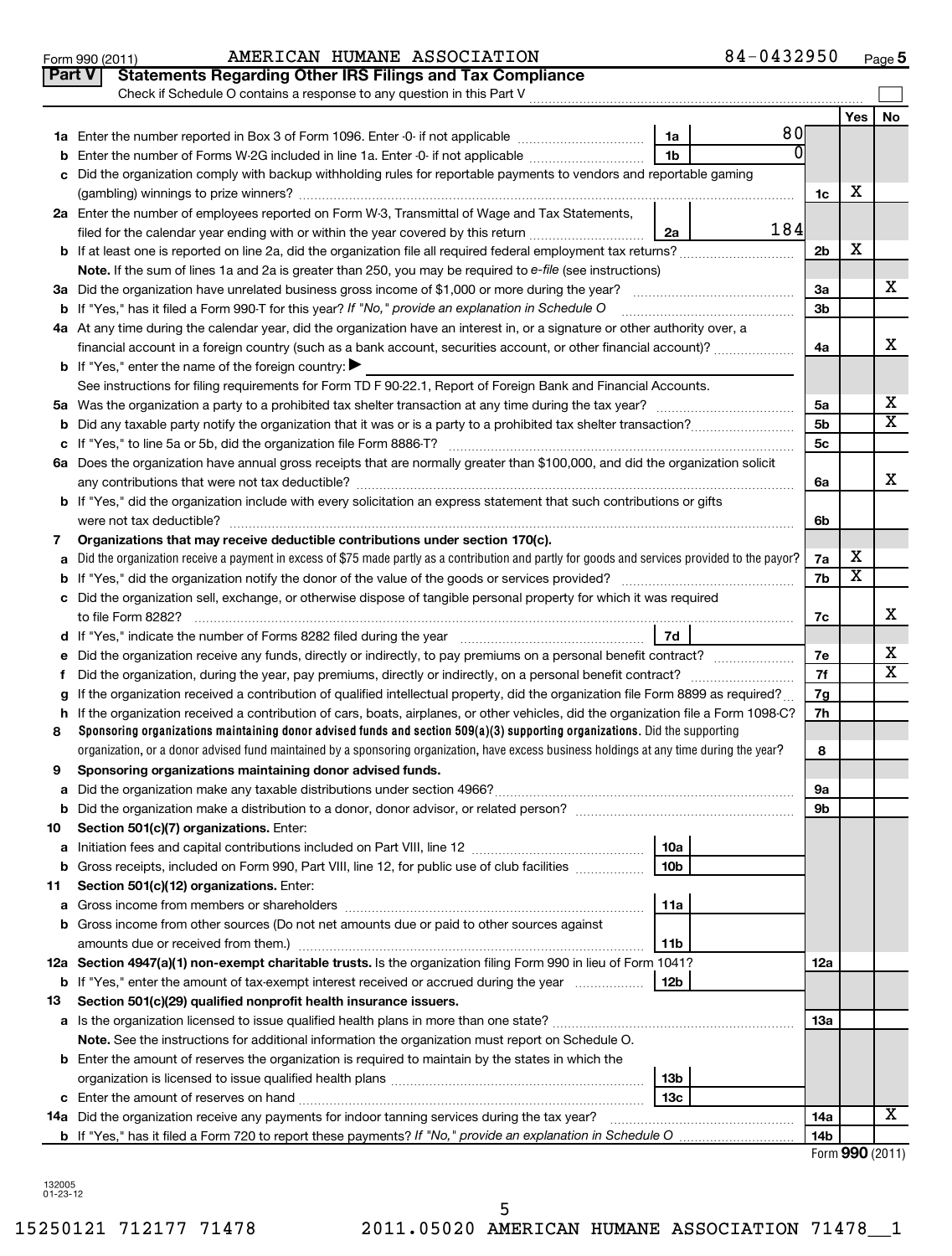### Form 990 (2011) Page AMERICAN HUMANE ASSOCIATION 84-0432950

**6**

**Yes No**

 $\overline{\text{x}}$ 

 $|10a$ 

|    | Part VI Governance, Management, and Disclosure For each "Yes" response to lines 2 through 7b below, and for a "No" response<br>to line 8a, 8b, or 10b below, describe the circumstances, processes, or changes in Schedule O. See instructions. |    |    |   |            |                      |  |  |
|----|-------------------------------------------------------------------------------------------------------------------------------------------------------------------------------------------------------------------------------------------------|----|----|---|------------|----------------------|--|--|
|    |                                                                                                                                                                                                                                                 |    |    |   |            | $\boxed{\textbf{X}}$ |  |  |
|    | <b>Section A. Governing Body and Management</b>                                                                                                                                                                                                 |    |    |   |            |                      |  |  |
|    |                                                                                                                                                                                                                                                 |    |    |   | <b>Yes</b> | <b>No</b>            |  |  |
|    | 1a Enter the number of voting members of the governing body at the end of the tax year                                                                                                                                                          | 1a | 16 |   |            |                      |  |  |
|    | If there are material differences in voting rights among members of the governing body, or if the governing                                                                                                                                     |    |    |   |            |                      |  |  |
|    | body delegated broad authority to an executive committee or similar committee, explain in Schedule O.                                                                                                                                           |    |    |   |            |                      |  |  |
| b  | Enter the number of voting members included in line 1a, above, who are independent                                                                                                                                                              | 1b | 16 |   |            |                      |  |  |
| 2  | Did any officer, director, trustee, or key employee have a family relationship or a business relationship with any other                                                                                                                        |    |    |   |            |                      |  |  |
|    | officer, director, trustee, or key employee?                                                                                                                                                                                                    |    |    | 2 |            | х                    |  |  |
| 3  | Did the organization delegate control over management duties customarily performed by or under the direct supervision                                                                                                                           |    |    |   |            |                      |  |  |
|    | 3<br>of officers, directors, or trustees, or key employees to a management company or other person?                                                                                                                                             |    |    |   |            |                      |  |  |
| 4  | $\overline{\mathbf{4}}$<br>Did the organization make any significant changes to its governing documents since the prior Form 990 was filed?                                                                                                     |    |    |   |            |                      |  |  |
| 5  | 5                                                                                                                                                                                                                                               |    |    |   |            |                      |  |  |
| 6  | 6                                                                                                                                                                                                                                               |    |    |   |            |                      |  |  |
| 7а | Did the organization have members, stockholders, or other persons who had the power to elect or appoint one or                                                                                                                                  |    |    |   |            |                      |  |  |
|    | more members of the governing body?<br>7a                                                                                                                                                                                                       |    |    |   |            |                      |  |  |
|    | b Are any governance decisions of the organization reserved to (or subject to approval by) members, stockholders, or                                                                                                                            |    |    |   |            |                      |  |  |
|    | persons other than the governing body?<br>7b                                                                                                                                                                                                    |    |    |   |            |                      |  |  |
| 8  | Did the organization contemporaneously document the meetings held or written actions undertaken during the year by the following:                                                                                                               |    |    |   |            |                      |  |  |
| a  | The governing body?<br>8a                                                                                                                                                                                                                       |    |    |   |            |                      |  |  |
|    | 8b                                                                                                                                                                                                                                              |    |    |   |            |                      |  |  |
| 9  | Is there any officer, director, trustee, or key employee listed in Part VII, Section A, who cannot be reached at the                                                                                                                            |    |    |   |            |                      |  |  |
|    | 9                                                                                                                                                                                                                                               |    |    |   |            |                      |  |  |
|    | <b>Section B. Policies</b> (This Section B requests information about policies not required by the Internal Revenue Code.)                                                                                                                      |    |    |   |            |                      |  |  |

**10 a** Did the organization have local chapters, branches, or affiliates? ~~~~~~~~~~~~~~~~~~~~~~~~~~~~~~

|                    | <b>b</b> If "Yes," did the organization have written policies and procedures governing the activities of such chapters, affiliates,        |                 |                         |                 |  |  |  |  |  |  |
|--------------------|--------------------------------------------------------------------------------------------------------------------------------------------|-----------------|-------------------------|-----------------|--|--|--|--|--|--|
|                    |                                                                                                                                            | 10 <sub>b</sub> |                         |                 |  |  |  |  |  |  |
|                    | 11a Has the organization provided a complete copy of this Form 990 to all members of its governing body before filing the form?            | 11a             | x                       |                 |  |  |  |  |  |  |
|                    | Describe in Schedule O the process, if any, used by the organization to review this Form 990.<br>b                                         |                 |                         |                 |  |  |  |  |  |  |
| 12a                | Did the organization have a written conflict of interest policy? If "No," go to line 13                                                    | 12a             | х                       |                 |  |  |  |  |  |  |
| b                  | Were officers, directors, or trustees, and key employees required to disclose annually interests that could give rise to conflicts?        | 12 <sub>b</sub> | x                       |                 |  |  |  |  |  |  |
| c                  | Did the organization regularly and consistently monitor and enforce compliance with the policy? If "Yes," describe                         |                 |                         |                 |  |  |  |  |  |  |
|                    | in Schedule O how this was done                                                                                                            | 12c             | х                       |                 |  |  |  |  |  |  |
| 13                 |                                                                                                                                            | 13              | $\overline{\textbf{x}}$ |                 |  |  |  |  |  |  |
| 14                 | Did the organization have a written document retention and destruction policy?                                                             | 14              | $\overline{\textbf{x}}$ |                 |  |  |  |  |  |  |
| 15                 | Did the process for determining compensation of the following persons include a review and approval by independent                         |                 |                         |                 |  |  |  |  |  |  |
|                    | persons, comparability data, and contemporaneous substantiation of the deliberation and decision?                                          |                 |                         |                 |  |  |  |  |  |  |
|                    |                                                                                                                                            | 15a             | х                       |                 |  |  |  |  |  |  |
|                    |                                                                                                                                            | 15 <sub>b</sub> |                         | X               |  |  |  |  |  |  |
|                    | If "Yes" to line 15a or 15b, describe the process in Schedule O (see instructions).                                                        |                 |                         |                 |  |  |  |  |  |  |
|                    | <b>16a</b> Did the organization invest in, contribute assets to, or participate in a joint venture or similar arrangement with a           |                 |                         |                 |  |  |  |  |  |  |
|                    | taxable entity during the year?                                                                                                            |                 |                         |                 |  |  |  |  |  |  |
|                    | <b>b</b> If "Yes," did the organization follow a written policy or procedure requiring the organization to evaluate its participation      |                 |                         |                 |  |  |  |  |  |  |
|                    | in joint venture arrangements under applicable federal tax law, and take steps to safeguard the organization's                             |                 |                         |                 |  |  |  |  |  |  |
|                    | <b>16b</b><br>exempt status with respect to such arrangements?                                                                             |                 |                         |                 |  |  |  |  |  |  |
|                    | <b>Section C. Disclosure</b>                                                                                                               |                 |                         |                 |  |  |  |  |  |  |
| 17                 | List the states with which a copy of this Form 990 is required to be filed ▶AL, AK, AZ, AR, CA, CO, CT, FL, GA, HI, IL, IN                 |                 |                         |                 |  |  |  |  |  |  |
| 18                 | Section 6104 requires an organization to make its Forms 1023 (or 1024 if applicable), 990, and 990-T (Section 501(c)(3)s only) available   |                 |                         |                 |  |  |  |  |  |  |
|                    | for public inspection. Indicate how you made these available. Check all that apply.                                                        |                 |                         |                 |  |  |  |  |  |  |
|                    | $ \underline{X} $ Own website<br>Another's website<br>$\lfloor \underline{X} \rfloor$ Upon request                                         |                 |                         |                 |  |  |  |  |  |  |
| 19                 | Describe in Schedule O whether (and if so, how), the organization made its governing documents, conflict of interest policy, and financial |                 |                         |                 |  |  |  |  |  |  |
|                    | statements available to the public during the tax year.                                                                                    |                 |                         |                 |  |  |  |  |  |  |
| 20                 | State the name, physical address, and telephone number of the person who possesses the books and records of the organization:              |                 |                         |                 |  |  |  |  |  |  |
|                    | CLIFFORD J. ROSE - 202-677-4211                                                                                                            |                 |                         |                 |  |  |  |  |  |  |
|                    | 1400 16TH STREET NW SUITE 360, WASHINGTON,<br>20036<br>DC                                                                                  |                 |                         |                 |  |  |  |  |  |  |
| 132006<br>01-23-12 | SEE SCHEDULE O FOR FULL LIST OF STATES                                                                                                     |                 |                         | Form 990 (2011) |  |  |  |  |  |  |
|                    | 6                                                                                                                                          |                 |                         |                 |  |  |  |  |  |  |

| 15250121 712177 71478 |  |  |
|-----------------------|--|--|
|-----------------------|--|--|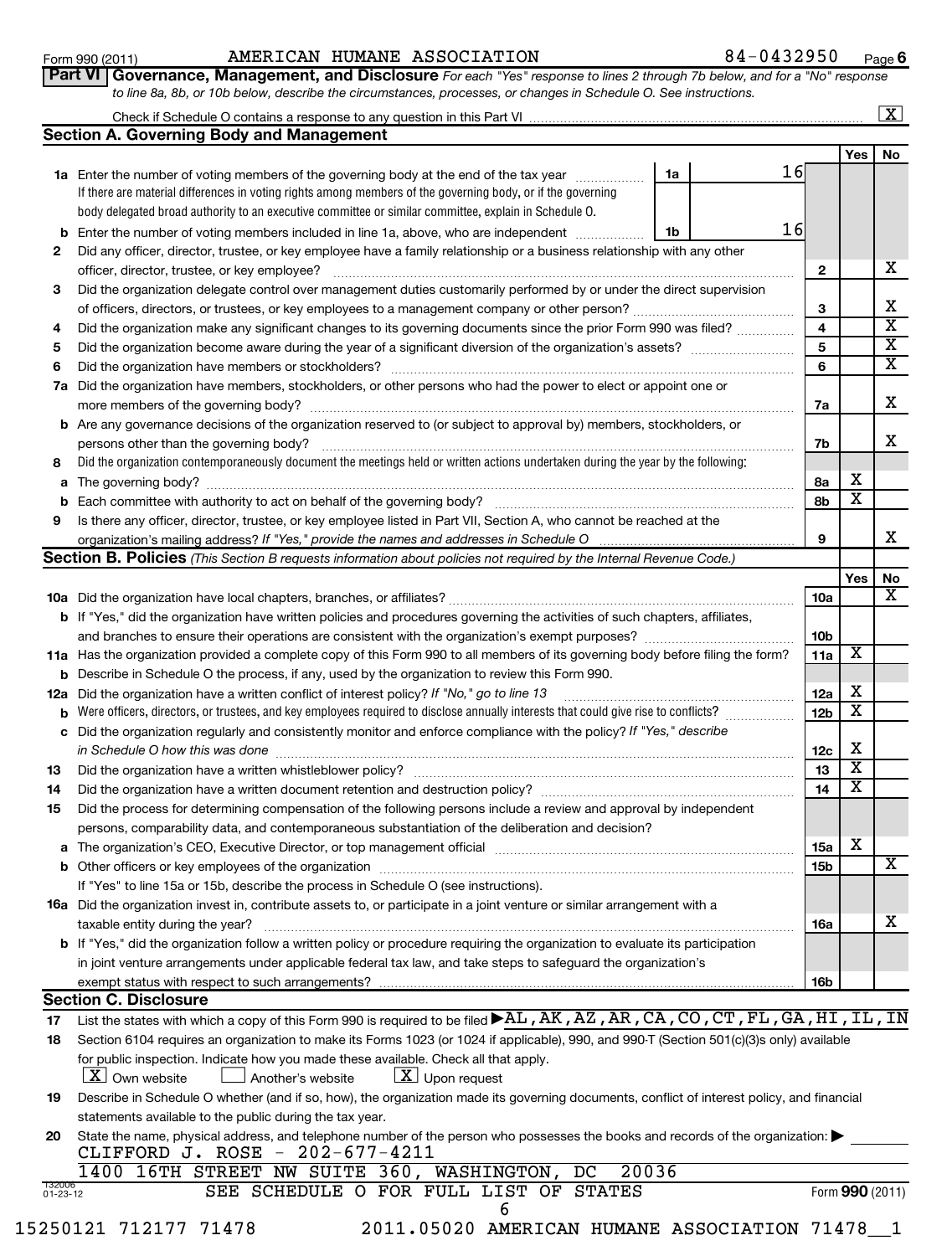### **Section A. Officers, Directors, Trustees, Key Employees, and Highest Compensated Employees 1a**  Complete this table for all persons required to be listed. Report compensation for the calendar year ending with or within the organization's tax year. Check if Schedule O contains a response to any question in this Part VII **Part VII Compensation of Officers, Directors, Trustees, Key Employees, Highest Compensated Employees, and Independent Contractors**  $\sim$

**•** List all of the organization's current officers, directors, trustees (whether individuals or organizations), regardless of amount of compensation. Enter -0- in columns  $(D)$ ,  $(E)$ , and  $(F)$  if no compensation was paid.

**•** List all of the organization's **current** key employees, if any. See instructions for definition of "key employee."

 $\bullet$  List the organization's five  $\tt current$  highest compensated employees (other than an officer, director, trustee, or key employee) who received reportable compensation (Box 5 of Form W-2 and/or Box 7 of Form 1099-MISC) of more than \$100,000 from the organization and any related organizations .

 $\bullet$  List all of the organization's former officers, key employees, and highest compensated employees who received more than \$100,000 of reportable compensation from the organization and any related organizations.

**•** List all of the organization's former directors or trustees that received, in the capacity as a former director or trustee of the organization, more than \$10,000 of reportable compensation from the organization and any related organizations.

List persons in the following order: individual trustees or directors; institutional trustees; officers; key employees; highest compensated employees; and former such persons.

Check this box if neither the organization nor any related organization compensated any current officer, director, or trustee.  $\left\vert \cdot\right\vert$ 

| (A)                                          | (B)                                                |                                |                                                                  |             | (C)          |                                   |            | (D)                  | (E)                           | (F)                          |
|----------------------------------------------|----------------------------------------------------|--------------------------------|------------------------------------------------------------------|-------------|--------------|-----------------------------------|------------|----------------------|-------------------------------|------------------------------|
| Name and Title                               | Position<br>Average<br>(do not check more than one |                                |                                                                  |             |              |                                   | Reportable | Reportable           | Estimated                     |                              |
|                                              | hours per<br>week                                  |                                | box, unless person is both an<br>officer and a director/trustee) |             |              |                                   |            | compensation<br>from | compensation                  | amount of<br>other           |
|                                              | (describe                                          |                                |                                                                  |             |              |                                   |            | the                  | from related<br>organizations | compensation                 |
|                                              | hours for                                          |                                |                                                                  |             |              |                                   |            | organization         | (W-2/1099-MISC)               | from the                     |
|                                              | related                                            |                                |                                                                  |             |              |                                   |            | (W-2/1099-MISC)      |                               | organization                 |
|                                              | organizations<br>in Schedule                       |                                |                                                                  |             |              |                                   |            |                      |                               | and related<br>organizations |
|                                              | O)                                                 | Individual trustee or director | Institutional trustee                                            | Officer     | Key employee | Highest compensated<br>  employee | Former     |                      |                               |                              |
| (1)<br>ERIC V. BRUNER                        |                                                    |                                |                                                                  |             |              |                                   |            |                      |                               |                              |
| <b>CHAIR</b>                                 | 2.00                                               | $\mathbf X$                    |                                                                  | $\mathbf X$ |              |                                   |            | $\mathbf 0$ .        | $\mathbf 0$ .                 | 0.                           |
| (2)<br>MABEL MCKINNEY-BROWNING, EDD          |                                                    |                                |                                                                  |             |              |                                   |            |                      |                               |                              |
| VICE CHAIR                                   | 2.00                                               | $\mathbf X$                    |                                                                  | $\mathbf X$ |              |                                   |            | $\mathbf 0$ .        | $\mathbf 0$ .                 | $\mathbf 0$ .                |
| (3)<br>MICHAEL A. STEINIG, ESQ.              |                                                    |                                |                                                                  |             |              |                                   |            |                      |                               |                              |
| SECRETARY                                    | 2.00                                               | X                              |                                                                  | $\mathbf X$ |              |                                   |            | $\mathbf 0$ .        | $\mathbf 0$ .                 | $\mathbf 0$ .                |
| (4) LINDA J. BLESSING, PHD                   |                                                    |                                |                                                                  |             |              |                                   |            |                      |                               |                              |
| <b>DIRECTOR</b>                              | 1.00                                               | $\mathbf X$                    |                                                                  |             |              |                                   |            | $\mathbf{0}$         | $\mathbf 0$ .                 | $\mathbf 0$ .                |
| (5)<br>STEVE DALE                            |                                                    |                                |                                                                  |             |              |                                   |            |                      |                               |                              |
| <b>DIRECTOR</b>                              | 1.00                                               | X                              |                                                                  |             |              |                                   |            | $\mathbf 0$          | $\mathbf 0$ .                 | $\mathbf 0$ .                |
| (6) LUCILLE A. ECHOHAWK                      |                                                    |                                |                                                                  |             |              |                                   |            |                      |                               |                              |
| <b>DIRECTOR</b>                              | 1.00                                               | $\mathbf X$                    |                                                                  |             |              |                                   |            | $\mathbf 0$          | $\mathbf 0$ .                 | $\mathbf 0$ .                |
| DEBRA S. FAIR<br>(7)                         |                                                    |                                |                                                                  |             |              |                                   |            |                      |                               |                              |
| <b>DIRECTOR</b>                              | 1.00                                               | х                              |                                                                  |             |              |                                   |            | $\mathbf 0$ .        | $\mathbf 0$ .                 | $\mathbf 0$ .                |
| (8) ROQUE R. GERALD, PSYD                    |                                                    |                                |                                                                  |             |              |                                   |            |                      |                               |                              |
| <b>DIRECTOR</b>                              | 1.00                                               | X                              |                                                                  |             |              |                                   |            | $\mathbf 0$ .        | $\mathbf 0$ .                 | $\mathbf 0$ .                |
| SUZI GOLDSMITH<br>(9)                        |                                                    |                                |                                                                  |             |              |                                   |            |                      |                               |                              |
| <b>DIRECTOR</b>                              | 1.00                                               | $\mathbf X$                    |                                                                  |             |              |                                   |            | $\mathbf 0$ .        | $\mathbf 0$ .                 | $\mathbf 0$ .                |
| (10) ANDREA LEDFORD, MBA                     |                                                    |                                |                                                                  |             |              |                                   |            |                      |                               |                              |
| <b>DIRECTOR</b>                              | 1.00                                               | Х                              |                                                                  |             |              |                                   |            | $\mathbf 0$ .        | $\mathbf 0$ .                 | $\mathbf 0$ .                |
| (11) ELIZABETH A. (LIZ) LYMAN, MA            |                                                    |                                |                                                                  |             |              |                                   |            |                      |                               |                              |
| <b>DIRECTOR</b>                              | 1.00                                               | X                              |                                                                  |             |              |                                   |            | $\mathbf 0$ .        | $\mathbf 0$                   | $\mathbf 0$ .                |
| (12) J. MICHAEL MCFARLAND, DVM, DABV         |                                                    |                                |                                                                  |             |              |                                   |            |                      |                               |                              |
| <b>DIRECTOR</b>                              | 1.00                                               | X                              |                                                                  |             |              |                                   |            | $\mathbf 0$ .        | $\mathbf 0$ .                 | $\mathbf 0$ .                |
| (13) LOIS POPE                               |                                                    |                                |                                                                  |             |              |                                   |            |                      |                               |                              |
| <b>DIRECTOR</b>                              | 1.00                                               | $\mathbf X$                    |                                                                  |             |              |                                   |            | $\mathbf 0$ .        | $\mathbf 0$ .                 | $\mathbf 0$ .                |
| (14) WILLIAM L. (BILL) SUTTON, JR.,          |                                                    |                                |                                                                  |             |              |                                   |            | $\mathbf 0$ .        | $\mathbf 0$ .                 |                              |
| <b>DIRECTOR</b>                              | 1.00                                               | X                              |                                                                  |             |              |                                   |            |                      |                               | 0.                           |
| (15) HUGH H. TEBAULT, III<br><b>DIRECTOR</b> | 1.00                                               | X                              |                                                                  |             |              |                                   |            | $\mathbf 0$ .        | $\mathbf 0$ .                 | 0.                           |
|                                              |                                                    |                                |                                                                  |             |              |                                   |            |                      |                               |                              |
| (16) FREDERIC SCHAEFER<br><b>DIRECTOR</b>    | 1.00                                               | $\mathbf X$                    |                                                                  |             |              |                                   |            | 0.                   | $\mathbf 0$ .                 | $\mathbf 0$ .                |
| (17) CANDY SPELLING                          |                                                    |                                |                                                                  |             |              |                                   |            |                      |                               |                              |
| <b>DIRECTOR</b>                              | 1.00                                               | $\mathbf X$                    |                                                                  |             |              |                                   |            | 0.                   | $\mathbf 0$ .                 | 0.                           |
|                                              |                                                    |                                |                                                                  |             |              |                                   |            |                      |                               | Form 990 (2011)              |
| 132007 01-23-12                              |                                                    |                                |                                                                  |             |              |                                   |            |                      |                               |                              |

7

132007 01-23-12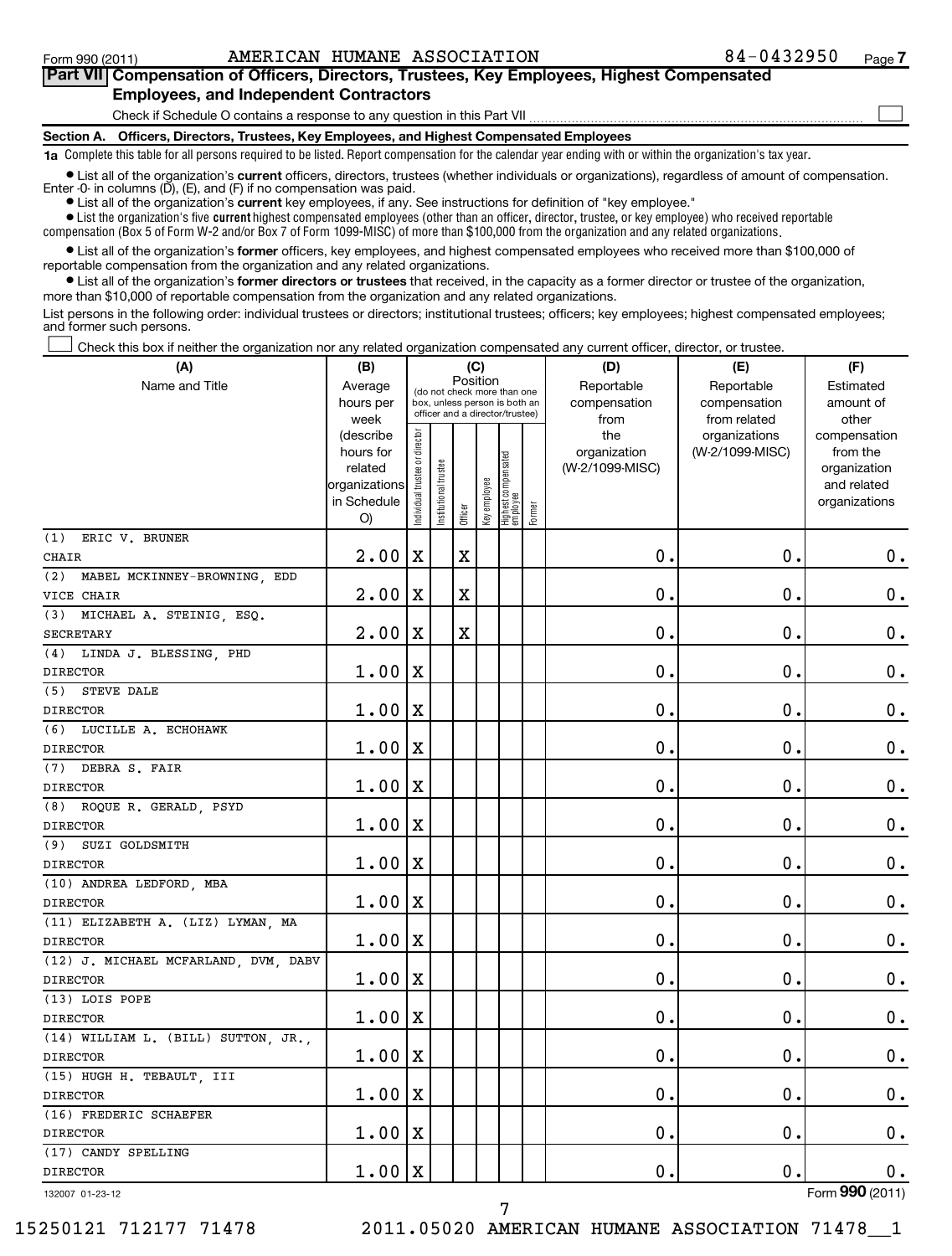### Form 990 (2011) Page AMERICAN HUMANE ASSOCIATION 84-0432950

84-0432950 Page 8

| Part VII Section A. Officers, Directors, Trustees, Key Employees, and Highest Compensated Employees (continued)                                                                                           |                        |                                |                       |             |                       |                                  |        |                                 |                 |               |              |                          |
|-----------------------------------------------------------------------------------------------------------------------------------------------------------------------------------------------------------|------------------------|--------------------------------|-----------------------|-------------|-----------------------|----------------------------------|--------|---------------------------------|-----------------|---------------|--------------|--------------------------|
| (A)                                                                                                                                                                                                       | (B)                    |                                |                       |             | (C)                   |                                  |        | (D)                             | (E)             |               |              | (F)                      |
| Name and title                                                                                                                                                                                            | Average                |                                |                       | Position    |                       | (do not check more than one      |        | Reportable                      | Reportable      |               |              | Estimated                |
|                                                                                                                                                                                                           | hours per              |                                |                       |             |                       | box, unless person is both an    |        | compensation                    | compensation    |               |              | amount of                |
|                                                                                                                                                                                                           | week                   |                                |                       |             |                       | officer and a director/trustee)  |        | from                            | from related    |               |              | other                    |
|                                                                                                                                                                                                           | (describe<br>hours for |                                |                       |             |                       |                                  |        | the                             | organizations   |               |              | compensation             |
|                                                                                                                                                                                                           | related                |                                |                       |             |                       |                                  |        | organization<br>(W-2/1099-MISC) | (W-2/1099-MISC) |               |              | from the<br>organization |
|                                                                                                                                                                                                           | organizations          |                                |                       |             |                       |                                  |        |                                 |                 |               |              | and related              |
|                                                                                                                                                                                                           | in Schedule            |                                |                       |             |                       |                                  |        |                                 |                 |               |              | organizations            |
|                                                                                                                                                                                                           | O()                    | Individual trustee or director | Institutional trustee | Officer     | eevold we <i>K</i> ey | Highest compensated<br> employee | Former |                                 |                 |               |              |                          |
| (18) ROBIN R. GANZERT PHD                                                                                                                                                                                 |                        |                                |                       |             |                       |                                  |        |                                 |                 |               |              |                          |
| PRESIDENT & CEO                                                                                                                                                                                           | 40.00                  |                                |                       | $\mathbf X$ |                       |                                  |        | 239,696.                        |                 | $\mathbf 0$ . |              | 14,405.                  |
| (19) DALE L AUSTIN                                                                                                                                                                                        |                        |                                |                       |             |                       |                                  |        |                                 |                 |               |              |                          |
| CHIEF OPERATING OFFICER                                                                                                                                                                                   | 40.00                  |                                |                       | $\mathbf X$ |                       |                                  |        | 164,122.                        |                 | $\mathbf 0$ . |              | 22,458.                  |
| (20) CLIFFORD J. ROSE                                                                                                                                                                                     |                        |                                |                       |             |                       |                                  |        |                                 |                 |               |              |                          |
| CHIEF FINANCIAL OFFICER                                                                                                                                                                                   | 40.00                  |                                |                       | $\mathbf X$ |                       |                                  |        | $\mathbf 0$ .                   |                 | $\mathbf 0$ . |              | 0.                       |
| (21) SONIA VELAZQUEZ                                                                                                                                                                                      |                        |                                |                       |             |                       |                                  |        |                                 |                 |               |              |                          |
| SVP CHILDREN'S WELFARE                                                                                                                                                                                    | 40.00                  |                                |                       |             | X                     |                                  |        | 168,880.                        |                 | $\mathbf 0$ . |              | 7,787.                   |
| (22) JOHN FLUKE                                                                                                                                                                                           |                        |                                |                       |             |                       |                                  |        |                                 |                 |               |              |                          |
| VP CHILD PROTECTION                                                                                                                                                                                       | 40.00                  |                                |                       |             |                       | X                                |        | 119,240.                        |                 | $\mathbf 0$ . |              | 17,672.                  |
| (23) KAREN ROSA                                                                                                                                                                                           |                        |                                |                       |             |                       |                                  |        |                                 |                 |               |              |                          |
| SR. VP FILM & TELEVISION<br>(24) FREDERICK JOHNSTON                                                                                                                                                       | 40.00                  |                                |                       |             |                       | X                                |        | 104,859.                        |                 | $\mathbf 0$ . |              | 11,463.                  |
| SR. PHILANTHROPIC ADVISOR                                                                                                                                                                                 | 40.00                  |                                |                       |             |                       | X                                |        | 141,426.                        |                 | $\mathbf 0$ . |              | 12,418.                  |
| (25) STEPHEN KAMINSKI                                                                                                                                                                                     |                        |                                |                       |             |                       |                                  |        |                                 |                 |               |              |                          |
| SVP & GENERAL COUNSEL                                                                                                                                                                                     | 40.00                  |                                |                       |             |                       | X                                |        | 135,990.                        |                 | 0.            |              | 6,484.                   |
| (26) TIMOTHY REDDEN                                                                                                                                                                                       |                        |                                |                       |             |                       |                                  |        |                                 |                 |               |              |                          |
| VP PHILANTHROPIC SERVICES                                                                                                                                                                                 | 40.00                  |                                |                       |             |                       | $\mathbf X$                      |        | 123,712.                        |                 | $\mathbf 0$ . |              | 10,980.                  |
| 1b Sub-total                                                                                                                                                                                              |                        |                                |                       |             |                       |                                  |        | 1,197,925.                      |                 | σ.            |              | 103,667.                 |
| c Total from continuation sheets to Part VII, Section A                                                                                                                                                   |                        |                                |                       |             |                       |                                  |        | $\mathbf{0}$ .                  |                 | σ.            |              | ο.                       |
|                                                                                                                                                                                                           |                        |                                |                       |             |                       |                                  |        | 1, 197, 925.                    |                 | σ.            |              | 103,667.                 |
| Total number of individuals (including but not limited to those listed above) who received more than \$100,000 of reportable<br>$\mathbf{2}$                                                              |                        |                                |                       |             |                       |                                  |        |                                 |                 |               |              |                          |
| compensation from the organization $\blacktriangleright$                                                                                                                                                  |                        |                                |                       |             |                       |                                  |        |                                 |                 |               |              | 10                       |
|                                                                                                                                                                                                           |                        |                                |                       |             |                       |                                  |        |                                 |                 |               |              | Yes<br><b>No</b>         |
| 3<br>Did the organization list any former officer, director, or trustee, key employee, or highest compensated employee on                                                                                 |                        |                                |                       |             |                       |                                  |        |                                 |                 |               |              |                          |
| line 1a? If "Yes," complete Schedule J for such individual                                                                                                                                                |                        |                                |                       |             |                       |                                  |        |                                 |                 |               | 3            | X                        |
| For any individual listed on line 1a, is the sum of reportable compensation and other compensation from the organization<br>4                                                                             |                        |                                |                       |             |                       |                                  |        |                                 |                 |               |              | $\overline{\textbf{X}}$  |
| 5                                                                                                                                                                                                         |                        |                                |                       |             |                       |                                  |        |                                 |                 |               | 4            |                          |
| Did any person listed on line 1a receive or accrue compensation from any unrelated organization or individual for services<br>rendered to the organization? If "Yes," complete Schedule J for such person |                        |                                |                       |             |                       |                                  |        |                                 |                 |               | 5            | X                        |
| <b>Section B. Independent Contractors</b>                                                                                                                                                                 |                        |                                |                       |             |                       |                                  |        |                                 |                 |               |              |                          |
| Complete this table for your five highest compensated independent contractors that received more than \$100,000 of compensation from<br>1                                                                 |                        |                                |                       |             |                       |                                  |        |                                 |                 |               |              |                          |
| the organization. Report compensation for the calendar year ending with or within the organization's tax year.                                                                                            |                        |                                |                       |             |                       |                                  |        |                                 |                 |               |              |                          |
| (A)                                                                                                                                                                                                       |                        |                                |                       |             |                       |                                  |        | (B)                             |                 |               | (C)          |                          |
| Name and business address                                                                                                                                                                                 |                        |                                |                       |             |                       |                                  |        | Description of services         |                 |               | Compensation |                          |
| UNLEASHED PUBLIC RELATIONS & MARKETING,                                                                                                                                                                   |                        |                                |                       |             |                       |                                  |        |                                 |                 |               |              |                          |
| 7119 SUNSET BLVD, SUITE 700, HOLLYWOOD, CA                                                                                                                                                                |                        |                                |                       |             |                       |                                  |        | MARKETING                       |                 |               |              | 186,188.                 |
| HARBOR PHILANTHROPY SERVICES<br>NON-PROFIT                                                                                                                                                                |                        |                                |                       |             |                       |                                  |        |                                 |                 |               |              |                          |
| 24 CENTRAL STREET, HUNTINGTON, NY 11743<br>115,301.<br>MANAGEMENT<br>CONSULTIN                                                                                                                            |                        |                                |                       |             |                       |                                  |        |                                 |                 |               |              |                          |
|                                                                                                                                                                                                           |                        |                                |                       |             |                       |                                  |        |                                 |                 |               |              |                          |
|                                                                                                                                                                                                           |                        |                                |                       |             |                       |                                  |        |                                 |                 |               |              |                          |
|                                                                                                                                                                                                           |                        |                                |                       |             |                       |                                  |        |                                 |                 |               |              |                          |
|                                                                                                                                                                                                           |                        |                                |                       |             |                       |                                  |        |                                 |                 |               |              |                          |
|                                                                                                                                                                                                           |                        |                                |                       |             |                       |                                  |        |                                 |                 |               |              |                          |
| Total number of independent contractors (including but not limited to those listed above) who received more than<br>2                                                                                     |                        |                                |                       |             |                       |                                  |        |                                 |                 |               |              |                          |

\$100,000 of compensation from the organization 2

132008 01-23-12

8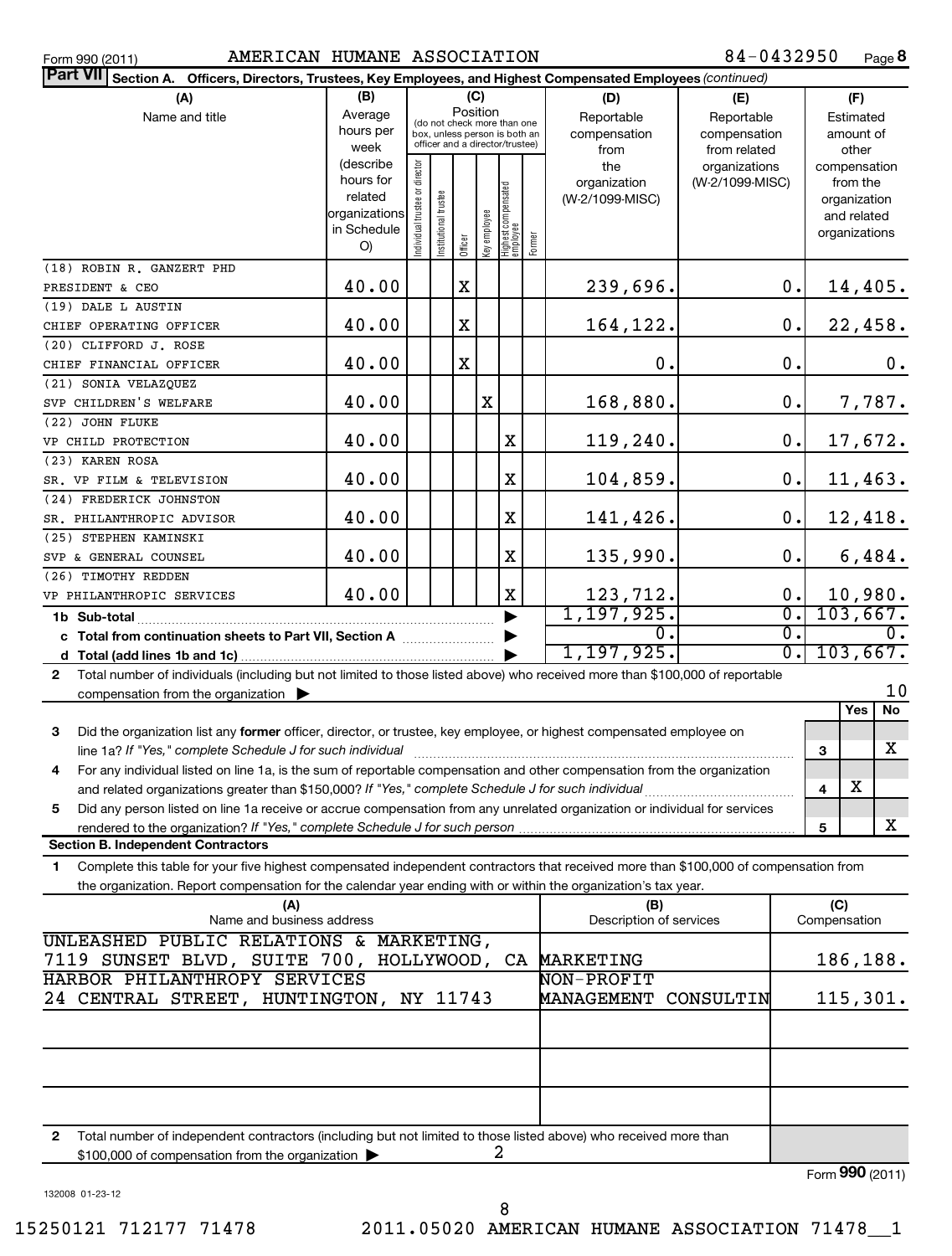| Form 990 (2011) | AMERICA                               |
|-----------------|---------------------------------------|
|                 | <b>Part VIII Statement of Revenue</b> |

### Form 990 (2011) Page AMERICAN HUMANE ASSOCIATION 84-0432950

84-0432950 Page 9

|                                                           |           |                                                                                                                                                                                                                                                                                                    |                                                                          |                                                                        | (A)<br>Total revenue                                                           | (B)<br>Related or<br>exempt function<br>revenue        | (C)<br>Unrelated<br>business<br>revenue | (D)<br>Revenue<br>excluded from<br>tax under<br>sections 512,<br>513, or 514 |
|-----------------------------------------------------------|-----------|----------------------------------------------------------------------------------------------------------------------------------------------------------------------------------------------------------------------------------------------------------------------------------------------------|--------------------------------------------------------------------------|------------------------------------------------------------------------|--------------------------------------------------------------------------------|--------------------------------------------------------|-----------------------------------------|------------------------------------------------------------------------------|
| Contributions, Gifts, Grants<br>and Other Similar Amounts |           | 1 a Federated campaigns<br><b>b</b> Membership dues<br>c Fundraising events<br>d Related organizations<br>e Government grants (contributions)<br>f All other contributions, gifts, grants, and<br>similar amounts not included above<br><b>g</b> Noncash contributions included in lines 1a-1f: \$ | 1a<br>1 <sub>b</sub><br>1 <sub>c</sub><br>1d<br>$\overline{\phantom{a}}$ | 196,586.<br>178,939.<br>$1e$ 3,686,015.<br>$1f$  9,905,823.<br>79,061  | 13967363.                                                                      |                                                        |                                         |                                                                              |
| Program Service<br>Revenue                                | е         | 2 a SERVICE FEES<br><b>b HERO DOGS BROADCAST RG</b><br>c CONFERENCE/SEMINARS<br>d PUBLICATIONS & MERCH<br>f All other program service revenue                                                                                                                                                      |                                                                          | <b>Business Code</b><br>900099<br>900099<br>900099<br>900099<br>900099 | $\left[1\,,295\,,216\,. \right]$ 1,265,268.<br>457,841.<br>56, 228.<br>15,027. | $515,000.$ $515,000.$<br>410,641.<br>40,504.<br>6,174. |                                         | 29,948.<br>47,200.<br>15,724.<br>8,853.                                      |
|                                                           | 3         | Investment income (including dividends, interest, and                                                                                                                                                                                                                                              |                                                                          | $\blacktriangleright$                                                  | 2,339,312.                                                                     |                                                        |                                         |                                                                              |
|                                                           |           |                                                                                                                                                                                                                                                                                                    |                                                                          | ▶                                                                      | 187,098.                                                                       |                                                        |                                         | 187,098.                                                                     |
|                                                           | 4<br>5    | Income from investment of tax-exempt bond proceeds                                                                                                                                                                                                                                                 |                                                                          | ▶                                                                      | 666,371.                                                                       |                                                        |                                         | 666, 371.                                                                    |
|                                                           |           | 6 a Gross rents<br><b>b</b> Less: rental expenses<br>c Rental income or (loss)                                                                                                                                                                                                                     | (i) Real                                                                 | (ii) Personal                                                          |                                                                                |                                                        |                                         |                                                                              |
|                                                           |           | <b>d</b> Net rental income or (loss)<br><b>7 a</b> Gross amount from sales of<br>assets other than inventory                                                                                                                                                                                       | (i) Securities<br>4063057.2489546.                                       | (ii) Other                                                             |                                                                                |                                                        |                                         |                                                                              |
| ₾                                                         |           | <b>b</b> Less: cost or other basis<br>and sales expenses  4182027.1760529.<br>8 a Gross income from fundraising events (not                                                                                                                                                                        |                                                                          |                                                                        | $610,047$ .                                                                    |                                                        |                                         | 610,047.                                                                     |
| Other Reven                                               |           | $178,939.$ of<br>including \$<br>contributions reported on line 1c). See<br>c Net income or (loss) from fundraising events                                                                                                                                                                         |                                                                          | $a$   89,890.<br>$b\overline{341,517}$<br>.                            | $-251,627.$                                                                    |                                                        |                                         | $-251,627$ .                                                                 |
|                                                           |           | 9 a Gross income from gaming activities. See                                                                                                                                                                                                                                                       | b                                                                        |                                                                        |                                                                                |                                                        |                                         |                                                                              |
|                                                           |           | c Net income or (loss) from gaming activities<br>10 a Gross sales of inventory, less returns                                                                                                                                                                                                       |                                                                          |                                                                        |                                                                                |                                                        |                                         |                                                                              |
|                                                           |           | c Net income or (loss) from sales of inventory                                                                                                                                                                                                                                                     | b                                                                        |                                                                        |                                                                                |                                                        |                                         |                                                                              |
|                                                           | 11 a<br>b | Miscellaneous Revenue<br>the control of the control of the control of the control of the control of<br>the control of the control of the control of the control of the control of                                                                                                                  |                                                                          | Business Code                                                          |                                                                                |                                                        |                                         |                                                                              |
|                                                           | с         |                                                                                                                                                                                                                                                                                                    |                                                                          |                                                                        |                                                                                |                                                        |                                         |                                                                              |
|                                                           | d         |                                                                                                                                                                                                                                                                                                    |                                                                          | $\blacktriangleright$                                                  |                                                                                |                                                        |                                         |                                                                              |
| 132009<br>01-23-12                                        | 12        |                                                                                                                                                                                                                                                                                                    |                                                                          |                                                                        |                                                                                | 17518564.2,237,587.                                    | $\overline{0}$ .                        | 1313614.<br>Form 990 (2011)                                                  |

9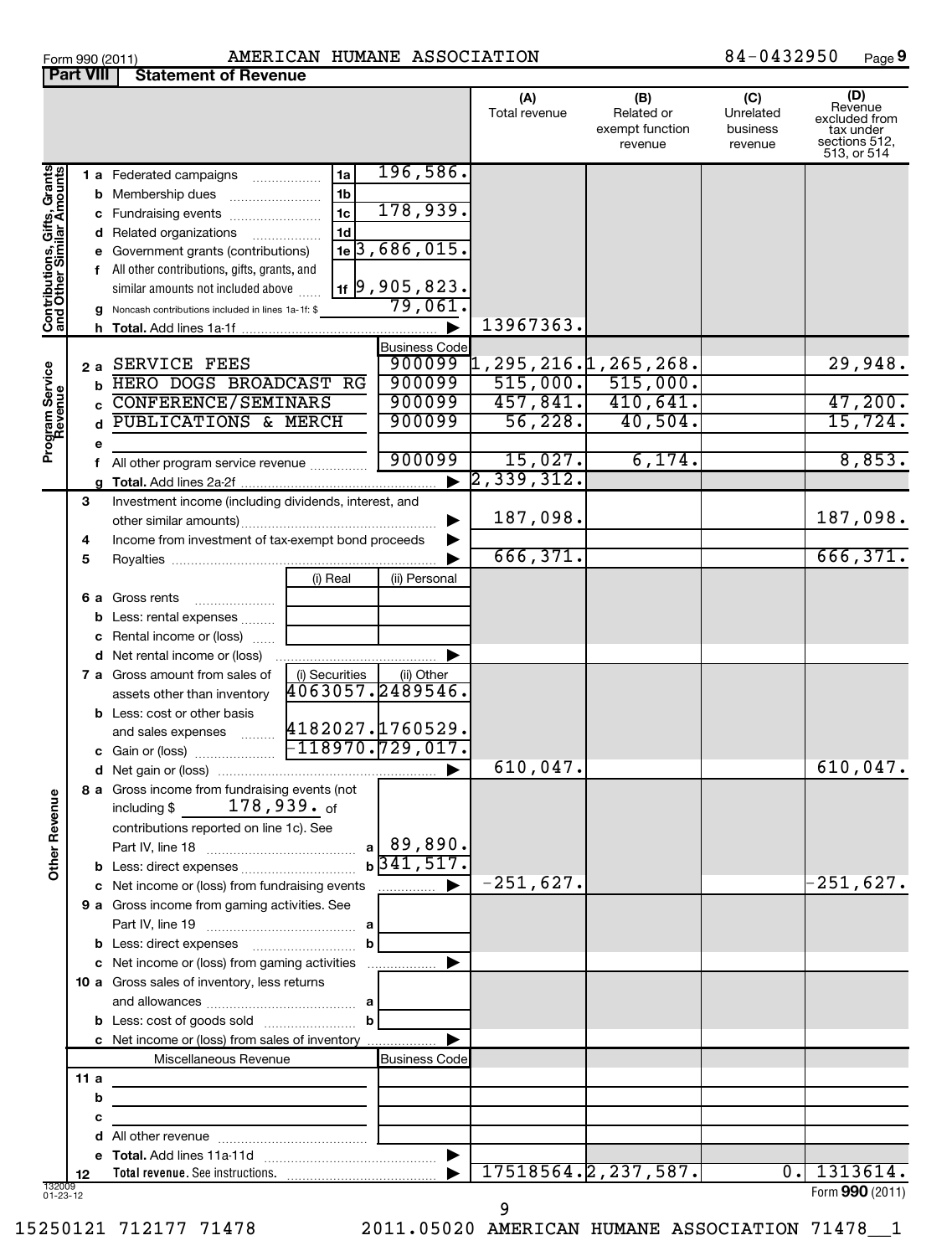### Form 990 (2011) Page AMERICAN HUMANE ASSOCIATION 84-0432950 **Part IX Statement of Functional Expenses**

*Section 501(c)(3) and 501(c)(4) organizations must complete all columns. All other organizations must complete column (A) but are not required to complete columns (B), (C), and (D).*

|              | Check if Schedule O contains a response to any question in this Part IX                                   |                |                                    |                                    |                                |
|--------------|-----------------------------------------------------------------------------------------------------------|----------------|------------------------------------|------------------------------------|--------------------------------|
|              | Do not include amounts reported on lines 6b,<br>7b, 8b, 9b, and 10b of Part VIII.                         | Total expenses | (B)<br>Program service<br>expenses | Management and<br>general expenses | (D)<br>Fundraising<br>expenses |
| 1.           | Grants and other assistance to governments and                                                            |                |                                    |                                    |                                |
|              | organizations in the United States. See Part IV, line 21                                                  | 1,671,348.     | 1,671,348.                         |                                    |                                |
| $\mathbf{2}$ | Grants and other assistance to individuals in                                                             |                |                                    |                                    |                                |
|              | the United States. See Part IV, line 22                                                                   | 82,199.        | 82,199.                            |                                    |                                |
| 3            | Grants and other assistance to governments,                                                               |                |                                    |                                    |                                |
|              | organizations, and individuals outside the                                                                |                |                                    |                                    |                                |
|              | United States. See Part IV, lines 15 and 16                                                               |                |                                    |                                    |                                |
| 4            | Benefits paid to or for members                                                                           |                |                                    |                                    |                                |
| 5            | Compensation of current officers, directors,                                                              |                |                                    |                                    |                                |
|              | trustees, and key employees                                                                               | 587,956.       | 369,324.                           | 113,111.                           | 105,521.                       |
| 6            | Compensation not included above, to disqualified                                                          |                |                                    |                                    |                                |
|              | persons (as defined under section 4958(f)(1)) and                                                         |                |                                    |                                    |                                |
|              | persons described in section 4958(c)(3)(B)                                                                | 6, 196, 605.   | 4,999,197.                         | 281,729.                           | 915,679.                       |
| 7<br>8       | Other salaries and wages<br>Pension plan accruals and contributions (include                              |                |                                    |                                    |                                |
|              | section 401(k) and section 403(b) employer contributions)                                                 | 61,948.        |                                    |                                    |                                |
| 9            |                                                                                                           | 605, 841.      | $\frac{50,333}{505,253}$           | $\frac{3,003}{33,409}$             | $\frac{8,612}{67,179}$         |
| 10           |                                                                                                           | 560, 500.      | 443,839.                           | 32,471.                            | 84,190.                        |
| 11           | Fees for services (non-employees):                                                                        |                |                                    |                                    |                                |
| a            |                                                                                                           |                |                                    |                                    |                                |
| b            |                                                                                                           | 19,526.        | 9,209.                             | 595.                               | 9,722.                         |
| c            |                                                                                                           | 93,902.        | 60, 383.                           | 25, 342.                           | 8,177.                         |
| d            | Lobbying                                                                                                  |                |                                    |                                    |                                |
|              | Professional fundraising services. See Part IV, line 17                                                   | 266, 321.      |                                    |                                    | 266, 321.                      |
| f            | Investment management fees                                                                                |                |                                    |                                    |                                |
| g            |                                                                                                           | 2,466,448.     | 2, 262, 681.                       | 103,929.                           | 99,838.                        |
| 12           |                                                                                                           | 410, 276.      | 354,847.                           | 1,520.                             | 53,909.                        |
| 13           |                                                                                                           | 605, 350.      | 295,693.                           | 24, 435.                           | 285, 222.                      |
| 14           |                                                                                                           | 220,032.       | 183,623.                           | 10,554.                            | 25,855.                        |
| 15           |                                                                                                           |                |                                    |                                    |                                |
| 16           |                                                                                                           | 560,038.       | 481,946.                           | 35,228.                            | 42,864.                        |
| 17           |                                                                                                           | 1,116,269.     | 938, 173.                          | 31,811.                            | 146, 285.                      |
| 18           | Payments of travel or entertainment expenses                                                              |                |                                    |                                    |                                |
|              | for any federal, state, or local public officials                                                         | 38,059.        | 16,509.                            | 12,769.                            | 8,781.                         |
| 19           | Conferences, conventions, and meetings                                                                    |                |                                    |                                    |                                |
| 20<br>21     | Interest                                                                                                  |                |                                    |                                    |                                |
| 22           | Depreciation, depletion, and amortization                                                                 | 162,528.       | 142,908.                           | 7,881.                             | 11,739.                        |
| 23           | Insurance                                                                                                 | 67,071.        | 57,719.                            | 4,219.                             | 5,133.                         |
| 24           | Other expenses. Itemize expenses not covered                                                              |                |                                    |                                    |                                |
|              | above. (List miscellaneous expenses in line 24e. If line<br>24e amount exceeds 10% of line 25, column (A) |                |                                    |                                    |                                |
|              | amount, list line 24e expenses on Schedule O.)<br>TRADESHOWS AND EVENTS                                   | 772,683.       | 617,679.                           | о.                                 | 155,004.                       |
| a<br>b       | TAXES, LICENCES AND FEE                                                                                   | 126, 390.      | 50, 176.                           | 6,553.                             | 69,661.                        |
| C            | <b>DONATED GOODS</b>                                                                                      | 79,061.        | 79,061.                            |                                    |                                |
| d            | DUES AND SUBSCRIPTIONS                                                                                    | 55,840.        | 27,887.                            | 9,772.                             | 18, 181.                       |
| е            | All other expenses                                                                                        | 10,082.        | 4,746.                             |                                    | 5,336.                         |
| 25           | Total functional expenses. Add lines 1 through 24e                                                        | 16,836,273.    | 13,704,733.                        | 738,331.                           | 2,393,209.                     |
| 26           | Joint costs. Complete this line only if the organization                                                  |                |                                    |                                    |                                |
|              | reported in column (B) joint costs from a combined                                                        |                |                                    |                                    |                                |
|              | educational campaign and fundraising solicitation.                                                        |                |                                    |                                    |                                |
|              | Check here<br>if following SOP 98-2 (ASC 958-720)                                                         |                |                                    |                                    |                                |

132010 01-23-12

Form (2011) **990**

15250121 712177 71478 2011.05020 AMERICAN HUMANE ASSOCIATION 71478\_\_1

10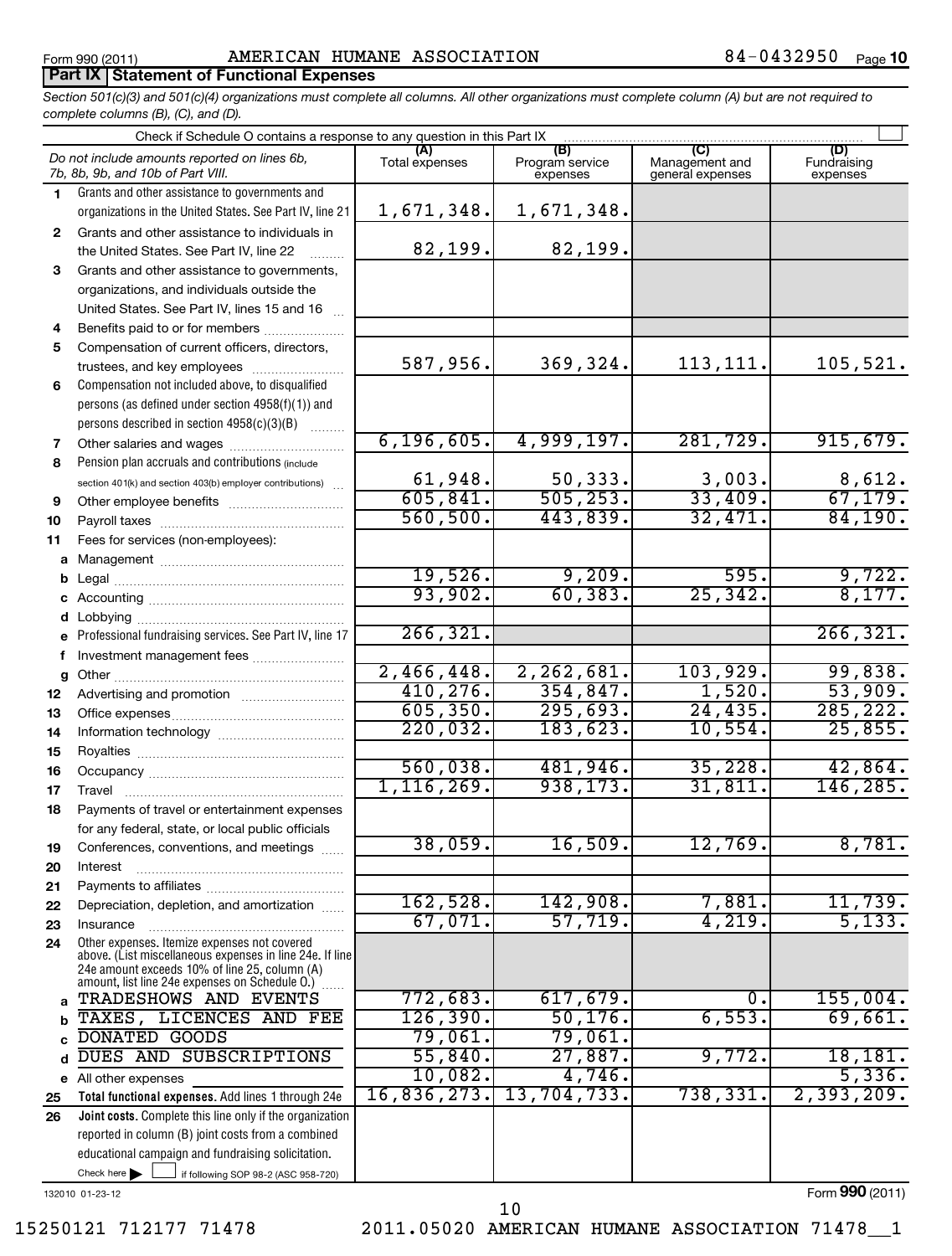| Form 990 (2011)             |  |  |
|-----------------------------|--|--|
| <b>Part X Balance Sheet</b> |  |  |

### Form 990 (2011) Page AMERICAN HUMANE ASSOCIATION 84-0432950

84-0432950 Page 11

|                             | $\mathbf{u}$ $\mathbf{v}$ |                                                                                                                             |                               |                          |                         |                    |
|-----------------------------|---------------------------|-----------------------------------------------------------------------------------------------------------------------------|-------------------------------|--------------------------|-------------------------|--------------------|
|                             |                           |                                                                                                                             |                               | (A)<br>Beginning of year |                         | (B)<br>End of year |
|                             | 1                         |                                                                                                                             |                               | 19,993.                  | $\mathbf{1}$            | 265,663.           |
|                             | 2                         |                                                                                                                             |                               | 72,464.                  | $\overline{\mathbf{2}}$ | 2,460,022.         |
|                             | 3                         |                                                                                                                             |                               | 244,909.                 | 3                       | 552,439.           |
|                             | 4                         |                                                                                                                             |                               | 1, 201, 123.             | $\overline{4}$          | 2,811,033.         |
|                             | 5                         | Receivables from current and former officers, directors, trustees, key                                                      |                               |                          |                         |                    |
|                             |                           | employees, and highest compensated employees. Complete Part II                                                              |                               |                          |                         |                    |
|                             |                           | of Schedule L                                                                                                               |                               |                          | 5                       |                    |
|                             | 6                         | Receivables from other disqualified persons (as defined under section                                                       |                               |                          |                         |                    |
|                             |                           | 4958(f)(1)), persons described in section 4958(c)(3)(B), and contributing                                                   |                               |                          |                         |                    |
|                             |                           | employers and sponsoring organizations of section 501(c)(9) voluntary                                                       |                               |                          |                         |                    |
|                             |                           |                                                                                                                             |                               |                          | 6                       |                    |
|                             | 7                         |                                                                                                                             |                               |                          | $\overline{7}$          |                    |
| Assets                      | 8                         |                                                                                                                             |                               |                          | 8                       |                    |
|                             | 9                         |                                                                                                                             |                               | 207,786.                 | 9                       | 566, 516.          |
|                             |                           | 10a Land, buildings, and equipment: cost or other                                                                           |                               |                          |                         |                    |
|                             |                           | basis. Complete Part VI of Schedule D  10a                                                                                  | $\frac{1,211,458.}{997,847.}$ |                          |                         |                    |
|                             |                           |                                                                                                                             |                               | 2,136,668.               | 10 <sub>c</sub>         | 213,611.           |
|                             | 11                        |                                                                                                                             |                               | 2,747,665.               | 11                      | 250, 469.          |
|                             | 12                        |                                                                                                                             |                               |                          | 12                      |                    |
|                             | 13                        |                                                                                                                             |                               |                          | 13                      |                    |
|                             | 14                        |                                                                                                                             |                               |                          | 14                      |                    |
|                             | 15                        |                                                                                                                             |                               | 6,057,871.               | 15                      | 5,138,703.         |
|                             | 16                        |                                                                                                                             |                               | 12,688,479.              | 16                      | 12, 258, 456.      |
|                             | 17                        |                                                                                                                             |                               | 2,567,410.               | 17                      | 2,020,742.         |
|                             | 18                        |                                                                                                                             |                               |                          | 18                      |                    |
|                             | 19                        |                                                                                                                             |                               | 673,816.                 | 19                      | 595,078.           |
|                             | 20                        |                                                                                                                             |                               |                          | 20                      |                    |
|                             | 21                        | Escrow or custodial account liability. Complete Part IV of Schedule D                                                       |                               |                          | 21                      |                    |
|                             | 22                        | Payables to current and former officers, directors, trustees, key employees,                                                |                               |                          |                         |                    |
| Liabilities                 |                           | highest compensated employees, and disqualified persons. Complete Part II                                                   |                               |                          |                         |                    |
|                             |                           | of Schedule L                                                                                                               |                               |                          | 22                      |                    |
|                             | 23                        | Secured mortgages and notes payable to unrelated third parties                                                              |                               | 464,084.                 | 23                      | 120,017.           |
|                             | 24                        |                                                                                                                             |                               |                          | 24                      |                    |
|                             | 25                        | Other liabilities (including federal income tax, payables to related third                                                  |                               |                          |                         |                    |
|                             |                           | parties, and other liabilities not included on lines 17-24). Complete Part X of                                             |                               | 228,980.                 |                         | 310,432.           |
|                             |                           | Schedule D                                                                                                                  |                               | 3,934,290.               | 25<br>26                | 3,046,269.         |
|                             | 26                        | Organizations that follow SFAS 117, check here $\blacktriangleright \begin{array}{c} \boxed{X} \\ \end{array}$ and complete |                               |                          |                         |                    |
|                             |                           | lines 27 through 29, and lines 33 and 34.                                                                                   |                               |                          |                         |                    |
|                             | 27                        |                                                                                                                             |                               | 1,274,341.               | 27                      | 798,355.           |
|                             | 28                        |                                                                                                                             |                               | 761, 332.                | 28                      | 2,601,264.         |
|                             | 29                        | Permanently restricted net assets                                                                                           |                               | 6,718,516.               | 29                      | 5,812,568.         |
|                             |                           | Organizations that do not follow SFAS 117, check here $\blacktriangleright$                                                 | and                           |                          |                         |                    |
|                             |                           | complete lines 30 through 34.                                                                                               |                               |                          |                         |                    |
| Net Assets or Fund Balances | 30                        |                                                                                                                             |                               |                          | 30                      |                    |
|                             | 31                        | Paid-in or capital surplus, or land, building, or equipment fund                                                            |                               |                          | 31                      |                    |
|                             | 32                        | Retained earnings, endowment, accumulated income, or other funds                                                            |                               |                          | 32                      |                    |
|                             | 33                        |                                                                                                                             |                               | 8,754,189.               | 33                      | 9,212,187.         |
|                             | 34                        |                                                                                                                             |                               | 12,688,479.              | 34                      | 12, 258, 456.      |
|                             |                           |                                                                                                                             |                               |                          |                         | Form 990 (2011)    |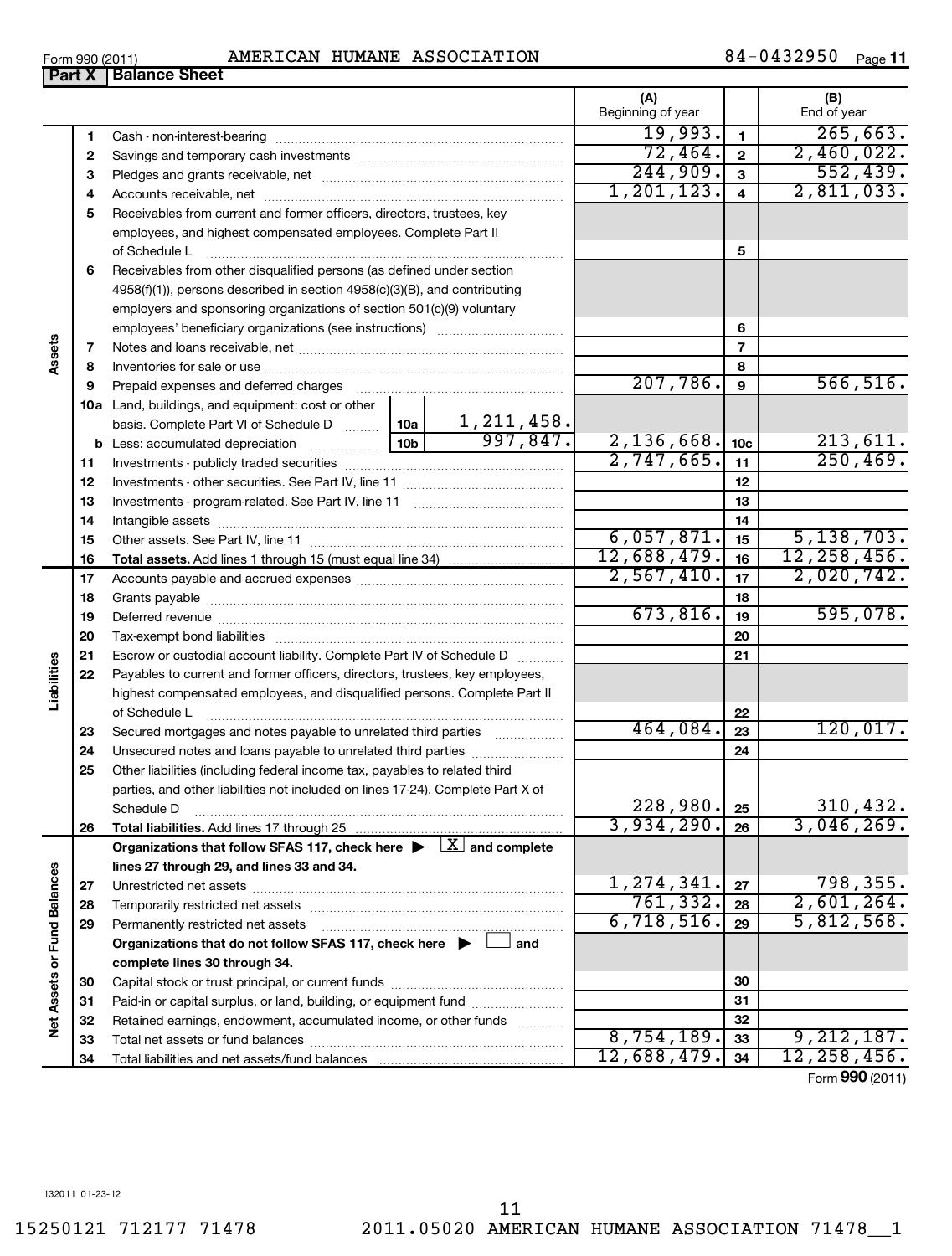|              | AMERICAN HUMANE ASSOCIATION<br>Form 990 (2011)                                                                                             |              | 84-0432950 |                                     |            | Page 12            |
|--------------|--------------------------------------------------------------------------------------------------------------------------------------------|--------------|------------|-------------------------------------|------------|--------------------|
|              | <b>Part XI   Reconciliation of Net Assets</b>                                                                                              |              |            |                                     |            |                    |
|              |                                                                                                                                            |              |            |                                     |            | $\boxed{\text{X}}$ |
|              |                                                                                                                                            |              |            |                                     |            |                    |
| 1            |                                                                                                                                            |              |            | 17,518,564.                         |            |                    |
| $\mathbf{2}$ |                                                                                                                                            |              |            |                                     |            | 16,836,273.        |
| 3            | Revenue less expenses. Subtract line 2 from line 1                                                                                         | $\mathbf{3}$ |            |                                     |            | 682, 291.          |
| 4            |                                                                                                                                            | 4            |            |                                     |            | 8,754,189.         |
| 5            |                                                                                                                                            | 5            |            |                                     |            | $-224, 293.$       |
| 6            | Net assets or fund balances at end of year. Combine lines 3, 4, and 5 (must equal Part X, line 33, column (B))                             | 6            |            |                                     |            | 9,212,187.         |
|              | <b>Part XII Financial Statements and Reporting</b>                                                                                         |              |            |                                     |            |                    |
|              |                                                                                                                                            |              |            |                                     |            | $\mathbf{x}$       |
|              |                                                                                                                                            |              |            |                                     | <b>Yes</b> | <b>No</b>          |
|              | Accounting method used to prepare the Form 990: $\Box$ Cash $\Box X$ Accrual<br>$\Box$ Other                                               |              |            |                                     |            |                    |
|              | If the organization changed its method of accounting from a prior year or checked "Other," explain in Schedule O.                          |              |            |                                     |            |                    |
| 2a           |                                                                                                                                            |              |            | 2a                                  |            | x                  |
| b            |                                                                                                                                            |              |            | 2 <sub>b</sub>                      | X          |                    |
|              | c If "Yes" to line 2a or 2b, does the organization have a committee that assumes responsibility for oversight of the audit,                |              |            |                                     |            |                    |
|              | review, or compilation of its financial statements and selection of an independent accountant?                                             |              |            | 2c                                  | х          |                    |
|              | If the organization changed either its oversight process or selection process during the tax year, explain in Schedule O.                  |              |            |                                     |            |                    |
|              | d If "Yes" to line 2a or 2b, check a box below to indicate whether the financial statements for the year were issued on a                  |              |            |                                     |            |                    |
|              | separate basis, consolidated basis, or both:                                                                                               |              |            |                                     |            |                    |
|              | $\lfloor \underline{x} \rfloor$ Separate basis $\lfloor \rfloor$ Consolidated basis $\lfloor \rfloor$ Both consolidated and separate basis |              |            |                                     |            |                    |
|              | 3a As a result of a federal award, was the organization required to undergo an audit or audits as set forth in the Single Audit            |              |            |                                     |            |                    |
|              | Act and OMB Circular A-133?                                                                                                                |              |            | За                                  | х          |                    |
|              | <b>b</b> If "Yes," did the organization undergo the required audit or audits? If the organization did not undergo the required audit       |              |            |                                     |            |                    |
|              |                                                                                                                                            |              |            | 3 <sub>b</sub><br>$Form$ 990 (2011) | х          |                    |

Form (2011) **990**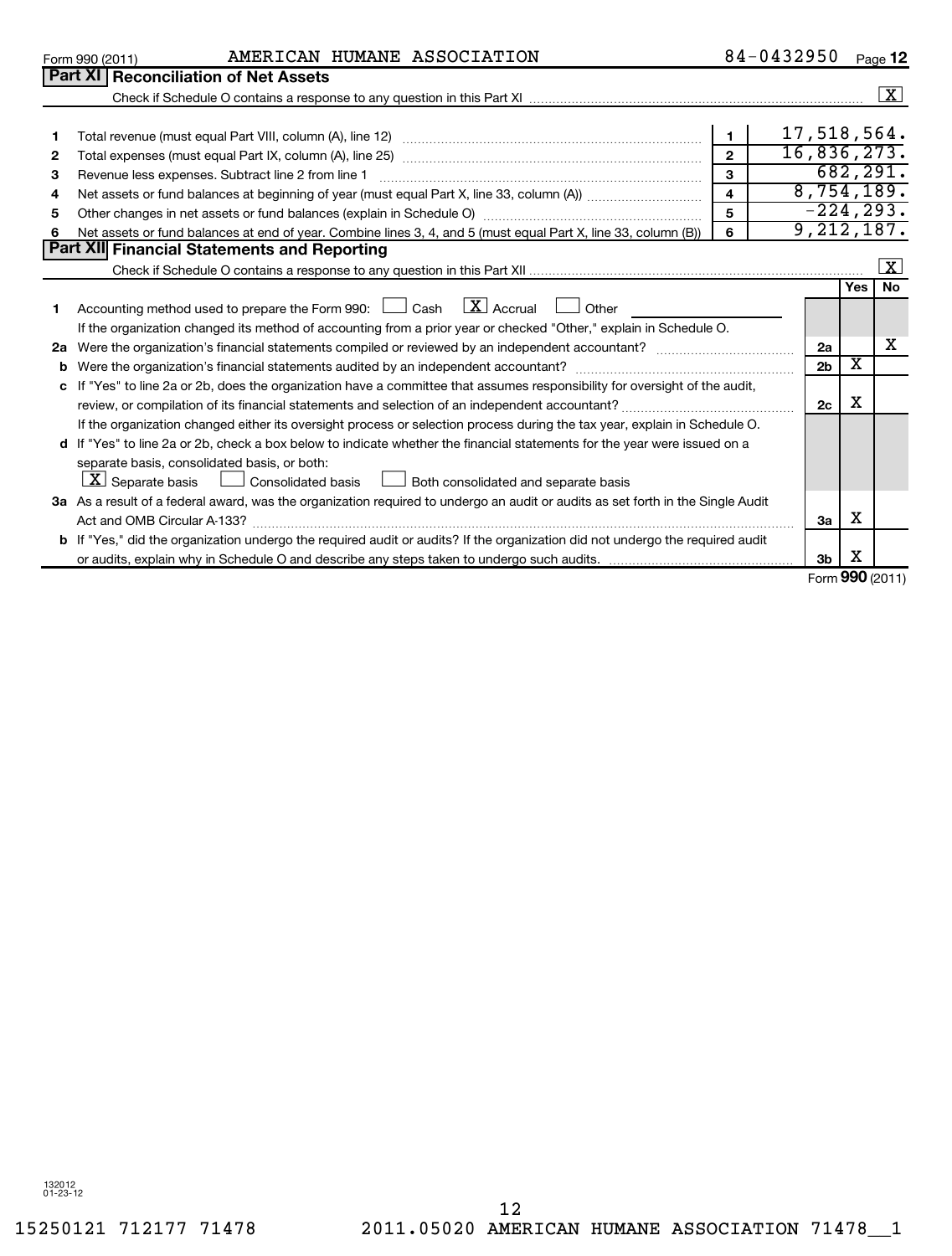| <b>SCHEDULE A</b>                                                             |                                                                                                                                                                           |                                               |                                                                                                                                               |                                                        |                            |                                                   |                      |                              |  | OMB No. 1545-0047                     |                 |    |
|-------------------------------------------------------------------------------|---------------------------------------------------------------------------------------------------------------------------------------------------------------------------|-----------------------------------------------|-----------------------------------------------------------------------------------------------------------------------------------------------|--------------------------------------------------------|----------------------------|---------------------------------------------------|----------------------|------------------------------|--|---------------------------------------|-----------------|----|
| <b>Public Charity Status and Public Support</b><br>(Form 990 or 990-EZ)       |                                                                                                                                                                           |                                               |                                                                                                                                               |                                                        |                            |                                                   |                      |                              |  |                                       |                 |    |
| Complete if the organization is a section 501(c)(3) organization or a section |                                                                                                                                                                           |                                               |                                                                                                                                               |                                                        |                            |                                                   |                      |                              |  |                                       |                 |    |
| <b>Internal Revenue Service</b>                                               | Department of the Treasury                                                                                                                                                |                                               | 4947(a)(1) nonexempt charitable trust.                                                                                                        |                                                        |                            |                                                   |                      |                              |  | <b>Open to Public</b>                 |                 |    |
|                                                                               |                                                                                                                                                                           |                                               | Attach to Form 990 or Form 990-EZ. > See separate instructions.                                                                               |                                                        |                            |                                                   |                      |                              |  |                                       | Inspection      |    |
|                                                                               | Name of the organization                                                                                                                                                  |                                               |                                                                                                                                               |                                                        |                            |                                                   |                      |                              |  | <b>Employer identification number</b> |                 |    |
| <b>Part I</b>                                                                 |                                                                                                                                                                           |                                               | AMERICAN HUMANE ASSOCIATION<br>Reason for Public Charity Status (All organizations must complete this part.) See instructions.                |                                                        |                            |                                                   |                      |                              |  | 84-0432950                            |                 |    |
|                                                                               |                                                                                                                                                                           |                                               |                                                                                                                                               |                                                        |                            |                                                   |                      |                              |  |                                       |                 |    |
|                                                                               |                                                                                                                                                                           |                                               | The organization is not a private foundation because it is: (For lines 1 through 11, check only one box.)                                     |                                                        |                            |                                                   |                      |                              |  |                                       |                 |    |
| 1                                                                             | A church, convention of churches, or association of churches described in section 170(b)(1)(A)(i).                                                                        |                                               |                                                                                                                                               |                                                        |                            |                                                   |                      |                              |  |                                       |                 |    |
| 2                                                                             | A school described in section 170(b)(1)(A)(ii). (Attach Schedule E.)<br>A hospital or a cooperative hospital service organization described in section 170(b)(1)(A)(iii). |                                               |                                                                                                                                               |                                                        |                            |                                                   |                      |                              |  |                                       |                 |    |
| 3                                                                             |                                                                                                                                                                           |                                               | A medical research organization operated in conjunction with a hospital described in section 170(b)(1)(A)(iii). Enter the hospital's name,    |                                                        |                            |                                                   |                      |                              |  |                                       |                 |    |
|                                                                               | city, and state:                                                                                                                                                          |                                               |                                                                                                                                               |                                                        |                            |                                                   |                      |                              |  |                                       |                 |    |
| 5                                                                             |                                                                                                                                                                           |                                               | An organization operated for the benefit of a college or university owned or operated by a governmental unit described in                     |                                                        |                            |                                                   |                      |                              |  |                                       |                 |    |
|                                                                               |                                                                                                                                                                           | section 170(b)(1)(A)(iv). (Complete Part II.) |                                                                                                                                               |                                                        |                            |                                                   |                      |                              |  |                                       |                 |    |
| 6                                                                             |                                                                                                                                                                           |                                               | A federal, state, or local government or governmental unit described in section 170(b)(1)(A)(v).                                              |                                                        |                            |                                                   |                      |                              |  |                                       |                 |    |
| <u>x  </u><br>7                                                               |                                                                                                                                                                           |                                               | An organization that normally receives a substantial part of its support from a governmental unit or from the general public described in     |                                                        |                            |                                                   |                      |                              |  |                                       |                 |    |
|                                                                               |                                                                                                                                                                           | section 170(b)(1)(A)(vi). (Complete Part II.) |                                                                                                                                               |                                                        |                            |                                                   |                      |                              |  |                                       |                 |    |
| 8                                                                             |                                                                                                                                                                           |                                               | A community trust described in section 170(b)(1)(A)(vi). (Complete Part II.)                                                                  |                                                        |                            |                                                   |                      |                              |  |                                       |                 |    |
| 9                                                                             |                                                                                                                                                                           |                                               | An organization that normally receives: (1) more than 33 1/3% of its support from contributions, membership fees, and gross receipts from     |                                                        |                            |                                                   |                      |                              |  |                                       |                 |    |
|                                                                               |                                                                                                                                                                           |                                               | activities related to its exempt functions - subject to certain exceptions, and (2) no more than 33 1/3% of its support from gross investment |                                                        |                            |                                                   |                      |                              |  |                                       |                 |    |
|                                                                               |                                                                                                                                                                           |                                               | income and unrelated business taxable income (less section 511 tax) from businesses acquired by the organization after June 30, 1975.         |                                                        |                            |                                                   |                      |                              |  |                                       |                 |    |
|                                                                               |                                                                                                                                                                           | See section 509(a)(2). (Complete Part III.)   |                                                                                                                                               |                                                        |                            |                                                   |                      |                              |  |                                       |                 |    |
| 10                                                                            |                                                                                                                                                                           |                                               | An organization organized and operated exclusively to test for public safety. See section 509(a)(4).                                          |                                                        |                            |                                                   |                      |                              |  |                                       |                 |    |
| 11                                                                            |                                                                                                                                                                           |                                               | An organization organized and operated exclusively for the benefit of, to perform the functions of, or to carry out the purposes of one or    |                                                        |                            |                                                   |                      |                              |  |                                       |                 |    |
|                                                                               |                                                                                                                                                                           |                                               | more publicly supported organizations described in section 509(a)(1) or section 509(a)(2). See section 509(a)(3). Check the box that          |                                                        |                            |                                                   |                      |                              |  |                                       |                 |    |
|                                                                               |                                                                                                                                                                           |                                               | describes the type of supporting organization and complete lines 11e through 11h.                                                             |                                                        |                            |                                                   |                      |                              |  |                                       |                 |    |
|                                                                               | $\lrcorner$ Type I<br>a L                                                                                                                                                 | $\mathbf{b}$                                  | 」Type II                                                                                                                                      | $\mathbf{c}$ $\Box$ Type III - Functionally integrated |                            |                                                   |                      |                              |  | Type III - Other                      |                 |    |
| е                                                                             |                                                                                                                                                                           |                                               | By checking this box, I certify that the organization is not controlled directly or indirectly by one or more disqualified persons other than |                                                        |                            |                                                   |                      |                              |  |                                       |                 |    |
|                                                                               |                                                                                                                                                                           |                                               | foundation managers and other than one or more publicly supported organizations described in section 509(a)(1) or section 509(a)(2).          |                                                        |                            |                                                   |                      |                              |  |                                       |                 |    |
| f                                                                             |                                                                                                                                                                           |                                               | If the organization received a written determination from the IRS that it is a Type I, Type II, or Type III                                   |                                                        |                            |                                                   |                      |                              |  |                                       |                 |    |
|                                                                               |                                                                                                                                                                           | supporting organization, check this box       |                                                                                                                                               |                                                        |                            |                                                   |                      |                              |  |                                       |                 |    |
| g                                                                             |                                                                                                                                                                           |                                               | Since August 17, 2006, has the organization accepted any gift or contribution from any of the following persons?                              |                                                        |                            |                                                   |                      |                              |  |                                       |                 |    |
|                                                                               | (i)                                                                                                                                                                       |                                               | A person who directly or indirectly controls, either alone or together with persons described in (ii) and (iii) below,                        |                                                        |                            |                                                   |                      |                              |  |                                       | Yes             | No |
|                                                                               |                                                                                                                                                                           |                                               | the governing body of the supported organization?                                                                                             |                                                        |                            |                                                   |                      |                              |  | 11g(i)                                |                 |    |
|                                                                               |                                                                                                                                                                           |                                               |                                                                                                                                               |                                                        |                            |                                                   |                      |                              |  | 11g(ii)<br> 11g(iii)                  |                 |    |
| h                                                                             |                                                                                                                                                                           |                                               | Provide the following information about the supported organization(s).                                                                        |                                                        |                            |                                                   |                      |                              |  |                                       |                 |    |
|                                                                               |                                                                                                                                                                           |                                               |                                                                                                                                               |                                                        |                            |                                                   |                      |                              |  |                                       |                 |    |
|                                                                               | (i) Name of supported                                                                                                                                                     | (ii) EIN                                      | (iii) Type of                                                                                                                                 |                                                        |                            | (iv) is the organization $(v)$ Did you notify the |                      | (vi) is the                  |  |                                       | (vii) Amount of |    |
|                                                                               | organization                                                                                                                                                              |                                               | organization<br>(described on lines 1-9                                                                                                       |                                                        | in col. (i) listed in your | organization in col.                              |                      | organization in col.         |  |                                       | support         |    |
|                                                                               |                                                                                                                                                                           |                                               | above or IRC section                                                                                                                          | governing document?                                    |                            |                                                   | (i) of your support? | $(i)$ organized in the U.S.? |  |                                       |                 |    |
| (see instructions))<br>Yes<br>Yes<br>No<br>Yes<br>No<br>No                    |                                                                                                                                                                           |                                               |                                                                                                                                               |                                                        |                            |                                                   |                      |                              |  |                                       |                 |    |
|                                                                               |                                                                                                                                                                           |                                               |                                                                                                                                               |                                                        |                            |                                                   |                      |                              |  |                                       |                 |    |
|                                                                               |                                                                                                                                                                           |                                               |                                                                                                                                               |                                                        |                            |                                                   |                      |                              |  |                                       |                 |    |
|                                                                               |                                                                                                                                                                           |                                               |                                                                                                                                               |                                                        |                            |                                                   |                      |                              |  |                                       |                 |    |
|                                                                               |                                                                                                                                                                           |                                               |                                                                                                                                               |                                                        |                            |                                                   |                      |                              |  |                                       |                 |    |
|                                                                               |                                                                                                                                                                           |                                               |                                                                                                                                               |                                                        |                            |                                                   |                      |                              |  |                                       |                 |    |

LHA **For Paperwork Reduction Act Notice, see the Instructions for Form 990 or 990-EZ.**

**Schedule A (Form 990 or 990-EZ) 2011**

OMB No. 1545-0047

132021 01-24-12

**Total**

 $\mathbf{I}$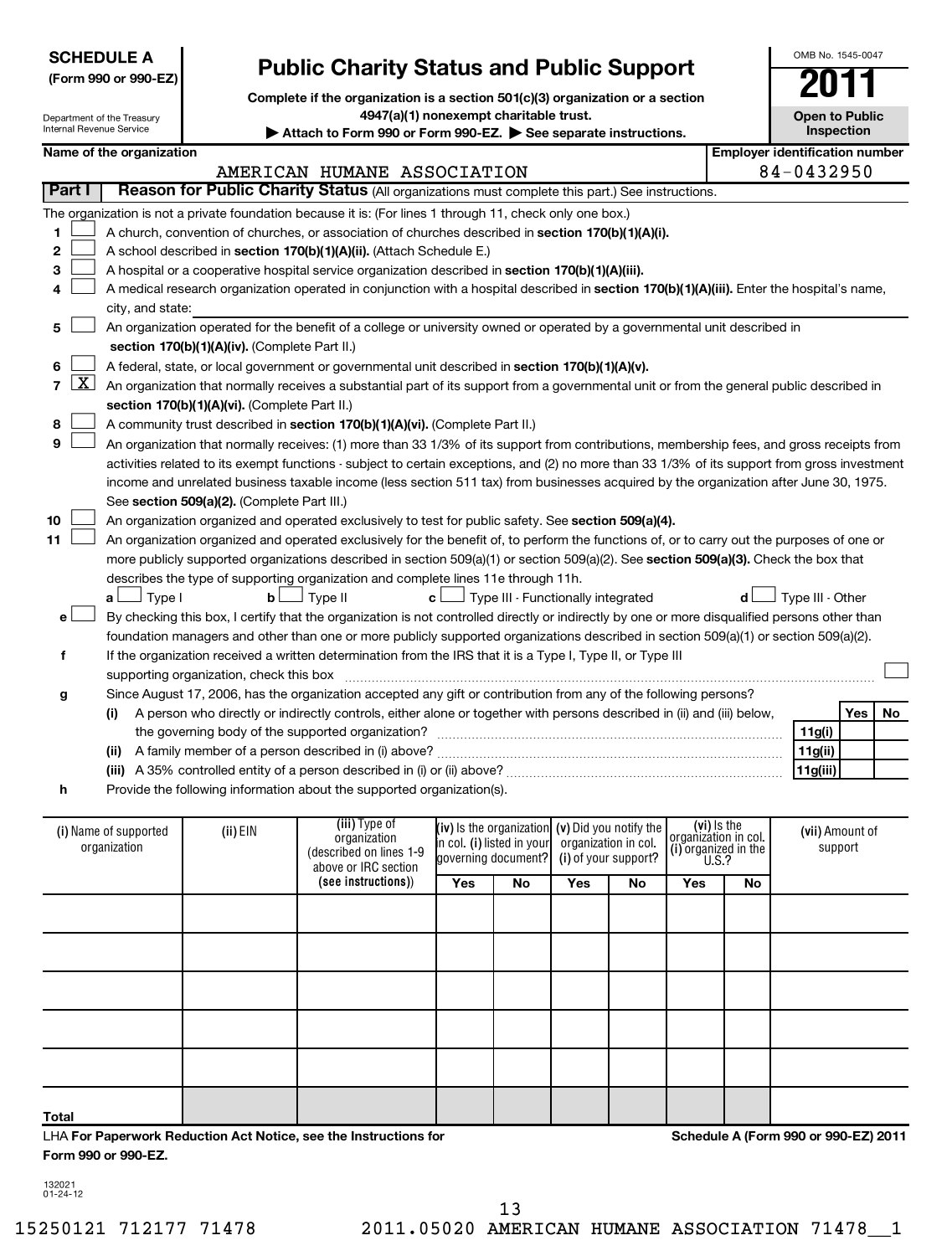### Schedule A (Form 990 or 990-EZ) 2011 Page AMERICAN HUMANE ASSOCIATION 84-0432950

84-0432950 Page 2

(Complete only if you checked the box on line 5, 7, or 8 of Part I or if the organization failed to qualify under Part III. If the organization fails to qualify under the tests listed below, please complete Part III.) **Part II** Support Schedule for Organizations Described in Sections 170(b)(1)(A)(iv) and 170(b)(1)(A)(vi)

|    | <b>Section A. Public Support</b>                                                                                                                                                                                                                                                      |          |            |            |                                     |                                      |                                          |
|----|---------------------------------------------------------------------------------------------------------------------------------------------------------------------------------------------------------------------------------------------------------------------------------------|----------|------------|------------|-------------------------------------|--------------------------------------|------------------------------------------|
|    | Calendar year (or fiscal year beginning in)                                                                                                                                                                                                                                           | (a) 2007 | (b) 2008   | $(c)$ 2009 | $(d)$ 2010                          | (e) 2011                             | (f) Total                                |
|    | 1 Gifts, grants, contributions, and                                                                                                                                                                                                                                                   |          |            |            |                                     |                                      |                                          |
|    | membership fees received. (Do not                                                                                                                                                                                                                                                     |          |            |            |                                     |                                      |                                          |
|    | include any "unusual grants.")                                                                                                                                                                                                                                                        | 6950762. | 9473920.   |            |                                     |                                      | 9982169.10701254.13888302.50996407.      |
|    | 2 Tax revenues levied for the organ-                                                                                                                                                                                                                                                  |          |            |            |                                     |                                      |                                          |
|    | ization's benefit and either paid to                                                                                                                                                                                                                                                  |          |            |            |                                     |                                      |                                          |
|    | or expended on its behalf                                                                                                                                                                                                                                                             |          |            |            |                                     |                                      |                                          |
|    | 3 The value of services or facilities                                                                                                                                                                                                                                                 |          |            |            |                                     |                                      |                                          |
|    | furnished by a governmental unit to                                                                                                                                                                                                                                                   |          |            |            |                                     |                                      |                                          |
|    | the organization without charge                                                                                                                                                                                                                                                       |          |            |            |                                     |                                      |                                          |
|    | 4 Total. Add lines 1 through 3                                                                                                                                                                                                                                                        | 6950762. | 9473920.   |            | 9982169.10701254.13888302.50996407. |                                      |                                          |
| 5. | The portion of total contributions                                                                                                                                                                                                                                                    |          |            |            |                                     |                                      |                                          |
|    | by each person (other than a                                                                                                                                                                                                                                                          |          |            |            |                                     |                                      |                                          |
|    | governmental unit or publicly                                                                                                                                                                                                                                                         |          |            |            |                                     |                                      |                                          |
|    | supported organization) included                                                                                                                                                                                                                                                      |          |            |            |                                     |                                      |                                          |
|    | on line 1 that exceeds 2% of the                                                                                                                                                                                                                                                      |          |            |            |                                     |                                      |                                          |
|    | amount shown on line 11,                                                                                                                                                                                                                                                              |          |            |            |                                     |                                      |                                          |
|    | column (f)                                                                                                                                                                                                                                                                            |          |            |            |                                     |                                      | 8429536.                                 |
|    | 6 Public support. Subtract line 5 from line 4.                                                                                                                                                                                                                                        |          |            |            |                                     |                                      | 42566871.                                |
|    | <b>Section B. Total Support</b>                                                                                                                                                                                                                                                       |          |            |            |                                     |                                      |                                          |
|    | Calendar year (or fiscal year beginning in) $\blacktriangleright$                                                                                                                                                                                                                     | (a) 2007 | $(b)$ 2008 | $(c)$ 2009 | $(d)$ 2010                          | (e) 2011                             | (f) Total                                |
|    | 7 Amounts from line 4                                                                                                                                                                                                                                                                 | 6950762. | 9473920.   |            | 9982169.10701254.13888302.50996407. |                                      |                                          |
|    | 8 Gross income from interest,                                                                                                                                                                                                                                                         |          |            |            |                                     |                                      |                                          |
|    | dividends, payments received on                                                                                                                                                                                                                                                       |          |            |            |                                     |                                      |                                          |
|    | securities loans, rents, royalties                                                                                                                                                                                                                                                    |          |            |            |                                     |                                      |                                          |
|    | and income from similar sources                                                                                                                                                                                                                                                       | 1766834. | 1734467.   | 1151774.   | 648, 435.                           | 853,469.                             | 6154979.                                 |
| 9. | Net income from unrelated business                                                                                                                                                                                                                                                    |          |            |            |                                     |                                      |                                          |
|    | activities, whether or not the                                                                                                                                                                                                                                                        |          |            |            |                                     |                                      |                                          |
|    | business is regularly carried on                                                                                                                                                                                                                                                      | 880.     | 1,060.     | 350.       |                                     |                                      | 2,290.                                   |
|    | <b>10</b> Other income. Do not include gain                                                                                                                                                                                                                                           |          |            |            |                                     |                                      |                                          |
|    | or loss from the sale of capital                                                                                                                                                                                                                                                      |          |            |            |                                     |                                      |                                          |
|    | assets (Explain in Part IV.)                                                                                                                                                                                                                                                          | 39,998.  | 23,151.    | 3,525.     |                                     |                                      | 66,674.                                  |
|    | 11 Total support. Add lines 7 through 10                                                                                                                                                                                                                                              |          |            |            |                                     |                                      | 57220350.                                |
|    | 12 Gross receipts from related activities, etc. (see instructions)                                                                                                                                                                                                                    |          |            |            |                                     | 12 <sup>2</sup>                      | 14, 344, 978.                            |
|    | 13 First five years. If the Form 990 is for the organization's first, second, third, fourth, or fifth tax year as a section 501(c)(3)                                                                                                                                                 |          |            |            |                                     |                                      |                                          |
|    | organization, check this box and stop here manufactured and content to the state of the state of the state of the state of the state of the state of the state of the state of the state of the state of the state of the stat<br>Section C. Computation of Public Support Percentage |          |            |            |                                     |                                      |                                          |
|    |                                                                                                                                                                                                                                                                                       |          |            |            |                                     | 14                                   | 74.39<br>$\%$                            |
|    |                                                                                                                                                                                                                                                                                       |          |            |            |                                     | 15                                   | 73.90<br>%                               |
|    | 16a 33 1/3% support test - 2011. If the organization did not check the box on line 13, and line 14 is 33 1/3% or more, check this box and                                                                                                                                             |          |            |            |                                     |                                      |                                          |
|    | stop here. The organization qualifies as a publicly supported organization manufaction manufacture or the organization manufacture or the organization manufacture or the organization of the state of the state of the state                                                         |          |            |            |                                     |                                      | $\blacktriangleright$ $\boxed{\text{X}}$ |
|    | b 33 1/3% support test - 2010. If the organization did not check a box on line 13 or 16a, and line 15 is 33 1/3% or more, check this box                                                                                                                                              |          |            |            |                                     |                                      |                                          |
|    |                                                                                                                                                                                                                                                                                       |          |            |            |                                     |                                      |                                          |
|    | 17a 10% -facts-and-circumstances test - 2011. If the organization did not check a box on line 13, 16a, or 16b, and line 14 is 10% or more,                                                                                                                                            |          |            |            |                                     |                                      |                                          |
|    | and if the organization meets the "facts-and-circumstances" test, check this box and stop here. Explain in Part IV how the organization                                                                                                                                               |          |            |            |                                     |                                      |                                          |
|    |                                                                                                                                                                                                                                                                                       |          |            |            |                                     |                                      |                                          |
|    | b 10% -facts-and-circumstances test - 2010. If the organization did not check a box on line 13, 16a, 16b, or 17a, and line 15 is 10% or                                                                                                                                               |          |            |            |                                     |                                      |                                          |
|    | more, and if the organization meets the "facts-and-circumstances" test, check this box and stop here. Explain in Part IV how the                                                                                                                                                      |          |            |            |                                     |                                      |                                          |
|    | organization meets the "facts-and-circumstances" test. The organization qualifies as a publicly supported organization                                                                                                                                                                |          |            |            |                                     |                                      |                                          |
|    | 18 Private foundation. If the organization did not check a box on line 13, 16a, 16b, 17a, or 17b, check this box and see instructions                                                                                                                                                 |          |            |            |                                     |                                      |                                          |
|    |                                                                                                                                                                                                                                                                                       |          |            |            |                                     | Schedule A (Form 990 or 990-EZ) 2011 |                                          |

132022 01-24-12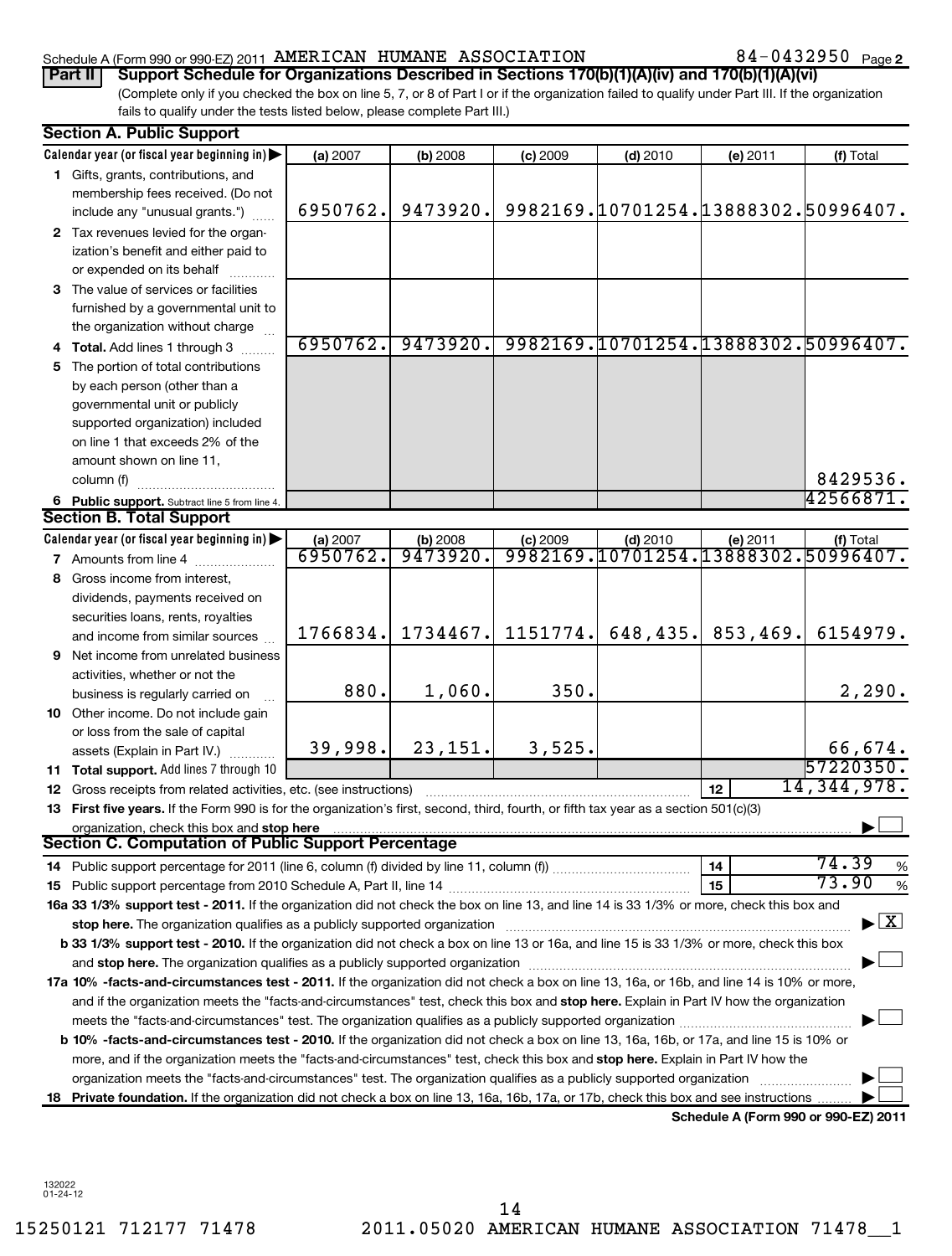### **Part III Support Schedule for Organizations Described in Section 509(a)(2)**

(Complete only if you checked the box on line 9 of Part I or if the organization failed to qualify under Part II. If the organization fails to qualify under the tests listed below, please complete Part II.)

| <b>Section A. Public Support</b>                                                                                                                                                                |          |          |            |            |          |                                      |
|-------------------------------------------------------------------------------------------------------------------------------------------------------------------------------------------------|----------|----------|------------|------------|----------|--------------------------------------|
| Calendar year (or fiscal year beginning in)                                                                                                                                                     | (a) 2007 | (b) 2008 | $(c)$ 2009 | $(d)$ 2010 | (e) 2011 | (f) Total                            |
| 1 Gifts, grants, contributions, and                                                                                                                                                             |          |          |            |            |          |                                      |
| membership fees received. (Do not                                                                                                                                                               |          |          |            |            |          |                                      |
| include any "unusual grants.")                                                                                                                                                                  |          |          |            |            |          |                                      |
| <b>2</b> Gross receipts from admissions,<br>merchandise sold or services per-<br>formed, or facilities furnished in<br>any activity that is related to the<br>organization's tax-exempt purpose |          |          |            |            |          |                                      |
| <b>3</b> Gross receipts from activities that<br>are not an unrelated trade or bus-                                                                                                              |          |          |            |            |          |                                      |
| iness under section 513                                                                                                                                                                         |          |          |            |            |          |                                      |
| 4 Tax revenues levied for the organ-<br>ization's benefit and either paid to<br>or expended on its behalf                                                                                       |          |          |            |            |          |                                      |
| 5 The value of services or facilities                                                                                                                                                           |          |          |            |            |          |                                      |
| furnished by a governmental unit to<br>the organization without charge                                                                                                                          |          |          |            |            |          |                                      |
| <b>6 Total.</b> Add lines 1 through 5                                                                                                                                                           |          |          |            |            |          |                                      |
| 7a Amounts included on lines 1, 2, and                                                                                                                                                          |          |          |            |            |          |                                      |
| 3 received from disqualified persons                                                                                                                                                            |          |          |            |            |          |                                      |
| <b>b</b> Amounts included on lines 2 and 3 received<br>from other than disqualified persons that<br>exceed the greater of \$5,000 or 1% of the<br>amount on line 13 for the year                |          |          |            |            |          |                                      |
| c Add lines 7a and 7b                                                                                                                                                                           |          |          |            |            |          |                                      |
| 8 Public support (Subtract line 7c from line 6.)                                                                                                                                                |          |          |            |            |          |                                      |
| <b>Section B. Total Support</b>                                                                                                                                                                 |          |          |            |            |          |                                      |
| Calendar year (or fiscal year beginning in)                                                                                                                                                     | (a) 2007 | (b) 2008 | (c) 2009   | $(d)$ 2010 | (e) 2011 | (f) Total                            |
| 9 Amounts from line 6                                                                                                                                                                           |          |          |            |            |          |                                      |
| <b>10a</b> Gross income from interest,<br>dividends, payments received on<br>securities loans, rents, royalties<br>and income from similar sources                                              |          |          |            |            |          |                                      |
| <b>b</b> Unrelated business taxable income                                                                                                                                                      |          |          |            |            |          |                                      |
| (less section 511 taxes) from businesses<br>acquired after June 30, 1975                                                                                                                        |          |          |            |            |          |                                      |
| c Add lines 10a and 10b                                                                                                                                                                         |          |          |            |            |          |                                      |
| 11 Net income from unrelated business<br>activities not included in line 10b.<br>whether or not the business is<br>regularly carried on                                                         |          |          |            |            |          |                                      |
| 12 Other income. Do not include gain<br>or loss from the sale of capital<br>assets (Explain in Part IV.) $\cdots$                                                                               |          |          |            |            |          |                                      |
| 13 Total support (Add lines 9, 10c, 11, and 12.)                                                                                                                                                |          |          |            |            |          |                                      |
| 14 First five years. If the Form 990 is for the organization's first, second, third, fourth, or fifth tax year as a section 501(c)(3) organization,                                             |          |          |            |            |          |                                      |
|                                                                                                                                                                                                 |          |          |            |            |          |                                      |
| <b>Section C. Computation of Public Support Percentage</b>                                                                                                                                      |          |          |            |            |          |                                      |
|                                                                                                                                                                                                 |          |          |            |            | 15       | %                                    |
| 16 Public support percentage from 2010 Schedule A, Part III, line 15                                                                                                                            |          |          |            |            | 16       | %                                    |
| Section D. Computation of Investment Income Percentage                                                                                                                                          |          |          |            |            |          |                                      |
|                                                                                                                                                                                                 |          |          |            |            | 17       | %                                    |
| 18 Investment income percentage from 2010 Schedule A, Part III, line 17                                                                                                                         |          |          |            |            | 18       | %                                    |
| 19a 33 1/3% support tests - 2011. If the organization did not check the box on line 14, and line 15 is more than 33 1/3%, and line 17 is not                                                    |          |          |            |            |          |                                      |
| more than 33 1/3%, check this box and stop here. The organization qualifies as a publicly supported organization                                                                                |          |          |            |            |          |                                      |
| b 33 1/3% support tests - 2010. If the organization did not check a box on line 14 or line 19a, and line 16 is more than 33 1/3%, and                                                           |          |          |            |            |          |                                      |
| line 18 is not more than 33 1/3%, check this box and stop here. The organization qualifies as a publicly supported organization                                                                 |          |          |            |            |          |                                      |
|                                                                                                                                                                                                 |          |          |            |            |          | Schedule A (Form 990 or 990-EZ) 2011 |
| 132023 01-24-12                                                                                                                                                                                 |          |          | 15         |            |          |                                      |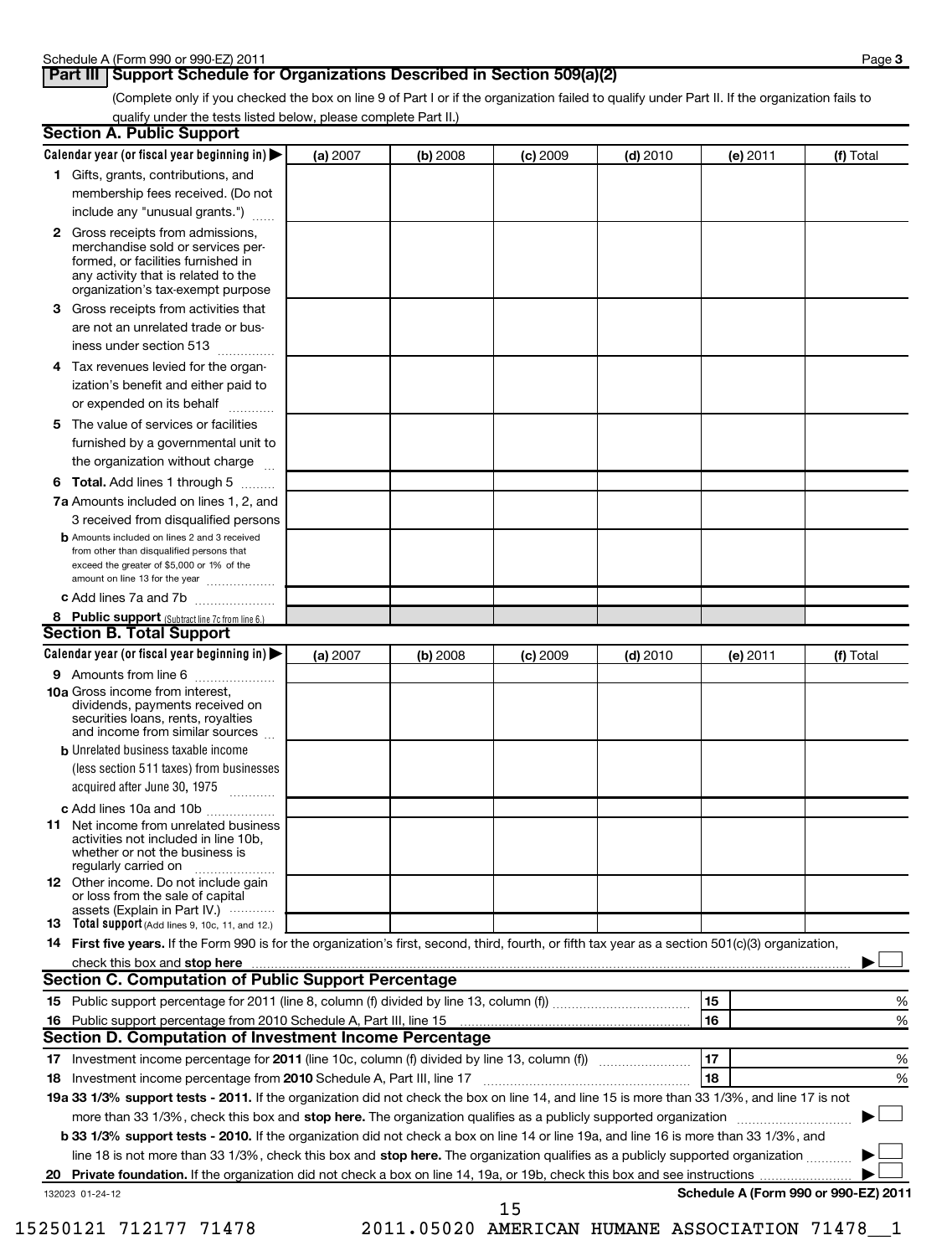## **Schedule B Schedule of Contributors**

**or 990-PF) | Attach to Form 990, Form 990-EZ, or Form 990-PF.**

AMERICAN HUMANE ASSOCIATION **84-0432950** 

OMB No. 1545-0047

# **2011**

**Name of the organization Employer identification number**

| Department of the Treasury |  |
|----------------------------|--|
| Internal Revenue Service   |  |
|                            |  |

**(Form 990, 990-EZ,**

| <b>Organization type (check one):</b> |                                                                                    |  |  |  |  |  |
|---------------------------------------|------------------------------------------------------------------------------------|--|--|--|--|--|
| Filers of:                            | <b>Section:</b>                                                                    |  |  |  |  |  |
| Form 990 or 990-EZ                    | $\mathbf{X}$ 501(c)( 3) (enter number) organization                                |  |  |  |  |  |
|                                       | $4947(a)(1)$ nonexempt charitable trust <b>not</b> treated as a private foundation |  |  |  |  |  |
|                                       | 527 political organization                                                         |  |  |  |  |  |
| Form 990-PF                           | 501(c)(3) exempt private foundation                                                |  |  |  |  |  |
|                                       | 4947(a)(1) nonexempt charitable trust treated as a private foundation              |  |  |  |  |  |
|                                       | 501(c)(3) taxable private foundation                                               |  |  |  |  |  |

Check if your organization is covered by the General Rule or a Special Rule. **Note.**  Only a section 501(c)(7), (8), or (10) organization can check boxes for both the General Rule and a Special Rule. See instructions.

### **General Rule**

For an organization filing Form 990, 990-EZ, or 990-PF that received, during the year, \$5,000 or more (in money or property) from any one contributor. Complete Parts I and II.  $\pm$ 

### **Special Rules**

509(a)(1) and 170(b)(1)(A)(vi) and received from any one contributor, during the year, a contribution of the greater of (1**)** \$5,000 or (**2**) 2%  $\boxed{\textbf{X}}$  For a section 501(c)(3) organization filing Form 990 or 990-EZ that met the 33 1/3% support test of the regulations under sections of the amount on (i) Form 990, Part VIII, line 1h, or (ii) Form 990-EZ, line 1. Complete Parts I and II.

total contributions of more than \$1,000 for use exclusively for religious, charitable, scientific, literary, or educational purposes, or For a section 501(c)(7), (8), or (10) organization filing Form 990 or 990-EZ that received from any one contributor, during the year, the prevention of cruelty to children or animals. Complete Parts I, II, and III.  $\left\vert \cdot\right\vert$ 

purpose. Do not complete any of the parts unless the General Rule applies to this organization because it received nonexclusively contributions for use exclusively for religious, charitable, etc., purposes, but these contributions did not total to more than \$1,000. If this box is checked, enter here the total contributions that were received during the year for an exclusively religious, charitable, etc., For a section 501(c)(7), (8), or (10) organization filing Form 990 or 990-EZ that received from any one contributor, during the year, religious, charitable, etc., contributions of \$5,000 or more during the year. ~~~~~~~~~~~~~~~~~ | \$  $\left\vert \cdot\right\vert$ 

**Caution.** An organization that is not covered by the General Rule and/or the Special Rules does not file Schedule B (Form 990, 990-EZ, or 990-PF), but it **must** answer "No" on Part IV, line 2, of its Form 990; or check the box on line H of its Form 990-EZ or on Part I, line 2 of its Form 990-PF, to certify that it does not meet the filing requirements of Schedule B (Form 990, 990-EZ, or 990-PF).

LHA For Paperwork Reduction Act Notice, see the Instructions for Form 990, 990-EZ, or 990-PF. Schedule B (Form 990, 990-EZ, or 990-PF) (2011)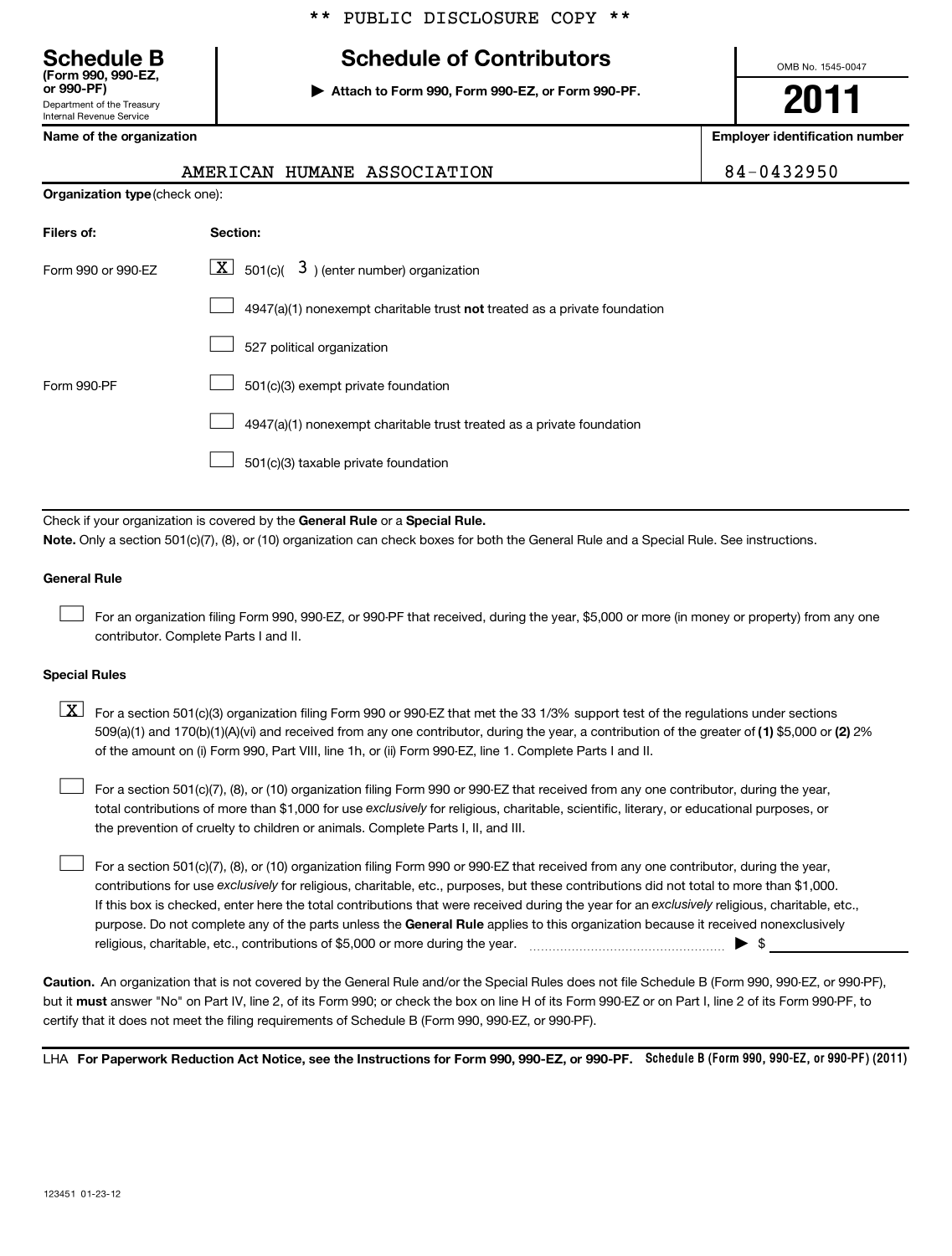## AMERICAN HUMANE ASSOCIATION 84-0432950

**Name of organization Employer identification number**

| Part I<br><b>Contributors</b> (see instructions). Use duplicate copies of Part I if additional space is needed. |                                   |                                   |                                                                                                                             |  |  |
|-----------------------------------------------------------------------------------------------------------------|-----------------------------------|-----------------------------------|-----------------------------------------------------------------------------------------------------------------------------|--|--|
| (a)<br>No.                                                                                                      | (b)<br>Name, address, and ZIP + 4 | (c)<br><b>Total contributions</b> | (d)<br>Type of contribution                                                                                                 |  |  |
| 1                                                                                                               |                                   | 1,601,750.<br>\$                  | $\mathbf{X}$<br>Person<br>Payroll<br><b>Noncash</b><br>(Complete Part II if there<br>is a noncash contribution.)            |  |  |
| (a)<br>No.                                                                                                      | (b)<br>Name, address, and ZIP + 4 | (c)<br><b>Total contributions</b> | (d)<br>Type of contribution                                                                                                 |  |  |
| 2                                                                                                               |                                   | 744,000.<br>\$                    | $\overline{\mathbf{X}}$<br>Person<br>Payroll<br><b>Noncash</b><br>(Complete Part II if there<br>is a noncash contribution.) |  |  |
| (a)<br>No.                                                                                                      | (b)<br>Name, address, and ZIP + 4 | (c)<br><b>Total contributions</b> | (d)<br>Type of contribution                                                                                                 |  |  |
| 3                                                                                                               |                                   | 610,866.<br>\$                    | $\mathbf{X}$<br>Person<br>Payroll<br><b>Noncash</b><br>(Complete Part II if there<br>is a noncash contribution.)            |  |  |
| (a)<br>No.                                                                                                      | (b)<br>Name, address, and ZIP + 4 | (c)<br><b>Total contributions</b> | (d)<br>Type of contribution                                                                                                 |  |  |
| 4                                                                                                               |                                   | 430,000.<br>\$                    | $\overline{\mathbf{X}}$<br>Person<br>Payroll<br><b>Noncash</b><br>(Complete Part II if there<br>is a noncash contribution.) |  |  |
| (a)<br>No.                                                                                                      | (b)<br>Name, address, and ZIP + 4 | (c)<br><b>Total contributions</b> | (d)<br>Type of contribution                                                                                                 |  |  |
| 5                                                                                                               |                                   | 2,743,739.<br>$$\mathbb{S}$$      | $\boxed{\textbf{X}}$<br>Person<br>Payroll<br><b>Noncash</b><br>(Complete Part II if there<br>is a noncash contribution.)    |  |  |
| (a)<br>No.                                                                                                      | (b)<br>Name, address, and ZIP + 4 | (c)<br><b>Total contributions</b> | (d)<br>Type of contribution                                                                                                 |  |  |
| 6                                                                                                               |                                   | 2,091,504.<br>\$                  | $\lfloor x \rfloor$<br>Person<br>Payroll<br><b>Noncash</b><br>(Complete Part II if there<br>is a noncash contribution.)     |  |  |
| 123452 01-23-12                                                                                                 |                                   |                                   | Schedule B (Form 990, 990-EZ, or 990-PF) (2011)                                                                             |  |  |

**Schedule B (Form 990, 990-EZ, or 990-PF) (2011)**

17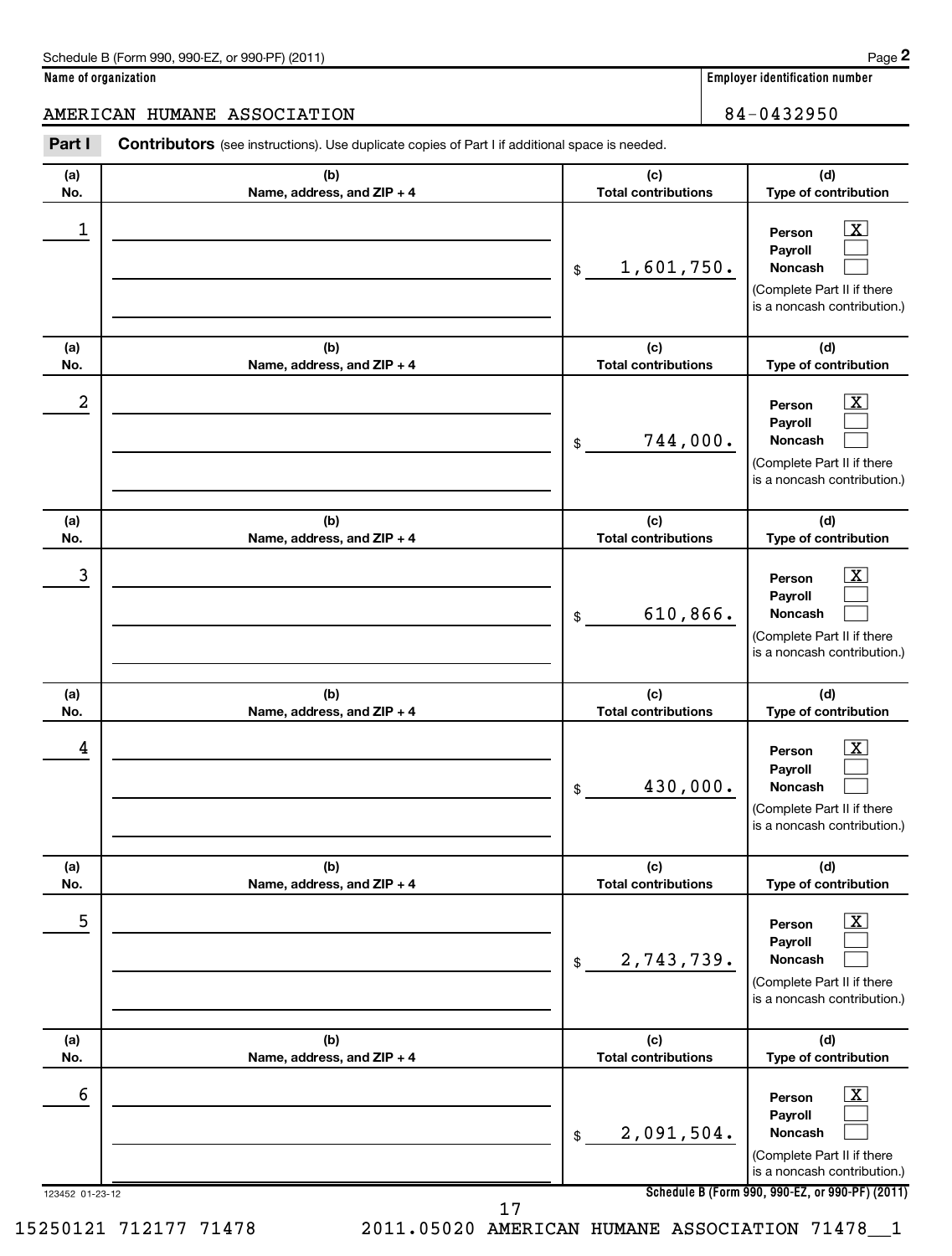### **Name of organization Employer identification number**

Part I Contributors (see instructions). Use duplicate copies of Part I if additional space is needed. AMERICAN HUMANE ASSOCIATION 84-0432950

| (a)<br>No.      | (b)<br>Name, address, and ZIP + 4 | (c)<br><b>Total contributions</b> | (d)<br>Type of contribution                                                                                                                  |
|-----------------|-----------------------------------|-----------------------------------|----------------------------------------------------------------------------------------------------------------------------------------------|
| $\sqrt{7}$      |                                   | 306,682.<br>\$                    | $\overline{\mathbf{X}}$<br>Person<br>Payroll<br>Noncash<br>(Complete Part II if there<br>is a noncash contribution.)                         |
| (a)<br>No.      | (b)<br>Name, address, and ZIP + 4 | (c)<br><b>Total contributions</b> | (d)<br>Type of contribution                                                                                                                  |
| 8               |                                   | 400,503.<br>\$                    | $\overline{\mathbf{X}}$<br>Person<br>Payroll<br>Noncash<br>(Complete Part II if there<br>is a noncash contribution.)                         |
| (a)<br>No.      | (b)<br>Name, address, and ZIP + 4 | (c)<br><b>Total contributions</b> | (d)<br>Type of contribution                                                                                                                  |
| 9               |                                   | 322,643.<br>\$                    | $\overline{\textbf{X}}$<br>Person<br>Payroll<br>Noncash<br>(Complete Part II if there<br>is a noncash contribution.)                         |
|                 |                                   |                                   |                                                                                                                                              |
| (a)<br>No.      | (b)<br>Name, address, and ZIP + 4 | (c)<br><b>Total contributions</b> | (d)<br>Type of contribution                                                                                                                  |
|                 |                                   | \$                                | Person<br>Payroll<br>Noncash<br>(Complete Part II if there<br>is a noncash contribution.)                                                    |
| (a)<br>No.      | (b)<br>Name, address, and ZIP + 4 | (c)<br><b>Total contributions</b> | (d)<br>Type of contribution                                                                                                                  |
|                 |                                   | \$                                | Person<br>Payroll<br>Noncash<br>(Complete Part II if there<br>is a noncash contribution.)                                                    |
| (a)<br>No.      | (b)<br>Name, address, and ZIP + 4 | (c)<br><b>Total contributions</b> | (d)<br>Type of contribution                                                                                                                  |
| 123452 01-23-12 | 18                                | \$                                | Person<br>Payroll<br>Noncash<br>(Complete Part II if there<br>is a noncash contribution.)<br>Schedule B (Form 990, 990-EZ, or 990-PF) (2011) |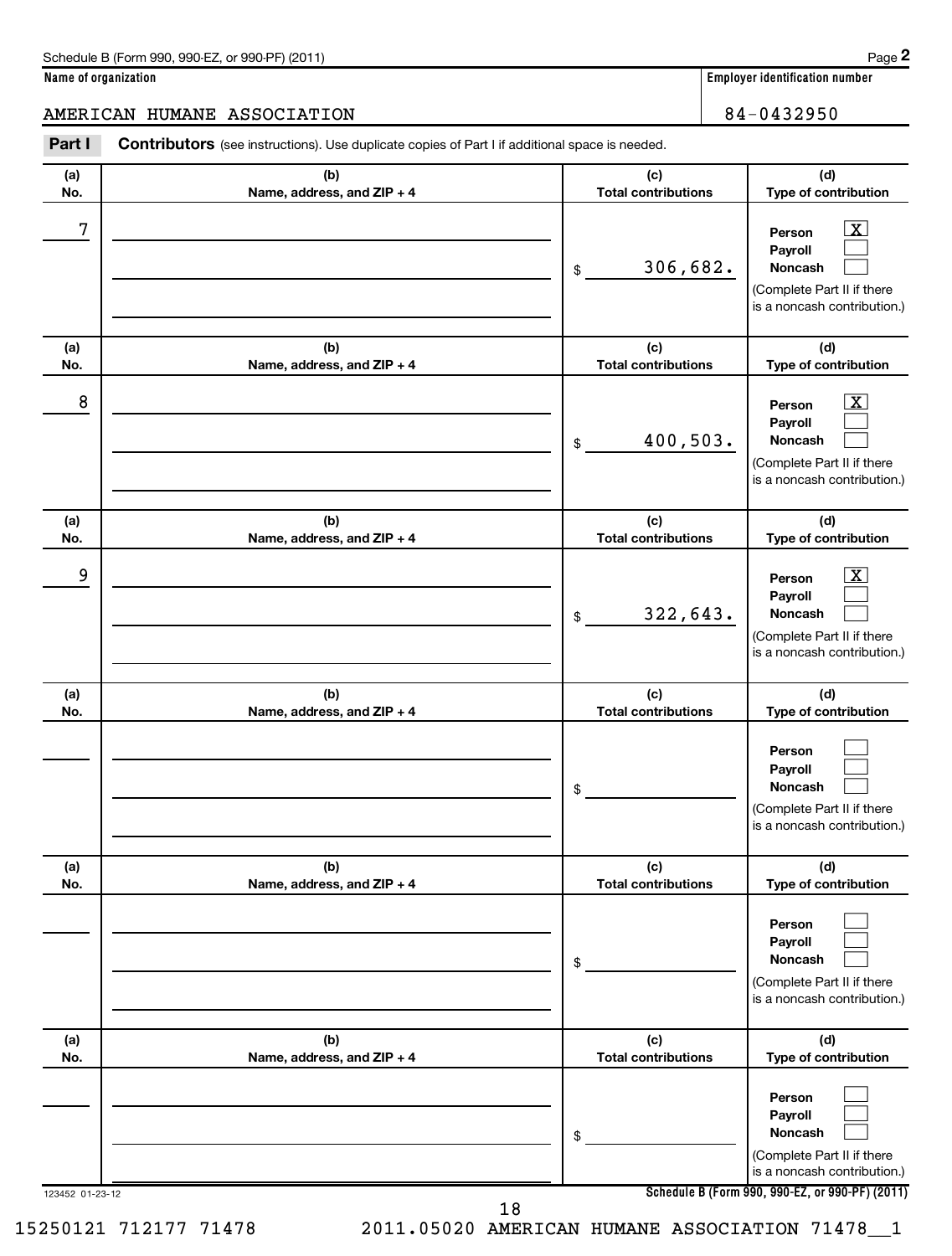| Schedule<br>990-E2<br>(2011)<br>⊃ອ0-P <sup>r</sup> ∶<br>990<br>rorm.<br>or<br>-<br>נו | Page                                            |
|---------------------------------------------------------------------------------------|-------------------------------------------------|
| Name<br>e of organization :                                                           | <br>number<br>Emplover<br><b>TOCOLITICATION</b> |

**3**

### AMERICAN HUMANE ASSOCIATION 84-0432950

Part II Noncash Property (see instructions). Use duplicate copies of Part II if additional space is needed.

| (a)<br>No.<br>from<br>Part I | (b)<br>Description of noncash property given | (c)<br>FMV (or estimate)<br>(see instructions) | (d)<br>Date received                            |
|------------------------------|----------------------------------------------|------------------------------------------------|-------------------------------------------------|
|                              |                                              |                                                |                                                 |
|                              |                                              |                                                |                                                 |
|                              |                                              | \$                                             |                                                 |
| (a)<br>No.                   |                                              | (c)                                            |                                                 |
| from                         | (b)<br>Description of noncash property given | FMV (or estimate)<br>(see instructions)        | (d)<br>Date received                            |
| Part I                       |                                              |                                                |                                                 |
|                              |                                              |                                                |                                                 |
|                              |                                              | \$                                             |                                                 |
|                              |                                              |                                                |                                                 |
| (a)<br>No.                   | (b)                                          | (c)                                            | (d)                                             |
| from<br>Part I               | Description of noncash property given        | FMV (or estimate)<br>(see instructions)        | Date received                                   |
|                              |                                              |                                                |                                                 |
|                              |                                              |                                                |                                                 |
|                              |                                              | \$                                             |                                                 |
| (a)                          |                                              |                                                |                                                 |
| No.                          | (b)                                          | (c)<br>FMV (or estimate)                       | (d)                                             |
| from<br>Part I               | Description of noncash property given        | (see instructions)                             | Date received                                   |
|                              |                                              |                                                |                                                 |
|                              |                                              |                                                |                                                 |
|                              |                                              | \$                                             |                                                 |
| (a)                          |                                              | (c)                                            |                                                 |
| No.<br>from                  | (b)<br>Description of noncash property given | FMV (or estimate)                              | (d)<br>Date received                            |
| Part I                       |                                              | (see instructions)                             |                                                 |
|                              |                                              |                                                |                                                 |
|                              |                                              |                                                |                                                 |
|                              |                                              | \$                                             |                                                 |
| (a)<br>No.                   |                                              | (c)                                            |                                                 |
| from                         | (b)<br>Description of noncash property given | FMV (or estimate)<br>(see instructions)        | (d)<br>Date received                            |
| Part I                       |                                              |                                                |                                                 |
|                              |                                              |                                                |                                                 |
|                              |                                              | \$                                             |                                                 |
| 123453 01-23-12              |                                              |                                                | Schedule B (Form 990, 990-EZ, or 990-PF) (2011) |
|                              | 19                                           |                                                |                                                 |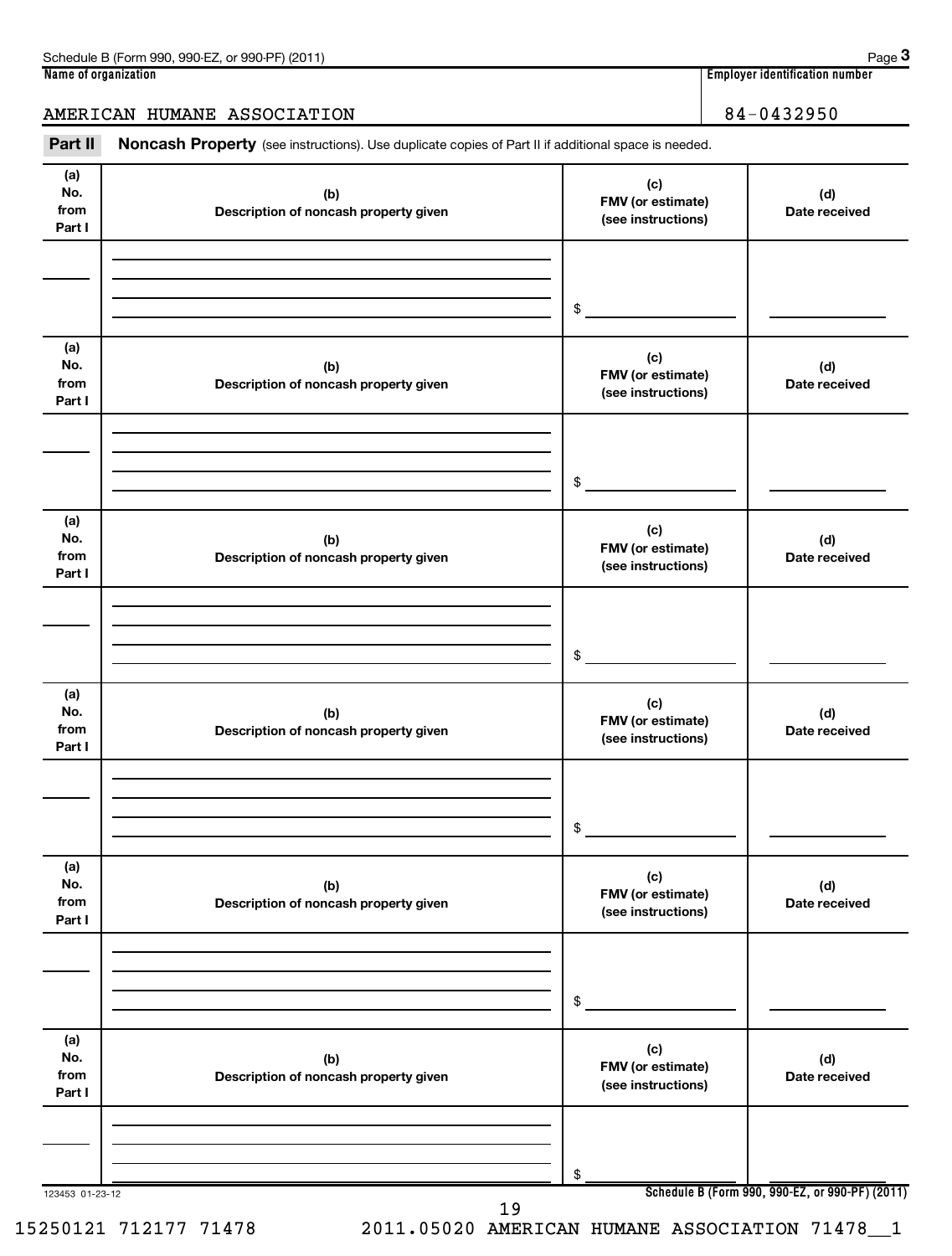| Name of organization        |                                                                                                                                                                                             |                      | <b>Employer identification number</b>                                                                                                                                                                                                            |
|-----------------------------|---------------------------------------------------------------------------------------------------------------------------------------------------------------------------------------------|----------------------|--------------------------------------------------------------------------------------------------------------------------------------------------------------------------------------------------------------------------------------------------|
| Part III                    | AMERICAN HUMANE ASSOCIATION<br>the total of exclusively religious, charitable, etc., contributions of \$1,000 or less for the year. (Enter this information once.) $\blacktriangleright$ \$ |                      | 84-0432950<br>Exclusively religious, charitable, etc., individual contributions to section 501(c)(7), (8), or (10) organizations that total more than \$1,000 for the<br>year. Complete columns (a) through (e) and the following line entry. Fo |
|                             | Use duplicate copies of Part III if additional space is needed.                                                                                                                             |                      |                                                                                                                                                                                                                                                  |
| (a) No.<br>from<br>Part I   | (b) Purpose of gift                                                                                                                                                                         | (c) Use of gift      | (d) Description of how gift is held                                                                                                                                                                                                              |
|                             |                                                                                                                                                                                             | (e) Transfer of gift |                                                                                                                                                                                                                                                  |
|                             | Transferee's name, address, and ZIP + 4                                                                                                                                                     |                      | Relationship of transferor to transferee                                                                                                                                                                                                         |
| (a) No.<br>from<br>Part I   | (b) Purpose of gift                                                                                                                                                                         | (c) Use of gift      | (d) Description of how gift is held                                                                                                                                                                                                              |
|                             | Transferee's name, address, and ZIP + 4                                                                                                                                                     | (e) Transfer of gift | Relationship of transferor to transferee                                                                                                                                                                                                         |
|                             |                                                                                                                                                                                             |                      |                                                                                                                                                                                                                                                  |
| $(a)$ No.<br>from<br>Part I | (b) Purpose of gift                                                                                                                                                                         | (c) Use of gift      | (d) Description of how gift is held                                                                                                                                                                                                              |
|                             |                                                                                                                                                                                             |                      |                                                                                                                                                                                                                                                  |
|                             | Transferee's name, address, and ZIP + 4                                                                                                                                                     | (e) Transfer of gift | Relationship of transferor to transferee                                                                                                                                                                                                         |
| (a) No.<br>from<br>Part I   | (b) Purpose of gift                                                                                                                                                                         | (c) Use of gift      | (d) Description of how gift is held                                                                                                                                                                                                              |
|                             |                                                                                                                                                                                             | (e) Transfer of gift |                                                                                                                                                                                                                                                  |
|                             | Transferee's name, address, and ZIP + 4                                                                                                                                                     |                      | Relationship of transferor to transferee                                                                                                                                                                                                         |
| 123454 01-23-12             |                                                                                                                                                                                             | 20                   | Schedule B (Form 990, 990-EZ, or 990-PF) (2011)                                                                                                                                                                                                  |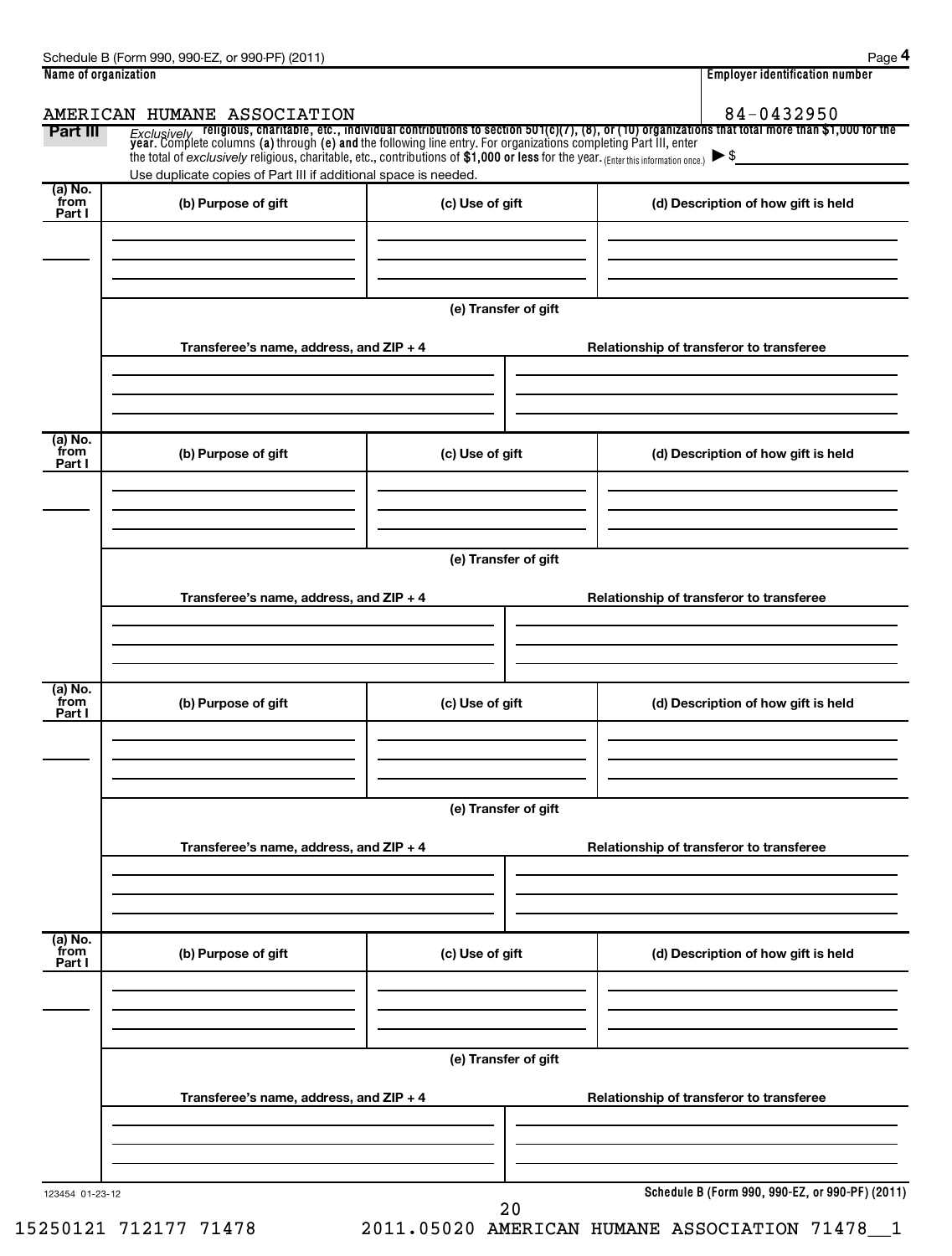| <b>SCHEDULE C</b>                                                                                                                                                              | <b>Political Campaign and Lobbying Activities</b> | OMB No. 1545-0047                                                                                                                                                                                                                                                                                                                                                                                                                                                                                                                                                                                                                                                                                                                                                                                                                                                                                                                                                                                                                                                          |           |                                                                             |                                                                                  |                                                                                                                                                             |
|--------------------------------------------------------------------------------------------------------------------------------------------------------------------------------|---------------------------------------------------|----------------------------------------------------------------------------------------------------------------------------------------------------------------------------------------------------------------------------------------------------------------------------------------------------------------------------------------------------------------------------------------------------------------------------------------------------------------------------------------------------------------------------------------------------------------------------------------------------------------------------------------------------------------------------------------------------------------------------------------------------------------------------------------------------------------------------------------------------------------------------------------------------------------------------------------------------------------------------------------------------------------------------------------------------------------------------|-----------|-----------------------------------------------------------------------------|----------------------------------------------------------------------------------|-------------------------------------------------------------------------------------------------------------------------------------------------------------|
| (Form 990 or 990-EZ)                                                                                                                                                           |                                                   | For Organizations Exempt From Income Tax Under section 501(c) and section 527                                                                                                                                                                                                                                                                                                                                                                                                                                                                                                                                                                                                                                                                                                                                                                                                                                                                                                                                                                                              |           |                                                                             |                                                                                  |                                                                                                                                                             |
| Complete if the organization is described below.<br>Attach to Form 990 or Form 990-EZ.<br>Department of the Treasury<br>Internal Revenue Service<br>See separate instructions. |                                                   |                                                                                                                                                                                                                                                                                                                                                                                                                                                                                                                                                                                                                                                                                                                                                                                                                                                                                                                                                                                                                                                                            |           |                                                                             |                                                                                  | <b>Open to Public</b><br>Inspection                                                                                                                         |
| • Section 527 organizations: Complete Part I-A only.                                                                                                                           |                                                   | If the organization answered "Yes" to Form 990, Part IV, line 3, or Form 990-EZ, Part V, line 46 (Political Campaign Activities), then<br>• Section 501(c)(3) organizations: Complete Parts I-A and B. Do not complete Part I-C.<br>● Section 501(c) (other than section 501(c)(3)) organizations: Complete Parts I-A and C below. Do not complete Part I-B.<br>If the organization answered "Yes" to Form 990, Part IV, line 4, or Form 990-EZ, Part VI, line 47 (Lobbying Activities), then<br>• Section 501(c)(3) organizations that have filed Form 5768 (election under section 501(h)): Complete Part II-A. Do not complete Part II-B.<br>• Section 501(c)(3) organizations that have NOT filed Form 5768 (election under section 501(h)): Complete Part II-B. Do not complete Part II-A.                                                                                                                                                                                                                                                                            |           |                                                                             |                                                                                  |                                                                                                                                                             |
|                                                                                                                                                                                |                                                   | If the organization answered "Yes" to Form 990, Part IV, line 5 (Proxy Tax), or Form 990-EZ, Part V, line 35c (Proxy Tax), then                                                                                                                                                                                                                                                                                                                                                                                                                                                                                                                                                                                                                                                                                                                                                                                                                                                                                                                                            |           |                                                                             |                                                                                  |                                                                                                                                                             |
| Name of organization                                                                                                                                                           |                                                   | • Section 501(c)(4), (5), or (6) organizations: Complete Part III.<br>AMERICAN HUMANE ASSOCIATION                                                                                                                                                                                                                                                                                                                                                                                                                                                                                                                                                                                                                                                                                                                                                                                                                                                                                                                                                                          |           |                                                                             |                                                                                  | <b>Employer identification number</b><br>84-0432950                                                                                                         |
| Part I-A                                                                                                                                                                       |                                                   | Complete if the organization is exempt under section 501(c) or is a section 527 organization.                                                                                                                                                                                                                                                                                                                                                                                                                                                                                                                                                                                                                                                                                                                                                                                                                                                                                                                                                                              |           |                                                                             |                                                                                  |                                                                                                                                                             |
| 3                                                                                                                                                                              |                                                   | 1 Provide a description of the organization's direct and indirect political campaign activities in Part IV.<br>2 Political expenditures <b>continues</b> and continues and continues and continues and continues and continues and continues and continues and continues and continues and continues and continues and continues and continues and<br>Volunteer hours with the contract of the contract of the contract of the contract of the contract of the contract of the contract of the contract of the contract of the contract of the contract of the contract of the contr                                                                                                                                                                                                                                                                                                                                                                                                                                                                                       |           |                                                                             | $\triangleright$ \$                                                              |                                                                                                                                                             |
| Part I-B                                                                                                                                                                       |                                                   | Complete if the organization is exempt under section 501(c)(3).                                                                                                                                                                                                                                                                                                                                                                                                                                                                                                                                                                                                                                                                                                                                                                                                                                                                                                                                                                                                            |           |                                                                             |                                                                                  |                                                                                                                                                             |
|                                                                                                                                                                                |                                                   |                                                                                                                                                                                                                                                                                                                                                                                                                                                                                                                                                                                                                                                                                                                                                                                                                                                                                                                                                                                                                                                                            |           |                                                                             | $\blacktriangleright$ \$                                                         |                                                                                                                                                             |
| <b>b</b> If "Yes," describe in Part IV.                                                                                                                                        |                                                   |                                                                                                                                                                                                                                                                                                                                                                                                                                                                                                                                                                                                                                                                                                                                                                                                                                                                                                                                                                                                                                                                            |           |                                                                             |                                                                                  | Yes<br>No<br>Yes<br>No                                                                                                                                      |
|                                                                                                                                                                                |                                                   | Part I-C Complete if the organization is exempt under section 501(c), except section 501(c)(3).                                                                                                                                                                                                                                                                                                                                                                                                                                                                                                                                                                                                                                                                                                                                                                                                                                                                                                                                                                            |           |                                                                             |                                                                                  |                                                                                                                                                             |
| 5                                                                                                                                                                              |                                                   | 1 Enter the amount directly expended by the filing organization for section 527 exempt function activities<br>2 Enter the amount of the filing organization's funds contributed to other organizations for section 527<br>exempt function activities material content and activities and activities are activities and activities and activities and activities and activities and activities and activities and activities and activities and activitie<br>3 Total exempt function expenditures. Add lines 1 and 2. Enter here and on Form 1120-POL,<br>Did the filing organization file Form 1120-POL for this year?<br>Enter the names, addresses and employer identification number (EIN) of all section 527 political organizations to which the filing organization<br>made payments. For each organization listed, enter the amount paid from the filing organization's funds. Also enter the amount of political<br>contributions received that were promptly and directly delivered to a separate political organization, such as a separate segregated fund or a |           |                                                                             | $\blacktriangleright$ \$<br>$\blacktriangleright$ \$<br>$\blacktriangleright$ \$ | Yes<br><b>No</b>                                                                                                                                            |
|                                                                                                                                                                                |                                                   | political action committee (PAC). If additional space is needed, provide information in Part IV.                                                                                                                                                                                                                                                                                                                                                                                                                                                                                                                                                                                                                                                                                                                                                                                                                                                                                                                                                                           |           |                                                                             |                                                                                  |                                                                                                                                                             |
| (a) Name                                                                                                                                                                       |                                                   | (b) Address                                                                                                                                                                                                                                                                                                                                                                                                                                                                                                                                                                                                                                                                                                                                                                                                                                                                                                                                                                                                                                                                | $(c)$ EIN | (d) Amount paid from<br>filing organization's<br>funds. If none, enter -0-. |                                                                                  | (e) Amount of political<br>contributions received and<br>promptly and directly<br>delivered to a separate<br>political organization.<br>If none, enter -0-. |
|                                                                                                                                                                                |                                                   |                                                                                                                                                                                                                                                                                                                                                                                                                                                                                                                                                                                                                                                                                                                                                                                                                                                                                                                                                                                                                                                                            |           |                                                                             |                                                                                  |                                                                                                                                                             |
|                                                                                                                                                                                |                                                   |                                                                                                                                                                                                                                                                                                                                                                                                                                                                                                                                                                                                                                                                                                                                                                                                                                                                                                                                                                                                                                                                            |           |                                                                             |                                                                                  |                                                                                                                                                             |
|                                                                                                                                                                                |                                                   |                                                                                                                                                                                                                                                                                                                                                                                                                                                                                                                                                                                                                                                                                                                                                                                                                                                                                                                                                                                                                                                                            |           |                                                                             |                                                                                  |                                                                                                                                                             |
|                                                                                                                                                                                |                                                   |                                                                                                                                                                                                                                                                                                                                                                                                                                                                                                                                                                                                                                                                                                                                                                                                                                                                                                                                                                                                                                                                            |           |                                                                             |                                                                                  |                                                                                                                                                             |
|                                                                                                                                                                                |                                                   |                                                                                                                                                                                                                                                                                                                                                                                                                                                                                                                                                                                                                                                                                                                                                                                                                                                                                                                                                                                                                                                                            |           |                                                                             |                                                                                  |                                                                                                                                                             |
| LHA                                                                                                                                                                            |                                                   | For Paperwork Reduction Act Notice, see the Instructions for Form 990 or 990-EZ.                                                                                                                                                                                                                                                                                                                                                                                                                                                                                                                                                                                                                                                                                                                                                                                                                                                                                                                                                                                           |           |                                                                             |                                                                                  | Schedule C (Form 990 or 990-EZ) 2011                                                                                                                        |

132041 01-27-12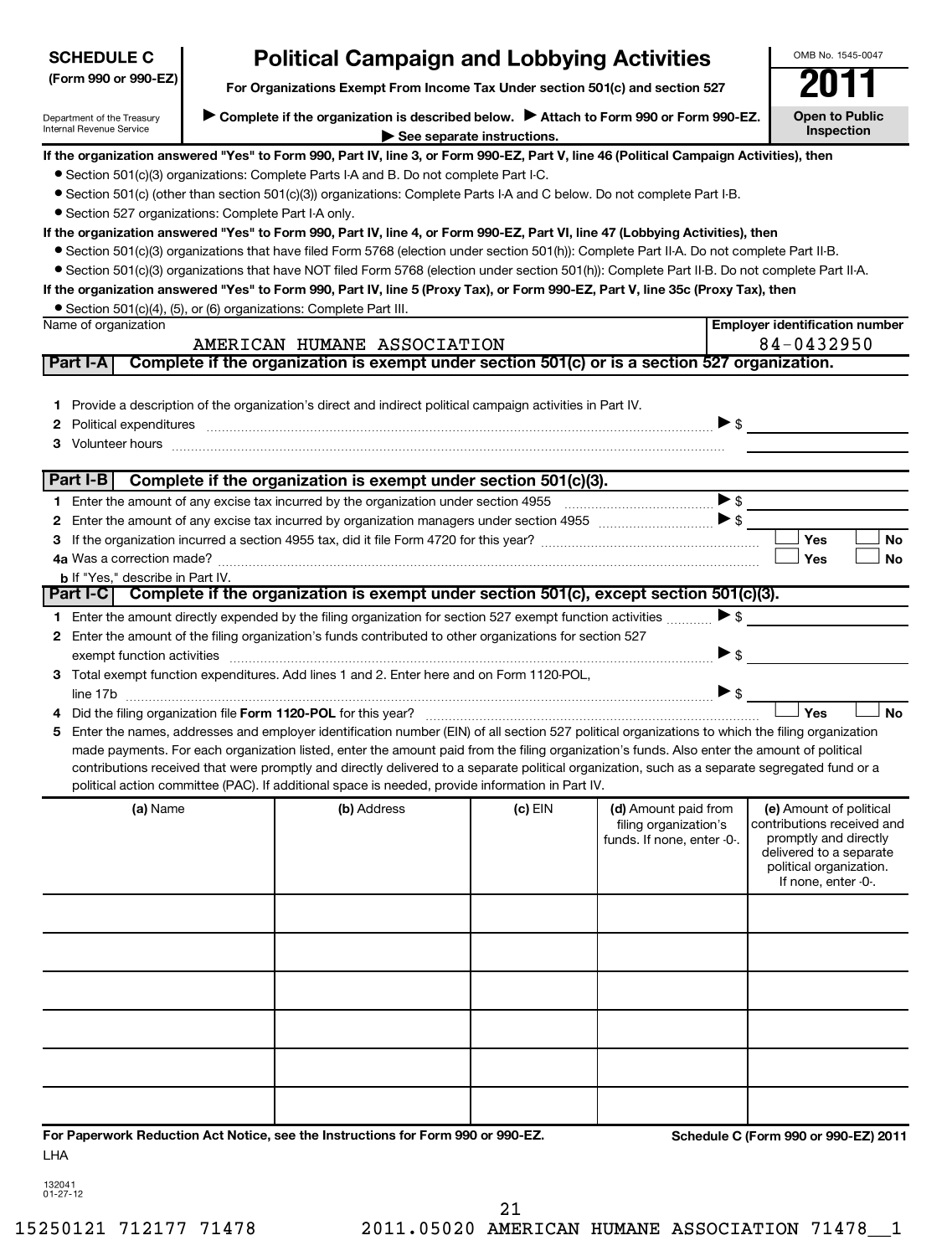| 84-0432950<br>Schedule C (Form 990 or 990-EZ) 2011 AMERICAN HUMANE ASSOCIATION<br>Page 2                  |                                                       |                                                                                  |                                                                                                                                   |                          |                                      |  |  |
|-----------------------------------------------------------------------------------------------------------|-------------------------------------------------------|----------------------------------------------------------------------------------|-----------------------------------------------------------------------------------------------------------------------------------|--------------------------|--------------------------------------|--|--|
| Complete if the organization is exempt under section 501(c)(3) and filed Form 5768<br><b>Part II-A</b>    |                                                       |                                                                                  |                                                                                                                                   |                          |                                      |  |  |
| (election under section 501(h)).                                                                          |                                                       |                                                                                  |                                                                                                                                   |                          |                                      |  |  |
| A Check $\blacktriangleright$                                                                             |                                                       |                                                                                  | if the filing organization belongs to an affiliated group (and list in Part IV each affiliated group member's name, address, EIN, |                          |                                      |  |  |
|                                                                                                           | expenses, and share of excess lobbying expenditures). |                                                                                  |                                                                                                                                   |                          |                                      |  |  |
| <b>B</b> Check $\blacktriangleright$                                                                      |                                                       | if the filing organization checked box A and "limited control" provisions apply. |                                                                                                                                   | (a) Filing               | (b) Affiliated group                 |  |  |
|                                                                                                           | <b>Limits on Lobbying Expenditures</b>                | (The term "expenditures" means amounts paid or incurred.)                        |                                                                                                                                   | organization's           | totals                               |  |  |
|                                                                                                           |                                                       |                                                                                  |                                                                                                                                   | totals                   |                                      |  |  |
|                                                                                                           |                                                       |                                                                                  |                                                                                                                                   | 9,861.                   |                                      |  |  |
| <b>b</b> Total lobbying expenditures to influence a legislative body (direct lobbying) <i>manumumumum</i> |                                                       |                                                                                  |                                                                                                                                   | 146,730.                 |                                      |  |  |
|                                                                                                           |                                                       |                                                                                  |                                                                                                                                   | 156, 591.                |                                      |  |  |
| d Other exempt purpose expenditures                                                                       |                                                       |                                                                                  |                                                                                                                                   | 14,207,412.              |                                      |  |  |
|                                                                                                           |                                                       |                                                                                  |                                                                                                                                   | 14,364,003.<br>868, 200. |                                      |  |  |
| f Lobbying nontaxable amount. Enter the amount from the following table in both columns.                  |                                                       |                                                                                  |                                                                                                                                   |                          |                                      |  |  |
| If the amount on line 1e, column (a) or (b) is:<br>Not over \$500,000                                     |                                                       | The lobbying nontaxable amount is:<br>20% of the amount on line 1e.              |                                                                                                                                   |                          |                                      |  |  |
| Over \$500,000 but not over \$1,000,000                                                                   |                                                       | \$100,000 plus 15% of the excess over \$500,000.                                 |                                                                                                                                   |                          |                                      |  |  |
| Over \$1,000,000 but not over \$1,500,000                                                                 |                                                       | \$175,000 plus 10% of the excess over \$1,000,000                                |                                                                                                                                   |                          |                                      |  |  |
| Over \$1,500,000 but not over \$17,000,000                                                                |                                                       | \$225,000 plus 5% of the excess over \$1,500,000.                                |                                                                                                                                   |                          |                                      |  |  |
| Over \$17,000,000                                                                                         | \$1,000,000.                                          |                                                                                  |                                                                                                                                   |                          |                                      |  |  |
|                                                                                                           |                                                       |                                                                                  |                                                                                                                                   |                          |                                      |  |  |
| g Grassroots nontaxable amount (enter 25% of line 1f)                                                     |                                                       |                                                                                  |                                                                                                                                   | 217,050.                 |                                      |  |  |
| h Subtract line 1g from line 1a. If zero or less, enter -0-                                               |                                                       |                                                                                  |                                                                                                                                   | 0.                       |                                      |  |  |
| i Subtract line 1f from line 1c. If zero or less, enter -0-                                               |                                                       |                                                                                  |                                                                                                                                   | 0                        |                                      |  |  |
| If there is an amount other than zero on either line 1h or line 1i, did the organization file Form 4720   |                                                       |                                                                                  |                                                                                                                                   |                          |                                      |  |  |
| reporting section 4911 tax for this year?                                                                 |                                                       | 4-Year Averaging Period Under Section 501(h)                                     |                                                                                                                                   |                          | Yes<br>No                            |  |  |
|                                                                                                           |                                                       |                                                                                  | (Some organizations that made a section 501(h) election do not have to complete all of the five                                   |                          |                                      |  |  |
|                                                                                                           |                                                       |                                                                                  | columns below. See the instructions for lines 2a through 2f on page 4.)                                                           |                          |                                      |  |  |
|                                                                                                           |                                                       | Lobbying Expenditures During 4-Year Averaging Period                             |                                                                                                                                   |                          |                                      |  |  |
|                                                                                                           |                                                       |                                                                                  |                                                                                                                                   |                          |                                      |  |  |
| Calendar year<br>(or fiscal year beginning in)                                                            | (a) 2008                                              | (b) 2009                                                                         | $(c)$ 2010                                                                                                                        | $(d)$ 2011               | (e) Total                            |  |  |
|                                                                                                           |                                                       |                                                                                  |                                                                                                                                   |                          |                                      |  |  |
|                                                                                                           |                                                       |                                                                                  | $1,000,000.$ $1,000,000.$                                                                                                         | 868, 200.                | 3,868,200.                           |  |  |
| 2a Lobbying nontaxable amount                                                                             | 1,000,000.                                            |                                                                                  |                                                                                                                                   |                          |                                      |  |  |
| <b>b</b> Lobbying ceiling amount<br>(150% of line 2a, column(e))                                          |                                                       |                                                                                  |                                                                                                                                   |                          | 5,802,300.                           |  |  |
|                                                                                                           |                                                       |                                                                                  |                                                                                                                                   |                          |                                      |  |  |
| c Total lobbying expenditures                                                                             | 27,921.                                               | 83,570.                                                                          | 291,786.                                                                                                                          | 156,591.                 | 559,868.                             |  |  |
|                                                                                                           |                                                       |                                                                                  |                                                                                                                                   |                          |                                      |  |  |
| d Grassroots nontaxable amount                                                                            | 250,000.                                              | 250,000.                                                                         | 250,000.                                                                                                                          | 217,050.                 | 967,050.                             |  |  |
| e Grassroots ceiling amount                                                                               |                                                       |                                                                                  |                                                                                                                                   |                          |                                      |  |  |
| (150% of line 2d, column (e))                                                                             |                                                       |                                                                                  |                                                                                                                                   |                          | 1,450,575.                           |  |  |
|                                                                                                           |                                                       | 44,814.                                                                          |                                                                                                                                   | 9,861.                   |                                      |  |  |
| Grassroots lobbying expenditures<br>f                                                                     | 16, 203.                                              |                                                                                  | 243,372.                                                                                                                          |                          | 314, 250.                            |  |  |
|                                                                                                           |                                                       |                                                                                  |                                                                                                                                   |                          | Schedule C (Form 990 or 990-EZ) 2011 |  |  |

132042 01-27-12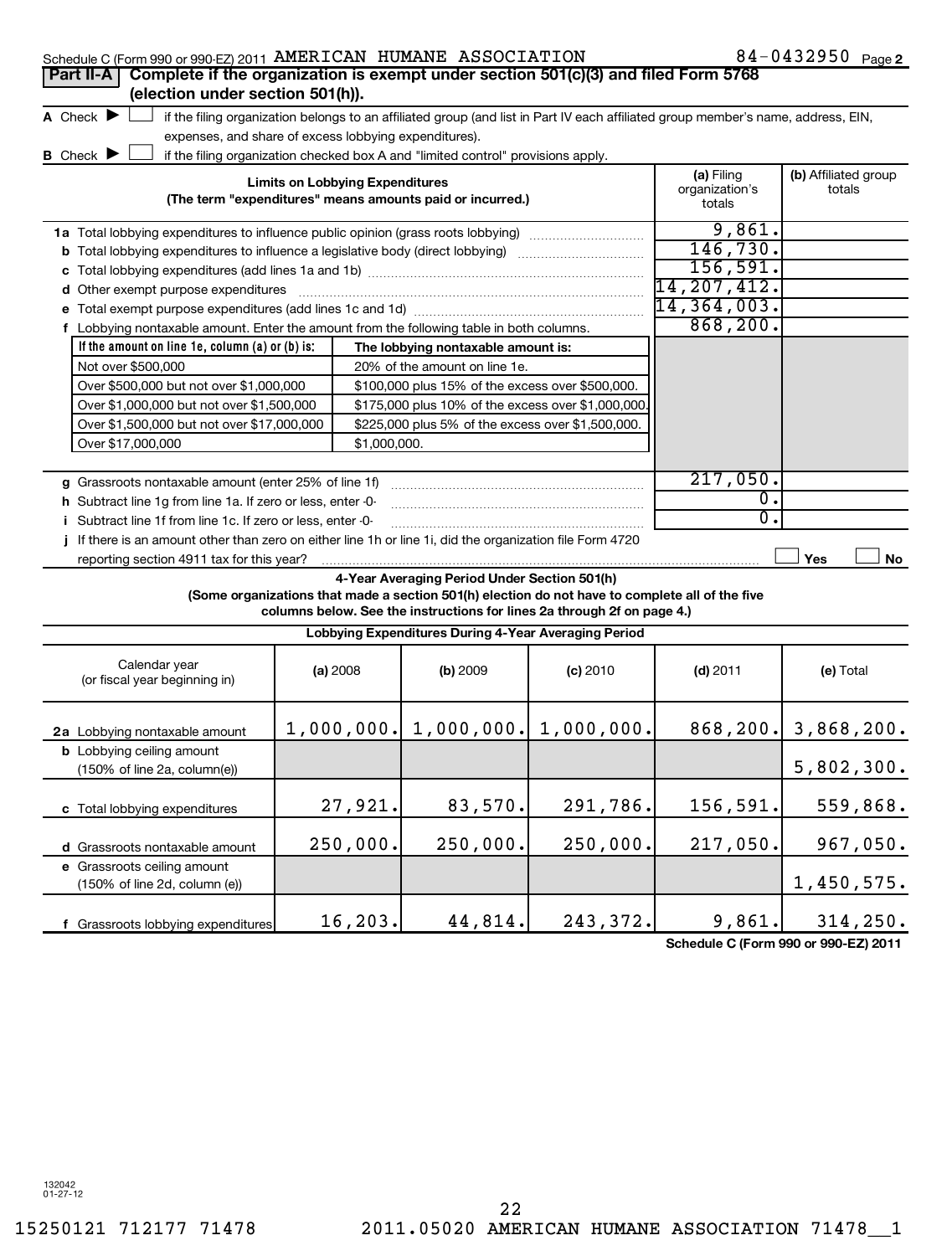### Schedule C (Form 990 or 990-EZ) 2011 AMERICAN HUMANE ASSOCIATION 8 4 - 0 4 3 2 9 5 0 Page AMERICAN HUMANE ASSOCIATION 84-0432950

## 84-0432950 Page 3

### **Part II-B Complete if the organization is exempt under section 501(c)(3) and has NOT filed Form 5768 (election under section 501(h)).**

|                | For each "Yes" response to lines 1a through 1i below, provide in Part IV a detailed description<br>of the lobbying activity.                                                                                                        |  | (a)            |        | (b) |  |
|----------------|-------------------------------------------------------------------------------------------------------------------------------------------------------------------------------------------------------------------------------------|--|----------------|--------|-----|--|
|                |                                                                                                                                                                                                                                     |  | No             | Amount |     |  |
| 1.             | During the year, did the filing organization attempt to influence foreign, national, state or<br>local legislation, including any attempt to influence public opinion on a legislative matter<br>or referendum, through the use of: |  |                |        |     |  |
|                | <b>b</b> Paid staff or management (include compensation in expenses reported on lines 1c through 1i)?                                                                                                                               |  |                |        |     |  |
|                |                                                                                                                                                                                                                                     |  |                |        |     |  |
|                |                                                                                                                                                                                                                                     |  |                |        |     |  |
|                |                                                                                                                                                                                                                                     |  |                |        |     |  |
|                |                                                                                                                                                                                                                                     |  |                |        |     |  |
|                | g Direct contact with legislators, their staffs, government officials, or a legislative body?                                                                                                                                       |  |                |        |     |  |
|                | h Rallies, demonstrations, seminars, conventions, speeches, lectures, or any similar means?                                                                                                                                         |  |                |        |     |  |
|                | <i>i</i> Other activities?                                                                                                                                                                                                          |  |                |        |     |  |
|                |                                                                                                                                                                                                                                     |  |                |        |     |  |
|                | 2a Did the activities in line 1 cause the organization to be not described in section 501(c)(3)?                                                                                                                                    |  |                |        |     |  |
|                |                                                                                                                                                                                                                                     |  |                |        |     |  |
|                | c If "Yes," enter the amount of any tax incurred by organization managers under section 4912                                                                                                                                        |  |                |        |     |  |
|                | d If the filing organization incurred a section 4912 tax, did it file Form 4720 for this year?                                                                                                                                      |  |                |        |     |  |
|                | Part III-A Complete if the organization is exempt under section 501(c)(4), section 501(c)(5), or section<br>$501(c)(6)$ .                                                                                                           |  |                |        |     |  |
|                |                                                                                                                                                                                                                                     |  |                | Yes    | No  |  |
| 1              |                                                                                                                                                                                                                                     |  | 1              |        |     |  |
| 2              |                                                                                                                                                                                                                                     |  | $\overline{2}$ |        |     |  |
| 3              | Did the organization agree to carry over lobbying and political expenditures from the prior year?                                                                                                                                   |  | $\mathbf{a}$   |        |     |  |
|                | Part III-B Complete if the organization is exempt under section 501(c)(4), section 501(c)(5), or section                                                                                                                            |  |                |        |     |  |
|                | 501(c)(6) and if either (a) BOTH Part III-A, lines 1 and 2, are answered "No" OR (b) Part III-A, line 3, is                                                                                                                         |  |                |        |     |  |
|                | answered "Yes."                                                                                                                                                                                                                     |  |                |        |     |  |
| 1.             | Dues, assessments and similar amounts from members [111] matter contracts are assessments and similar amounts from members [11] matter contracts and similar amounts from members [11] matter contracts and similar amounts fr      |  | 1              |        |     |  |
| 2              | Section 162(e) nondeductible lobbying and political expenditures (do not include amounts of political                                                                                                                               |  |                |        |     |  |
|                | expenses for which the section 527(f) tax was paid).                                                                                                                                                                                |  |                |        |     |  |
|                |                                                                                                                                                                                                                                     |  | 2a             |        |     |  |
|                | <b>b</b> Carryover from last year <b>contained to the contract of the contract of Carryover from last year contained to the contract of the contract of Carryover from last year</b>                                                |  | 2b             |        |     |  |
| c              |                                                                                                                                                                                                                                     |  | 2c             |        |     |  |
|                |                                                                                                                                                                                                                                     |  | 3              |        |     |  |
| 4              | If notices were sent and the amount on line 2c exceeds the amount on line 3, what portion of the excess                                                                                                                             |  |                |        |     |  |
|                | does the organization agree to carryover to the reasonable estimate of nondeductible lobbying and political                                                                                                                         |  |                |        |     |  |
|                | expenditure next year?                                                                                                                                                                                                              |  | 4              |        |     |  |
| 5              | Taxable amount of lobbying and political expenditures (see instructions)                                                                                                                                                            |  | 5              |        |     |  |
| <b>Part IV</b> | <b>Supplemental Information</b>                                                                                                                                                                                                     |  |                |        |     |  |
|                | Complete this part to provide the descriptions required for Part I-A, line 1; Part I-B, line 4; Part I-C, line 5; Part II-A; and Part II-B, line 1. Also, complete                                                                  |  |                |        |     |  |
|                | this part for any additional information.                                                                                                                                                                                           |  |                |        |     |  |

**Schedule C (Form 990 or 990-EZ) 2011**

132043 01-27-12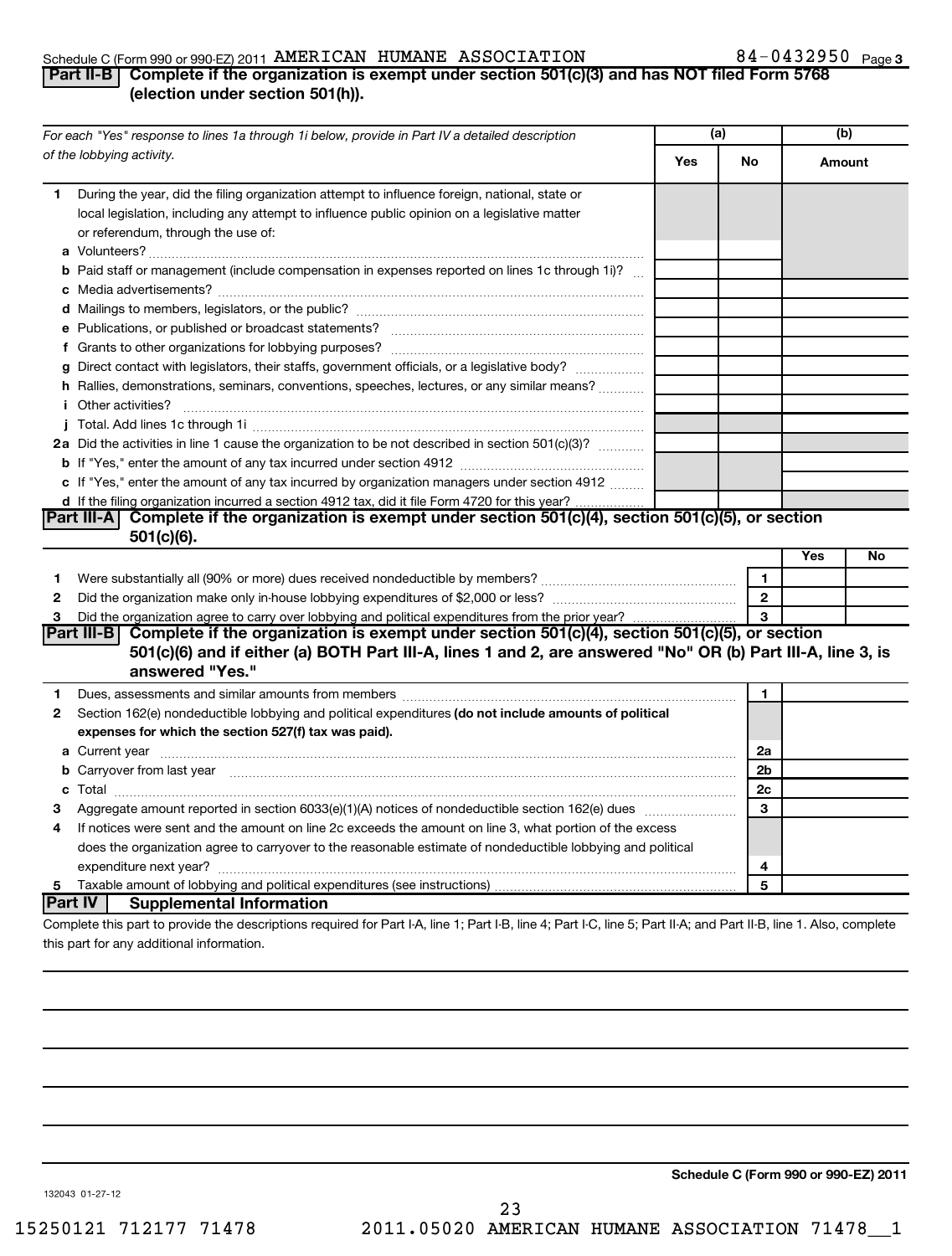Department of the Treasury Internal Revenue Service

## **Supplemental Financial Statements**

**(Form 990) | Complete if the organization answered "Yes," to Form 990, Part IV, line 6, 7, 8, 9, 10, 11a, 11b, 11c, 11d, 11e, 11f, 12a, or 12b.**

Attach to Form 990. See separate instructions.

OMB No. 1545-0047 **Open to Public Inspection**

|         | Name of the organization<br>AMERICAN HUMANE ASSOCIATION                                                                                                                                                                                                                                                                                                           |                                                     | <b>Employer identification number</b><br>84-0432950 |
|---------|-------------------------------------------------------------------------------------------------------------------------------------------------------------------------------------------------------------------------------------------------------------------------------------------------------------------------------------------------------------------|-----------------------------------------------------|-----------------------------------------------------|
| Part I  | Organizations Maintaining Donor Advised Funds or Other Similar Funds or Accounts. Complete if the                                                                                                                                                                                                                                                                 |                                                     |                                                     |
|         | organization answered "Yes" to Form 990, Part IV, line 6.                                                                                                                                                                                                                                                                                                         |                                                     |                                                     |
|         |                                                                                                                                                                                                                                                                                                                                                                   | (a) Donor advised funds                             | (b) Funds and other accounts                        |
| 1.      |                                                                                                                                                                                                                                                                                                                                                                   |                                                     |                                                     |
| 2       |                                                                                                                                                                                                                                                                                                                                                                   |                                                     |                                                     |
| З       |                                                                                                                                                                                                                                                                                                                                                                   |                                                     |                                                     |
| 4       |                                                                                                                                                                                                                                                                                                                                                                   |                                                     |                                                     |
| 5       | Did the organization inform all donors and donor advisors in writing that the assets held in donor advised funds                                                                                                                                                                                                                                                  |                                                     |                                                     |
|         |                                                                                                                                                                                                                                                                                                                                                                   |                                                     | Yes<br>No                                           |
| 6       | Did the organization inform all grantees, donors, and donor advisors in writing that grant funds can be used only                                                                                                                                                                                                                                                 |                                                     |                                                     |
|         | for charitable purposes and not for the benefit of the donor or donor advisor, or for any other purpose conferring                                                                                                                                                                                                                                                |                                                     |                                                     |
|         | impermissible private benefit?                                                                                                                                                                                                                                                                                                                                    |                                                     | Yes<br>No                                           |
| Part II | Conservation Easements. Complete if the organization answered "Yes" to Form 990, Part IV, line 7.                                                                                                                                                                                                                                                                 |                                                     |                                                     |
| 1       | Purpose(s) of conservation easements held by the organization (check all that apply).                                                                                                                                                                                                                                                                             |                                                     |                                                     |
|         | Preservation of land for public use (e.g., recreation or education)                                                                                                                                                                                                                                                                                               | Preservation of an historically important land area |                                                     |
|         | Protection of natural habitat                                                                                                                                                                                                                                                                                                                                     | Preservation of a certified historic structure      |                                                     |
|         | Preservation of open space                                                                                                                                                                                                                                                                                                                                        |                                                     |                                                     |
| 2       | Complete lines 2a through 2d if the organization held a qualified conservation contribution in the form of a conservation easement on the last                                                                                                                                                                                                                    |                                                     |                                                     |
|         | day of the tax year.                                                                                                                                                                                                                                                                                                                                              |                                                     |                                                     |
|         |                                                                                                                                                                                                                                                                                                                                                                   |                                                     | Held at the End of the Tax Year                     |
| a       |                                                                                                                                                                                                                                                                                                                                                                   |                                                     | 2a                                                  |
| b       | Total acreage restricted by conservation easements                                                                                                                                                                                                                                                                                                                |                                                     | 2 <sub>b</sub>                                      |
|         |                                                                                                                                                                                                                                                                                                                                                                   |                                                     | 2c                                                  |
| d       | Number of conservation easements included in (c) acquired after 8/17/06, and not on a historic structure                                                                                                                                                                                                                                                          |                                                     | 2d                                                  |
| З       | listed in the National Register [111] Marshall Register [11] Marshall Register [11] Marshall Register [11] Marshall Register [11] Marshall Register [11] Marshall Register [11] Marshall Register [11] Marshall Register [11]<br>Number of conservation easements modified, transferred, released, extinguished, or terminated by the organization during the tax |                                                     |                                                     |
|         | year                                                                                                                                                                                                                                                                                                                                                              |                                                     |                                                     |
| 4       | Number of states where property subject to conservation easement is located >                                                                                                                                                                                                                                                                                     |                                                     |                                                     |
| 5       | Does the organization have a written policy regarding the periodic monitoring, inspection, handling of                                                                                                                                                                                                                                                            |                                                     |                                                     |
|         | violations, and enforcement of the conservation easements it holds?                                                                                                                                                                                                                                                                                               |                                                     | Yes<br><b>No</b>                                    |
| 6       | Staff and volunteer hours devoted to monitoring, inspecting, and enforcing conservation easements during the year                                                                                                                                                                                                                                                 |                                                     |                                                     |
| 7       | Amount of expenses incurred in monitoring, inspecting, and enforcing conservation easements during the year $\triangleright$ \$                                                                                                                                                                                                                                   |                                                     |                                                     |
| 8       | Does each conservation easement reported on line 2(d) above satisfy the requirements of section 170(h)(4)(B)(i)                                                                                                                                                                                                                                                   |                                                     |                                                     |
|         |                                                                                                                                                                                                                                                                                                                                                                   |                                                     | No<br>Yes                                           |
| 9       | In Part XIV, describe how the organization reports conservation easements in its revenue and expense statement, and balance sheet, and                                                                                                                                                                                                                            |                                                     |                                                     |
|         | include, if applicable, the text of the footnote to the organization's financial statements that describes the organization's accounting for                                                                                                                                                                                                                      |                                                     |                                                     |
|         | conservation easements.                                                                                                                                                                                                                                                                                                                                           |                                                     |                                                     |
|         | Organizations Maintaining Collections of Art, Historical Treasures, or Other Similar Assets.<br>Part III                                                                                                                                                                                                                                                          |                                                     |                                                     |
|         | Complete if the organization answered "Yes" to Form 990, Part IV, line 8.                                                                                                                                                                                                                                                                                         |                                                     |                                                     |
|         | 1a If the organization elected, as permitted under SFAS 116 (ASC 958), not to report in its revenue statement and balance sheet works of art,                                                                                                                                                                                                                     |                                                     |                                                     |
|         | historical treasures, or other similar assets held for public exhibition, education, or research in furtherance of public service, provide, in Part XIV,                                                                                                                                                                                                          |                                                     |                                                     |
|         | the text of the footnote to its financial statements that describes these items.                                                                                                                                                                                                                                                                                  |                                                     |                                                     |
| b       | If the organization elected, as permitted under SFAS 116 (ASC 958), to report in its revenue statement and balance sheet works of art, historical                                                                                                                                                                                                                 |                                                     |                                                     |
|         | treasures, or other similar assets held for public exhibition, education, or research in furtherance of public service, provide the following amounts                                                                                                                                                                                                             |                                                     |                                                     |
|         | relating to these items:                                                                                                                                                                                                                                                                                                                                          |                                                     |                                                     |
|         |                                                                                                                                                                                                                                                                                                                                                                   |                                                     | $\frac{1}{2}$<br>▸                                  |
|         | (ii) Assets included in Form 990, Part X [11] [2000] [2010] Assets included in Form 990, Part X [11] [11] [200                                                                                                                                                                                                                                                    |                                                     | $\blacktriangleright$ \$                            |
| 2       | If the organization received or held works of art, historical treasures, or other similar assets for financial gain, provide                                                                                                                                                                                                                                      |                                                     |                                                     |
|         | the following amounts required to be reported under SFAS 116 (ASC 958) relating to these items:                                                                                                                                                                                                                                                                   |                                                     | - \$                                                |
| а       |                                                                                                                                                                                                                                                                                                                                                                   |                                                     | $\blacktriangleright$ \$                            |
| b       |                                                                                                                                                                                                                                                                                                                                                                   |                                                     |                                                     |

132051 01-23-12 **For Paperwork Reduction Act Notice, see the Instructions for Form 990. Schedule D (Form 990) 2011** LHA

24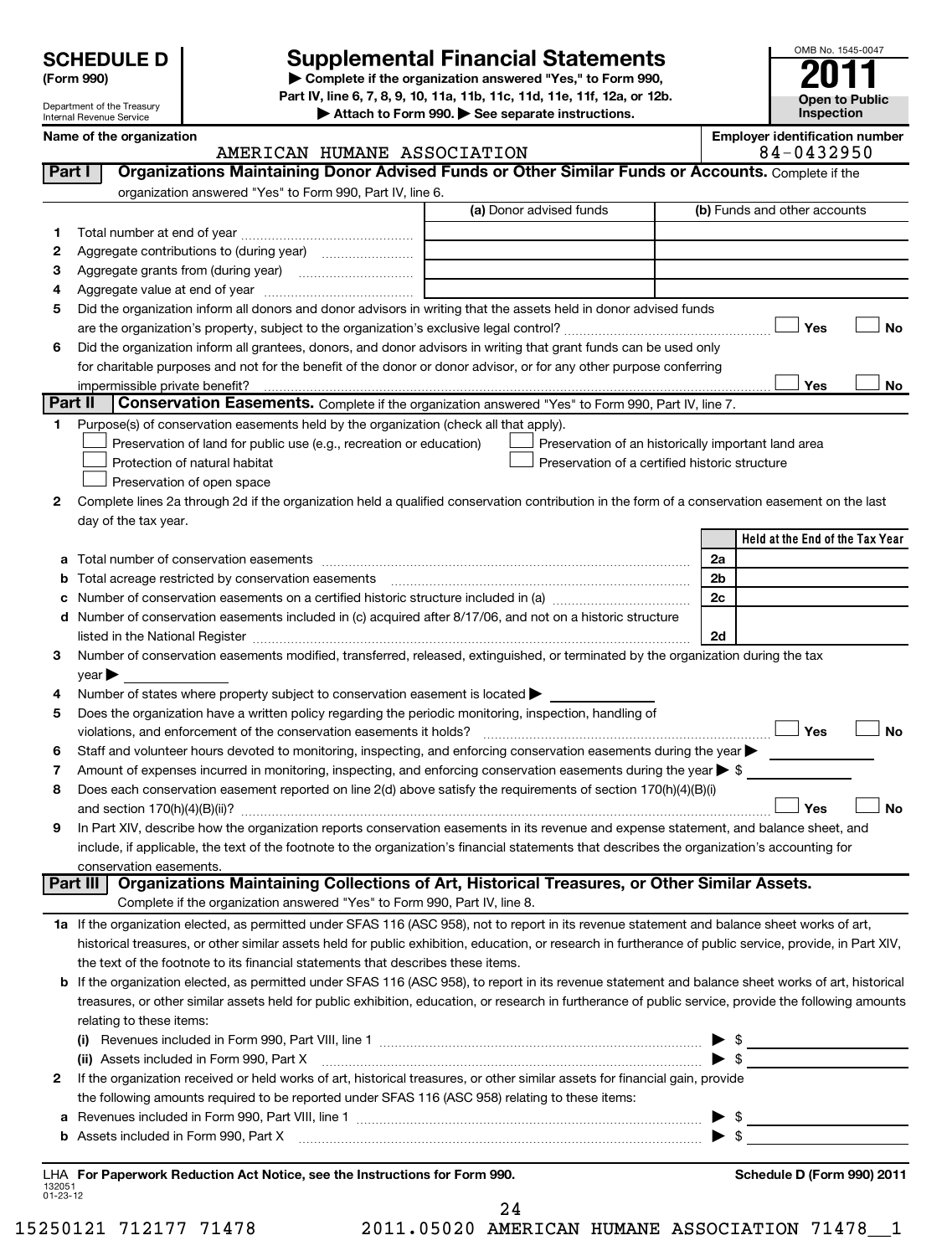|               | 84-0432950 $_{Page}$ 2<br>AMERICAN HUMANE ASSOCIATION<br>Schedule D (Form 990) 2011                                                                                                                                            |                    |  |                                                                                                                                                                                                                                      |                           |          |                     |              |                |                                              |
|---------------|--------------------------------------------------------------------------------------------------------------------------------------------------------------------------------------------------------------------------------|--------------------|--|--------------------------------------------------------------------------------------------------------------------------------------------------------------------------------------------------------------------------------------|---------------------------|----------|---------------------|--------------|----------------|----------------------------------------------|
| Part III      | Organizations Maintaining Collections of Art, Historical Treasures, or Other Similar Assets (continued)                                                                                                                        |                    |  |                                                                                                                                                                                                                                      |                           |          |                     |              |                |                                              |
| 3             | Using the organization's acquisition, accession, and other records, check any of the following that are a significant use of its collection items                                                                              |                    |  |                                                                                                                                                                                                                                      |                           |          |                     |              |                |                                              |
|               | (check all that apply):                                                                                                                                                                                                        |                    |  |                                                                                                                                                                                                                                      |                           |          |                     |              |                |                                              |
| а             | Public exhibition                                                                                                                                                                                                              | d                  |  |                                                                                                                                                                                                                                      | Loan or exchange programs |          |                     |              |                |                                              |
| b             | Scholarly research                                                                                                                                                                                                             | e                  |  | Other <b>Communist Communist Communist Communist Communist Communist Communist Communist Communist Communist Communist Communist Communist Communist Communist Communist Communist Communist Communist Communist Communist Commu</b> |                           |          |                     |              |                |                                              |
| c             | Preservation for future generations                                                                                                                                                                                            |                    |  |                                                                                                                                                                                                                                      |                           |          |                     |              |                |                                              |
| 4             | Provide a description of the organization's collections and explain how they further the organization's exempt purpose in Part XIV.                                                                                            |                    |  |                                                                                                                                                                                                                                      |                           |          |                     |              |                |                                              |
| 5             | During the year, did the organization solicit or receive donations of art, historical treasures, or other similar assets                                                                                                       |                    |  |                                                                                                                                                                                                                                      |                           |          |                     |              |                |                                              |
|               |                                                                                                                                                                                                                                |                    |  |                                                                                                                                                                                                                                      |                           |          |                     |              | Yes            | No                                           |
|               | Part IV<br>Escrow and Custodial Arrangements. Complete if the organization answered "Yes" to Form 990, Part IV, line 9, or                                                                                                     |                    |  |                                                                                                                                                                                                                                      |                           |          |                     |              |                |                                              |
|               | reported an amount on Form 990, Part X, line 21.                                                                                                                                                                               |                    |  |                                                                                                                                                                                                                                      |                           |          |                     |              |                |                                              |
|               | 1a Is the organization an agent, trustee, custodian or other intermediary for contributions or other assets not included                                                                                                       |                    |  |                                                                                                                                                                                                                                      |                           |          |                     |              |                |                                              |
|               |                                                                                                                                                                                                                                |                    |  |                                                                                                                                                                                                                                      |                           |          |                     |              | Yes            | <b>No</b>                                    |
|               | b If "Yes," explain the arrangement in Part XIV and complete the following table:                                                                                                                                              |                    |  |                                                                                                                                                                                                                                      |                           |          |                     |              |                |                                              |
|               |                                                                                                                                                                                                                                |                    |  |                                                                                                                                                                                                                                      |                           |          |                     |              | Amount         |                                              |
|               |                                                                                                                                                                                                                                |                    |  |                                                                                                                                                                                                                                      |                           |          | 1c<br>1d            |              |                |                                              |
|               |                                                                                                                                                                                                                                |                    |  |                                                                                                                                                                                                                                      |                           |          | 1e                  |              |                |                                              |
|               | Distributions during the year manufactured and an account of the year manufactured and the year manufactured and the year manufactured and the year manufactured and the year manufactured and the year manufactured and the y |                    |  |                                                                                                                                                                                                                                      |                           |          | 1f                  |              |                |                                              |
|               |                                                                                                                                                                                                                                |                    |  |                                                                                                                                                                                                                                      |                           |          |                     |              | Yes            | No                                           |
|               | <b>b</b> If "Yes," explain the arrangement in Part XIV.                                                                                                                                                                        |                    |  |                                                                                                                                                                                                                                      |                           |          |                     |              |                |                                              |
| <b>Part V</b> | Endowment Funds. Complete if the organization answered "Yes" to Form 990, Part IV, line 10.                                                                                                                                    |                    |  |                                                                                                                                                                                                                                      |                           |          |                     |              |                |                                              |
|               |                                                                                                                                                                                                                                | (a) Current year   |  | (b) Prior year                                                                                                                                                                                                                       | (c) Two years back        |          |                     |              |                | (d) Three years back $ $ (e) Four years back |
| 1a            | Beginning of year balance                                                                                                                                                                                                      | 908,169.           |  | 772,069.                                                                                                                                                                                                                             |                           | 648,361. | 803,664.            |              |                |                                              |
|               |                                                                                                                                                                                                                                |                    |  |                                                                                                                                                                                                                                      |                           |          |                     |              |                |                                              |
|               | Net investment earnings, gains, and losses                                                                                                                                                                                     | $-20,747.$         |  | 136, 100.                                                                                                                                                                                                                            |                           | 123,708. |                     | $-155, 303.$ |                |                                              |
|               |                                                                                                                                                                                                                                |                    |  |                                                                                                                                                                                                                                      |                           |          |                     |              |                |                                              |
|               | Other expenditures for facilities                                                                                                                                                                                              |                    |  |                                                                                                                                                                                                                                      |                           |          |                     |              |                |                                              |
|               | and programs                                                                                                                                                                                                                   | 64,788.            |  |                                                                                                                                                                                                                                      |                           |          |                     |              |                |                                              |
|               | Administrative expenses                                                                                                                                                                                                        |                    |  |                                                                                                                                                                                                                                      |                           |          |                     |              |                |                                              |
|               | End of year balance                                                                                                                                                                                                            | 822,634.           |  | 908, 169.                                                                                                                                                                                                                            |                           | 772,069. |                     | 648,361.     |                |                                              |
| 2             | Provide the estimated percentage of the current year end balance (line 1g, column (a)) held as:                                                                                                                                |                    |  |                                                                                                                                                                                                                                      |                           |          |                     |              |                |                                              |
|               | Board designated or quasi-endowment                                                                                                                                                                                            |                    |  |                                                                                                                                                                                                                                      |                           |          |                     |              |                |                                              |
|               | 93.85<br>Permanent endowment                                                                                                                                                                                                   | %                  |  |                                                                                                                                                                                                                                      |                           |          |                     |              |                |                                              |
|               | Temporarily restricted endowment                                                                                                                                                                                               | 6.15<br>%          |  |                                                                                                                                                                                                                                      |                           |          |                     |              |                |                                              |
|               | The percentages in lines 2a, 2b, and 2c should equal 100%.                                                                                                                                                                     |                    |  |                                                                                                                                                                                                                                      |                           |          |                     |              |                |                                              |
|               | 3a Are there endowment funds not in the possession of the organization that are held and administered for the organization                                                                                                     |                    |  |                                                                                                                                                                                                                                      |                           |          |                     |              |                |                                              |
|               | by:                                                                                                                                                                                                                            |                    |  |                                                                                                                                                                                                                                      |                           |          |                     |              |                | Yes<br>No                                    |
|               | (i)                                                                                                                                                                                                                            |                    |  |                                                                                                                                                                                                                                      |                           |          |                     |              | 3a(i)          | х                                            |
|               |                                                                                                                                                                                                                                |                    |  |                                                                                                                                                                                                                                      |                           |          |                     |              | 3a(ii)         | $\overline{\texttt{x}}$                      |
|               |                                                                                                                                                                                                                                |                    |  |                                                                                                                                                                                                                                      |                           |          |                     |              | 3b             |                                              |
|               | Describe in Part XIV the intended uses of the organization's endowment funds.                                                                                                                                                  |                    |  |                                                                                                                                                                                                                                      |                           |          |                     |              |                |                                              |
|               | <b>Part VI</b><br>Land, Buildings, and Equipment. See Form 990, Part X, line 10.                                                                                                                                               |                    |  |                                                                                                                                                                                                                                      |                           |          |                     |              |                |                                              |
|               | Description of property                                                                                                                                                                                                        | (a) Cost or other  |  | (b) Cost or other                                                                                                                                                                                                                    |                           |          | (c) Accumulated     |              | (d) Book value |                                              |
|               |                                                                                                                                                                                                                                | basis (investment) |  | basis (other)                                                                                                                                                                                                                        |                           |          | depreciation        |              |                |                                              |
|               |                                                                                                                                                                                                                                |                    |  |                                                                                                                                                                                                                                      |                           |          |                     |              |                |                                              |
|               |                                                                                                                                                                                                                                |                    |  |                                                                                                                                                                                                                                      |                           |          |                     |              |                |                                              |
|               |                                                                                                                                                                                                                                |                    |  |                                                                                                                                                                                                                                      | 137,808.<br>193,626.      |          | 45,378.<br>154,431. |              |                | 92,430.<br>39, 195.                          |
|               |                                                                                                                                                                                                                                |                    |  |                                                                                                                                                                                                                                      | 880,024.                  |          | 798,038 <b>.</b>    |              |                | 81,986.                                      |
|               |                                                                                                                                                                                                                                |                    |  |                                                                                                                                                                                                                                      |                           |          |                     |              |                | 213,611.                                     |
|               | Total. Add lines 1a through 1e. (Column (d) must equal Form 990, Part X, column (B), line 10(c).)                                                                                                                              |                    |  |                                                                                                                                                                                                                                      |                           |          |                     |              |                |                                              |
|               |                                                                                                                                                                                                                                |                    |  |                                                                                                                                                                                                                                      |                           |          |                     |              |                | Schedule D (Form 990) 2011                   |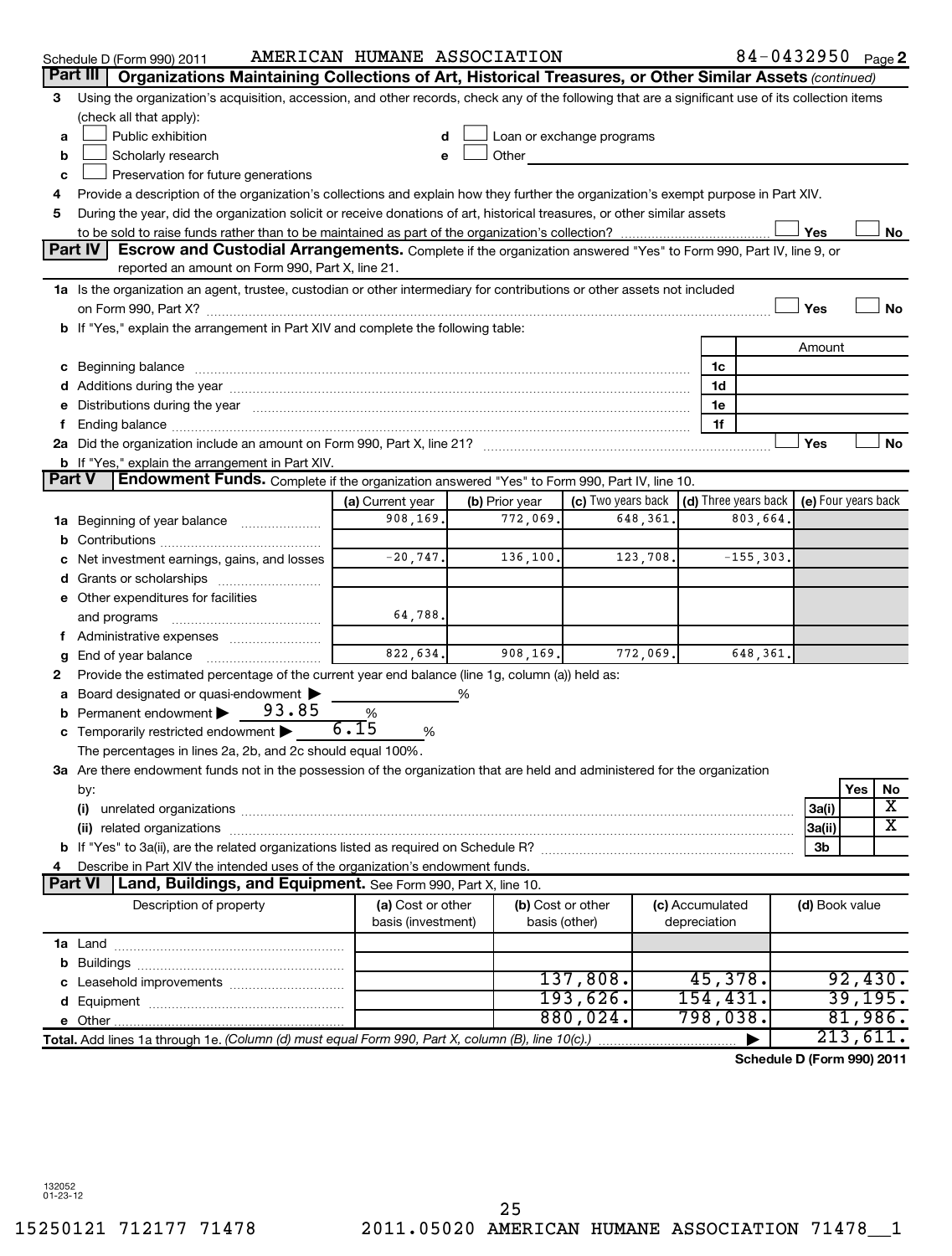| Schedule D (Form 990) 201 |  |
|---------------------------|--|
|                           |  |

### Schedule D (Form 990) 2011  $\;$  AMERICAN HUMANE ASSOCIATION  $\;$  84 - 0432950  $\;$  Page

| Part VII Investments - Other Securities. See Form 990, Part X, line 12.                                                                                  |                     |                |                                                                             |                            |
|----------------------------------------------------------------------------------------------------------------------------------------------------------|---------------------|----------------|-----------------------------------------------------------------------------|----------------------------|
| (a) Description of security or category<br>(including name of security)                                                                                  | (b) Book value      |                | (c) Method of valuation:<br>Cost or end-of-year market value                |                            |
| (1) Financial derivatives                                                                                                                                |                     |                |                                                                             |                            |
|                                                                                                                                                          |                     |                |                                                                             |                            |
| (3) Other                                                                                                                                                |                     |                |                                                                             |                            |
| (A)                                                                                                                                                      |                     |                |                                                                             |                            |
| (B)                                                                                                                                                      |                     |                |                                                                             |                            |
| (C)                                                                                                                                                      |                     |                |                                                                             |                            |
| (D)                                                                                                                                                      |                     |                |                                                                             |                            |
| (E)                                                                                                                                                      |                     |                |                                                                             |                            |
| (F)                                                                                                                                                      |                     |                |                                                                             |                            |
| (G)                                                                                                                                                      |                     |                |                                                                             |                            |
| (H)                                                                                                                                                      |                     |                |                                                                             |                            |
| (1)                                                                                                                                                      |                     |                |                                                                             |                            |
| Total. (Col (b) must equal Form 990, Part X, col (B) line 12.) $\blacktriangleright$                                                                     |                     |                |                                                                             |                            |
| Part VIII Investments - Program Related. See Form 990, Part X, line 13.                                                                                  |                     |                |                                                                             |                            |
| (a) Description of investment type                                                                                                                       | (b) Book value      |                | (c) Method of valuation:<br>Cost or end-of-year market value                |                            |
| (1)                                                                                                                                                      |                     |                |                                                                             |                            |
| (2)                                                                                                                                                      |                     |                |                                                                             |                            |
| (3)                                                                                                                                                      |                     |                |                                                                             |                            |
| (4)                                                                                                                                                      |                     |                |                                                                             |                            |
| (5)                                                                                                                                                      |                     |                |                                                                             |                            |
| (6)                                                                                                                                                      |                     |                |                                                                             |                            |
| (7)                                                                                                                                                      |                     |                |                                                                             |                            |
| (8)                                                                                                                                                      |                     |                |                                                                             |                            |
| (9)                                                                                                                                                      |                     |                |                                                                             |                            |
| (10)<br>Total. (Col (b) must equal Form 990, Part X, col (B) line 13.) $\blacktriangleright$                                                             |                     |                |                                                                             |                            |
| <b>Part IX</b><br>Other Assets. See Form 990, Part X, line 15.                                                                                           |                     |                |                                                                             |                            |
|                                                                                                                                                          | (a) Description     |                |                                                                             | (b) Book value             |
| BENEFICIAL INTERESTS<br>(1)                                                                                                                              | IN CHARITABLE TRUST |                |                                                                             | 5,138,703.                 |
| (2)                                                                                                                                                      |                     |                |                                                                             |                            |
| (3)                                                                                                                                                      |                     |                |                                                                             |                            |
| (4)                                                                                                                                                      |                     |                |                                                                             |                            |
| (5)                                                                                                                                                      |                     |                |                                                                             |                            |
| (6)                                                                                                                                                      |                     |                |                                                                             |                            |
| (7)                                                                                                                                                      |                     |                |                                                                             |                            |
| (8)                                                                                                                                                      |                     |                |                                                                             |                            |
| (9)                                                                                                                                                      |                     |                |                                                                             |                            |
| (10)                                                                                                                                                     |                     |                |                                                                             |                            |
| Total. (Column (b) must equal Form 990, Part X, col (B) line 15.)                                                                                        |                     |                |                                                                             | 5,138,703.                 |
| Part X<br>Other Liabilities. See Form 990, Part X, line 25.                                                                                              |                     |                |                                                                             |                            |
| (a) Description of liability<br>$\overline{1}$ .                                                                                                         |                     | (b) Book value |                                                                             |                            |
| (1)<br>Federal income taxes                                                                                                                              |                     |                |                                                                             |                            |
| OBLIGATION UNDER SPLIT-INTEREST<br>(2)                                                                                                                   |                     |                |                                                                             |                            |
| <b>AGREEMENTS</b><br>(3)                                                                                                                                 |                     | 284,692.       |                                                                             |                            |
| DEFERRED LEASE INCENTIVE<br>(4)                                                                                                                          |                     | 25,740.        |                                                                             |                            |
| (5)                                                                                                                                                      |                     |                |                                                                             |                            |
| (6)                                                                                                                                                      |                     |                |                                                                             |                            |
| (7)                                                                                                                                                      |                     |                |                                                                             |                            |
| (8)                                                                                                                                                      |                     |                |                                                                             |                            |
| (9)                                                                                                                                                      |                     |                |                                                                             |                            |
| (10)                                                                                                                                                     |                     |                |                                                                             |                            |
| (11)                                                                                                                                                     |                     |                |                                                                             |                            |
| Total. (Column (b) must equal Form 990, Part X, col (B) line 25.<br>FIN 48 (ASC 740) Footnote. In Part XIV, provide the text of the footnote to the orga |                     | 310,432.       | that reports the organization's liability for uncertain tax positions under |                            |
| <b>2.</b> FIN 48 (ASC 740).                                                                                                                              |                     |                |                                                                             |                            |
| $\frac{1}{132053}$<br>01-23-12                                                                                                                           |                     |                |                                                                             | Schedule D (Form 990) 2011 |

26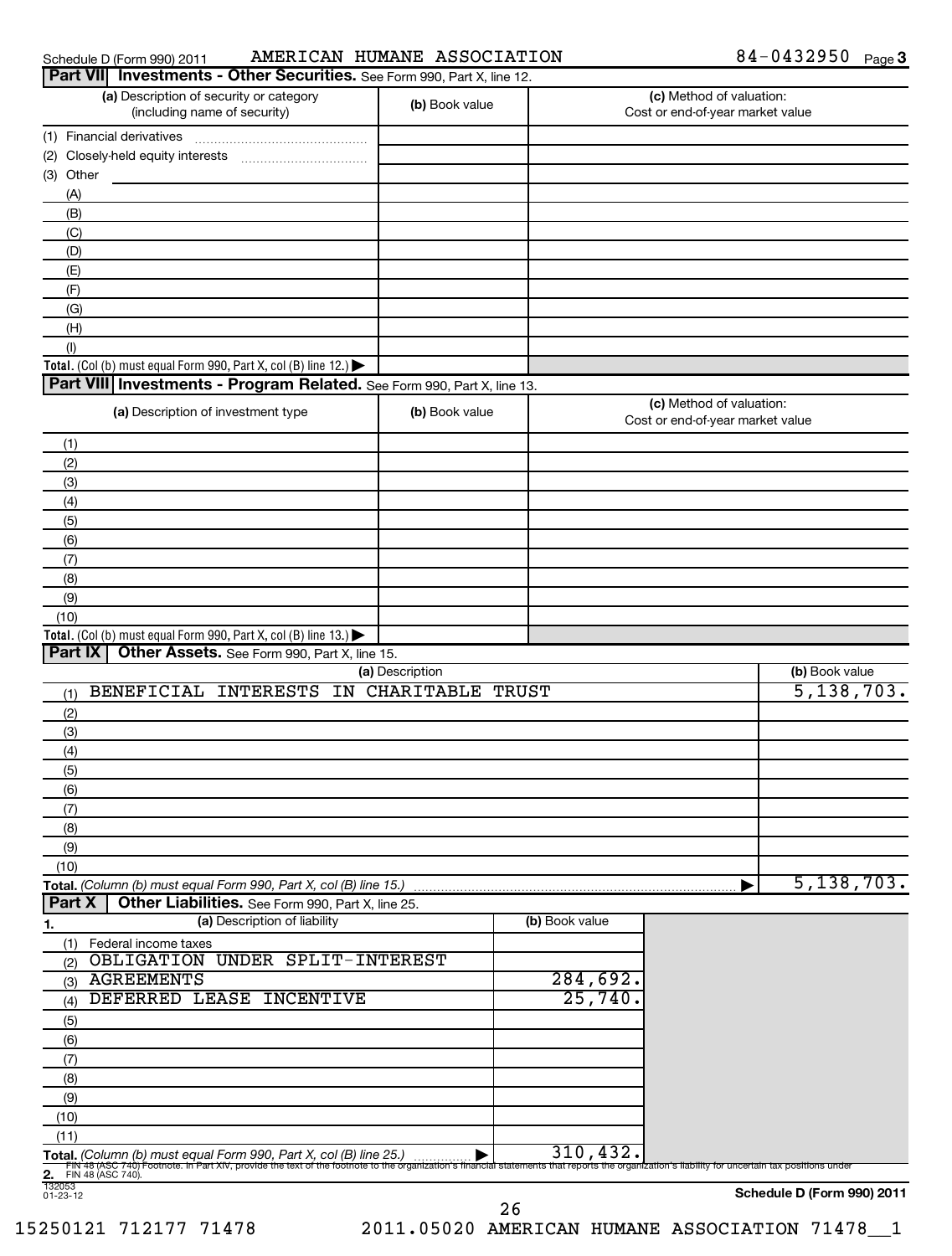|                    | AMERICAN HUMANE ASSOCIATION<br>Schedule D (Form 990) 2011                                                                                                                                                                     |                |                |                | 84-0432950 Page 4                           |
|--------------------|-------------------------------------------------------------------------------------------------------------------------------------------------------------------------------------------------------------------------------|----------------|----------------|----------------|---------------------------------------------|
|                    | Reconciliation of Change in Net Assets from Form 990 to Audited Financial Statements<br><b>Part XI</b>                                                                                                                        |                |                |                |                                             |
| 1                  | Total revenue (Form 990, Part VIII, column (A), line 12)                                                                                                                                                                      |                | 1              |                | 17,518,564.                                 |
| 2                  |                                                                                                                                                                                                                               |                | $\mathbf{2}$   |                | 16,836,273.                                 |
| З                  |                                                                                                                                                                                                                               |                | 3              |                | 682, 291.                                   |
| 4                  | Net unrealized gains (losses) on investments [11] matter continuum matter and all the set of the set of the set of the set of the set of the set of the set of the set of the set of the set of the set of the set of the set |                | 4              |                | 3,684.                                      |
| 5                  |                                                                                                                                                                                                                               |                | 5              |                |                                             |
| 6                  |                                                                                                                                                                                                                               |                | 6              |                |                                             |
| 7                  |                                                                                                                                                                                                                               |                | $\overline{7}$ |                |                                             |
| 8                  | Other (Describe in Part XIV.)                                                                                                                                                                                                 |                | 8              |                | $-227,977.$                                 |
| 9                  |                                                                                                                                                                                                                               |                | 9              |                | $-224, 293.$                                |
| 10                 | Excess or (deficit) for the year per audited financial statements. Combine lines 3 and 9                                                                                                                                      |                | 10             |                | 457,998.                                    |
|                    | Part XII   Reconciliation of Revenue per Audited Financial Statements With Revenue per Return                                                                                                                                 |                |                |                |                                             |
| 1                  | Total revenue, gains, and other support per audited financial statements [[[[[[[[[[[[[[[[[[[[[[]]]]]]]]]]]]]]                                                                                                                 |                |                | $\mathbf{1}$   | 17,918,023.                                 |
| 2                  | Amounts included on line 1 but not on Form 990, Part VIII, line 12:                                                                                                                                                           |                |                |                |                                             |
|                    |                                                                                                                                                                                                                               | 2a             | 3,684.         |                |                                             |
| a                  |                                                                                                                                                                                                                               |                | 283, 375.      |                |                                             |
| b                  |                                                                                                                                                                                                                               | 2 <sub>b</sub> |                |                |                                             |
| с                  |                                                                                                                                                                                                                               | 2c             | 113,540.       |                |                                             |
| d                  |                                                                                                                                                                                                                               | 2d             |                |                |                                             |
| е                  | Add lines 2a through 2d                                                                                                                                                                                                       |                |                | 2е             | 400,599.                                    |
| з                  |                                                                                                                                                                                                                               |                |                | 3              | 17,517,424.                                 |
| 4                  | Amounts included on Form 990, Part VIII, line 12, but not on line 1:                                                                                                                                                          |                |                |                |                                             |
| а                  |                                                                                                                                                                                                                               | 4a             |                |                |                                             |
| b                  |                                                                                                                                                                                                                               | 4 <sub>b</sub> | 1.140.         |                |                                             |
| c                  | Add lines 4a and 4b                                                                                                                                                                                                           |                |                | 4с             | $\frac{1,140}{17,518,564}$ .                |
|                    | Total revenue. Add lines 3 and 4c. (This must equal Form 990, Part I, line 12.)                                                                                                                                               |                |                |                |                                             |
|                    | Part XIII Reconciliation of Expenses per Audited Financial Statements With Expenses per Return                                                                                                                                |                |                |                |                                             |
| 1                  |                                                                                                                                                                                                                               |                |                | $\blacksquare$ | 17,460,025.                                 |
| 2                  | Amounts included on line 1 but not on Form 990, Part IX, line 25:                                                                                                                                                             |                |                |                |                                             |
| a                  |                                                                                                                                                                                                                               | 2a             | 283,375.       |                |                                             |
| b                  |                                                                                                                                                                                                                               | 2 <sub>b</sub> |                |                |                                             |
|                    |                                                                                                                                                                                                                               | 2 <sub>c</sub> |                |                |                                             |
| d                  |                                                                                                                                                                                                                               | 2d             | 341,517.       |                |                                             |
|                    | Add lines 2a through 2d                                                                                                                                                                                                       |                |                | 2e             | 624,892.                                    |
| е                  |                                                                                                                                                                                                                               |                |                | 3              | 16, 835, 133.                               |
| З                  |                                                                                                                                                                                                                               |                |                |                |                                             |
| 4                  | Amounts included on Form 990, Part IX, line 25, but not on line 1:                                                                                                                                                            |                |                |                |                                             |
|                    |                                                                                                                                                                                                                               | 4a             | 1,140.         |                |                                             |
|                    | <b>b</b> Other (Describe in Part XIV.)                                                                                                                                                                                        | 4b             |                |                |                                             |
|                    | c Add lines 4a and 4b                                                                                                                                                                                                         |                |                | 4с             | 1,140.                                      |
|                    | 5 Total expenses. Add lines 3 and 4c. (This must equal Form 990, Part I, line 18.)                                                                                                                                            |                |                | 5              | 16,836,273.                                 |
|                    | <b>Part XIV Supplemental Information</b>                                                                                                                                                                                      |                |                |                |                                             |
|                    | Complete this part to provide the descriptions required for Part II, lines 3, 5, and 9; Part III, lines 1a and 4; Part IV, lines 1b and 2b; Part V, line 4; Part                                                              |                |                |                |                                             |
|                    | X, line 2; Part XI, line 8; Part XII, lines 2d and 4b; and Part XIII, lines 2d and 4b. Also complete this part to provide any additional information.                                                                         |                |                |                |                                             |
|                    | PART V, LINE 4: EARNINGS ON THE ASSOCIATION'S ENDOWMENT FUND NET                                                                                                                                                              |                |                |                |                                             |
|                    |                                                                                                                                                                                                                               |                |                |                |                                             |
|                    | ASSETS ARE GENERALLY RESTRICTED BY DONORS FOR SUPPORT OF SPECIFIC                                                                                                                                                             |                |                |                |                                             |
|                    |                                                                                                                                                                                                                               |                |                |                |                                             |
|                    | THE ASSOCIATION'S GOVERNING BOARD DETERMINES ANNUAL<br>ASSOCIATION PROGRAMS.                                                                                                                                                  |                |                |                |                                             |
|                    | APPROPRIATIONS FOR EXPENDITURE IN SUPPORT OF ITS PROGRAMS IN ACCORDANCE                                                                                                                                                       |                |                |                |                                             |
|                    | WITH DONOR RESTRICTIONS.                                                                                                                                                                                                      |                |                |                |                                             |
|                    |                                                                                                                                                                                                                               |                |                |                |                                             |
|                    |                                                                                                                                                                                                                               |                |                |                |                                             |
|                    | PART X, LINE 2: THE ASSOCIATION IS EXEMPT FROM FEDERAL INCOME TAX                                                                                                                                                             |                |                |                |                                             |
|                    | UNDER SECTION $501(C)(3)$ OF THE INTERNAL REVENUE CODE                                                                                                                                                                        |                | $(IRC)$ ,      |                | QUALIFIES FOR<br>Schedule D (Form 990) 2011 |
| 132054<br>01-23-12 | n <del>n</del>                                                                                                                                                                                                                |                |                |                |                                             |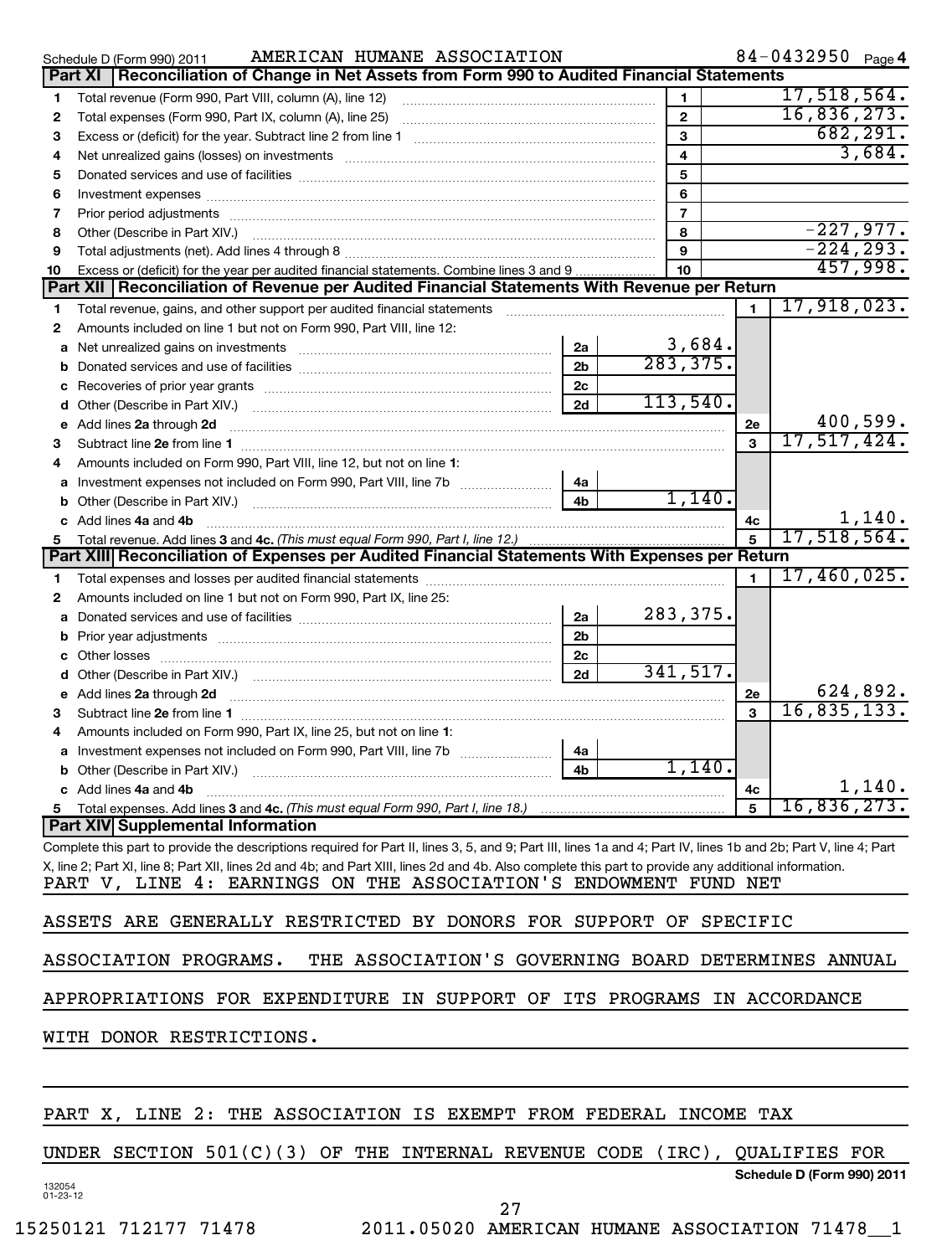*(continued)* **Part XIV Supplemental Information** 

THE CHARITABLE CONTRIBUTION DEDUCTION UNDER 170(B)(1)(A)(VI), AND HAS BEEN

CLASSIFIED AS AN ORGANIZATION OTHER THAN A PRIVATE FOUNDATION UNDER

SECTION 509(A) OF THE IRC. HOWEVER, INCOME NOT DIRECTLY RELATED TO THE

ASSOCIATION'S EXEMPT TAX-EXEMPT PURPOSE IS SUBJECT TO TAXATION AS

UNRELATED BUSINESS INCOME. THE ASSOCIATION HAD NO SIGNIFICANT TAXABLE

INCOME OR INCOME TAX EXPENSE DURING THE CURRENT FISCAL YEAR.

THE ASSOCIATION BELIEVES IT HAS CONDUCTED ITS OPERATIONS IN ACCORDANCE

WITH, AND HAS PROPERLY MAINTAINED, ITS TAX EXEMPT STATUS. THE

ASSOCIATION'S TAX RETURNS FOR FISCAL YEARS 2009 THROUGH 2012 ARE SUBJECT

TO EXAMINATION BY THE INTERNAL REVENUE SERVICE.

PART XI, LINE 8 - OTHER ADJUSTMENTS:

CHANGE IN VALUE OF BENEFICIAL INTEREST IN PERPETUAL TRUSTS  $-203,726$ . CHANGE IN VALUE OF SPLIT INTEREST AGREEMENTS FOR SALL THANGE IN VALUE OF SPLIT INTEREST AGREEMENTS

TOTAL TO SCHEDULE D, PART XI, LINE 8  $-227,977$ .

PART XII, LINE 2D - OTHER ADJUSTMENTS:

CHANGE IN VALUE OF BENEFICIAL INTEREST IN PERPETUAL TRUSTS  $-203,726$ .

CHANGE IN VALUE OF SPLIT INTEREST AGREEMENTS FOR SALL THANGE IN VALUE OF SPLIT INTEREST AGREEMENTS

DIRECT COSTS OF SPECIAL EVENTS **SUBSET ASSESSED AS A SET ASSESSED AS A S** 341,517.

TOTAL TO SCHEDULE D, PART XII, LINE 2D 113,540.

PART XII, LINE 4B - OTHER ADJUSTMENTS:

MANAGEMENT FEES - SPLIT-INTEREST AGREEMENTS 1,140.

| PART XIII, LINE 2D - OTHER ADJUSTMENTS: |                            |
|-----------------------------------------|----------------------------|
| DIRECT COSTS OF SPECIAL EVENTS          | 341,517.                   |
| 132055                                  | Schedule D (Form 990) 2011 |
| $01 - 23 - 12$<br>28                    |                            |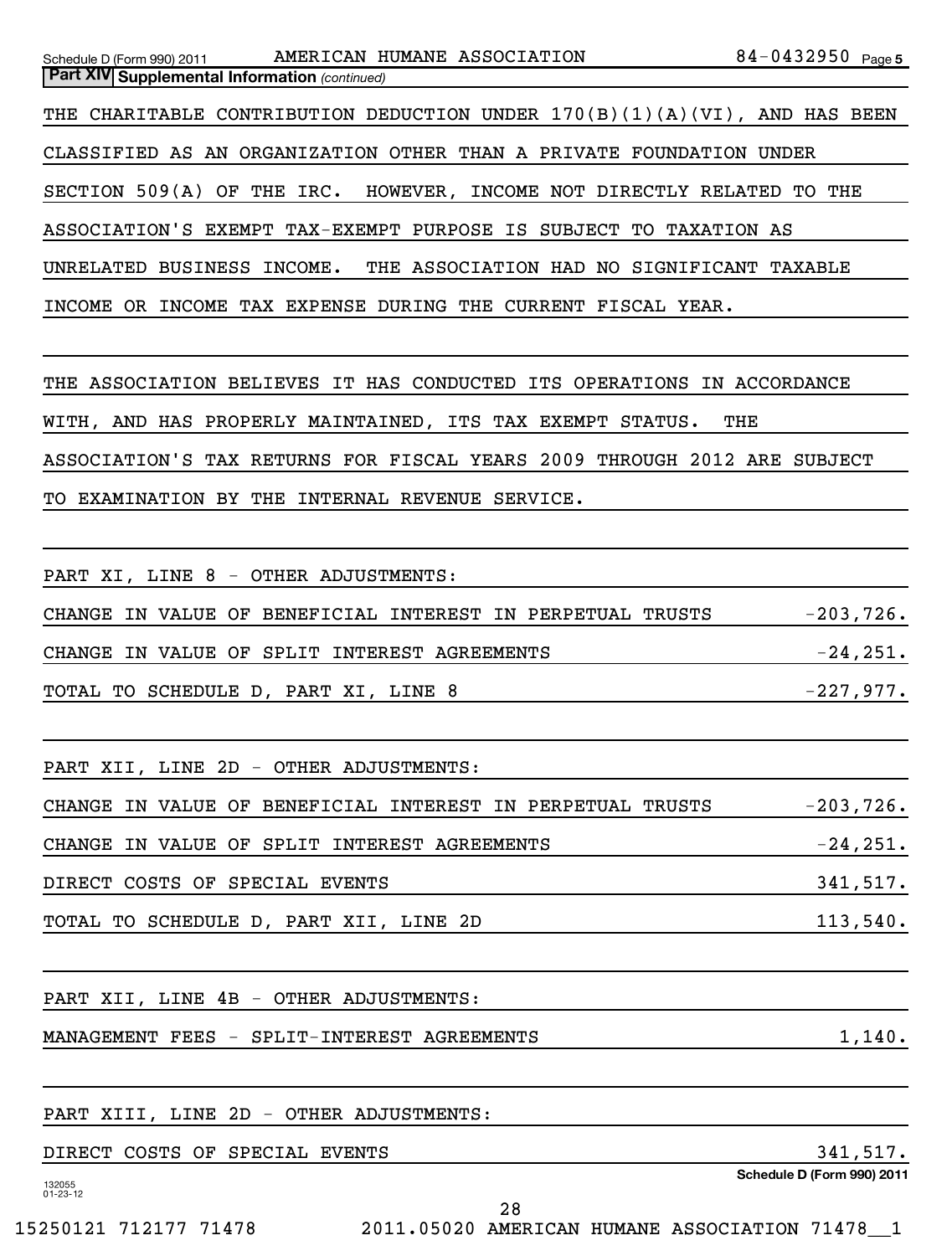| PART XIII, LINE 4B - OTHER ADJUSTMENTS:<br>MANAGEMENT FEES - SPLIT-INTEREST AGREEMENTS |    |                            |
|----------------------------------------------------------------------------------------|----|----------------------------|
|                                                                                        |    |                            |
|                                                                                        |    | 1,140.                     |
|                                                                                        |    |                            |
|                                                                                        |    |                            |
|                                                                                        |    |                            |
|                                                                                        |    |                            |
|                                                                                        |    |                            |
|                                                                                        |    |                            |
|                                                                                        |    |                            |
|                                                                                        |    |                            |
|                                                                                        |    |                            |
|                                                                                        |    |                            |
|                                                                                        |    |                            |
|                                                                                        |    |                            |
|                                                                                        |    |                            |
|                                                                                        |    |                            |
|                                                                                        |    |                            |
|                                                                                        |    |                            |
|                                                                                        |    |                            |
|                                                                                        |    |                            |
| 132055<br>01-23-12                                                                     | 29 | Schedule D (Form 990) 2011 |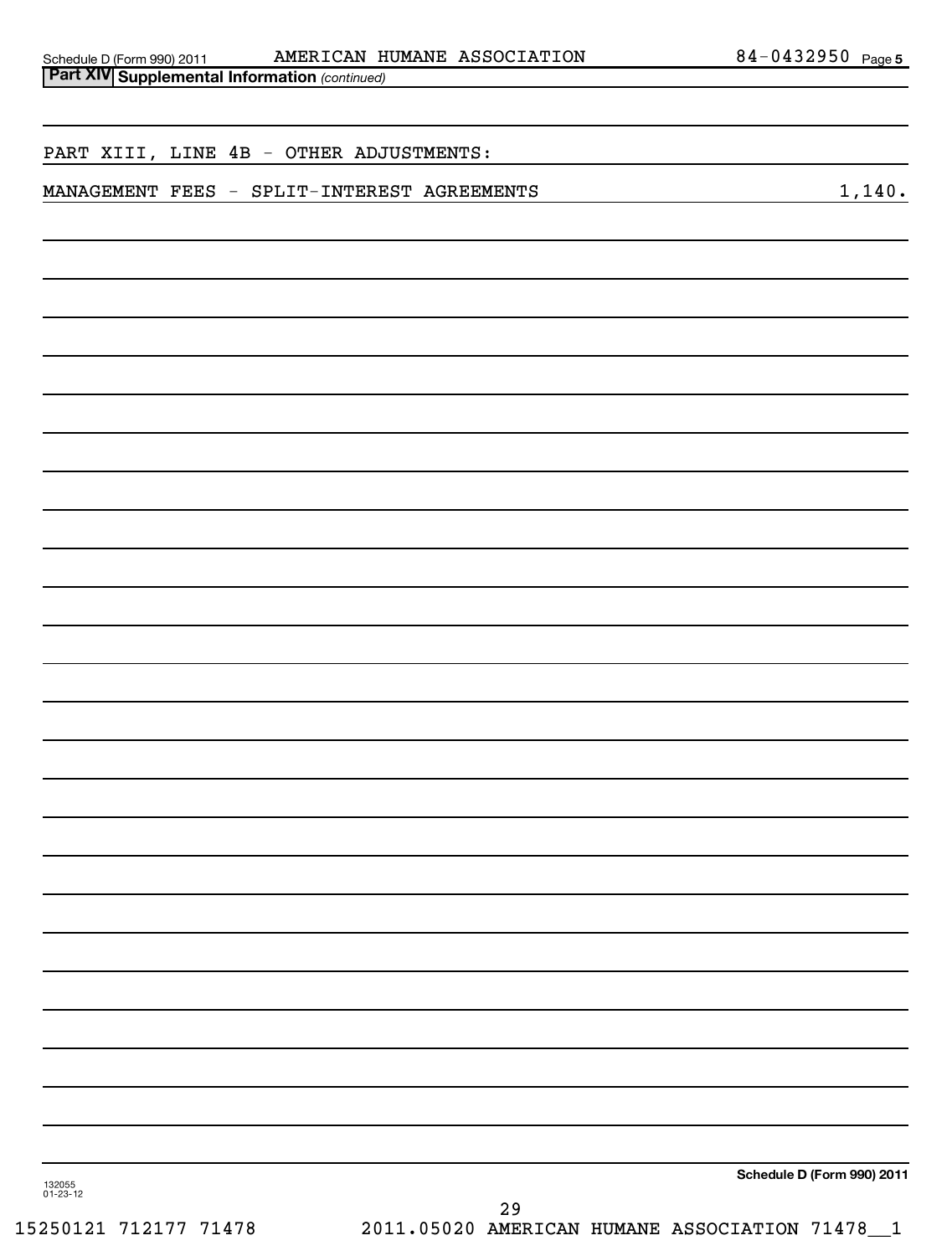| <b>SCHEDULE G</b> |
|-------------------|
|-------------------|

**(Form 990 or 990-EZ)**

## **Supplemental Information Regarding Fundraising or Gaming Activities**

**Complete if the organization answered "Yes" to Form 990, Part IV, lines 17, 18, or 19, or if the organization entered more than \$15,000 on Form 990-EZ, line 6a.**

**Open To Public**

OMB No. 1545-0047

| Complete if the organization answered "Yes" to Form 990, Part IV, lines 17, 18, or 19,<br>Department of the Treasury<br>or if the organization entered more than \$15,000 on Form 990-EZ, line 6a.<br>Internal Revenue Service<br>Attach to Form 990 or Form 990-EZ. See separate instructions.                                                                                                                                                                                                                                                                                                                                                                                                                                                                                                                                                                                                                                                                       |                                                                                                                                                                  |                         |     |                                                                                                                    |                |  |                                                                            | <b>Open To Public</b><br>Inspection                     |  |  |
|-----------------------------------------------------------------------------------------------------------------------------------------------------------------------------------------------------------------------------------------------------------------------------------------------------------------------------------------------------------------------------------------------------------------------------------------------------------------------------------------------------------------------------------------------------------------------------------------------------------------------------------------------------------------------------------------------------------------------------------------------------------------------------------------------------------------------------------------------------------------------------------------------------------------------------------------------------------------------|------------------------------------------------------------------------------------------------------------------------------------------------------------------|-------------------------|-----|--------------------------------------------------------------------------------------------------------------------|----------------|--|----------------------------------------------------------------------------|---------------------------------------------------------|--|--|
| <b>Employer identification number</b><br>Name of the organization                                                                                                                                                                                                                                                                                                                                                                                                                                                                                                                                                                                                                                                                                                                                                                                                                                                                                                     |                                                                                                                                                                  |                         |     |                                                                                                                    |                |  |                                                                            |                                                         |  |  |
| 84-0432950<br>AMERICAN HUMANE ASSOCIATION                                                                                                                                                                                                                                                                                                                                                                                                                                                                                                                                                                                                                                                                                                                                                                                                                                                                                                                             |                                                                                                                                                                  |                         |     |                                                                                                                    |                |  |                                                                            |                                                         |  |  |
| Part I                                                                                                                                                                                                                                                                                                                                                                                                                                                                                                                                                                                                                                                                                                                                                                                                                                                                                                                                                                | Fundraising Activities. Complete if the organization answered "Yes" to Form 990, Part IV, line 17. Form 990-EZ filers are not<br>required to complete this part. |                         |     |                                                                                                                    |                |  |                                                                            |                                                         |  |  |
| 1 Indicate whether the organization raised funds through any of the following activities. Check all that apply.<br>$\underline{\mathbf{X}}$ Mail solicitations<br>e $\lfloor \underline{X} \rfloor$ Solicitation of non-government grants<br>$\underline{\mathbf{X}}$ Internet and email solicitations<br>Solicitation of government grants<br>b<br>$g\lfloor X\rfloor$ Special fundraising events<br>Phone solicitations<br>C<br>$\boxed{\textbf{X}}$ In-person solicitations<br>d<br>2 a Did the organization have a written or oral agreement with any individual (including officers, directors, trustees or<br>$\boxed{\text{X}}$ Yes<br><b>No</b><br>key employees listed in Form 990, Part VII) or entity in connection with professional fundraising services?<br>b If "Yes," list the ten highest paid individuals or entities (fundraisers) pursuant to agreements under which the fundraiser is to be<br>compensated at least \$5,000 by the organization. |                                                                                                                                                                  |                         |     |                                                                                                                    |                |  |                                                                            |                                                         |  |  |
| (i) Name and address of individual<br>or entity (fundraiser)                                                                                                                                                                                                                                                                                                                                                                                                                                                                                                                                                                                                                                                                                                                                                                                                                                                                                                          |                                                                                                                                                                  | (ii) Activity           |     | (iii) Did<br>fundraiser<br>(iv) Gross receipts<br>have custody<br>or control of<br>from activity<br>contributions? |                |  | (v) Amount paid<br>to (or retained by)<br>fundraiser<br>listed in col. (i) | (vi) Amount paid<br>to (or retained by)<br>organization |  |  |
| PAUL RAYBAULD - 4128 DAVANA                                                                                                                                                                                                                                                                                                                                                                                                                                                                                                                                                                                                                                                                                                                                                                                                                                                                                                                                           |                                                                                                                                                                  |                         | Yes | No                                                                                                                 |                |  |                                                                            |                                                         |  |  |
| ROAD, SHERMAN OAKS, CA 91423                                                                                                                                                                                                                                                                                                                                                                                                                                                                                                                                                                                                                                                                                                                                                                                                                                                                                                                                          |                                                                                                                                                                  | IN-PERSON SOLICITATIONS |     | $\mathbf{x}$                                                                                                       | 477,613.       |  | 41,264.                                                                    | 436,349.                                                |  |  |
| EDGE DIRECT - 320 SAINT PAUL                                                                                                                                                                                                                                                                                                                                                                                                                                                                                                                                                                                                                                                                                                                                                                                                                                                                                                                                          |                                                                                                                                                                  |                         |     |                                                                                                                    |                |  |                                                                            |                                                         |  |  |
| ST. BALTIMORE, MD 21201                                                                                                                                                                                                                                                                                                                                                                                                                                                                                                                                                                                                                                                                                                                                                                                                                                                                                                                                               |                                                                                                                                                                  | DIRECT MAIL FUNDRAISING |     | x                                                                                                                  | 128,707.       |  | 85,292.                                                                    | 43, 415.                                                |  |  |
| RESPONSE MARKETING GROUP LLC                                                                                                                                                                                                                                                                                                                                                                                                                                                                                                                                                                                                                                                                                                                                                                                                                                                                                                                                          |                                                                                                                                                                  |                         |     |                                                                                                                    |                |  |                                                                            |                                                         |  |  |
| - 8303 FRANKLIN FARMS DRIVE                                                                                                                                                                                                                                                                                                                                                                                                                                                                                                                                                                                                                                                                                                                                                                                                                                                                                                                                           |                                                                                                                                                                  | DIRECT MAIL FUNDRAISING |     | x                                                                                                                  | 115,057.       |  | 90,605                                                                     | 24,452.                                                 |  |  |
| BIDDLE & BELLDORA - 46                                                                                                                                                                                                                                                                                                                                                                                                                                                                                                                                                                                                                                                                                                                                                                                                                                                                                                                                                |                                                                                                                                                                  | SPECIAL FUNDRAISING     |     |                                                                                                                    |                |  |                                                                            |                                                         |  |  |
| EBENEZER LANE, POUND RIDGE,                                                                                                                                                                                                                                                                                                                                                                                                                                                                                                                                                                                                                                                                                                                                                                                                                                                                                                                                           |                                                                                                                                                                  | ACTIVITY                |     | x                                                                                                                  | 76,960.        |  | 24,198.                                                                    | 52,762.                                                 |  |  |
| SHERRYE HENRY - 10 MITCHELL                                                                                                                                                                                                                                                                                                                                                                                                                                                                                                                                                                                                                                                                                                                                                                                                                                                                                                                                           |                                                                                                                                                                  |                         |     |                                                                                                                    |                |  |                                                                            |                                                         |  |  |
| PLACE, APT 11GH, NEW YORK, NY                                                                                                                                                                                                                                                                                                                                                                                                                                                                                                                                                                                                                                                                                                                                                                                                                                                                                                                                         |                                                                                                                                                                  | IN-PERSON SOLICITATIONS |     | x                                                                                                                  | 35, 354.       |  | 12,623.                                                                    | 22,731.                                                 |  |  |
| CLAIRE HOLMAN THOMPSON - 1609                                                                                                                                                                                                                                                                                                                                                                                                                                                                                                                                                                                                                                                                                                                                                                                                                                                                                                                                         |                                                                                                                                                                  |                         |     |                                                                                                                    |                |  |                                                                            |                                                         |  |  |
| CABELL AVENUE,                                                                                                                                                                                                                                                                                                                                                                                                                                                                                                                                                                                                                                                                                                                                                                                                                                                                                                                                                        |                                                                                                                                                                  | IN-PERSON SOLICITATIONS |     | X                                                                                                                  | $\mathbf{0}$ . |  | 12,339.                                                                    | $-12,339.$                                              |  |  |
|                                                                                                                                                                                                                                                                                                                                                                                                                                                                                                                                                                                                                                                                                                                                                                                                                                                                                                                                                                       |                                                                                                                                                                  |                         |     |                                                                                                                    |                |  |                                                                            |                                                         |  |  |

**Total 3** List all states in which the organization is registered or licensed to solicit contributions or has been notified it is exempt from registration | or licensing. 833,691. 266,321. 567,370.

AL,AK,AZ,AR,CA,CO,CT,FL,GA,HI,IL,KS,KY,LA,ME,MD,MA,MI,MN,MS,NH,NJ,NM,NY,NC ND,OH,OK,OR,PA,RI,SC,TN,UT,VA,WA,WV,WI,DE,DC,IN,IA,MO,MT,NE,NV,SD,TX,VT,WY ID

**Paperwork Reduction Act Notice, see the Instructions for Form 990 or 990-EZ.** LHA SEE PART IV FOR CONTINUATIONS

**Schedule G (Form 990 or 990-EZ) 2011**

30

132081 01-23-12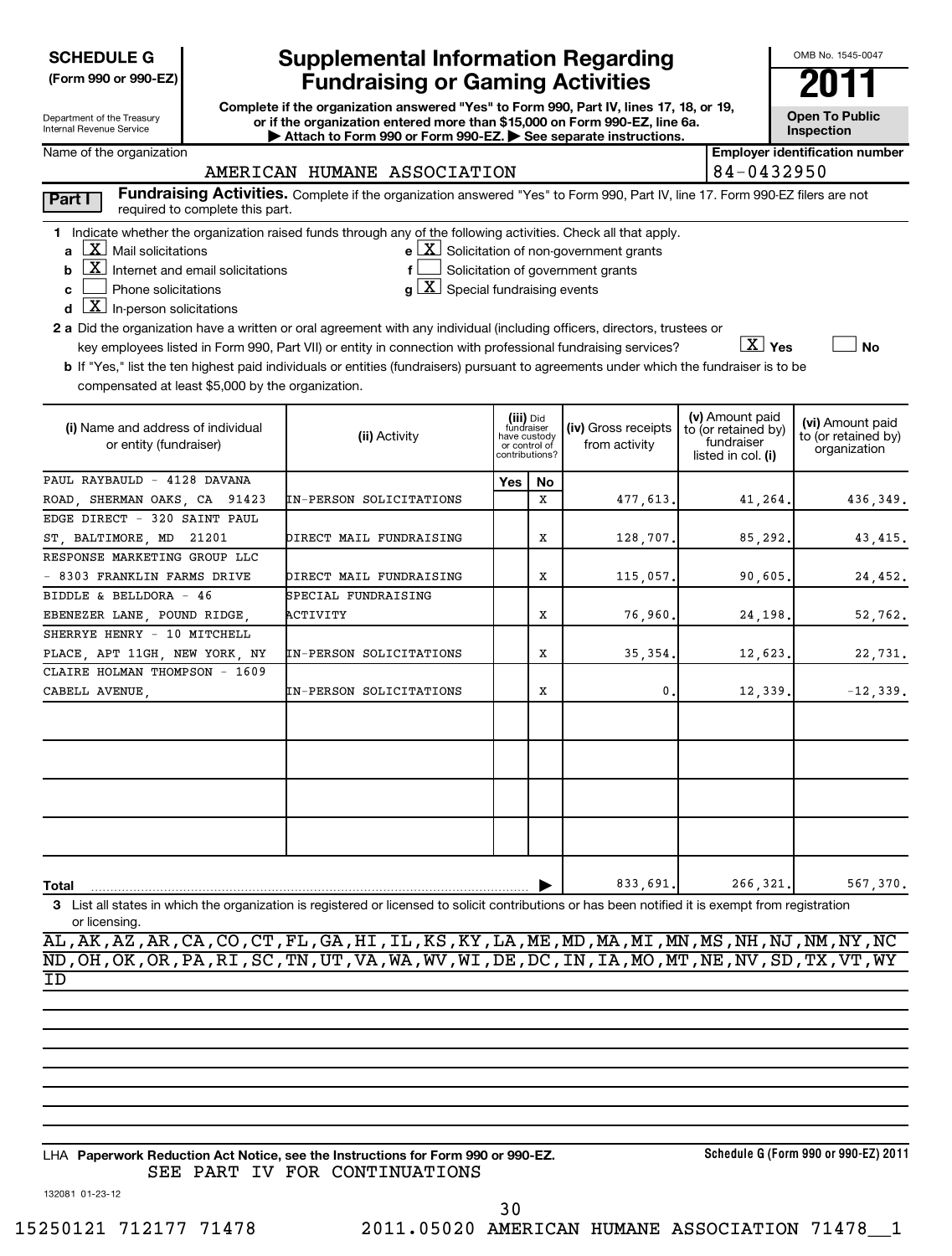### Schedule G (Form 990 or 990-EZ) 2011 Page AMERICAN HUMANE ASSOCIATION 84-0432950

**(d)**  Total events (add col. (a) through col. **(c)**)  $(a)$  Event #1  $(b)$  Event #2 **1** Part II | Fundraising Events. Complete if the organization answered "Yes" to Form 990, Part IV, line 18, or reported more than \$15,000 of fundraising event contributions and gross income on Form 990-EZ, lines 1 and 6b. List events with gross receipts greater than \$5,000. Revenue (c) Other events (event type) (event type) (total number) Gross receipts ~~~~~~~~~~~~~~ MAR-A-LAGO NEW YORK 1 150,404. 79,049. 39,376. 268,829.

| $\alpha$        |                                                                                                                          |                                                                                                                                                                                                                                |          |          |          |             |  |  |  |  |  |
|-----------------|--------------------------------------------------------------------------------------------------------------------------|--------------------------------------------------------------------------------------------------------------------------------------------------------------------------------------------------------------------------------|----------|----------|----------|-------------|--|--|--|--|--|
|                 |                                                                                                                          | Less: Charitable contributions                                                                                                                                                                                                 | 102,003. | 53,990.  | 22,946.  | 178,939.    |  |  |  |  |  |
|                 | 3                                                                                                                        | Gross income (line 1 minus line 2)                                                                                                                                                                                             | 48,401.  | 25,059.  | 16,430.  | 89,890.     |  |  |  |  |  |
|                 |                                                                                                                          | 4 Cash prizes                                                                                                                                                                                                                  |          |          |          |             |  |  |  |  |  |
|                 |                                                                                                                          | Noncash prizes                                                                                                                                                                                                                 |          |          |          |             |  |  |  |  |  |
| Direct Expenses |                                                                                                                          | Rent/facility costs                                                                                                                                                                                                            | 3,250.   | 2,582.   | 3,610.   | 9,442.      |  |  |  |  |  |
|                 |                                                                                                                          | Food and beverages                                                                                                                                                                                                             | 36,826.  | 21,712.  | 12,561.  | 71,099.     |  |  |  |  |  |
|                 | 8                                                                                                                        | Entertainment                                                                                                                                                                                                                  |          |          | 2,000.   | 2,000.      |  |  |  |  |  |
|                 |                                                                                                                          | Other direct expenses of the state of the state of the state of the state of the state of the state of the state of the state of the state of the state of the state of the state of the state of the state of the state of th | 101,066. | 107,030. | 50,880.  | 258,976.    |  |  |  |  |  |
|                 | 10                                                                                                                       | Direct expense summary. Add lines 4 through 9 in column (d)                                                                                                                                                                    |          |          | 341,517, |             |  |  |  |  |  |
|                 |                                                                                                                          |                                                                                                                                                                                                                                |          |          |          | $-251,627.$ |  |  |  |  |  |
|                 | <b>Dort III. Coming</b> Complete if the experimetion opening IV sell to Ferma 000 Best IV line 10, as spending move than |                                                                                                                                                                                                                                |          |          |          |             |  |  |  |  |  |

Part III | Gaming. Complete if the organization answered "Yes" to Form 990, Part IV, line 19, or reported more than \$15,000 on Form 990-EZ, line 6a.

| Revenue         |                                                                                                                                                                         |                                                                                                          | (a) Bingo             | (b) Pull tabs/instant<br>bingo/progressive bingo | (c) Other gaming | (d) Total gaming (add<br>col. (a) through col. (c)) |  |  |  |
|-----------------|-------------------------------------------------------------------------------------------------------------------------------------------------------------------------|----------------------------------------------------------------------------------------------------------|-----------------------|--------------------------------------------------|------------------|-----------------------------------------------------|--|--|--|
|                 |                                                                                                                                                                         |                                                                                                          |                       |                                                  |                  |                                                     |  |  |  |
|                 | $\mathbf{2}$                                                                                                                                                            |                                                                                                          |                       |                                                  |                  |                                                     |  |  |  |
| Direct Expenses | 3                                                                                                                                                                       |                                                                                                          |                       |                                                  |                  |                                                     |  |  |  |
|                 | 4                                                                                                                                                                       |                                                                                                          |                       |                                                  |                  |                                                     |  |  |  |
|                 |                                                                                                                                                                         |                                                                                                          |                       |                                                  |                  |                                                     |  |  |  |
|                 | 6.                                                                                                                                                                      |                                                                                                          | Yes<br>%<br><b>No</b> | %<br><b>No</b>                                   | %<br>No          |                                                     |  |  |  |
|                 | ▶<br>7                                                                                                                                                                  |                                                                                                          |                       |                                                  |                  |                                                     |  |  |  |
|                 | 8                                                                                                                                                                       |                                                                                                          |                       |                                                  |                  |                                                     |  |  |  |
| 9               |                                                                                                                                                                         |                                                                                                          |                       |                                                  |                  |                                                     |  |  |  |
|                 | Yes<br><b>No</b><br><b>b</b> If "No," explain:<br><u> 1989 - Johann Harry Harry Harry Harry Harry Harry Harry Harry Harry Harry Harry Harry Harry Harry Harry Harry</u> |                                                                                                          |                       |                                                  |                  |                                                     |  |  |  |
|                 |                                                                                                                                                                         |                                                                                                          |                       |                                                  |                  |                                                     |  |  |  |
|                 |                                                                                                                                                                         | 10a Were any of the organization's gaming licenses revoked, suspended or terminated during the tax year? |                       |                                                  |                  | Yes<br><b>No</b>                                    |  |  |  |
|                 |                                                                                                                                                                         |                                                                                                          |                       |                                                  |                  |                                                     |  |  |  |

132082 01-23-12

**Schedule G (Form 990 or 990-EZ) 2011**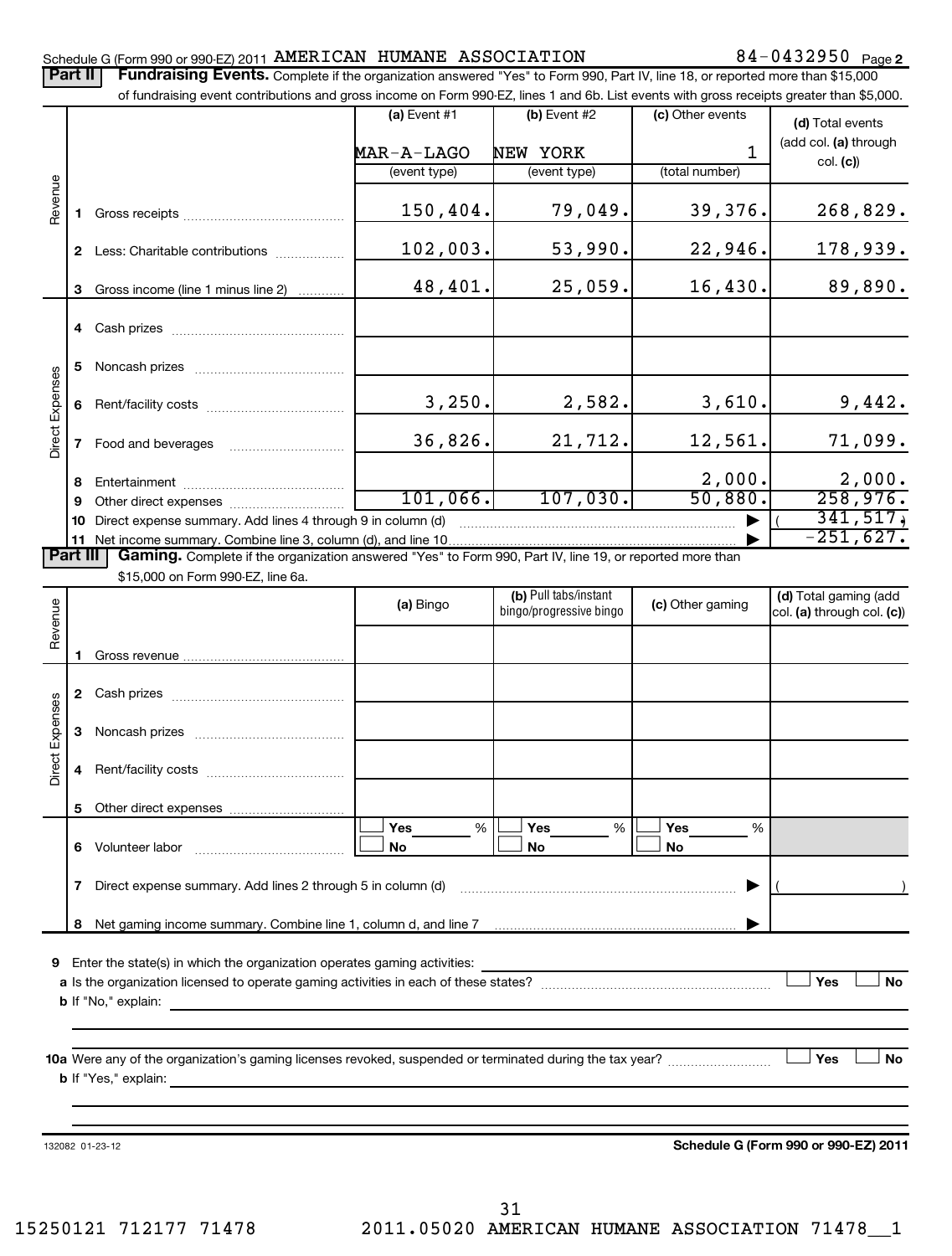| Schedule G (Form 990 or 990-EZ) 2011 AMERICAN HUMANE ASSOCIATION                                                                                                                                                                      | 84-0432950                           |            | Page 3    |
|---------------------------------------------------------------------------------------------------------------------------------------------------------------------------------------------------------------------------------------|--------------------------------------|------------|-----------|
|                                                                                                                                                                                                                                       |                                      | $\Box$ Yes | No        |
| 12 Is the organization a grantor, beneficiary or trustee of a trust or a member of a partnership or other entity formed                                                                                                               |                                      |            |           |
|                                                                                                                                                                                                                                       |                                      | $\Box$ Yes | <b>No</b> |
| 13 Indicate the percentage of gaming activity operated in:                                                                                                                                                                            |                                      |            |           |
|                                                                                                                                                                                                                                       |                                      | 13а        | %         |
| 14 Enter the name and address of the person who prepares the organization's gaming/special events books and records:                                                                                                                  |                                      | 13b        | %         |
|                                                                                                                                                                                                                                       |                                      |            |           |
| Name <b>Decision and Contract Contract Contract Contract Contract Contract Contract Contract Contract Contract Contract Contract Contract Contract Contract Contract Contract Contract Contract Contract Contract Contract Contr</b>  |                                      |            |           |
|                                                                                                                                                                                                                                       |                                      |            |           |
|                                                                                                                                                                                                                                       |                                      |            |           |
|                                                                                                                                                                                                                                       |                                      |            |           |
| 15a Does the organization have a contract with a third party from whom the organization receives gaming revenue?                                                                                                                      |                                      | Yes        | <b>No</b> |
|                                                                                                                                                                                                                                       |                                      |            |           |
| of gaming revenue retained by the third party $\triangleright$ \$ _________________.                                                                                                                                                  |                                      |            |           |
| c If "Yes," enter name and address of the third party:                                                                                                                                                                                |                                      |            |           |
|                                                                                                                                                                                                                                       |                                      |            |           |
| Name <b>Decision and Contract Contract Contract Contract Contract Contract Contract Contract Contract Contract Contract Contract Contract Contract Contract Contract Contract Contract Contract Contract Contract Contract Contr</b>  |                                      |            |           |
|                                                                                                                                                                                                                                       |                                      |            |           |
| Address $\blacktriangleright$                                                                                                                                                                                                         |                                      |            |           |
| <b>16</b> Gaming manager information:                                                                                                                                                                                                 |                                      |            |           |
|                                                                                                                                                                                                                                       |                                      |            |           |
|                                                                                                                                                                                                                                       |                                      |            |           |
|                                                                                                                                                                                                                                       |                                      |            |           |
| Gaming manager compensation > \$                                                                                                                                                                                                      |                                      |            |           |
| Description of services provided <b>by the contract of the contract of services</b> provided <b>by the contract of the contract of the contract of services provided by contract of the contract of the contract of the contract </b> |                                      |            |           |
|                                                                                                                                                                                                                                       |                                      |            |           |
|                                                                                                                                                                                                                                       |                                      |            |           |
|                                                                                                                                                                                                                                       |                                      |            |           |
| Director/officer<br>Employee<br>Independent contractor                                                                                                                                                                                |                                      |            |           |
|                                                                                                                                                                                                                                       |                                      |            |           |
| 17 Mandatory distributions:<br>a Is the organization required under state law to make charitable distributions from the gaming proceeds to                                                                                            |                                      |            |           |
| retain the state gaming license? $\Box$ No                                                                                                                                                                                            |                                      |            |           |
| <b>b</b> Enter the amount of distributions required under state law to be distributed to other exempt organizations or spent in the                                                                                                   |                                      |            |           |
| organization's own exempt activities during the tax year $\triangleright$ \$                                                                                                                                                          |                                      |            |           |
| Part IV<br>Supplemental Information. Complete this part to provide the explanations required by Part I, line 2b, columns (iii) and (v), and Part III,                                                                                 |                                      |            |           |
| lines 9, 9b, 10b, 15b, 15c, 16, and 17b, as applicable. Also complete this part to provide any additional information (see instructions).                                                                                             |                                      |            |           |
| SCHEDULE G, PART I, LINE 2B, LIST OF TEN HIGHEST PAID FUNDRAISERS:                                                                                                                                                                    |                                      |            |           |
|                                                                                                                                                                                                                                       |                                      |            |           |
|                                                                                                                                                                                                                                       |                                      |            |           |
|                                                                                                                                                                                                                                       |                                      |            |           |
| NAME OF FUNDRAISER: RESPONSE MARKETING GROUP LLC<br>( I )                                                                                                                                                                             |                                      |            |           |
| ADDRESS OF FUNDRAISER:<br>( I )                                                                                                                                                                                                       |                                      |            |           |
|                                                                                                                                                                                                                                       |                                      |            |           |
| 8303 FRANKLIN FARMS DRIVE SUITE 128, RICHMOND, VA<br>23229                                                                                                                                                                            |                                      |            |           |
|                                                                                                                                                                                                                                       |                                      |            |           |
|                                                                                                                                                                                                                                       |                                      |            |           |
|                                                                                                                                                                                                                                       |                                      |            |           |
| NAME OF FUNDRAISER: BIDDLE & BELLDORA<br>( I )                                                                                                                                                                                        |                                      |            |           |
| ADDRESS OF FUNDRAISER: 46 EBENEZER LANE, POUND RIDGE, NY<br>( I )                                                                                                                                                                     | 10576                                |            |           |
|                                                                                                                                                                                                                                       |                                      |            |           |
| 132083 01-23-12                                                                                                                                                                                                                       | Schedule G (Form 990 or 990-EZ) 2011 |            |           |
| 32                                                                                                                                                                                                                                    |                                      |            |           |
| 15250121 712177 71478<br>2011.05020 AMERICAN HUMANE ASSOCIATION 71478 1                                                                                                                                                               |                                      |            |           |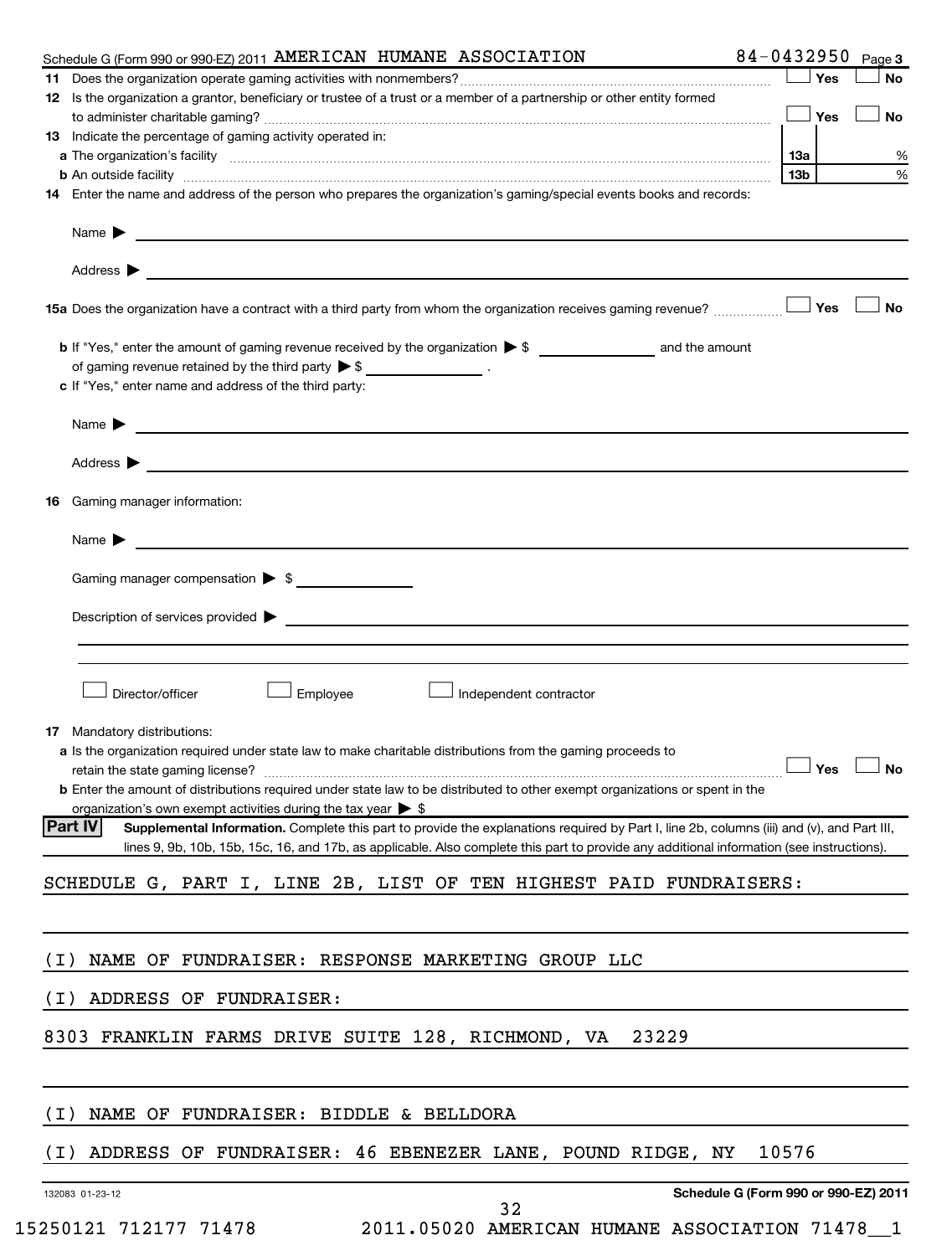| Schedule G (Form 990 or 990-EZ) 2011 AMERICAN HUMANE ASSOCIATION |  | 84-0432950 $_{Page 4}$ |  |
|------------------------------------------------------------------|--|------------------------|--|
| <b>Part IV   Supplemental Information (continued)</b>            |  |                        |  |

(I) NAME OF FUNDRAISER: SHERRYE HENRY

(I) ADDRESS OF FUNDRAISER: 10 MITCHELL PLACE, APT 11GH, NEW YORK, NY 10017

(I) NAME OF FUNDRAISER: CLAIRE HOLMAN THOMPSON

(I) ADDRESS OF FUNDRAISER: 1609 CABELL AVENUE, CHARLOTTESVILLE, VA 22903

**Schedule G (Form 990 or 990-EZ) 2011**

132084 05-01-11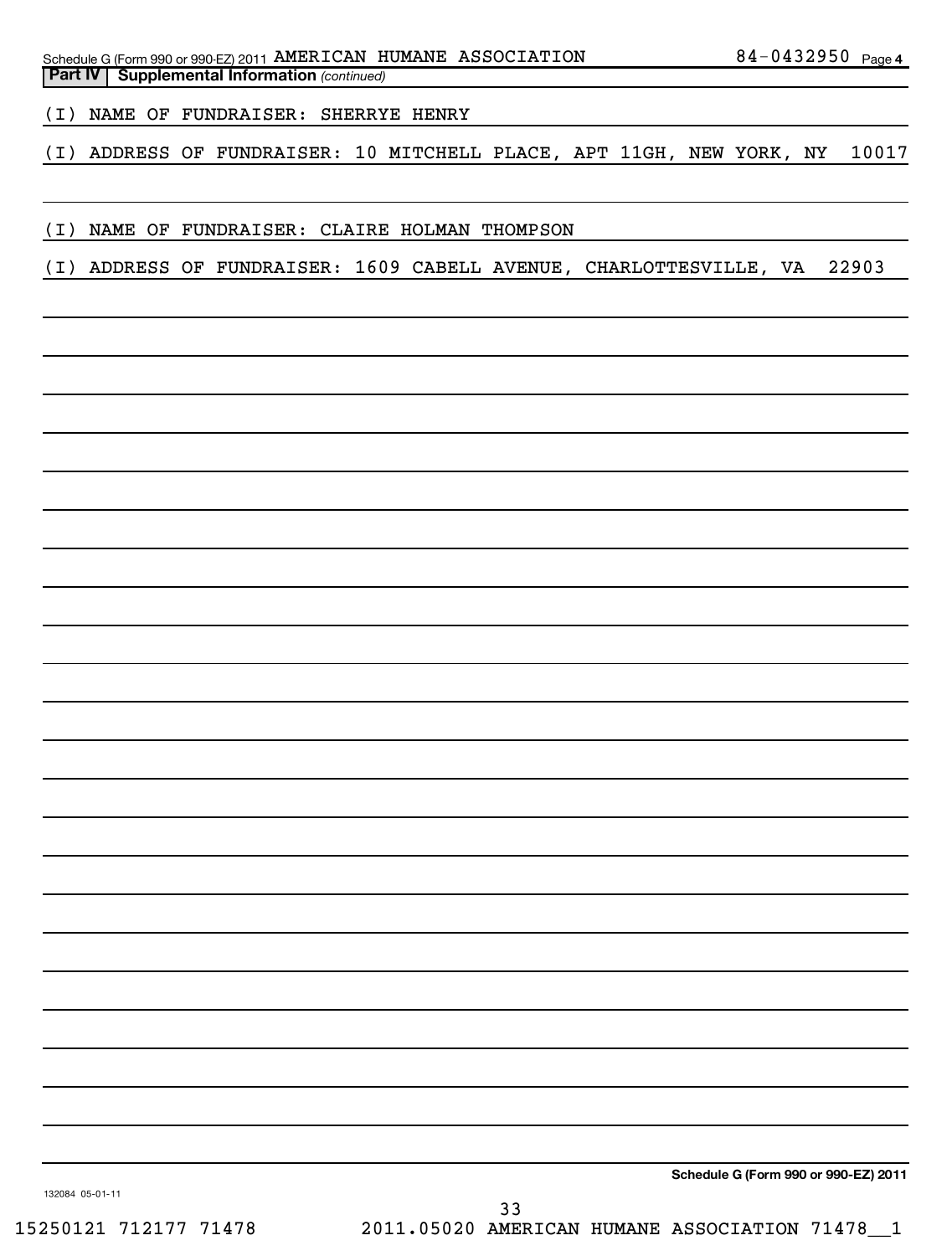| <b>SCHEDULE I</b>                                             |                                                                                                                                                                          |                |                                                                                  |                                                                                                    |                                         |                                                                |                                           |  |                                                    | OMB No. 1545-0047                                   |  |
|---------------------------------------------------------------|--------------------------------------------------------------------------------------------------------------------------------------------------------------------------|----------------|----------------------------------------------------------------------------------|----------------------------------------------------------------------------------------------------|-----------------------------------------|----------------------------------------------------------------|-------------------------------------------|--|----------------------------------------------------|-----------------------------------------------------|--|
| (Form 990)                                                    |                                                                                                                                                                          |                |                                                                                  | Grants and Other Assistance to Organizations,<br>Governments, and Individuals in the United States |                                         |                                                                |                                           |  |                                                    | 2011                                                |  |
| Department of the Treasury                                    |                                                                                                                                                                          |                | Complete if the organization answered "Yes" to Form 990, Part IV, line 21 or 22. |                                                                                                    |                                         |                                                                |                                           |  |                                                    | <b>Open to Public</b>                               |  |
| Internal Revenue Service                                      | Attach to Form 990.                                                                                                                                                      |                |                                                                                  |                                                                                                    |                                         |                                                                |                                           |  |                                                    |                                                     |  |
| Name of the organization                                      |                                                                                                                                                                          |                | AMERICAN HUMANE ASSOCIATION                                                      |                                                                                                    |                                         |                                                                |                                           |  |                                                    | <b>Employer identification number</b><br>84-0432950 |  |
| Part I<br><b>General Information on Grants and Assistance</b> |                                                                                                                                                                          |                |                                                                                  |                                                                                                    |                                         |                                                                |                                           |  |                                                    |                                                     |  |
| 1                                                             | Does the organization maintain records to substantiate the amount of the grants or assistance, the grantees' eligibility for the grants or assistance, and the selection |                |                                                                                  |                                                                                                    |                                         |                                                                |                                           |  |                                                    |                                                     |  |
|                                                               |                                                                                                                                                                          |                |                                                                                  |                                                                                                    |                                         |                                                                |                                           |  | $ \overline{X} $ Yes                               | No                                                  |  |
| $\mathbf{2}$                                                  | Describe in Part IV the organization's procedures for monitoring the use of grant funds in the United States.                                                            |                |                                                                                  |                                                                                                    |                                         |                                                                |                                           |  |                                                    |                                                     |  |
| Part II                                                       | Grants and Other Assistance to Governments and Organizations in the United States. Complete if the organization answered "Yes" to Form 990, Part IV, line 21, for any    |                |                                                                                  |                                                                                                    |                                         |                                                                |                                           |  |                                                    |                                                     |  |
|                                                               |                                                                                                                                                                          |                |                                                                                  |                                                                                                    |                                         |                                                                |                                           |  |                                                    |                                                     |  |
|                                                               | 1 (a) Name and address of organization<br>or government                                                                                                                  | (b) EIN        | (c) IRC section<br>if applicable                                                 | (d) Amount of<br>cash grant                                                                        | (e) Amount of<br>non-cash<br>assistance | (f) Method of<br>valuation (book,<br>FMV, appraisal,<br>other) | (g) Description of<br>non-cash assistance |  | (h) Purpose of grant<br>or assistance              |                                                     |  |
|                                                               |                                                                                                                                                                          |                |                                                                                  |                                                                                                    |                                         |                                                                |                                           |  |                                                    |                                                     |  |
| GUIDE DOGS FOR THE BLIND                                      |                                                                                                                                                                          |                |                                                                                  |                                                                                                    |                                         |                                                                |                                           |  |                                                    |                                                     |  |
| 350 LOS RANCHITOS ROAD                                        |                                                                                                                                                                          |                |                                                                                  |                                                                                                    |                                         |                                                                |                                           |  | HERO DOG AWARDS CHARITY                            |                                                     |  |
| SAN RAFAEL, CA 94903                                          |                                                                                                                                                                          | 94-1196195     | 501(C)(3)                                                                        | 15,000                                                                                             | $\mathbf 0$ .                           |                                                                |                                           |  | PARTNER GENERAL SUPPORT                            |                                                     |  |
|                                                               |                                                                                                                                                                          |                |                                                                                  |                                                                                                    |                                         |                                                                |                                           |  |                                                    |                                                     |  |
| NATIONAL FIRE DOG MONUMENT                                    |                                                                                                                                                                          |                |                                                                                  |                                                                                                    |                                         |                                                                |                                           |  |                                                    |                                                     |  |
| 5862 W. 114TH PLACE<br>WESTMINISTER, CO 80020                 |                                                                                                                                                                          | 26-2962698     | 501(C)(3)                                                                        | 5,000                                                                                              | $\mathfrak{o}$ .                        |                                                                |                                           |  | HERO DOG AWARDS CHARITY<br>PARTNER GENERAL SUPPORT |                                                     |  |
|                                                               |                                                                                                                                                                          |                |                                                                                  |                                                                                                    |                                         |                                                                |                                           |  |                                                    |                                                     |  |
| CANINE COMPANIONS FOR INDEPENDENCE                            |                                                                                                                                                                          |                |                                                                                  |                                                                                                    |                                         |                                                                |                                           |  |                                                    |                                                     |  |
| PO BOX 446                                                    |                                                                                                                                                                          |                |                                                                                  |                                                                                                    |                                         |                                                                |                                           |  | HERO DOG AWARDS CHARITY                            |                                                     |  |
| SANTA ROSE, CA 95402                                          |                                                                                                                                                                          | 94-2494324     | 501(C)(3)                                                                        | 5,000                                                                                              | $\mathbf 0$ .                           |                                                                |                                           |  | PARTNER GENERAL SUPPORT                            |                                                     |  |
|                                                               |                                                                                                                                                                          |                |                                                                                  |                                                                                                    |                                         |                                                                |                                           |  |                                                    |                                                     |  |
| PINE STREET FOUNDATION                                        |                                                                                                                                                                          |                |                                                                                  |                                                                                                    |                                         |                                                                |                                           |  |                                                    |                                                     |  |
| 124 PINE STREET                                               |                                                                                                                                                                          |                |                                                                                  |                                                                                                    |                                         |                                                                |                                           |  | HERO DOG AWARDS CHARITY                            |                                                     |  |
| SAN ANSELMO, CA 94960                                         |                                                                                                                                                                          | 68-0230946     | 501(C)(3)                                                                        | 5,000                                                                                              | $\mathbf{0}$ .                          |                                                                |                                           |  | PARTNER GENERAL SUPPORT                            |                                                     |  |
|                                                               |                                                                                                                                                                          |                |                                                                                  |                                                                                                    |                                         |                                                                |                                           |  |                                                    |                                                     |  |
| PAWS & EFFECT                                                 |                                                                                                                                                                          |                |                                                                                  |                                                                                                    |                                         |                                                                |                                           |  |                                                    |                                                     |  |
| PO BOX 41442                                                  |                                                                                                                                                                          |                |                                                                                  |                                                                                                    |                                         |                                                                |                                           |  | HERO DOG AWARDS CHARITY                            |                                                     |  |
| DES MOINES, IA 50311                                          |                                                                                                                                                                          | $20 - 5122966$ | 501(C)(3)                                                                        | 5,000                                                                                              | $\mathbf{0}$ .                          |                                                                |                                           |  | PARTNER GENERAL SUPPORT                            |                                                     |  |
|                                                               |                                                                                                                                                                          |                |                                                                                  |                                                                                                    |                                         |                                                                |                                           |  |                                                    |                                                     |  |
| UNITED STATES WAR DOG ASSOCIATION                             |                                                                                                                                                                          |                |                                                                                  |                                                                                                    |                                         |                                                                |                                           |  | HERO DOG AWARDS CHARITY                            |                                                     |  |
| 1313 MOUNT HOLLY ROAD<br>BURLINGTON, NJ 08016                 |                                                                                                                                                                          | 01-0597921     | 501(C)(19)                                                                       | 5,000.                                                                                             | $\mathbf{0}$ .                          |                                                                |                                           |  | PARTNER GENERAL SUPPORT                            |                                                     |  |
| $\mathbf{2}$                                                  |                                                                                                                                                                          |                |                                                                                  |                                                                                                    |                                         |                                                                |                                           |  |                                                    | 10.                                                 |  |
| 3                                                             |                                                                                                                                                                          |                |                                                                                  |                                                                                                    |                                         |                                                                |                                           |  |                                                    | 1.                                                  |  |
|                                                               | $\mathbf{r}$ , $\mathbf{r}$ , $\mathbf{r}$ , $\mathbf{r}$ , $\mathbf{r}$ , $\mathbf{r}$ , $\mathbf{r}$ , $\mathbf{r}$ , $\mathbf{r}$ , $\mathbf{r}$ , $\mathbf{r}$       |                | $\sim$ $\sim$ $\sim$                                                             |                                                                                                    |                                         |                                                                |                                           |  |                                                    | AA                                                  |  |

**For Paperwork Reduction Act Notice, see the Instructions for Form 990. Schedule I (Form 990) (2011)** LHA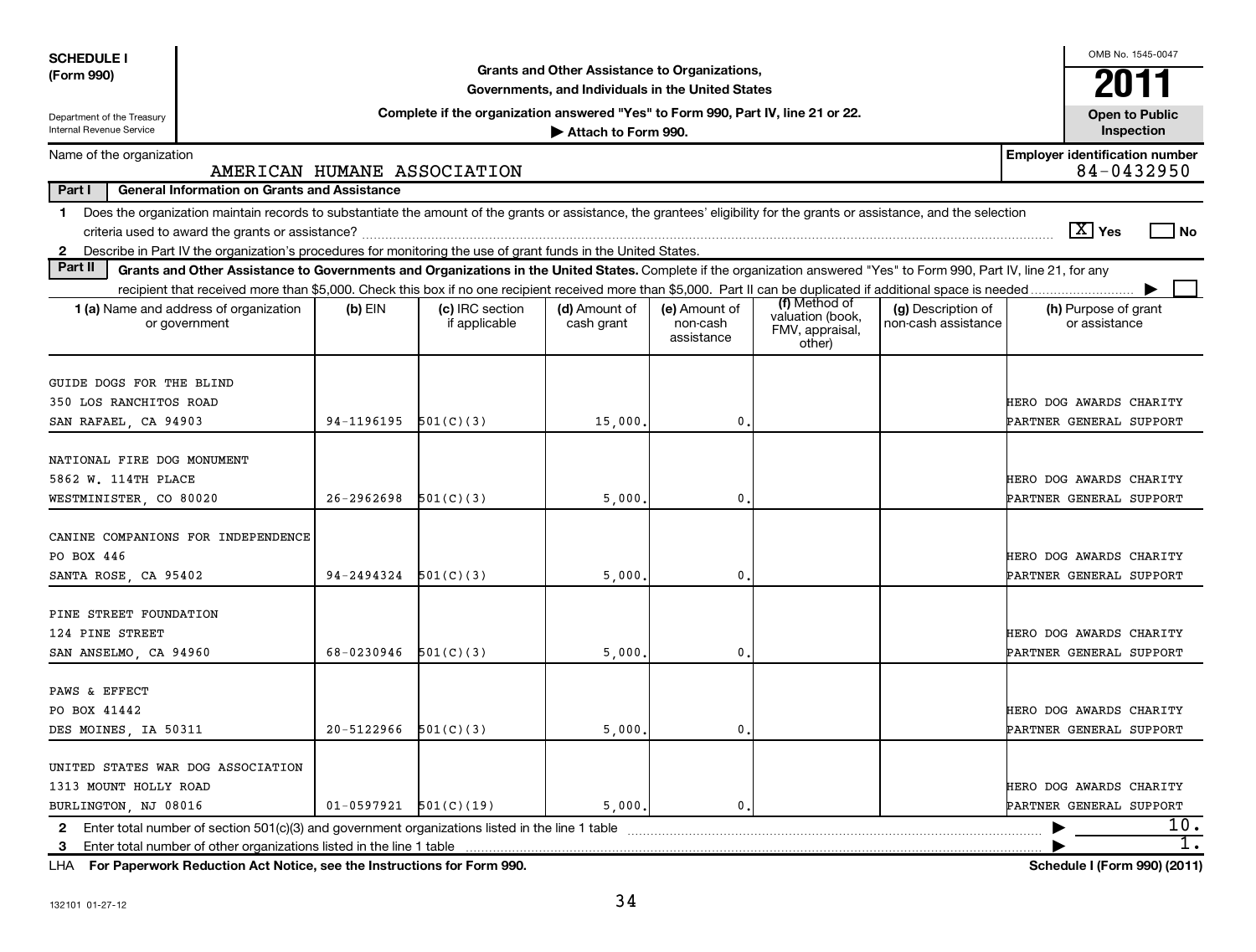### Schedule I (Form 990) AMERICAN HUMANE ASSOCIATION 84-0432950 <sub>Page 1</sub>

### **Part II Continuation of Grants and Other Assistance to Governments and Organizations in the United States**  (Schedule I (Form 990), Part II.)

| .                                                                                            |                            |                                  |                             |                                         |                                                                |                                           |                                                    |
|----------------------------------------------------------------------------------------------|----------------------------|----------------------------------|-----------------------------|-----------------------------------------|----------------------------------------------------------------|-------------------------------------------|----------------------------------------------------|
| (a) Name and address of<br>organization or government                                        | $(b)$ EIN                  | (c) IRC section<br>if applicable | (d) Amount of<br>cash grant | (e) Amount of<br>non-cash<br>assistance | (f) Method of<br>valuation<br>(book, FMV,<br>appraisal, other) | (g) Description of<br>non-cash assistance | (h) Purpose of grant<br>or assistance              |
|                                                                                              |                            |                                  |                             |                                         |                                                                |                                           |                                                    |
| NATIONAL SEARCH DOG ALLIANCE<br>PO BOX 3100                                                  |                            |                                  |                             |                                         |                                                                |                                           |                                                    |
| SEQUIM, WA 98382                                                                             | $41 - 2237542$ $501(C)(3)$ |                                  | 5,000.                      | $\mathbf{0}$                            |                                                                |                                           | HERO DOG AWARDS CHARITY<br>PARTNER GENERAL SUPPORT |
|                                                                                              |                            |                                  |                             |                                         |                                                                |                                           |                                                    |
| DOGS FOR THE DEAF                                                                            |                            |                                  |                             |                                         |                                                                |                                           |                                                    |
| 10175 WHEELER ROAD                                                                           |                            |                                  |                             |                                         |                                                                |                                           | HERO DOG AWARDS CHARITY                            |
| CENTRAL POINT, OR 97502                                                                      | $93-0681311$ $501(C)(3)$   |                                  | 5,000.                      | $\mathbf{0}$ .                          |                                                                |                                           | PARTNER GENERAL SUPPORT                            |
| COLORADO DEPARTMENT OF HUMAN                                                                 |                            |                                  |                             |                                         |                                                                |                                           |                                                    |
| SERVICES - 1575 SHERMAN STREET 2ND                                                           |                            |                                  |                             |                                         |                                                                |                                           |                                                    |
| FLOOR - DENVER, CO 80203                                                                     | 84-0644739                 | <b>GOVERNMENT</b>                | 503,188.                    | $\mathbf{0}$ .                          |                                                                |                                           | DIFFERENTIAL RESPONSE                              |
| ILLINOIS DEPARTMENT CHILDREN &<br>FAMILY SERVICES - 406 E. MONROE -<br>SPRINGFIELD, IL 62701 | 76-0809915                 | GOVERNMENT                       | 363,829.                    | $\mathbf{0}$                            |                                                                |                                           | DIFFERENTIAL RESPONSE                              |
|                                                                                              |                            |                                  |                             |                                         |                                                                |                                           |                                                    |
| JOB & FAMILY SERVICES OF CLARK<br>COUNTY - PO BOX 967A -                                     |                            |                                  |                             |                                         |                                                                |                                           |                                                    |
| SPRINGFIELD, OH 45501                                                                        | $31 - 6000132$             | <b>GOVERNMENT</b>                | 698,623.                    | $\mathfrak o$ .                         |                                                                |                                           | DIFFERENTIAL RESPONSE                              |
|                                                                                              |                            |                                  |                             |                                         |                                                                |                                           |                                                    |
|                                                                                              |                            |                                  |                             |                                         |                                                                |                                           |                                                    |
|                                                                                              |                            |                                  |                             |                                         |                                                                |                                           |                                                    |
|                                                                                              |                            |                                  |                             |                                         |                                                                |                                           |                                                    |

**Schedule I (Form 990)**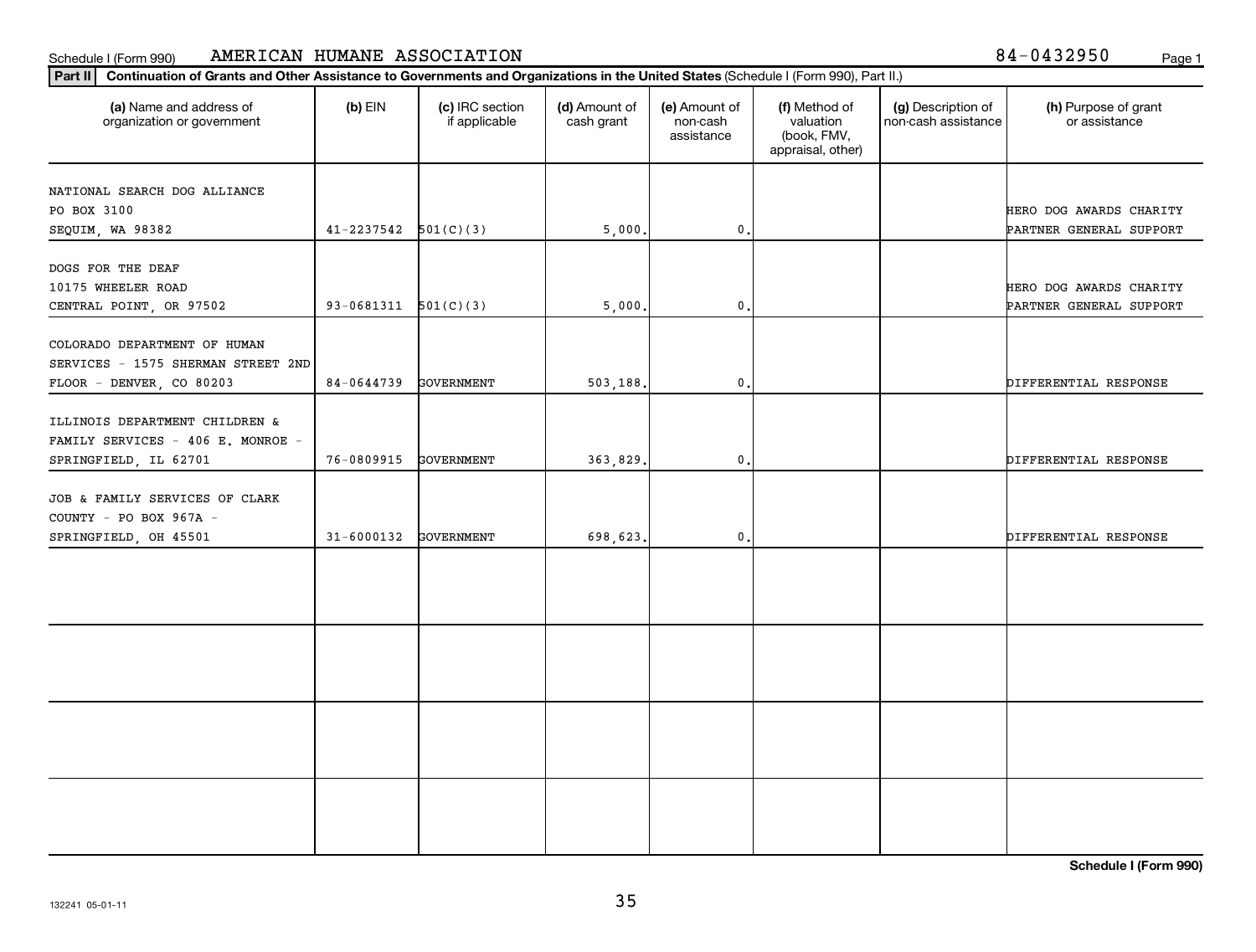Schedule I (Form 990) (2011) AMERICAN HUMANE ASSOCIATION 84-0432950 Page

**2**

Part III | Grants and Other Assistance to Individuals in the United States. Complete if the organization answered "Yes" to Form 990, Part IV, line 22. Part III can be duplicated if additional space is needed.

| (a) Type of grant or assistance                                                                                                                      | (b) Number of<br>recipients | (c) Amount of<br>cash grant | (d) Amount of non-<br>cash assistance | (e) Method of valuation<br>(book, FMV, appraisal, other) | (f) Description of non-cash assistance |
|------------------------------------------------------------------------------------------------------------------------------------------------------|-----------------------------|-----------------------------|---------------------------------------|----------------------------------------------------------|----------------------------------------|
|                                                                                                                                                      |                             |                             |                                       |                                                          |                                        |
| DIFFERENTIAL RESPONSE IN CHILD WELFARE                                                                                                               |                             | 82, 199.                    | $\mathbf{0}$ .                        |                                                          |                                        |
|                                                                                                                                                      |                             |                             |                                       |                                                          |                                        |
|                                                                                                                                                      |                             |                             |                                       |                                                          |                                        |
|                                                                                                                                                      |                             |                             |                                       |                                                          |                                        |
|                                                                                                                                                      |                             |                             |                                       |                                                          |                                        |
|                                                                                                                                                      |                             |                             |                                       |                                                          |                                        |
|                                                                                                                                                      |                             |                             |                                       |                                                          |                                        |
|                                                                                                                                                      |                             |                             |                                       |                                                          |                                        |
|                                                                                                                                                      |                             |                             |                                       |                                                          |                                        |
| Supplemental Information. Complete this part to provide the information required in Part I, line 2, and any other additional information.<br>Part IV |                             |                             |                                       |                                                          |                                        |
| SCHEDULE I, PART I, LINE 2: THE ASSOCIATION'S GRANT APPLICATION PROCESS                                                                              |                             |                             |                                       |                                                          |                                        |

INCLUDES ELIGIBILITY REQUIREMENTS, EVALUATION AS TO NEED, RELEVANCY AND/OR

OTHER FACTORS, AND COMPLIANCE WITH THE ASSOCIATION'S REPORTING

REQUIREMENTS, WHICH MAY REQUIRE GRANT RECIPIENTS TO DOCUMENT TO THE

ASSOCIATION HOW AND WHEN THE FUNDS WERE USED, ALONG WITH OTHER SUPPORTING

INFORMATION.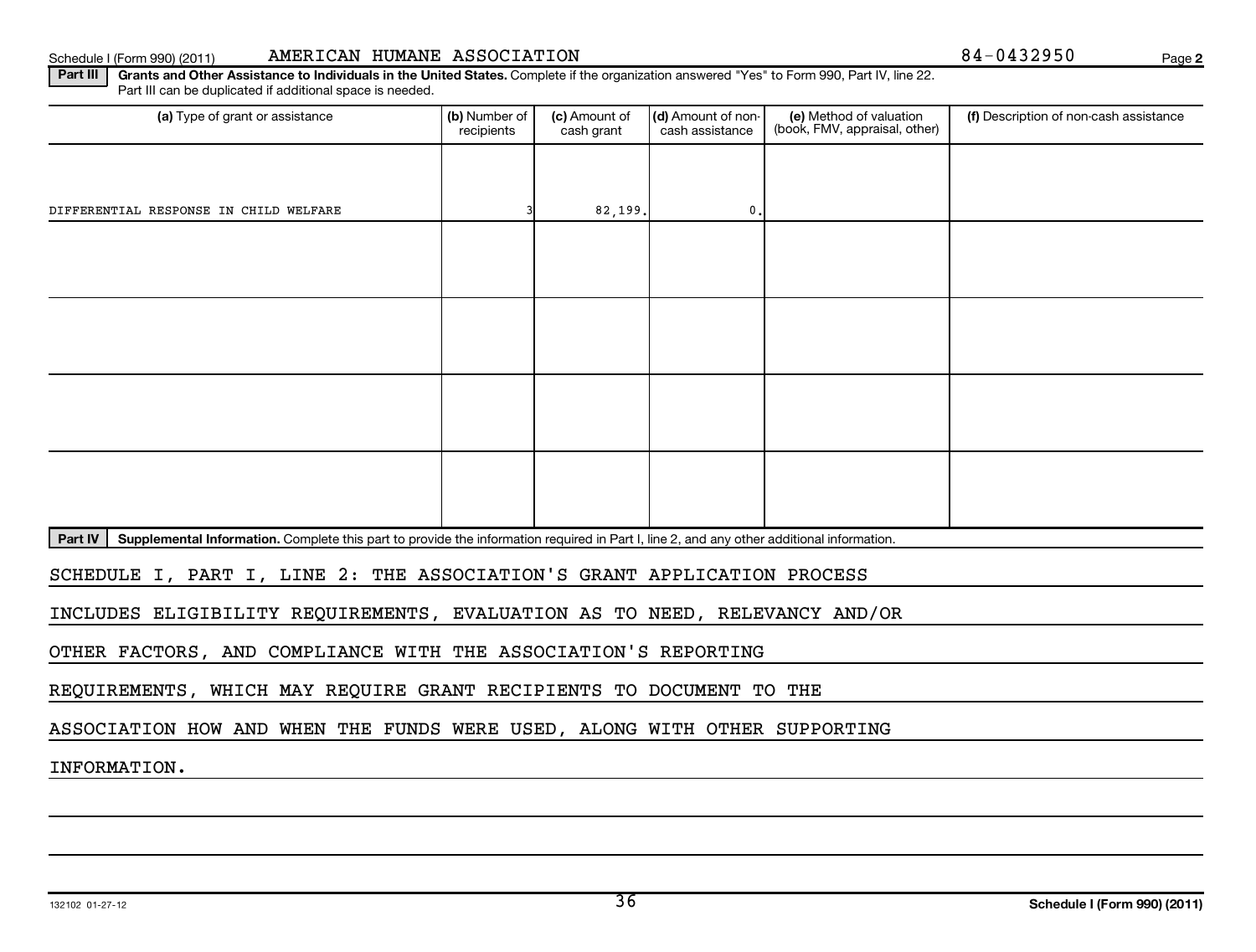| <b>SCHEDULE J</b>          | <b>Compensation Information</b>                                                                                                 |                            |                                       |                         |  |  |  |
|----------------------------|---------------------------------------------------------------------------------------------------------------------------------|----------------------------|---------------------------------------|-------------------------|--|--|--|
| (Form 990)                 | For certain Officers, Directors, Trustees, Key Employees, and Highest                                                           |                            | 2011                                  |                         |  |  |  |
|                            | <b>Compensated Employees</b><br>Complete if the organization answered "Yes" to Form 990,                                        |                            |                                       |                         |  |  |  |
| Department of the Treasury | Part IV, line 23.                                                                                                               |                            | <b>Open to Public</b><br>Inspection   |                         |  |  |  |
| Internal Revenue Service   | Attach to Form 990. See separate instructions.                                                                                  |                            | <b>Employer identification number</b> |                         |  |  |  |
| Name of the organization   | AMERICAN HUMANE ASSOCIATION                                                                                                     | 84-0432950                 |                                       |                         |  |  |  |
| Part I                     | <b>Questions Regarding Compensation</b>                                                                                         |                            |                                       |                         |  |  |  |
|                            |                                                                                                                                 |                            | Yes                                   |                         |  |  |  |
|                            | 1a Check the appropriate box(es) if the organization provided any of the following to or for a person listed in Form 990,       |                            |                                       | No                      |  |  |  |
|                            | Part VII, Section A, line 1a. Complete Part III to provide any relevant information regarding these items.                      |                            |                                       |                         |  |  |  |
|                            | First-class or charter travel<br>Housing allowance or residence for personal use                                                |                            |                                       |                         |  |  |  |
|                            | Travel for companions<br>Payments for business use of personal residence                                                        |                            |                                       |                         |  |  |  |
|                            | Tax indemnification and gross-up payments<br>Health or social club dues or initiation fees                                      |                            |                                       |                         |  |  |  |
|                            | Discretionary spending account<br>Personal services (e.g., maid, chauffeur, chef)                                               |                            |                                       |                         |  |  |  |
|                            |                                                                                                                                 |                            |                                       |                         |  |  |  |
|                            | <b>b</b> If any of the boxes on line 1a are checked, did the organization follow a written policy regarding payment or          |                            |                                       |                         |  |  |  |
|                            | reimbursement or provision of all of the expenses described above? If "No," complete Part III to explain                        |                            | 1b                                    |                         |  |  |  |
| 2                          | Did the organization require substantiation prior to reimbursing or allowing expenses incurred by all officers, directors,      |                            |                                       |                         |  |  |  |
|                            |                                                                                                                                 |                            | $\mathbf{2}$                          |                         |  |  |  |
|                            |                                                                                                                                 |                            |                                       |                         |  |  |  |
| з                          | Indicate which, if any, of the following the filing organization used to establish the compensation of the organization's       |                            |                                       |                         |  |  |  |
|                            | CEO/Executive Director. Check all that apply. Do not check any boxes for methods used by a related organization to              |                            |                                       |                         |  |  |  |
|                            | establish compensation of the CEO/Executive Director. Explain in Part III.                                                      |                            |                                       |                         |  |  |  |
|                            | $\underline{\mathbf{X}}$ Written employment contract<br>$\lfloor \underline{x} \rfloor$ Compensation committee                  |                            |                                       |                         |  |  |  |
|                            | $\lfloor \underline{x} \rfloor$ Independent compensation consultant<br>$\mathbf{X}$ Compensation survey or study                |                            |                                       |                         |  |  |  |
|                            | $\lfloor \underline{x} \rfloor$ Form 990 of other organizations<br>$\mathbf{X}$ Approval by the board or compensation committee |                            |                                       |                         |  |  |  |
|                            |                                                                                                                                 |                            |                                       |                         |  |  |  |
| 4                          | During the year, did any person listed in Form 990, Part VII, Section A, line 1a, with respect to the filing                    |                            |                                       |                         |  |  |  |
|                            | organization or a related organization:                                                                                         |                            |                                       |                         |  |  |  |
|                            | a Receive a severance payment or change-of-control payment?                                                                     |                            | 4a                                    | х                       |  |  |  |
| b                          |                                                                                                                                 |                            | 4b                                    | $\overline{\textbf{x}}$ |  |  |  |
| c                          |                                                                                                                                 |                            | 4 <sub>c</sub>                        | $\overline{\mathtt{x}}$ |  |  |  |
|                            | If "Yes" to any of lines 4a-c, list the persons and provide the applicable amounts for each item in Part III.                   |                            |                                       |                         |  |  |  |
|                            |                                                                                                                                 |                            |                                       |                         |  |  |  |
|                            | Only section 501(c)(3) and 501(c)(4) organizations must complete lines 5-9.                                                     |                            |                                       |                         |  |  |  |
|                            | For persons listed in Form 990, Part VII, Section A, line 1a, did the organization pay or accrue any compensation               |                            |                                       |                         |  |  |  |
|                            | contingent on the revenues of:                                                                                                  |                            |                                       |                         |  |  |  |
|                            |                                                                                                                                 |                            | 5a                                    | х                       |  |  |  |
|                            |                                                                                                                                 |                            | 5b                                    | $\overline{\mathbf{x}}$ |  |  |  |
|                            | If "Yes" to line 5a or 5b, describe in Part III.                                                                                |                            |                                       |                         |  |  |  |
| 6.                         | For persons listed in Form 990, Part VII, Section A, line 1a, did the organization pay or accrue any compensation               |                            |                                       |                         |  |  |  |
|                            | contingent on the net earnings of:                                                                                              |                            |                                       | х                       |  |  |  |
|                            |                                                                                                                                 |                            |                                       |                         |  |  |  |
|                            |                                                                                                                                 |                            | 6b                                    | $\overline{\mathbf{x}}$ |  |  |  |
|                            | If "Yes" to line 6a or 6b, describe in Part III.                                                                                |                            |                                       |                         |  |  |  |
| 7                          | For persons listed in Form 990, Part VII, Section A, line 1a, did the organization provide any non-fixed payments               |                            |                                       |                         |  |  |  |
|                            |                                                                                                                                 |                            | $\overline{7}$                        | x                       |  |  |  |
| 8                          | Were any amounts reported in Form 990, Part VII, paid or accrued pursuant to a contract that was subject to the                 |                            |                                       |                         |  |  |  |
|                            |                                                                                                                                 |                            | 8                                     | x                       |  |  |  |
| 9                          | If "Yes" to line 8, did the organization also follow the rebuttable presumption procedure described in                          |                            |                                       |                         |  |  |  |
|                            |                                                                                                                                 |                            | 9                                     |                         |  |  |  |
|                            | LHA For Paperwork Reduction Act Notice, see the Instructions for Form 990.                                                      | Schedule J (Form 990) 2011 |                                       |                         |  |  |  |

132111 01-23-12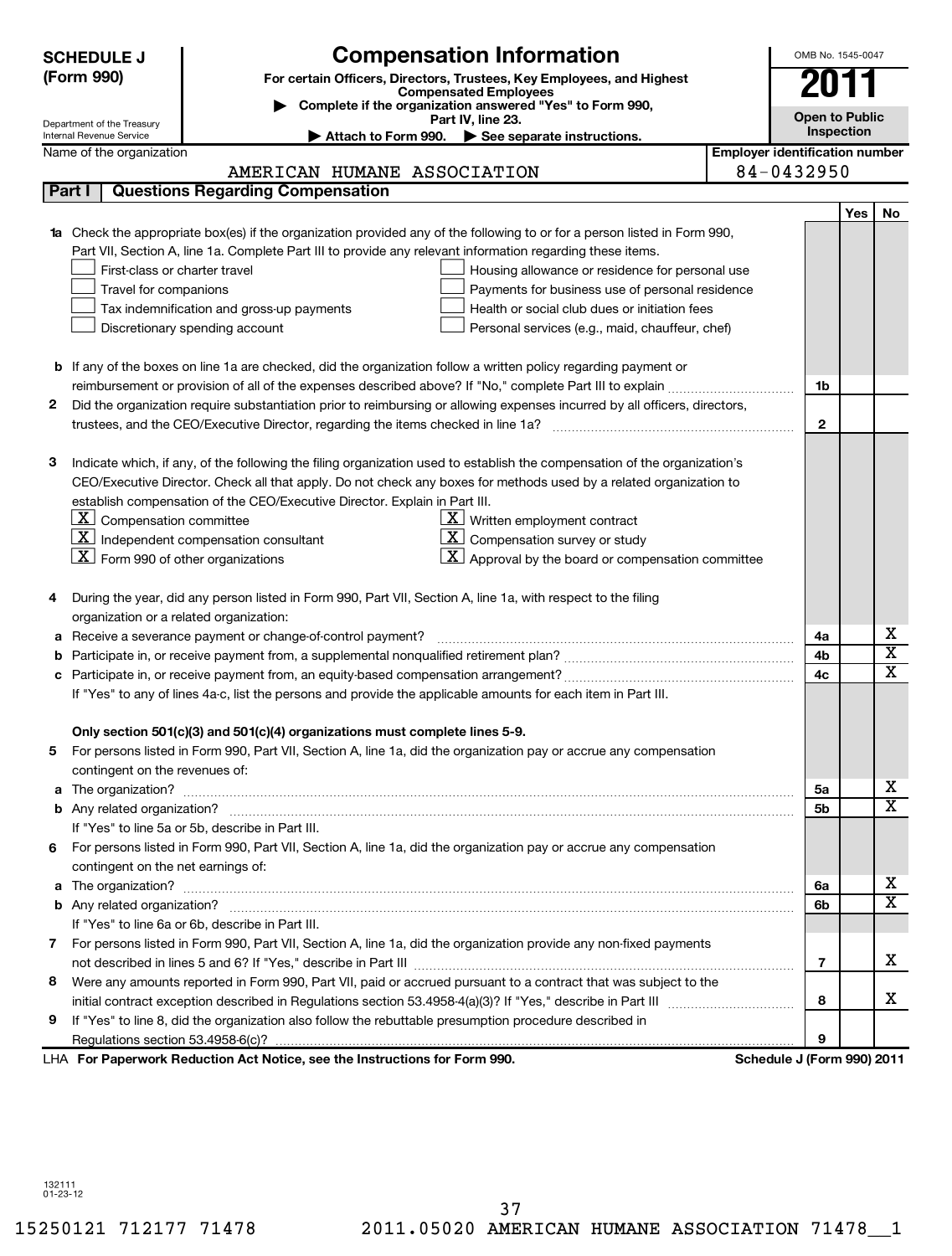### Part II | Officers, Directors, Trustees, Key Employees, and Highest Compensated Employees. Use duplicate copies if additional space is needed.

For each individual whose compensation must be reported in Schedule J, report compensation from the organization on row (i) and from related organizations, described in the instructions, on row (ii). Do not list any individuals that are not listed on Form 990, Part VII.

Note. The sum of columns (B)(i)-(iii) for each listed individual must equal the total amount of Form 990, Part VII, Section A, line 1a, applicable column (D) and (E) amounts for that individual.

|                        |             |                               | (B) Breakdown of W-2 and/or 1099-MISC compensation         |                                      | (C)<br>Retirement and                                      | (D)<br>Nontaxable           | (E)<br>Total of columns      | (F)<br>Compensation                  |
|------------------------|-------------|-------------------------------|------------------------------------------------------------|--------------------------------------|------------------------------------------------------------|-----------------------------|------------------------------|--------------------------------------|
| (A) Name               |             | (i) Base<br>compensation      | (ii) Bonus &<br>incentive                                  | (iii) Other<br>reportable            | other deferred                                             | benefits                    | $(B)(i)-(D)$                 | reported as deferred                 |
|                        |             |                               | compensation                                               | compensation                         | compensation                                               |                             |                              | in prior Form 990                    |
|                        | (i)         | 224,996.                      | $\overline{0}$ .                                           | 14,700.                              | 2,105.                                                     | 12,300.                     | 254, 101.                    | $\overline{0}$ .                     |
| 1 ROBIN R. GANZERT PHD | (ii)        | $\overline{0}$ .              | $\overline{0}$ .                                           | $\overline{0}$ .                     | σ.                                                         | $\overline{\mathfrak{o}}$ . | $\overline{0}$ .             | $\overline{0}$ .                     |
|                        | (i)         | 150,622.                      | $\overline{\mathfrak{o}}$ .                                | 13,500.                              | 6,750.                                                     | 15,708.                     | 186,580.                     | $\overline{\mathfrak{o}}$ .          |
| 2 DALE L AUSTIN        | (ii)        | $\overline{0}$ .              | $\overline{\mathfrak{o}}$ .                                | $\overline{0}$ .                     | σ.                                                         | $\overline{\mathfrak{o}}$ . | $\overline{0}$ .             | $\overline{\mathfrak{o}}$ .          |
|                        | (i)         | 158, 252.                     | σ.                                                         | 10,628.                              | 5,314.                                                     | 2,473.                      | 176,667.                     | $\overline{0}$ .                     |
| 3 SONIA VELAZQUEZ      | (ii)        | $\overline{\mathfrak{o}}$ .   | σ.                                                         | $\overline{0}$ .                     | $\overline{0}$ .                                           | $\overline{\mathfrak{o}}$ . | $\overline{\mathfrak{o}}$ .  | $\overline{0}$ .                     |
| 4 FREDERICK JOHNSTON   | (i)<br>(ii) | 141, 426.<br>$\overline{0}$ . | $\overline{\mathfrak{o}}$ .<br>$\overline{\mathfrak{o}}$ . | $\overline{0}$ .<br>$\overline{0}$ . | $\overline{\mathfrak{o}}$ .<br>$\overline{\mathfrak{o}}$ . | 12,418.<br>$\overline{0}$ . | 153,844.<br>$\overline{0}$ . | $\overline{0}$ .<br>$\overline{0}$ . |
|                        | (i)         |                               |                                                            |                                      |                                                            |                             |                              |                                      |
| $\sqrt{5}$             | (ii)        |                               |                                                            |                                      |                                                            |                             |                              |                                      |
|                        | (i)         |                               |                                                            |                                      |                                                            |                             |                              |                                      |
| 6                      | (ii)        |                               |                                                            |                                      |                                                            |                             |                              |                                      |
|                        | (i)         |                               |                                                            |                                      |                                                            |                             |                              |                                      |
| 7                      | (ii)        |                               |                                                            |                                      |                                                            |                             |                              |                                      |
|                        | (i)         |                               |                                                            |                                      |                                                            |                             |                              |                                      |
| 8                      | (ii)        |                               |                                                            |                                      |                                                            |                             |                              |                                      |
|                        | (i)         |                               |                                                            |                                      |                                                            |                             |                              |                                      |
| 9                      | (ii)        |                               |                                                            |                                      |                                                            |                             |                              |                                      |
|                        | (i)         |                               |                                                            |                                      |                                                            |                             |                              |                                      |
| 10                     | (ii)        |                               |                                                            |                                      |                                                            |                             |                              |                                      |
|                        | (i)         |                               |                                                            |                                      |                                                            |                             |                              |                                      |
| <u>11</u>              | (ii)<br>(i) |                               |                                                            |                                      |                                                            |                             |                              |                                      |
| 12                     | (ii)        |                               |                                                            |                                      |                                                            |                             |                              |                                      |
|                        | (i)         |                               |                                                            |                                      |                                                            |                             |                              |                                      |
| 13                     | (ii)        |                               |                                                            |                                      |                                                            |                             |                              |                                      |
|                        | (i)         |                               |                                                            |                                      |                                                            |                             |                              |                                      |
| 14                     | (ii)        |                               |                                                            |                                      |                                                            |                             |                              |                                      |
|                        | (i)         |                               |                                                            |                                      |                                                            |                             |                              |                                      |
| 15                     | (ii)        |                               |                                                            |                                      |                                                            |                             |                              |                                      |
|                        | $(\sf{i})$  |                               |                                                            |                                      |                                                            |                             |                              |                                      |
| <u>16</u>              | (ii)        |                               |                                                            |                                      |                                                            |                             |                              |                                      |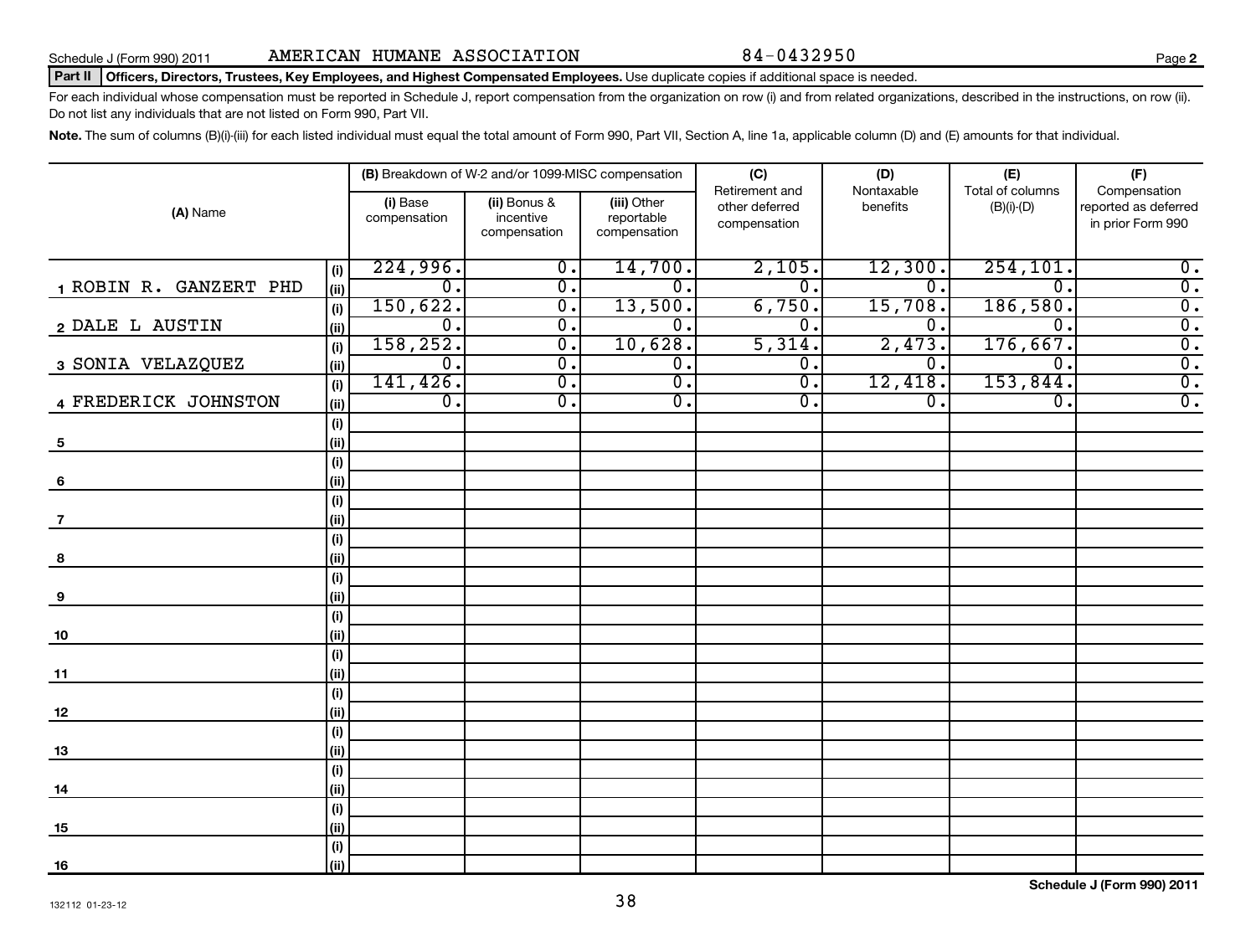### **SCHEDULE M (Form 990)**

## **Noncash Contributions**

**Complete if the organizations answered "Yes" on Form** <sup>J</sup>**2011**

**990, Part IV, lines 29 or 30. Open to Public Unspection**<br> **■** Attach to Form 990

**Inspection Inspection Inspection Inspection Inspection** 

**Employer identification number**

### Internal Revenue Service Name of the organization

Department of the Treasury

### AMERICAN HUMANE ASSOCIATION 84-0432950

| Part I | <b>Types of Property</b>                                                                                                            |                               |                                      |                                                    |                                                       |     |     |    |
|--------|-------------------------------------------------------------------------------------------------------------------------------------|-------------------------------|--------------------------------------|----------------------------------------------------|-------------------------------------------------------|-----|-----|----|
|        |                                                                                                                                     | (a)<br>Check if<br>applicable | (b)<br>Number of<br>contributions or | (c)<br>Noncash contribution<br>amounts reported on | Method of determining<br>noncash contribution amounts | (d) |     |    |
|        |                                                                                                                                     |                               |                                      | items contributed Form 990, Part VIII, line 1g     |                                                       |     |     |    |
| 1.     |                                                                                                                                     |                               |                                      |                                                    |                                                       |     |     |    |
| 2      |                                                                                                                                     |                               |                                      |                                                    |                                                       |     |     |    |
| З      | Art - Fractional interests                                                                                                          |                               |                                      |                                                    |                                                       |     |     |    |
| 4      | Books and publications                                                                                                              |                               |                                      |                                                    |                                                       |     |     |    |
| 5      | Clothing and household goods                                                                                                        |                               |                                      |                                                    |                                                       |     |     |    |
| 6      |                                                                                                                                     |                               |                                      |                                                    |                                                       |     |     |    |
| 7      |                                                                                                                                     |                               |                                      |                                                    |                                                       |     |     |    |
| 8      |                                                                                                                                     |                               |                                      |                                                    |                                                       |     |     |    |
| 9      | Securities - Publicly traded                                                                                                        |                               |                                      |                                                    |                                                       |     |     |    |
| 10     | Securities - Closely held stock                                                                                                     |                               |                                      |                                                    |                                                       |     |     |    |
| 11     | Securities - Partnership, LLC, or                                                                                                   |                               |                                      |                                                    |                                                       |     |     |    |
|        | trust interests                                                                                                                     |                               |                                      |                                                    |                                                       |     |     |    |
| 12     |                                                                                                                                     |                               |                                      |                                                    |                                                       |     |     |    |
| 13     | Qualified conservation contribution -                                                                                               |                               |                                      |                                                    |                                                       |     |     |    |
|        |                                                                                                                                     |                               |                                      |                                                    |                                                       |     |     |    |
| 14     | Qualified conservation contribution - Other                                                                                         |                               |                                      |                                                    |                                                       |     |     |    |
| 15     |                                                                                                                                     |                               |                                      |                                                    |                                                       |     |     |    |
| 16     | Real estate - Commercial                                                                                                            |                               |                                      |                                                    |                                                       |     |     |    |
| 17     |                                                                                                                                     |                               |                                      |                                                    |                                                       |     |     |    |
| 18     |                                                                                                                                     |                               |                                      |                                                    |                                                       |     |     |    |
| 19     |                                                                                                                                     |                               |                                      |                                                    |                                                       |     |     |    |
| 20     | Drugs and medical supplies                                                                                                          |                               |                                      |                                                    |                                                       |     |     |    |
| 21     |                                                                                                                                     |                               |                                      |                                                    |                                                       |     |     |    |
| 22     |                                                                                                                                     |                               |                                      |                                                    |                                                       |     |     |    |
| 23     |                                                                                                                                     |                               |                                      |                                                    |                                                       |     |     |    |
| 24     |                                                                                                                                     |                               |                                      |                                                    |                                                       |     |     |    |
| 25     | $($ AUCTION AND G $)$<br>Other $\blacktriangleright$                                                                                | х                             | 758                                  |                                                    | 79,061. ESTIMATED FAIR VALUE                          |     |     |    |
| 26     | Other                                                                                                                               |                               |                                      |                                                    |                                                       |     |     |    |
| 27     | Other<br>▸                                                                                                                          |                               |                                      |                                                    |                                                       |     |     |    |
| 28     | Other $\blacktriangleright$                                                                                                         |                               |                                      |                                                    |                                                       |     |     |    |
| 29     | Number of Forms 8283 received by the organization during the tax year for contributions                                             |                               |                                      |                                                    |                                                       |     |     |    |
|        | for which the organization completed Form 8283, Part IV, Donee Acknowledgement                                                      |                               |                                      | 29                                                 |                                                       |     |     |    |
|        |                                                                                                                                     |                               |                                      |                                                    |                                                       |     | Yes | No |
|        | 30a During the year, did the organization receive by contribution any property reported in Part I, lines 1-28 that it must hold for |                               |                                      |                                                    |                                                       |     |     |    |
|        | at least three years from the date of the initial contribution, and which is not required to be used for exempt purposes for        |                               |                                      |                                                    |                                                       |     |     |    |
|        |                                                                                                                                     |                               |                                      |                                                    |                                                       |     |     | x  |
|        |                                                                                                                                     |                               |                                      |                                                    |                                                       | 30a |     |    |
|        | <b>b</b> If "Yes," describe the arrangement in Part II.                                                                             |                               |                                      |                                                    |                                                       |     | х   |    |
| 31     | Does the organization have a gift acceptance policy that requires the review of any non-standard contributions?                     |                               |                                      |                                                    |                                                       | 31  |     |    |
|        | 32a Does the organization hire or use third parties or related organizations to solicit, process, or sell noncash                   |                               |                                      |                                                    |                                                       |     |     |    |
|        | contributions?                                                                                                                      |                               |                                      |                                                    |                                                       | 32a |     | х  |
|        | <b>b</b> If "Yes," describe in Part II.                                                                                             |                               |                                      |                                                    |                                                       |     |     |    |
| 33     | If the organization did not report an amount in column (c) for a type of property for which column (a) is checked,                  |                               |                                      |                                                    |                                                       |     |     |    |
|        | describe in Part II.                                                                                                                |                               |                                      |                                                    |                                                       |     |     |    |

**For Paperwork Reduction Act Notice, see the Instructions for Form 990. Schedule M (Form 990) (2011)** LHA

132141 01-23-12

OMB No. 1545-0047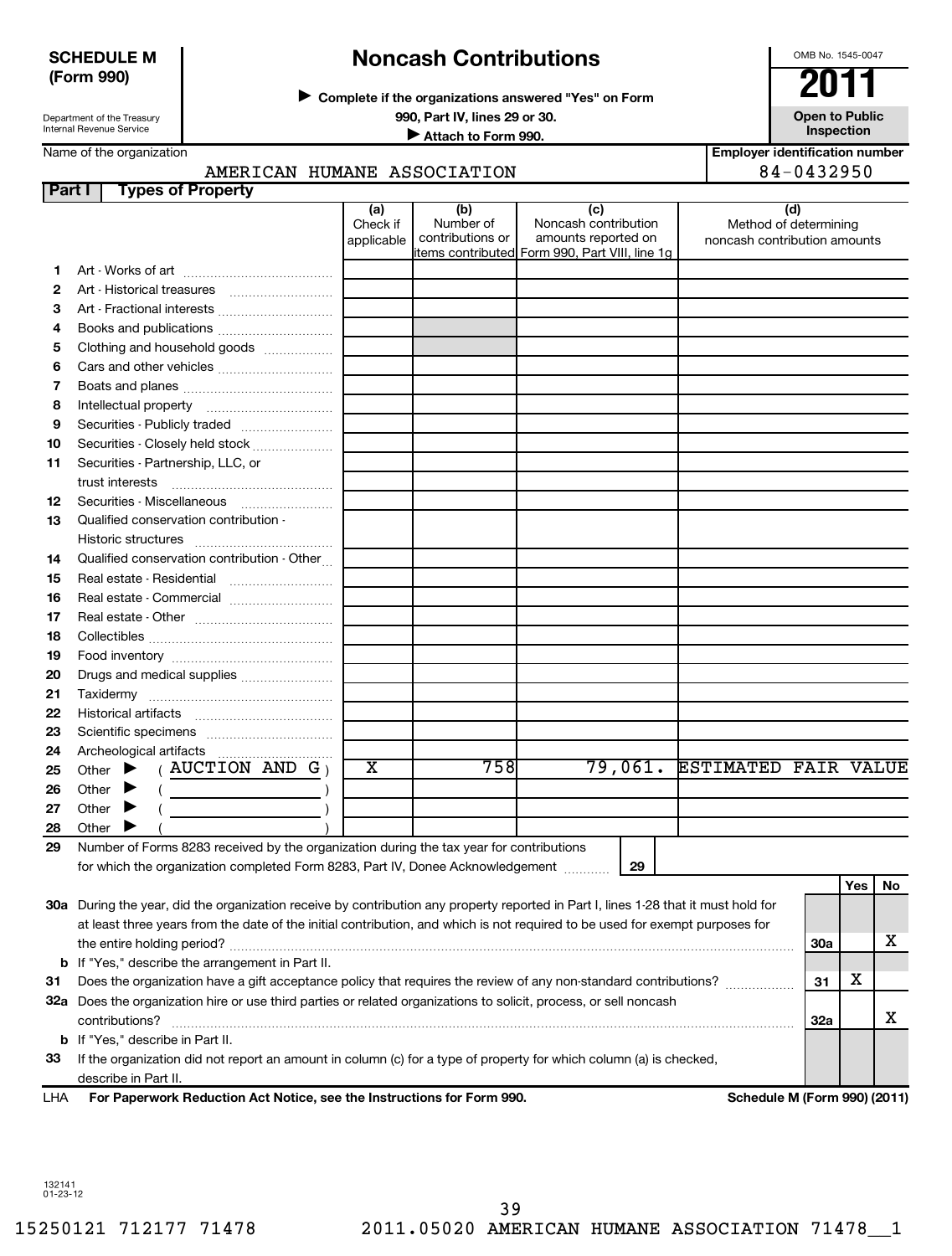| <b>SCHEDULE O</b><br>(Form 990 or 990-EZ)<br>Department of the Treasury<br><b>Internal Revenue Service</b> | Supplemental Information to Form 990 or 990-EZ<br>Complete to provide information for responses to specific questions on<br>Form 990 or 990-EZ or to provide any additional information.<br>Attach to Form 990 or 990-EZ. |              |                                                     |  |  |  |  |  |
|------------------------------------------------------------------------------------------------------------|---------------------------------------------------------------------------------------------------------------------------------------------------------------------------------------------------------------------------|--------------|-----------------------------------------------------|--|--|--|--|--|
| Name of the organization                                                                                   | AMERICAN HUMANE ASSOCIATION                                                                                                                                                                                               |              | <b>Employer identification number</b><br>84-0432950 |  |  |  |  |  |
|                                                                                                            | FORM 990, PART I, LINE 1, DESCRIPTION OF ORGANIZATION MISSION:                                                                                                                                                            |              |                                                     |  |  |  |  |  |
| ENSURE<br>TО                                                                                               | THE WELFARE, WELLNESS AND WELL-BEING OF CHILDREN AND ANIMALS,                                                                                                                                                             |              |                                                     |  |  |  |  |  |
| AND<br>TO.                                                                                                 | FULL POTENTIAL OF THE<br>UNLEASH THE<br>BOND<br><b>BETWEEN</b>                                                                                                                                                            | HUMANS AND   |                                                     |  |  |  |  |  |
| ANIMALS<br>TO.                                                                                             | MUTUAL BENEFIT OF BOTH. OUR GOAL IS TO MEASURABLY,<br>THE                                                                                                                                                                 |              |                                                     |  |  |  |  |  |
|                                                                                                            | DEMONSTRABLY AND SIGNIFICANTLY INCREASE<br>THE<br>NUMBER OF                                                                                                                                                               | CHILDREN AND |                                                     |  |  |  |  |  |
| ANIMALS                                                                                                    | WHO ARE PROTECTED FROM HARM - AND THE NUMBER OF                                                                                                                                                                           | HUMANS AND   |                                                     |  |  |  |  |  |
|                                                                                                            | ANIMALS WHOSE LIVES ARE ENRICHED - THROUGH DIRECT ACTION,                                                                                                                                                                 | THOUGHT      |                                                     |  |  |  |  |  |
|                                                                                                            | LEADERSHIP, POLICY INNOVATION, AND EXPANSION OF PROVEN, EFFECTIVE                                                                                                                                                         |              |                                                     |  |  |  |  |  |
| PROGRAMS.                                                                                                  |                                                                                                                                                                                                                           |              |                                                     |  |  |  |  |  |
|                                                                                                            |                                                                                                                                                                                                                           |              |                                                     |  |  |  |  |  |

FORM 990, PART III, LINE 1, DESCRIPTION OF ORGANIZATION MISSION: TO ENSURE THE WELFARE, WELLNESS AND WELL-BEING OF CHILDREN AND ANIMALS, AND TO UNLEASH THE FULL POTENTIAL OF THE BOND BETWEEN HUMANS AND ANIMALS TO THE MUTUAL BENEFIT OF BOTH. OUR GOAL IS TO MEASURABLY, DEMONSTRABLY AND SIGNIFICANTLY INCREASE THE NUMBER OF CHILDREN AND ANIMALS WHO ARE PROTECTED FROM HARM - AND THE NUMBER OF HUMANS AND ANIMALS WHOSE LIVES ARE ENRICHED - THROUGH DIRECT ACTION, THOUGHT LEADERSHIP, POLICY INNOVATION, AND EXPANSION OF PROVEN, EFFECTIVE PROGRAMS.

FORM 990, PART III, LINE 4A, PROGRAM SERVICE ACCOMPLISHMENTS: PRODUCERS, AND THROUGH THE HERO DOG AWARDS PROGRAM, WE CELEBRATE THE ACHIEVEMENT OF EXTRAORDINARY DOGS AND HEROES AT BOTH ENDS OF THE LEASH.

132211 01-23-12 LHA For Paperwork Reduction Act Notice, see the Instructions for Form 990 or 990-EZ. Schedule O (Form 990 or 990-EZ) (2011) FORM 990, PART VI, SECTION B, LINE 11: THE FORM 990 IS DISTRIBUTED TO THE BOARD BUDGET AND FINANCE COMMITTEE FOR REVIEW AND APPROVAL AND TO THE BOARD 40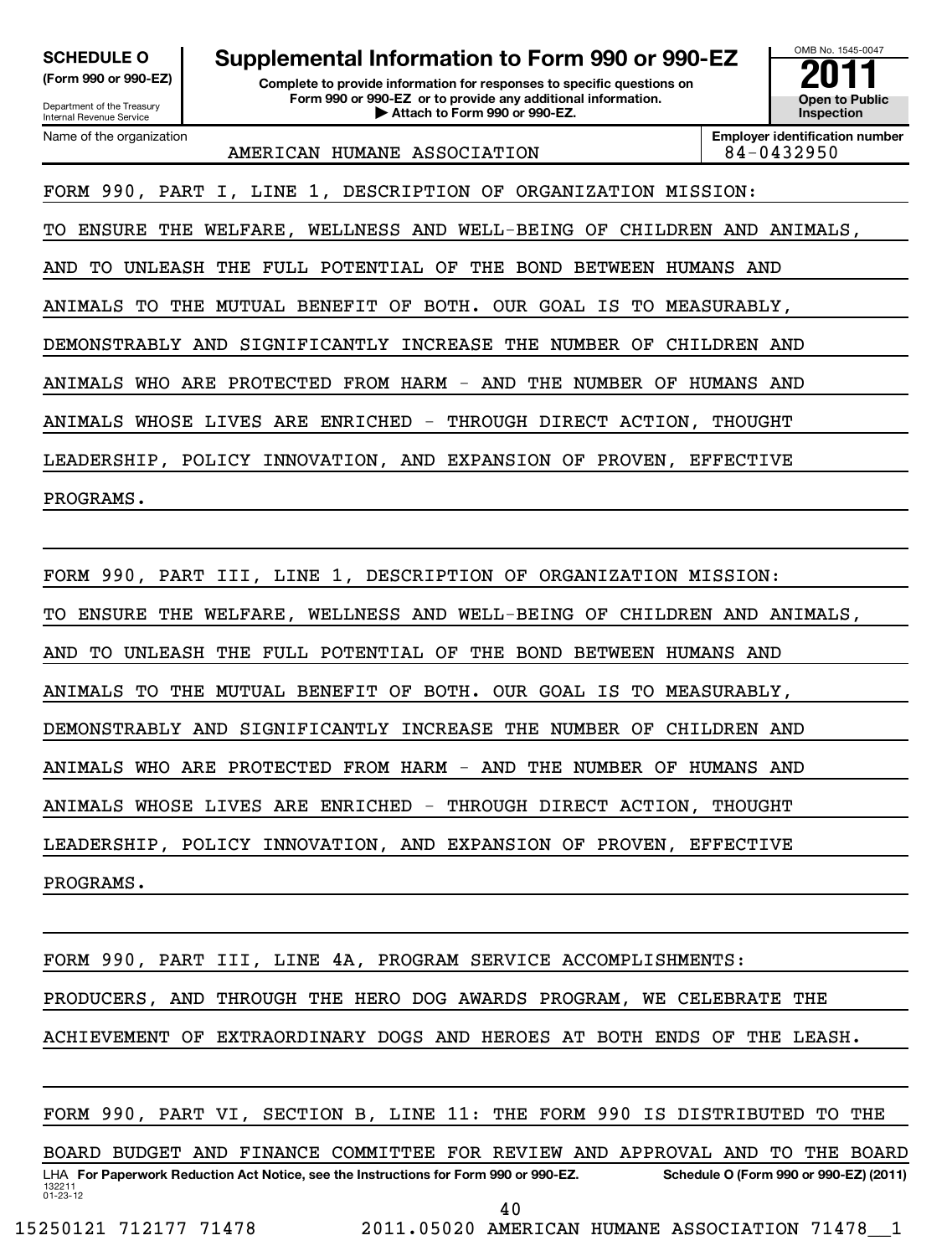Name of the organization

### AMERICAN HUMANE ASSOCIATION 84-0432950

OF DIRECTORS FOR THEIR REVIEW AND COMMENT BEFORE FILING.

132212 01-23-12 **Schedule O (Form 990 or 990-EZ) (2011)** FORM 990, PART VI, SECTION B, LINE 12C: THE CONFLICT OF INTEREST POLICY IS TO PROTECT THE INTERESTS OF THE ASSOCIATION WHEN IT IS CONTEMPLATING TAKING AN ACTION OR MAKING A DECISION THAT MAY BENEFIT THE PRIVATE INTERESTS OF A "RESPONSIBLE PERSON" OR RELATED PARTY. A "RESPONSIBLE PERSON" IS ANY DIRECTOR, CORPORATE OFFICER OF VICE PRESIDENT OR HIGHER, OR MEMBER OF A COMMITTEE WITH BOARD-DELEGATED POWERS OF THE ASSOCIATION. EACH "RESPONSIBLE PERSON" SHALL, UPON ELECTION OR APPOINTMENT AND ANNUALLY THEREAFTER, SIGN A STATEMENT THAT AFFIRMS SUCH PERSON 1) HAS RECEIVED A COPY OF THE POLICY 2) HAS READ AND UNDERSTANDS THE POLICY AND 3) HAS AGREED TO COMPLY WITH THE POLICY. IN ADDITION, EACH "RESPONSIBLE PERSON" SHALL, UPON ELECTION OR APPOINTMENT AND ANNUALLY THEREAFTER, COMPLETE A DISCLOSURE FORM IDENTIFYING ANY INTERESTS, POSITIONS OR RELATIONSHIPS THAT HE OR SHE BELIEVES COULD CONTRIBUTE TO A CONFLICT OF INTEREST. DISCLOSURE FORMS SHALL BE SUBMITIED TO THE BOARD OF DIRECTORS FOR REVIEW AND EVALUATION. IF A CONFLICT OF INTEREST ARISES WITH RESPECT TO A PARTICULAR MATTER TO BE ACTED UPON BY THE ASSOCIATION, 1) THE "RESPONSIBLE PERSON" MUST DISCLOSE TO THOSE CHARGED WITH MAKING THE DECISION ON BEHALF OF THE ASSOCIATION ALL FACTS MATERIAL TO THE CONFLICT OF INTEREST AND ANY MATERIAL FACTS THAT BEAR ON THE DECISION FROM THE STANDPOINT OF THE ASSOCIATION, PRIOR TO THE ASSOCIATION TAKING ACTION AND 2) ALTHOUGH THE "RESPONSIBLE PERSON" MAY MAKE A PRESENTATION AT THE MEETING, AND RESPOND TO QUESTIONS, HE OR SHE MUST EXCUSE HIMSELF OR HERSELF FROM DELIBERATION AND DEBATE ON THE MATTER, AND MUST NOT ATTEMPT TO EXERT HIS OR HER PERSONAL INFLUENCE WITH RESPECT TO THE MATTER, EITHER AT OR OUTSIDE THE MEETING. THE ASSOCIATION MAY APPROVE THE MATTER IF 1) THE MATERIAL FACTS AS TO THE "RESPONSIBLE PERSON'S" OR RELATED PARTY'S INTEREST, POSITION OR RELATIONSHIP GIVING RISE TO THE CONFLICT OF 41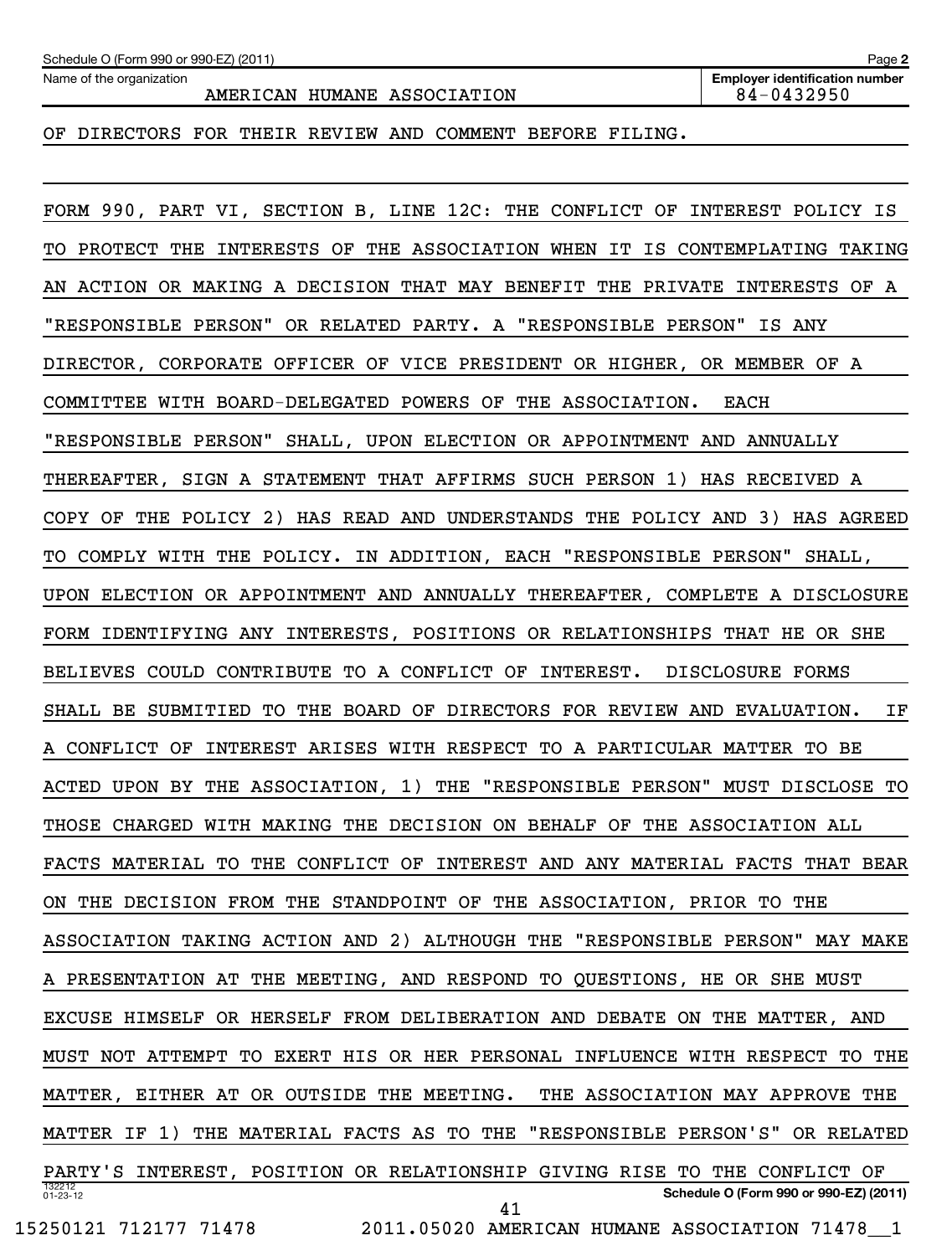| Schedule O (Form 990 or 990-EZ) (2011)                                      | Page 2                                              |
|-----------------------------------------------------------------------------|-----------------------------------------------------|
| Name of the organization<br>AMERICAN HUMANE ASSOCIATION                     | <b>Employer identification number</b><br>84-0432950 |
| INTEREST, AND AS TO THE MATTER, ARE DISCLOSED OR ARE KNOWN TO THE BOARD OF  |                                                     |
| DIRECTORS OR ANY BOARD COMMITIEE DELEGATED AUTHORITY OVER THE MATTER AND 2) |                                                     |
| THE BOARD OR BOARD COMMITIEE IN GOOD FAITH AUTHORIZES, APPROVES OR RATIFIES |                                                     |
| THE MATTER BY THE AFFIRMATIVE VOTE OF A MAJORITY OF<br>ALL OF THE           |                                                     |
| DISINTERESTED DIRECTORS OR COMMITTEE MEMBERS AT A MEETING AT WHICH A QUORUM |                                                     |
| EVEN THOUGH THE DISINTERESTED DIRECTORS OR COMMITTEE MEMBERS<br>IS PRESENT. |                                                     |
| ARE LESS THAN A OUORUM.                                                     |                                                     |

FORM 990, PART VI, SECTION B, LINE 15A: THE BOARD OF DIRECTORS DELEGATES COMPENSATION DETERMINATION FOR THE PRESIDENT AND CHIEF EXECUTIVE OFFICER TO THE EXECUTIVE COMMITTEE. THE EXECUTIVE COMMITTEE USES SALARY SURVEYS GATHERED FROM AMERICAN SOCIETY OF ASSOCIATION EXECUTIVES, CHRONICLE OF PHILANTHROPY, ASSOCIATION OF FUNDRAISING PROFESSIONALS, AND ECONOMIC RESEARCH INSTITUTE AS WELL AS COMPENSATION INFORMATION FOR SIMILAR POSITIONS OF SIMILAR ORGANIZATIONS FOR THE DETERMINATION OF COMPENSATION. THE COMMITIEE ALSO FACTORS IN GEOGRAPHIC PAY DIFFERENTIAL, EXPERIENCE, EDUCATION, PERFORMANCE, SCOPE OF DUTIES, INTERNAL EQUITY, AND SALARY HISTORY OF INDIVIDUALS IN THE COMPENSATION PROCESS. THIS PROCESS IS DONE ON AN ANNUAL BASIS. THE PRESIDENT AND CHIEF EXECUTIVE OFFICER USE A SIMILAR COMPARABILITY STUDY AS WELL AS FACTORS IN GEOGRAPHIC PAY DIFFERENTIAL, EXPERIENCE, EDUCATION, PERFORMANCE, SCOPE OF DUTIES, INTERNAL EQUITY, AND SALARY HISTORY FOR INDIVIDUALS TO EVALUATE AND SET COMPENSATION FOR ALL OTHER EMPLOYEES. THE PRESIDENT AND CHIEF EXECUTIVE OFFICER SHALL ANNUALLY REPORT TO THE BOARD REGARDING COMPLETION OF THIS RESPONSIBILITY.

132212 01-23-12 **Schedule O (Form 990 or 990-EZ) (2011)** FORM 990, PART VI, LINE 17, LIST OF STATES RECEIVING COPY OF FORM 990: AL,AK,AZ,AR,CA,CO,CT,FL,GA,HI,IL,IN,KS,KY,MD,MA,MI,MN,MS,NH,NJ,NM,NY,NC,ND OH,OK,OR,PA,RI,SC,TN,UT,VA,WA,WV,WI,LA 42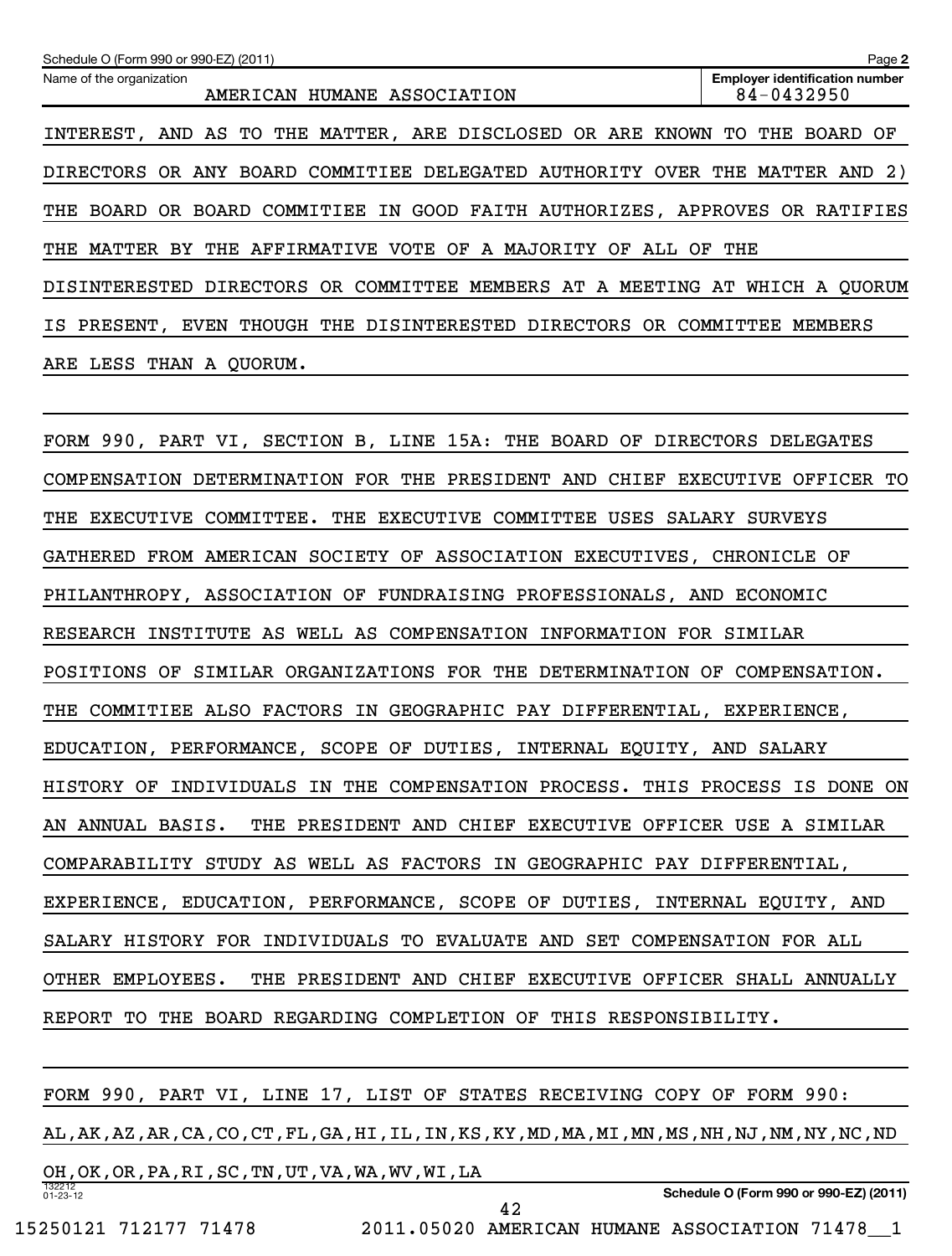Name of the organization

AMERICAN HUMANE ASSOCIATION  $84-0432950$ 

**Employer identification number**

FORM 990, PART VI, SECTION C, LINE 19: THE ASSOCIATION'S GOVERNING DOCUMENTS, CONFLICT OF INTEREST POLICY, AND AUDITED FINANCIAL STATEMENTS

ARE MADE AVAILABLE TO THE PUBLIC UPON REQUEST.

| FORM 990, PART XI, LINE 5, CHANGES IN NET ASSETS:          |              |
|------------------------------------------------------------|--------------|
| NET UNREALIZED GAINS ON INVESTMENTS:                       | 3,684.       |
| CHANGE IN VALUE OF BENEFICIAL INTEREST IN PERPETUAL TRUSTS | $-203,726.$  |
| CHANGE IN VALUE OF SPLIT INTEREST AGREEMENTS               | $-24, 251.$  |
| TOTAL TO FORM 990, PART XI, LINE 5                         | $-224, 293.$ |

FORM 990, PART XII, LINE 2C:

THE PROCESS HAS NOT CHANGED FROM PRIOR YEAR.

**2**

**Schedule O (Form 990 or 990-EZ) (2011)**

132212 01-23-12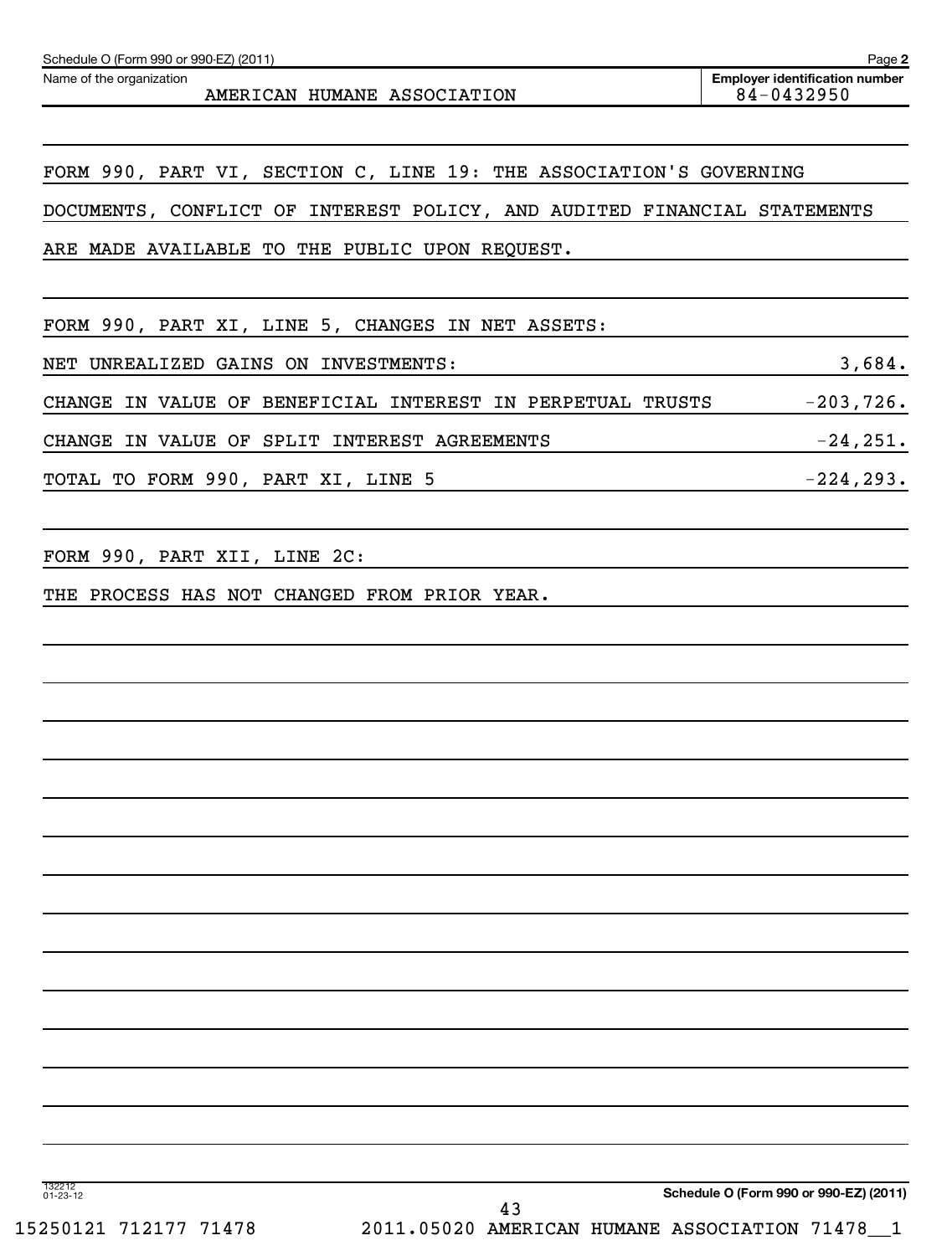| <b>SCHEDULE R</b> |  |  |
|-------------------|--|--|
|                   |  |  |

Department of the Treasury Internal Revenue Service

## **Related Organizations and Unrelated Partnerships 2011**

**(Form 990) Complete if the organization answered "Yes" to Form 990, Part IV, line 33, 34, 35, 36, or 37. Open to Public** | **Attach to Form 990. See separate instructions. Inspection**

Attach to Form 990.

OMB No. 1545-0047

**Employer identification number**

Name of the organization

### AMERICAN HUMANE ASSOCIATION

**Part I Identification of Disregarded Entities**  (Complete if the organization answered "Yes" to Form 990, Part IV, line 33.)

| (a)<br>Name, address, and EIN<br>of disregarded entity | (b)<br>Primary activity | (c)<br>Legal domicile (state or<br>foreign country) | (d)<br>Total income | (e)<br>End-of-year assets | (f)<br>Direct controlling<br>entity |
|--------------------------------------------------------|-------------------------|-----------------------------------------------------|---------------------|---------------------------|-------------------------------------|
|                                                        |                         |                                                     |                     |                           |                                     |
|                                                        |                         |                                                     |                     |                           |                                     |
|                                                        |                         |                                                     |                     |                           |                                     |
|                                                        |                         |                                                     |                     |                           |                                     |

Part II ldentification of Related Tax-Exempt Organizations (Complete if the organization answered "Yes" to Form 990, Part IV, line 34 because it had one or more related tax-exempt<br>example: croanizations during the tax veas organizations during the tax year.)

| (a)<br>Name, address, and EIN<br>of related organization | (b)<br>Primary activity  | (c)<br>Legal domicile (state or<br>foreign country) | (d)<br>Exempt Code<br>section | (e)<br>Public charity<br>status (if section | (f)<br>Direct controlling<br>entity |     | $(g)$<br>Section 512(b)(13)<br>controlled<br>entity? |
|----------------------------------------------------------|--------------------------|-----------------------------------------------------|-------------------------------|---------------------------------------------|-------------------------------------|-----|------------------------------------------------------|
|                                                          |                          |                                                     |                               | 501(c)(3))                                  |                                     | Yes | No                                                   |
| AMERICAN HUMANE ASSOCIATION OF CALIFORNIA -              |                          |                                                     |                               |                                             |                                     |     |                                                      |
| 95-4705956, 11530 VENTURA BOULEVARD, STUDIO              | PREVENTION OF CRUELTY TO |                                                     |                               |                                             | <b>AMERICAN HUMANE</b>              |     |                                                      |
| CITY, CA 91604                                           | ANIMALS                  | CALIFORNIA                                          | 501(C)(3)                     | LINE 7                                      | ASSOCIATION                         | X   |                                                      |
|                                                          |                          |                                                     |                               |                                             |                                     |     |                                                      |
|                                                          |                          |                                                     |                               |                                             |                                     |     |                                                      |
|                                                          |                          |                                                     |                               |                                             |                                     |     |                                                      |
|                                                          |                          |                                                     |                               |                                             |                                     |     |                                                      |
|                                                          |                          |                                                     |                               |                                             |                                     |     |                                                      |
|                                                          |                          |                                                     |                               |                                             |                                     |     |                                                      |
|                                                          |                          |                                                     |                               |                                             |                                     |     |                                                      |
|                                                          |                          |                                                     |                               |                                             |                                     |     |                                                      |
|                                                          |                          |                                                     |                               |                                             |                                     |     |                                                      |

**For Paperwork Reduction Act Notice, see the Instructions for Form 990. Schedule R (Form 990) 2011**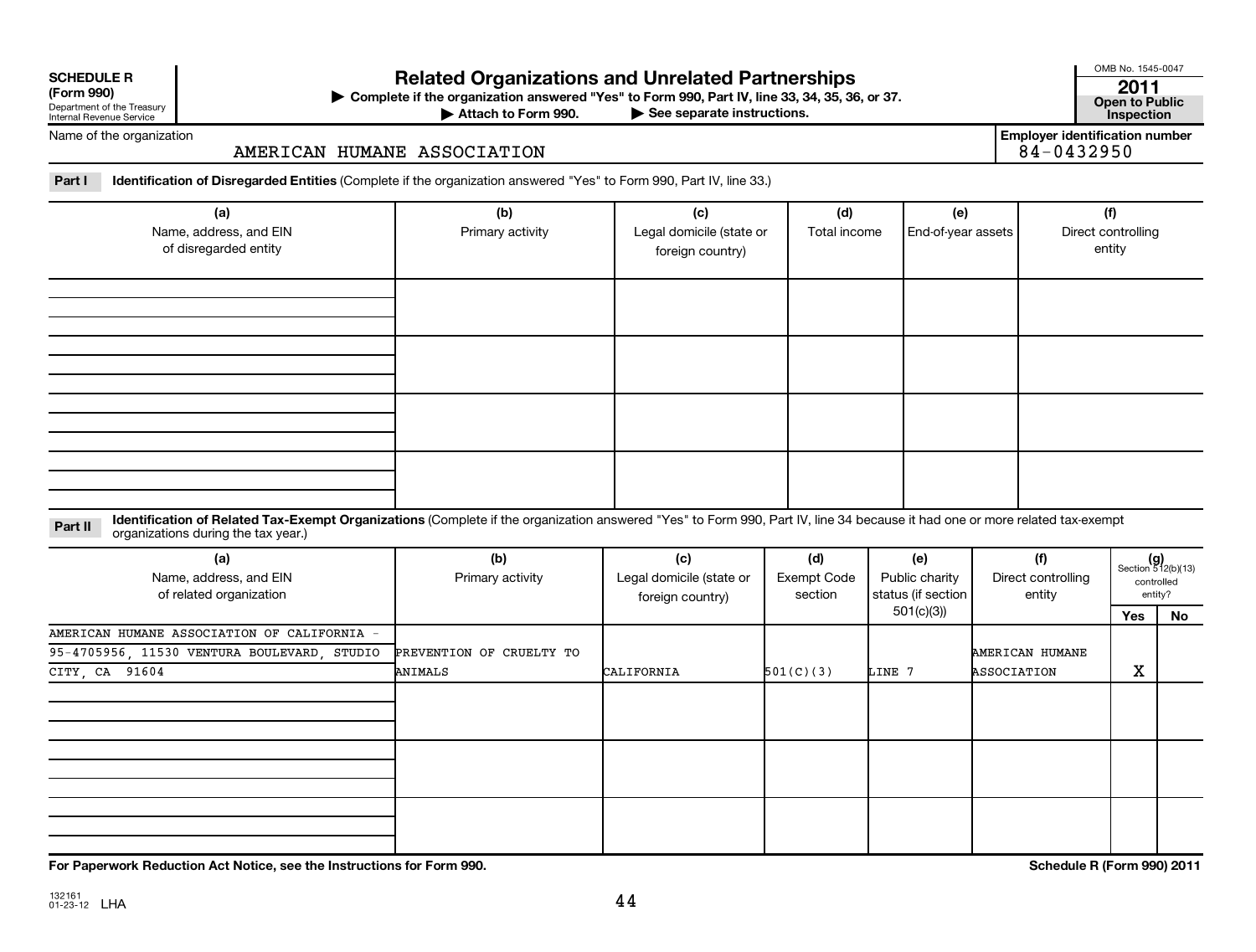### Schedule R (Form 990) 2011 AMERICAN HUMANE ASSOCIATION  $84-0432950$  Page

**2**

Part III Identification of Related Organizations Taxable as a Partnership (Complete if the organization answered "Yes" to Form 990, Part IV, line 34 because it had one or more related<br>Read to reconizations tracted as a par organizations treated as a partnership during the tax year.)

| (a)                                                                                                                                                                                                                                                                         | (b)              | (c)                                                   | (d)                          | (e)                                                                                        | (f)                          | (g)                                             | (h)                                       |                          | (i)                                                                                | (i)                  | (k)                                |
|-----------------------------------------------------------------------------------------------------------------------------------------------------------------------------------------------------------------------------------------------------------------------------|------------------|-------------------------------------------------------|------------------------------|--------------------------------------------------------------------------------------------|------------------------------|-------------------------------------------------|-------------------------------------------|--------------------------|------------------------------------------------------------------------------------|----------------------|------------------------------------|
| Name, address, and EIN<br>of related organization                                                                                                                                                                                                                           | Primary activity | Legal<br>domicile<br>(state or<br>foreign<br>country) | Direct controlling<br>entity | Predominant income<br>(related, unrelated,<br>excluded from tax under<br>sections 512-514) | Share of total<br>income     | Share of<br>end-of-year<br>assets               | Disproportion-<br>ate allocations'<br>Yes | No                       | Code V-UBI<br>amount in box<br>20 of Schedule<br>K-1 (Form 1065) $\textsf{Yes}$ No | nanaging<br>partner? | General or Percentage<br>ownership |
|                                                                                                                                                                                                                                                                             |                  |                                                       |                              |                                                                                            |                              |                                                 |                                           |                          |                                                                                    |                      |                                    |
|                                                                                                                                                                                                                                                                             |                  |                                                       |                              |                                                                                            |                              |                                                 |                                           |                          |                                                                                    |                      |                                    |
|                                                                                                                                                                                                                                                                             |                  |                                                       |                              |                                                                                            |                              |                                                 |                                           |                          |                                                                                    |                      |                                    |
|                                                                                                                                                                                                                                                                             |                  |                                                       |                              |                                                                                            |                              |                                                 |                                           |                          |                                                                                    |                      |                                    |
|                                                                                                                                                                                                                                                                             |                  |                                                       |                              |                                                                                            |                              |                                                 |                                           |                          |                                                                                    |                      |                                    |
|                                                                                                                                                                                                                                                                             |                  |                                                       |                              |                                                                                            |                              |                                                 |                                           |                          |                                                                                    |                      |                                    |
|                                                                                                                                                                                                                                                                             |                  |                                                       |                              |                                                                                            |                              |                                                 |                                           |                          |                                                                                    |                      |                                    |
|                                                                                                                                                                                                                                                                             |                  |                                                       |                              |                                                                                            |                              |                                                 |                                           |                          |                                                                                    |                      |                                    |
|                                                                                                                                                                                                                                                                             |                  |                                                       |                              |                                                                                            |                              |                                                 |                                           |                          |                                                                                    |                      |                                    |
|                                                                                                                                                                                                                                                                             |                  |                                                       |                              |                                                                                            |                              |                                                 |                                           |                          |                                                                                    |                      |                                    |
|                                                                                                                                                                                                                                                                             |                  |                                                       |                              |                                                                                            |                              |                                                 |                                           |                          |                                                                                    |                      |                                    |
|                                                                                                                                                                                                                                                                             |                  |                                                       |                              |                                                                                            |                              |                                                 |                                           |                          |                                                                                    |                      |                                    |
|                                                                                                                                                                                                                                                                             |                  |                                                       |                              |                                                                                            |                              |                                                 |                                           |                          |                                                                                    |                      |                                    |
| Identification of Related Organizations Taxable as a Corporation or Trust (Complete if the organization answered "Yes" to Form 990, Part IV, line 34 because it had one or more related<br>Part IV<br>organizations treated as a corporation or trust during the tax year.) |                  |                                                       |                              |                                                                                            |                              |                                                 |                                           |                          |                                                                                    |                      |                                    |
| (a)                                                                                                                                                                                                                                                                         |                  |                                                       | (b)                          | (c)                                                                                        | (d)                          | (e)                                             |                                           | (f)                      | (g)                                                                                |                      | (h)                                |
| Name, address, and EIN<br>of related organization                                                                                                                                                                                                                           |                  |                                                       | Primary activity             | Legal domicile<br>(state or<br>foreign<br>country)                                         | Direct controlling<br>entity | Type of entity<br>(C corp, S corp,<br>or trust) |                                           | Share of total<br>income | Share of<br>end-of-year<br>assets                                                  |                      | Percentage<br>ownership            |
|                                                                                                                                                                                                                                                                             |                  |                                                       |                              |                                                                                            |                              |                                                 |                                           |                          |                                                                                    |                      |                                    |
|                                                                                                                                                                                                                                                                             |                  |                                                       |                              |                                                                                            |                              |                                                 |                                           |                          |                                                                                    |                      |                                    |
|                                                                                                                                                                                                                                                                             |                  |                                                       |                              |                                                                                            |                              |                                                 |                                           |                          |                                                                                    |                      |                                    |
|                                                                                                                                                                                                                                                                             |                  |                                                       |                              |                                                                                            |                              |                                                 |                                           |                          |                                                                                    |                      |                                    |
|                                                                                                                                                                                                                                                                             |                  |                                                       |                              |                                                                                            |                              |                                                 |                                           |                          |                                                                                    |                      |                                    |
|                                                                                                                                                                                                                                                                             |                  |                                                       |                              |                                                                                            |                              |                                                 |                                           |                          |                                                                                    |                      |                                    |
|                                                                                                                                                                                                                                                                             |                  |                                                       |                              |                                                                                            |                              |                                                 |                                           |                          |                                                                                    |                      |                                    |
|                                                                                                                                                                                                                                                                             |                  |                                                       |                              |                                                                                            |                              |                                                 |                                           |                          |                                                                                    |                      |                                    |
|                                                                                                                                                                                                                                                                             |                  |                                                       |                              |                                                                                            |                              |                                                 |                                           |                          |                                                                                    |                      |                                    |
|                                                                                                                                                                                                                                                                             |                  |                                                       |                              |                                                                                            |                              |                                                 |                                           |                          |                                                                                    |                      |                                    |
|                                                                                                                                                                                                                                                                             |                  |                                                       |                              |                                                                                            |                              |                                                 |                                           |                          |                                                                                    |                      |                                    |
|                                                                                                                                                                                                                                                                             |                  |                                                       |                              |                                                                                            |                              |                                                 |                                           |                          |                                                                                    |                      |                                    |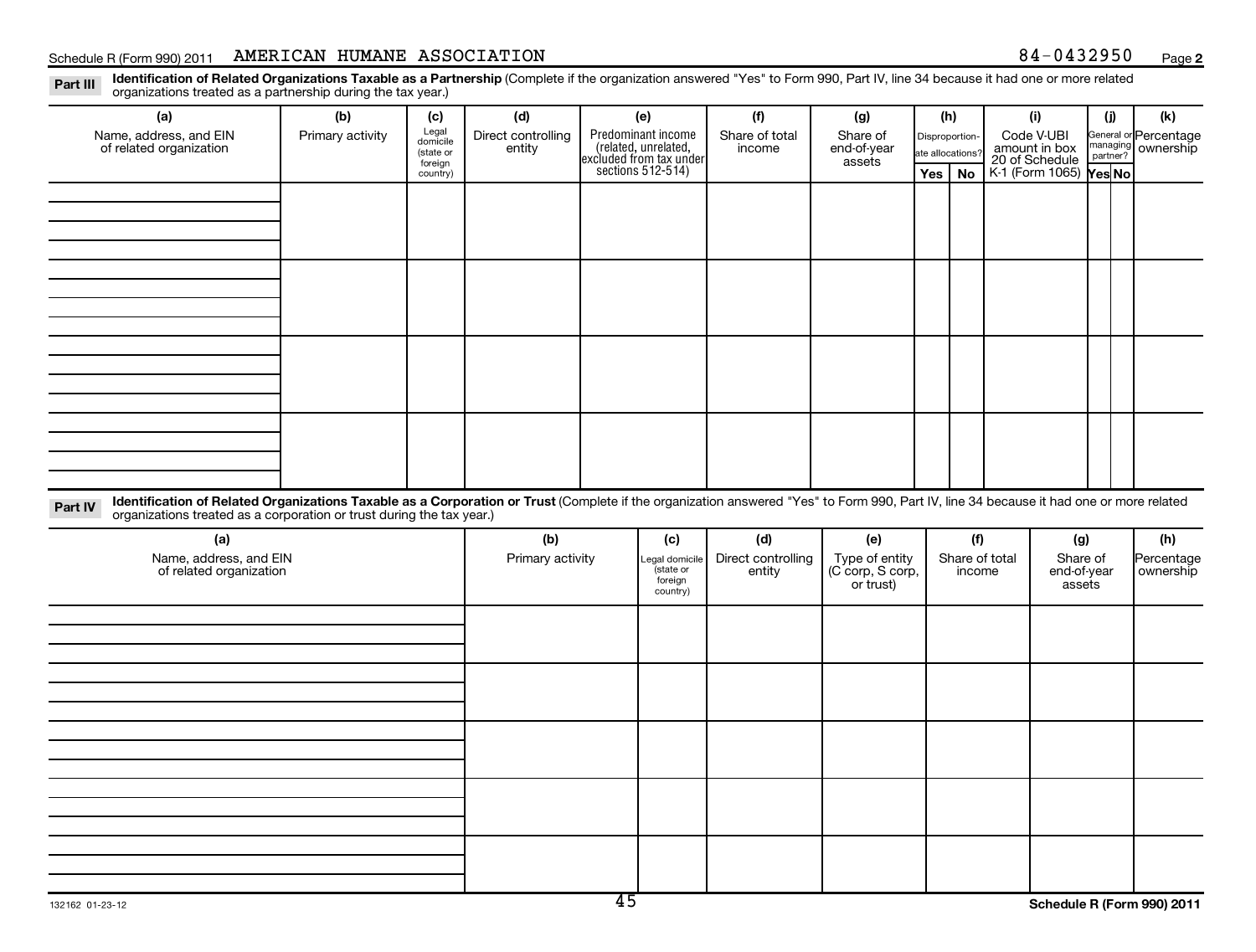### Schedule R (Form 990) 2011 AMERICAN HUMANE ASSOCIATION  $84-0432950$  Page

| Part V       | Transactions With Related Organizations (Complete if the organization answered "Yes" to Form 990, Part IV, line 34, 35, 35a, or 36.)                                                                                                 |                                  |                        |                                                 |                |     |                              |
|--------------|--------------------------------------------------------------------------------------------------------------------------------------------------------------------------------------------------------------------------------------|----------------------------------|------------------------|-------------------------------------------------|----------------|-----|------------------------------|
|              | Note. Complete line 1 if any entity is listed in Parts II, III, or IV of this schedule.                                                                                                                                              |                                  |                        |                                                 |                | Yes | No                           |
| 1.           | During the tax year, did the organization engage in any of the following transactions with one or more related organizations listed in Parts II-IV?                                                                                  |                                  |                        |                                                 |                |     |                              |
|              |                                                                                                                                                                                                                                      |                                  |                        |                                                 | 1a             |     | $\overline{\mathbf{X}}$      |
|              |                                                                                                                                                                                                                                      |                                  |                        |                                                 | 1b             |     | $\overline{\mathbf{x}}$      |
|              |                                                                                                                                                                                                                                      |                                  |                        |                                                 | 1c             |     | $\overline{\mathbf{x}}$      |
|              |                                                                                                                                                                                                                                      |                                  |                        |                                                 | 1d             |     | $\overline{\mathbf{x}}$      |
|              |                                                                                                                                                                                                                                      |                                  |                        |                                                 | 1e             |     | $\overline{\mathbf{x}}$      |
|              | f Sale of assets to related organization(s) www.assets.com/individual/community/individual/community/individual/community/individual/community/individual/community/individual/community/individual/community/individual/commu       |                                  |                        |                                                 | 1f             |     | X                            |
| g            | Purchase of assets from related organization(s) www.assettion.com/www.assettion.com/www.assettion.com/www.assettion.com/www.assettion.com/www.assettion.com/www.assettion.com/www.assettion.com/www.assettion.com/www.assettio       |                                  |                        |                                                 | 1g             |     | $\overline{\mathbf{X}}$      |
|              | h Exchange of assets with related organization(s) machinesis and content to the content of the content of the content of the content of the content of the content of the content of the content of the content of the content       |                                  |                        |                                                 | 1h             |     | $\overline{\mathbf{X}}$      |
|              |                                                                                                                                                                                                                                      |                                  |                        |                                                 | 1i.            |     | $\overline{\mathbf{X}}$      |
|              |                                                                                                                                                                                                                                      |                                  |                        |                                                 | 1j.            |     | X                            |
|              |                                                                                                                                                                                                                                      |                                  |                        |                                                 | 1k             |     | $\overline{\mathbf{x}}$      |
|              |                                                                                                                                                                                                                                      |                                  |                        |                                                 | 11             |     | $\overline{\mathbf{x}}$      |
|              |                                                                                                                                                                                                                                      |                                  |                        |                                                 | 1 <sub>m</sub> |     | $\overline{\mathbf{x}}$      |
|              | n Sharing of paid employees with related organization(s) <b>continuum and continuum continuum continuum continuum continuum continuum continuum continuum continuum continuum continuum continuum continuum continuum continuum </b> |                                  |                        |                                                 | 1n             |     | $\overline{\mathbf{x}}$      |
|              |                                                                                                                                                                                                                                      |                                  |                        |                                                 |                |     |                              |
|              |                                                                                                                                                                                                                                      |                                  |                        |                                                 | 1o             |     | Х<br>$\overline{\textbf{x}}$ |
| <b>D</b>     |                                                                                                                                                                                                                                      |                                  |                        |                                                 | 1 <sub>D</sub> |     |                              |
|              |                                                                                                                                                                                                                                      |                                  |                        |                                                 |                |     | Х                            |
|              |                                                                                                                                                                                                                                      |                                  |                        |                                                 | 1q<br>1r       |     | $\overline{\texttt{x}}$      |
| $\mathbf{2}$ | If the answer to any of the above is "Yes," see the instructions for information on who must complete this line, including covered relationships and transaction thresholds.                                                         |                                  |                        |                                                 |                |     |                              |
|              |                                                                                                                                                                                                                                      |                                  |                        |                                                 |                |     |                              |
|              | (a)<br>Name of other organization                                                                                                                                                                                                    | (b)<br>Transaction<br>type (a-r) | (c)<br>Amount involved | (d)<br>Method of determining<br>amount involved |                |     |                              |
| (1)          |                                                                                                                                                                                                                                      |                                  |                        |                                                 |                |     |                              |
| (2)          |                                                                                                                                                                                                                                      |                                  |                        |                                                 |                |     |                              |
| (3)          |                                                                                                                                                                                                                                      |                                  |                        |                                                 |                |     |                              |
| (4)          |                                                                                                                                                                                                                                      |                                  |                        |                                                 |                |     |                              |
|              |                                                                                                                                                                                                                                      |                                  |                        |                                                 |                |     |                              |
| (5)          |                                                                                                                                                                                                                                      |                                  |                        |                                                 |                |     |                              |
| (6)          |                                                                                                                                                                                                                                      |                                  |                        |                                                 |                |     |                              |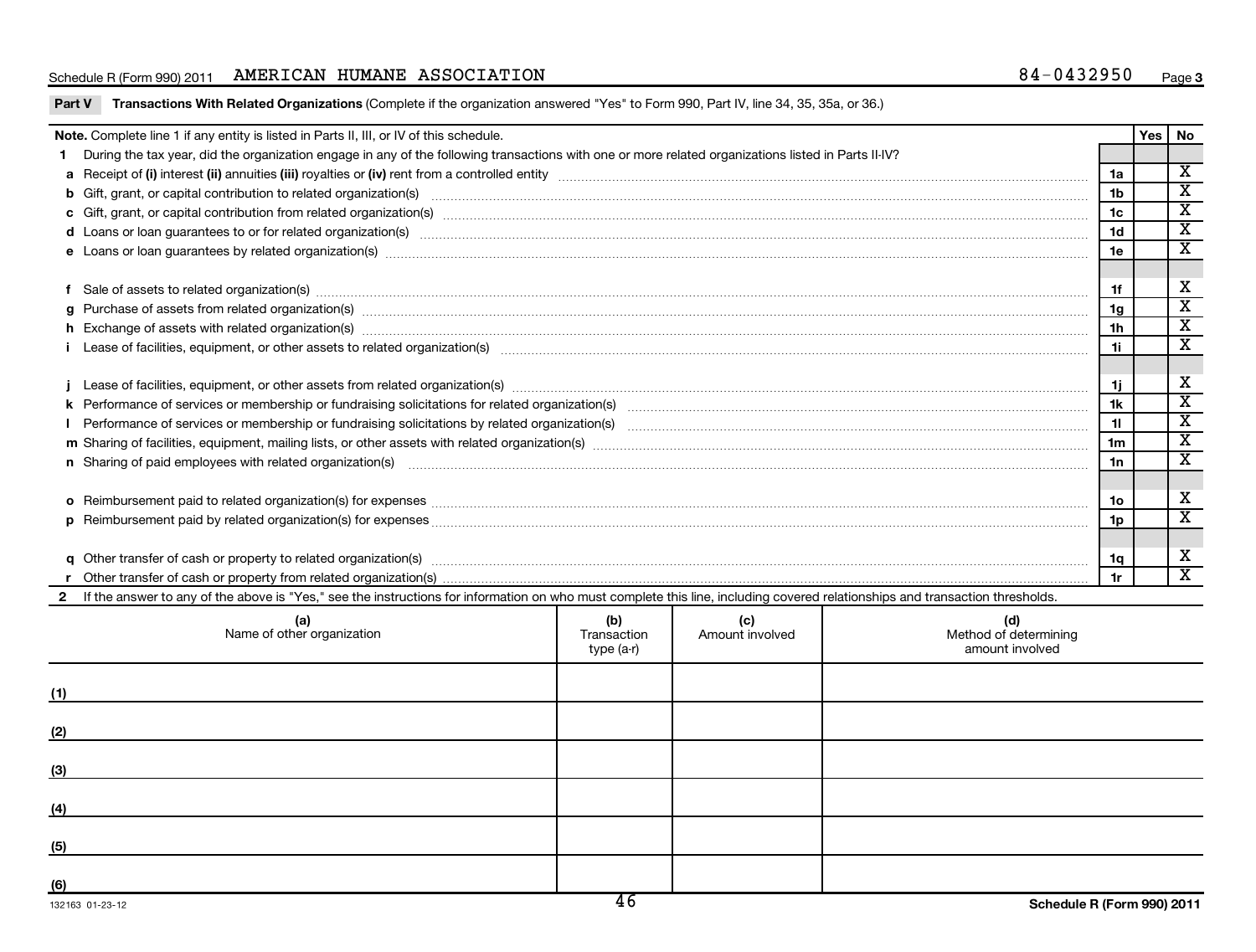### Schedule R (Form 990) 2011 AMERICAN HUMANE ASSOCIATION  $84-0432950$  Page

### Part VI Unrelated Organizations Taxable as a Partnership (Complete if the organization answered "Yes" to Form 990, Part IV, line 37.)

Provide the following information for each entity taxed as a partnership through which the organization conducted more than five percent of its activities (measured by total assets or gross revenue) that was not a related organization. See instructions regarding exclusion for certain investment partnerships.

| (a)<br>Name, address, and EIN<br>of entity | (b)<br>Primary activity | (c)<br>Legal domicile<br>(state or foreign | (d)<br>Predominant income<br>(related, unrelated, $\frac{\text{Area all}}{\text{501(c)(3)}}$<br>excluded from tax<br>under section 512-514)<br>Ves No | $(e)$<br>Are all<br>partners sec.<br>$501(c)(3)$<br>orgs.? | (f)<br>Share of<br>total | (g)<br>Share of<br>end-of-year | (h)<br>Dispropor-<br>tionate<br>allocations? | (i)<br>Code V-UBI<br>amount in box 20 managing<br>of Schedule K-1<br>(Form 1065)<br>$\overline{V}$ ves No | (i)    | (k) |
|--------------------------------------------|-------------------------|--------------------------------------------|-------------------------------------------------------------------------------------------------------------------------------------------------------|------------------------------------------------------------|--------------------------|--------------------------------|----------------------------------------------|-----------------------------------------------------------------------------------------------------------|--------|-----|
|                                            |                         | country)                                   |                                                                                                                                                       |                                                            | income                   | assets                         | Yes No                                       |                                                                                                           | Yes NO |     |
|                                            |                         |                                            |                                                                                                                                                       |                                                            |                          |                                |                                              |                                                                                                           |        |     |
|                                            |                         |                                            |                                                                                                                                                       |                                                            |                          |                                |                                              |                                                                                                           |        |     |
|                                            |                         |                                            |                                                                                                                                                       |                                                            |                          |                                |                                              |                                                                                                           |        |     |
|                                            |                         |                                            |                                                                                                                                                       |                                                            |                          |                                |                                              |                                                                                                           |        |     |
|                                            |                         |                                            |                                                                                                                                                       |                                                            |                          |                                |                                              |                                                                                                           |        |     |
|                                            |                         |                                            |                                                                                                                                                       |                                                            |                          |                                |                                              |                                                                                                           |        |     |
|                                            |                         |                                            |                                                                                                                                                       |                                                            |                          |                                |                                              |                                                                                                           |        |     |
|                                            |                         |                                            |                                                                                                                                                       |                                                            |                          |                                |                                              |                                                                                                           |        |     |
|                                            |                         |                                            |                                                                                                                                                       |                                                            |                          |                                |                                              |                                                                                                           |        |     |
|                                            |                         |                                            |                                                                                                                                                       |                                                            |                          |                                |                                              |                                                                                                           |        |     |
|                                            |                         |                                            |                                                                                                                                                       |                                                            |                          |                                |                                              |                                                                                                           |        |     |
|                                            |                         |                                            |                                                                                                                                                       |                                                            |                          |                                |                                              |                                                                                                           |        |     |
|                                            |                         |                                            |                                                                                                                                                       |                                                            |                          |                                |                                              |                                                                                                           |        |     |
|                                            |                         |                                            |                                                                                                                                                       |                                                            |                          |                                |                                              |                                                                                                           |        |     |
|                                            |                         |                                            |                                                                                                                                                       |                                                            |                          |                                |                                              |                                                                                                           |        |     |
|                                            |                         |                                            |                                                                                                                                                       |                                                            |                          |                                |                                              |                                                                                                           |        |     |
|                                            |                         |                                            |                                                                                                                                                       |                                                            |                          |                                |                                              |                                                                                                           |        |     |
|                                            |                         |                                            |                                                                                                                                                       |                                                            |                          |                                |                                              |                                                                                                           |        |     |
|                                            |                         |                                            |                                                                                                                                                       |                                                            |                          |                                |                                              |                                                                                                           |        |     |
|                                            |                         |                                            |                                                                                                                                                       |                                                            |                          |                                |                                              |                                                                                                           |        |     |
|                                            |                         |                                            |                                                                                                                                                       |                                                            |                          |                                |                                              |                                                                                                           |        |     |
|                                            |                         |                                            |                                                                                                                                                       |                                                            |                          |                                |                                              |                                                                                                           |        |     |
|                                            |                         |                                            |                                                                                                                                                       |                                                            |                          |                                |                                              |                                                                                                           |        |     |
|                                            |                         |                                            |                                                                                                                                                       |                                                            |                          |                                |                                              |                                                                                                           |        |     |
|                                            |                         |                                            |                                                                                                                                                       |                                                            |                          |                                |                                              |                                                                                                           |        |     |
|                                            |                         |                                            |                                                                                                                                                       |                                                            |                          |                                |                                              |                                                                                                           |        |     |
|                                            |                         |                                            |                                                                                                                                                       |                                                            |                          |                                |                                              |                                                                                                           |        |     |
|                                            |                         |                                            |                                                                                                                                                       |                                                            |                          |                                |                                              |                                                                                                           |        |     |

**Schedule R (Form 990) 2011**